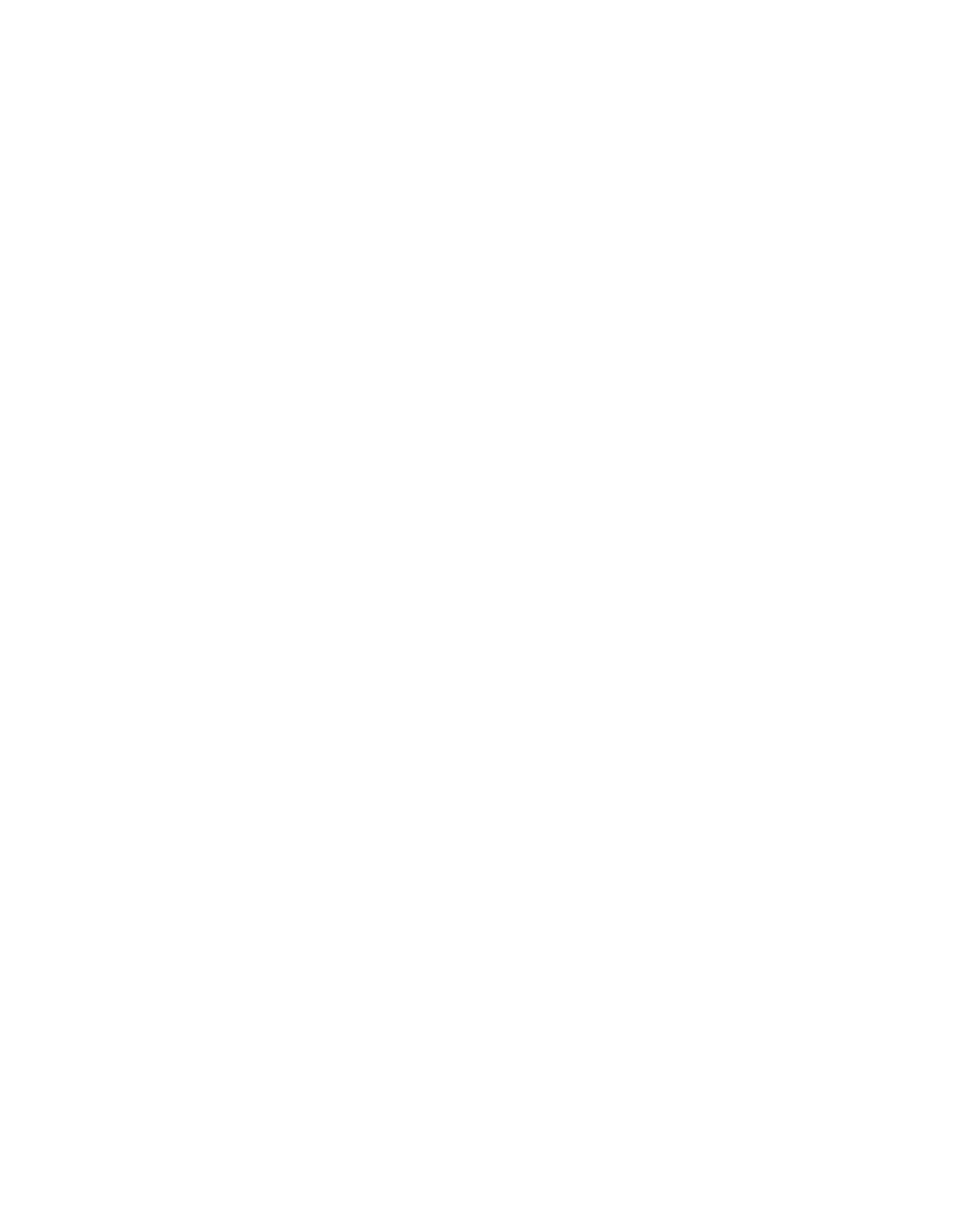### Ricci flow of almost non-negatively curved three manifolds

Miles Simon Universität Freiburg Submitted Nov. 2006

July 30, 2007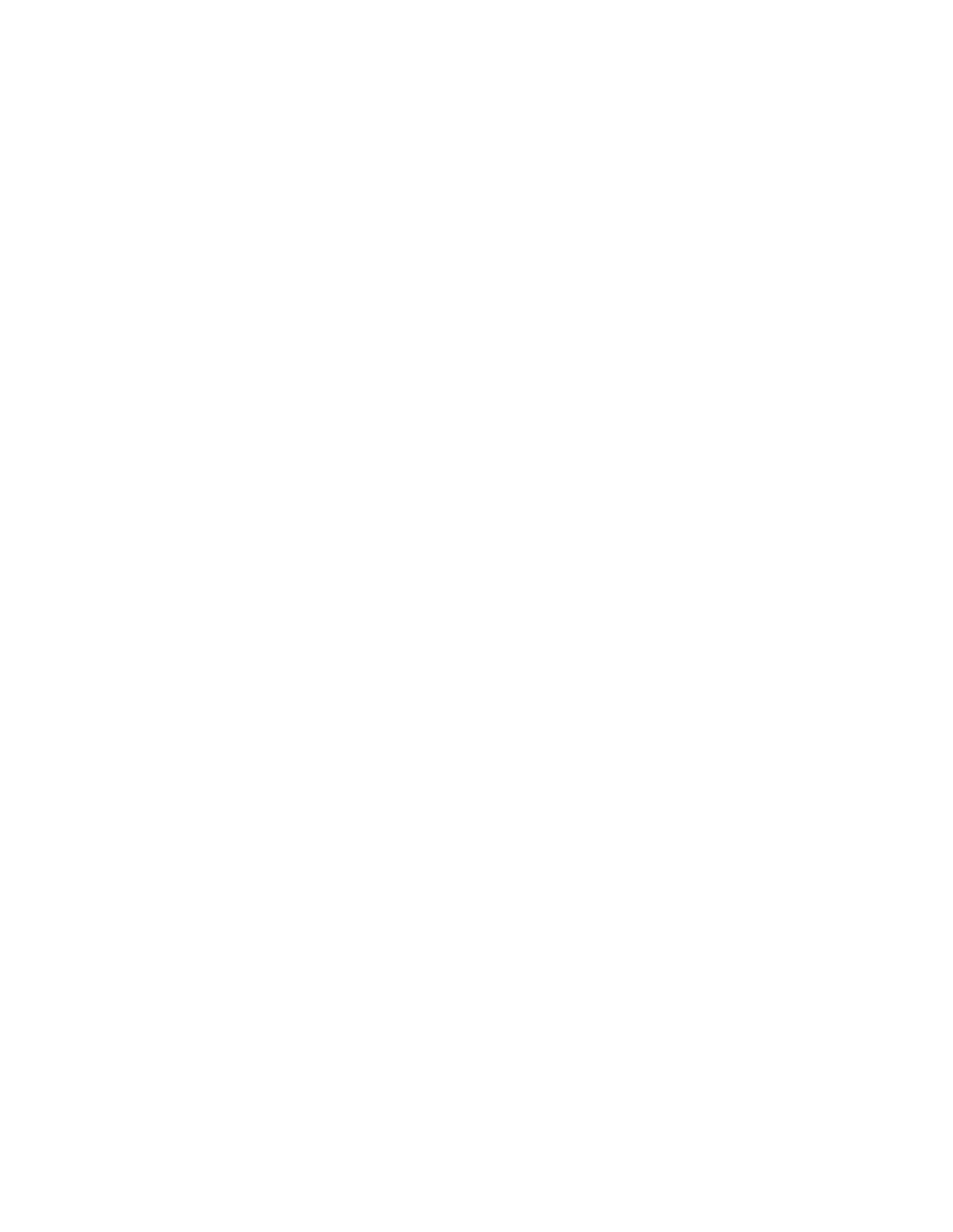#### Abstract

In this manuscript we study the evolution of almost non-negatively curved (possibly singular) three dimensional metric spaces by Ricci flow. The non-negatively curved metric spaces which we consider arise as limits of smooth Riemannian manifolds  $(M_i, \overset{i}{g}), i \in \mathbb{N}$ , whose Ricci curvature is bigger than  $-\frac{1}{i}$  $\frac{1}{i}$ , and whose diameter is less than  $d_0$  (independent of  $i$ ) and whose volume is bigger than  $v_0 > 0$  (independent of  $i$ ). We show for such spaces, that a solution to Ricci flow exists for a short time, and we examine the local and global behaviour of such solutions.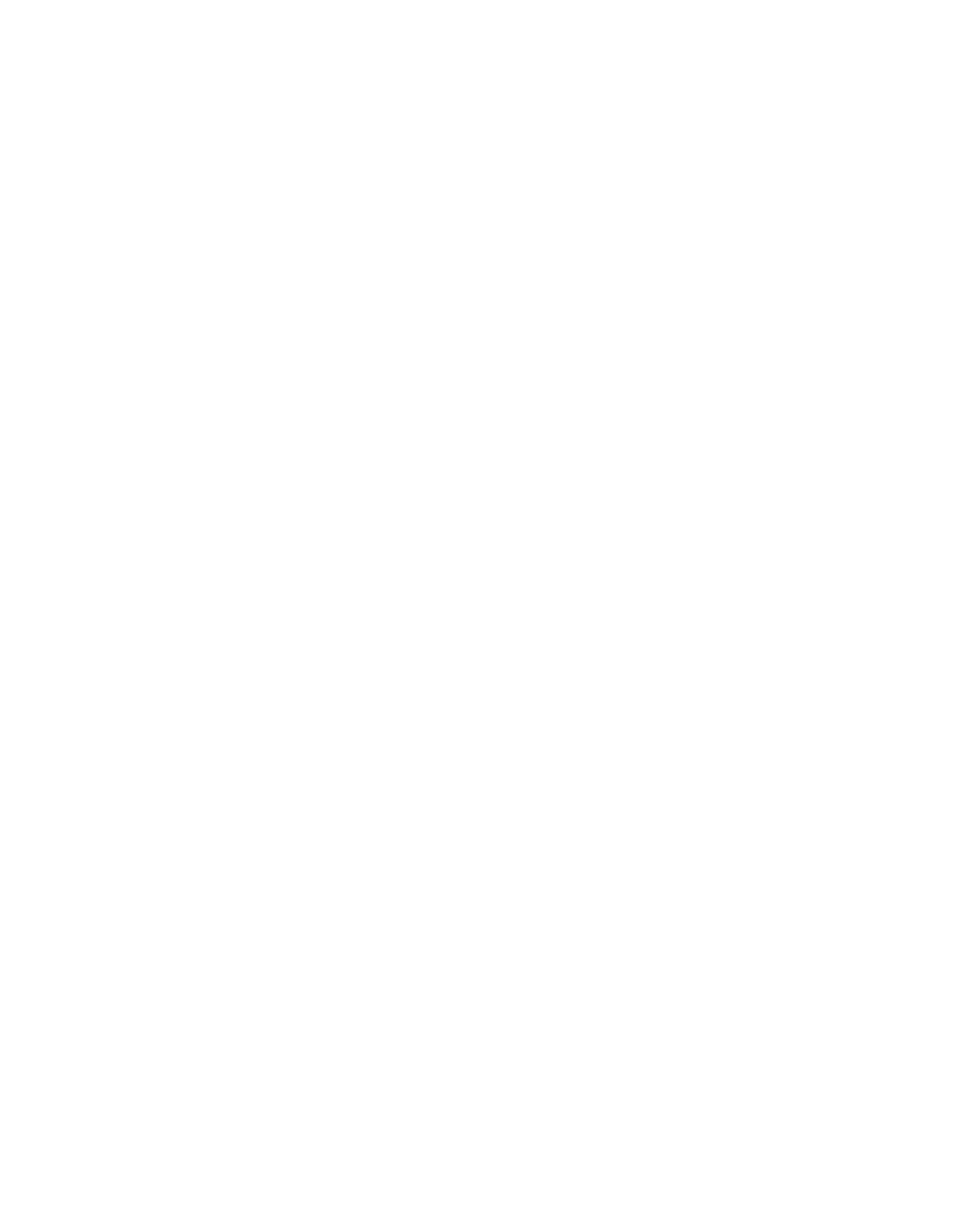# **Contents**

| 1              | Introduction and statement of results                                                                                                         | $\overline{2}$ |  |  |  |  |
|----------------|-----------------------------------------------------------------------------------------------------------------------------------------------|----------------|--|--|--|--|
|                | Geometry and topology of spaces with almost non-negative curvature<br>1.1                                                                     | $\overline{2}$ |  |  |  |  |
|                | Discussion of the Ricci flow of almost non-negatively curved metric<br>$1.2\,$                                                                | 10             |  |  |  |  |
| 2 <sub>1</sub> | Bounding the blow up time using bounds on the geometry.                                                                                       | 13             |  |  |  |  |
|                | Controlling the blow up time of Ricci flow using the geometry $\ldots$ .<br>$2.1\,$<br>An application of the proof of Lemma 2.1.4.<br>$2.2\,$ | 13<br>23       |  |  |  |  |
| 3              | Bounds on the Ricci curvature from below under Ricci flow                                                                                     |                |  |  |  |  |
| $\bf{4}$       | Bounding the diameter and volume in terms of the curvature                                                                                    |                |  |  |  |  |
| $\bf{5}$       | Non-collapsed compact three manifolds of almost non-negative cur-<br>vature.                                                                  |                |  |  |  |  |
| 6              | Local results for Ricci flow and reaction diffusion equations in gen-<br>eral                                                                 |                |  |  |  |  |
|                | 6.1<br>Local results for Ricci flow depending on a bound on the Riemannian                                                                    | 38<br>39       |  |  |  |  |
|                | Local results for solutions to the Ricci flow which satisfy<br>6.2                                                                            |                |  |  |  |  |
|                | $ \text{Riem}(g(t))  \leq \frac{c}{t}$ .<br>Local results for solutions $f$ to the heat equation which satisfy a<br>6.3                       | 40             |  |  |  |  |
|                | bound of the form $f \leq \frac{1}{t}$ .                                                                                                      | 48             |  |  |  |  |
|                | A Gromov Hausdorff space and Alexandrov spaces                                                                                                |                |  |  |  |  |
| $\bf{B}$       | <i>C</i> -essential points and $\delta$ -like necks                                                                                           |                |  |  |  |  |
| $\bf C$        | Estimates on the distance function for Riemannian manifolds evolv-<br>ing by Ricci flow<br>58                                                 |                |  |  |  |  |
|                | <b>D</b> Notation                                                                                                                             | 60             |  |  |  |  |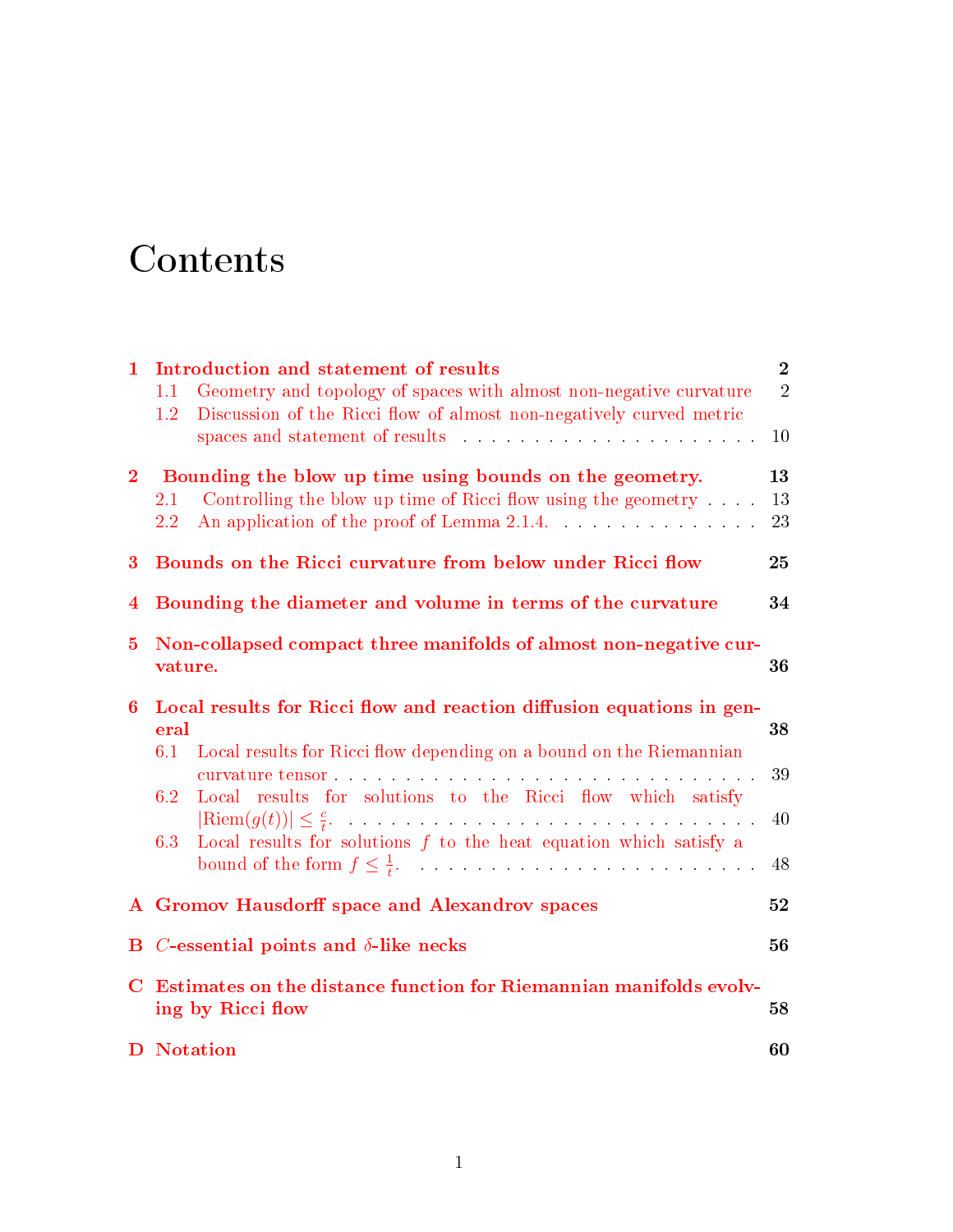## <span id="page-7-0"></span>Chapter 1

### Introduction and statement of results

#### <span id="page-7-1"></span>1.1 Geometry and topology of spaces with almost non-negative curvature

A much studied question in geometry and topology is

**Problem 1.1.1.** (General) If we know certain facts about the geometry of a Riemannian manifold, can we say something about its topology/differential structure?

Here we use the word *geometry* to denote objects related to the metric tensor g. For example the curvature, the diameter, the volume, and the metric tensor itself belong to the geometry of a manifold.

An example of a positive answer to Problem 1.1 is easily obtained in two dimensions. The Gauss-Bonnet Theorem tells us that the possible topologies of a two dimensional closed manifold are determined by the integral of the scalar curvature over the manifold. In particular, the Gauss-Bonnet theorem implies the following.

<span id="page-7-2"></span>Fact 1.1.2. Let  $(M, g)$  be an arbitrary 2–dimensional closed Riemannian manifold with scalar curvature  $R(q) \geq 0$ . Then the manifold is diffeomorphic to one of:

- $\bullet$  the torus  $\mathbb{T}^2$ ,
- the Klein bottle  $K^2$
- the sphere  $\mathbb{S}^2$
- the projective plane  $\mathbb{RP}^2$ .

Notice that the projective plane is the quotient of the sphere by the subgroup of isometries  $\{\mathrm{Id}, -\mathrm{Id}\}$  of the sphere, where  $\mathrm{Id}(x) = -x$ , for  $x \in S^2 \subset \mathbb{R}^3$ , and the Klein bottle and torus are quotients of  $\mathbb{R}^2$  by a group of fixed point free isometries. In the case that the curvature on a two dimensional Riemannian manifold is not too negative, the Gauss-Bonnet theorem still gives a good classification of the possible topologies/differential Structures: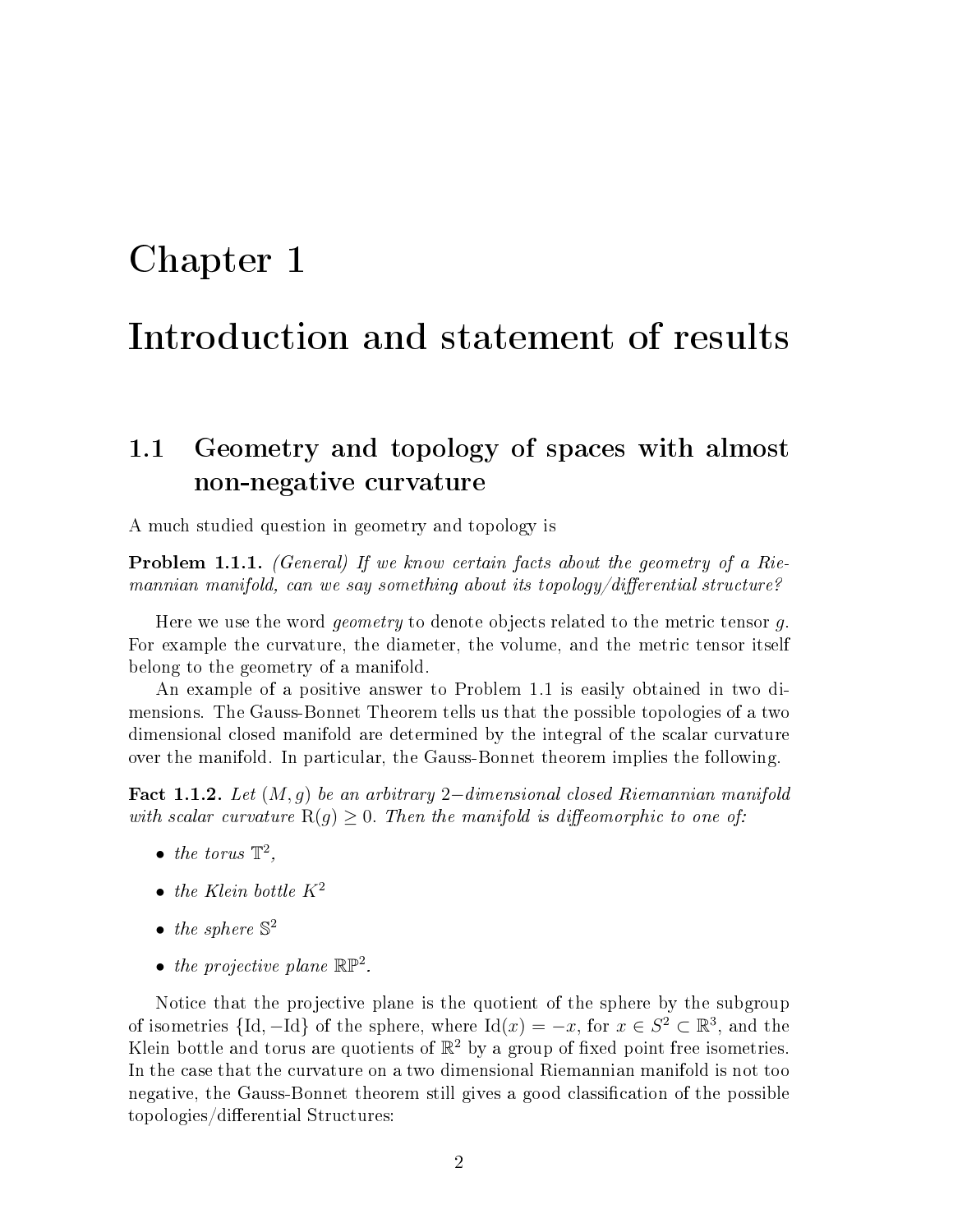Fact 1.1.3. Let  $(M^2, g)$  be an arbitrary two dimensional closed Riemannian manifold. with vol $(M, g) = 1$ . If  $R(g) > -4\pi$  then the surface must be one of the examples listed in [1.1.2.](#page-7-2)

We may write this as

Fact 1.1.4. If a closed 2–dimensional Riemannian manifold  $(M^2, g)$  satisfies vol ·  $R > -2\pi$  then  $M^2$  is diffeomorphic to  $S^2$  or a quotient of  $\mathbb{R}^2$  or  $S^2$  by a group of fixed point free isometries.

In Theorem  $[13]$  and  $[14]$ , Hamilton showed using the Ricci flow that

**Theorem A.** (Theorem 1.2 of  $[14]$ ) If  $M^3$  is a closed three dimensional Riemannian manifold with non-negative Ricci curvature then  $M^3$  is diffeomorphic to a quotien of  $S^3$ ,  $S^2 \times \mathbb{R}$  or  $\mathbb{R}^3$  by a group of fixed point free isometries acting properly discontinuously.

It is interesting to note that in order to apply the theorem we only require information on the Ricci curvatures (not the sectional curvatures). We say that a smooth family of metrics  $(M, g(t))_{t \in [0,T)}$  is a solution to the Ricci flow with initial value  $g_0$ , or is a Ricci flow of  $g_0$  if

$$
\frac{\partial}{\partial t}g(t) = -2\text{Ricci}(g(t)) \ \forall \ t \in [0, T), g(0) = g_0
$$
\n(1.1.1)

In  $[14]$ , Hamilton continued his study of the effect of the Ricci flow on manifolds with non-negative curvature. He showed there that a similar result to the one above holds also in four dimensions, if one assumes non-negative curvature operator (this is a lot more restrictive than having non-negative Ricci curvature or non-negative sectional curvature). More precisely, he proved

**Theorem B.** (Theorem 1.3 of  $[14]$ ) A compact four-manifold with non-negative curvature operator is diffeomorphic to a quotient of one of the spaces  $S^4$ ,  $\mathbb{C}P^2$ ,  $S^2$   $\times$  $S^2$ ,  $S^3 \times \mathbb{R}^1$ ,  $S^2 \times \mathbb{R}^2$  or  $\mathbb{R}^4$  by a group of fixed point free isometries in the standard metric acting properly discontinuously.

In higher dimensions, the sphere theorems of Rauch [\[28\]](#page-69-1), Berger [\[3\]](#page-68-1), Klingenberg  $[22]$  et al. tell us (see chapter 6 of  $[10]$  for a proof of this result)

**Theorem C.** (Theorem 6.1 of  $[10]$ ) If  $(M^n, g)$  is a complete, simply connected n-dimensional Riemannian manifold with all sectional curvatures larger than  $\frac{1}{4}$  but not larger than 1, then M is homeomorphic to the sphere.

In the two and three dimensional cases, non-negative Ricci curvature was enough to classify the possible topologies. At least in the two dimensional case, it is sufficient that, after scaling so that the volume is equal to one, the curvature is not too negative.

In three and four dimensions, there are also results allowing some negative curvature, as the following theorems illustrate. In Simon [\[29\]](#page-69-3) it was shown that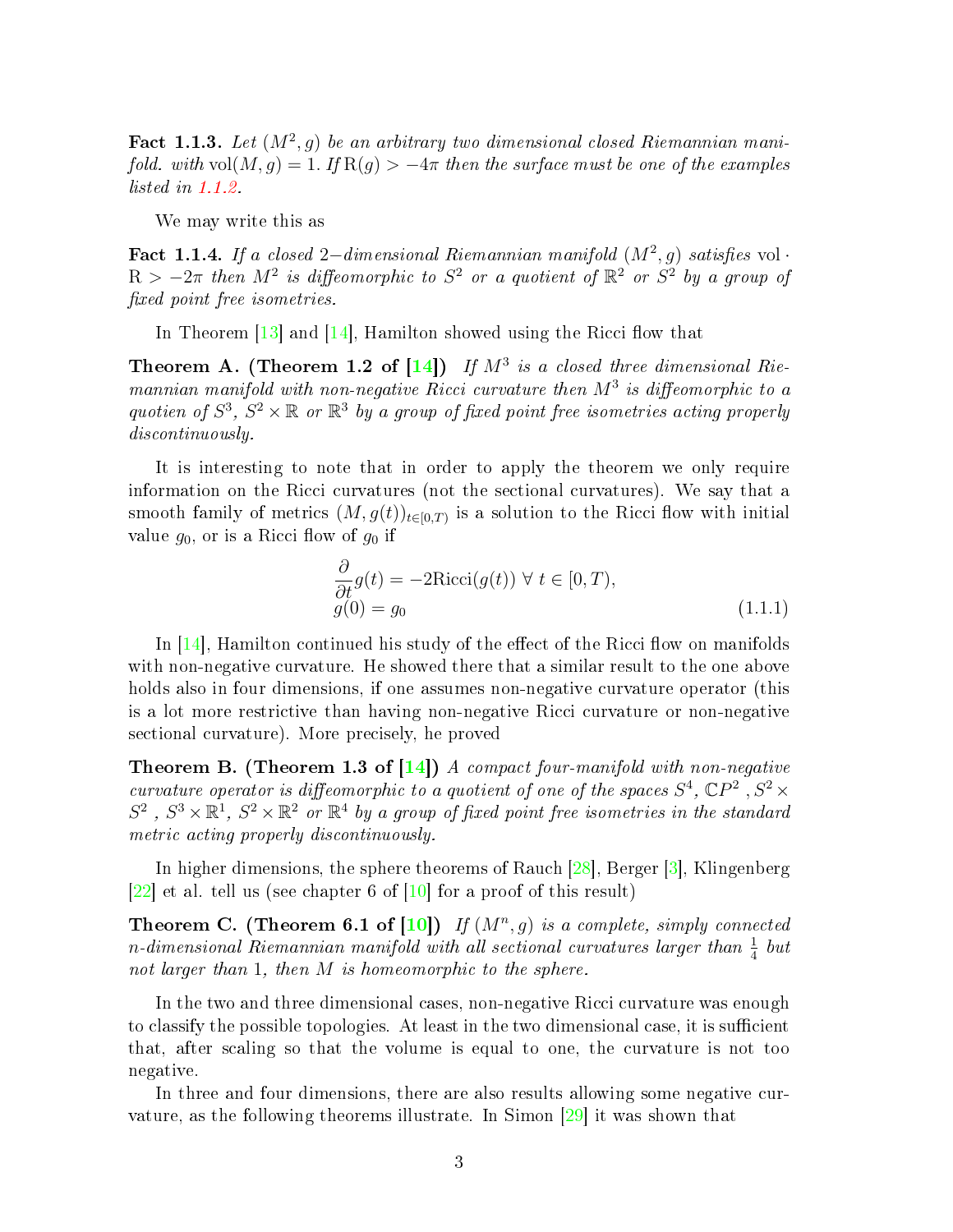**Theorem D.** (Theorem 1.2 of [\[29\]](#page-69-3)) For every  $d_0, v_0 > 0$  there exists a constant  $\varepsilon = \varepsilon(d_0, v_0) > 0$  such that if  $(M^n, g)$ ,  $n = 2$  or 3  $(n = 4)$ , is a closed Riemannian manifold with

<span id="page-9-0"></span>
$$
\sup_{M} |\text{Riem}| \le 1 \tag{1.1.2}
$$

$$
\text{vol} \ge v_0 > 0 \tag{1.1.3}
$$

$$
\text{diam }\leq d_0 < \infty \tag{1.1.4}
$$

$$
Ricci \ge -\varepsilon \quad (\mathcal{R} \ge -\varepsilon) \tag{1.1.5}
$$

then M admits a smooth metric with non-negative Ricci curvature (curvature operator). Here R refers to the curvature operator of  $(M, g)$ . Hence, for  $n = 3$ ,  $M^3$  must be one of the possibilities listed in Theorem A. For  $n=4$ ,  $M^4$  is diffeomorphic to one of the possibilities listed in Theorem B.

Notice that after scaling so that  $\sup |\text{Riem}| = 1$  (which implies condition  $(1.1.2)$ ).  $(1.1.3)$  and  $(1.1.4)$  always hold for some constants  $d_0$ ,  $v_0$ . Hence the condition  $(1.1.5)$ says that  $M$  is not too negatively Ricci (curvature operator) curved once we have scaled so that  $(1.1.2)$ ,  $(1.1.3)$ , and  $(1.1.4)$  hold.

Before continuing this discussion, we would like to say a few words about the method of proof of this theorem, as this method will be a guide line for the discussion which follows.

Let  $d_0, v_0$  be fixed and assume that the theorem is not true (fix  $n = 3$ ). Then there exists a sequence of Riemannian manifolds  $(M_i^3, {^i}g)$  satisfying  $(1.1.2), (1.1.3),$  $(1.1.2), (1.1.3),$  $(1.1.2), (1.1.3),$  $(1.1.2), (1.1.3),$ and [\(1.1.4\)](#page-9-0), and so that Ricci  $\geq -\frac{1}{i}$ , but so that  $M_i^3$  does not admit a metric with Ricci  $\geq 0$ .

 ${\bf Definition \ 1.1.5.} \ \ Let \ {\cal B}(n,d_0,-k_1^2,k_2^2,v_0) \ \ denote \ \ the \ space \ \ of \ smooth \ \ n\-dimensional \$  $Riemannian$  manifolds, whose sectional curvatures are bounded from below by  $-k_1^2$ bounded above by  $k_2^2$ , whose diameter is bounded above by  $d_0$  and whose volume is bounded below by  $v_0$ .

It is well known that the space  $\mathcal{B}(n, d_0, -k_1^2, k_2^2, v_0)$  is precompact in the Gromov-Hausdorff space. That is, given a sequence of smooth *n*-dimensional Riemannian manifolds  $(M^n_i, g_i)_{i\in\mathbb{N}}\in\mathcal{B}(n,d_0,-k_1^2,k_2^2,v_0)$  there exists a metric space  $(X,d_\infty)$  and a subsequence of  $(M^n_i, g_i)$  (which we also call  $(M^n_i, g_i)$  for ease of reading) such that  $(M_i^n, d(g_i)) \stackrel{i\to\infty}{\longrightarrow} (X, d_\infty)$ , in the Gromov-Hausdorff sense, where here  $d(g)$  denotes the distance function (metric)  $d(g) : M \times M \to \mathbb{R}^+_0$  arising from the Riemannian metric g (see Appendix A). The Gromov Hausdorff (space) distance between two metric spaces is defined in Appendix A. It is a very weak measure of how close two metric spaces are to being isometric to one another.

As  $\mathcal{B}(n, d_0, -k_1^2, k_2^2, v_0)$  has very well controlled geometry, it turns out that in this case all possible limits X are compact n-dimensional manifolds, and that  $d_{\infty}$  is the distance metric arising from a  $C^{1,\alpha}$  Riemannian metric  $g_{\infty}$ . Furthermore, X is diffeomorphic to  $M_i$  for large enough  $i$ . See [\[26\]](#page-69-4). In [\[29\]](#page-69-3) it was shown, using Ricci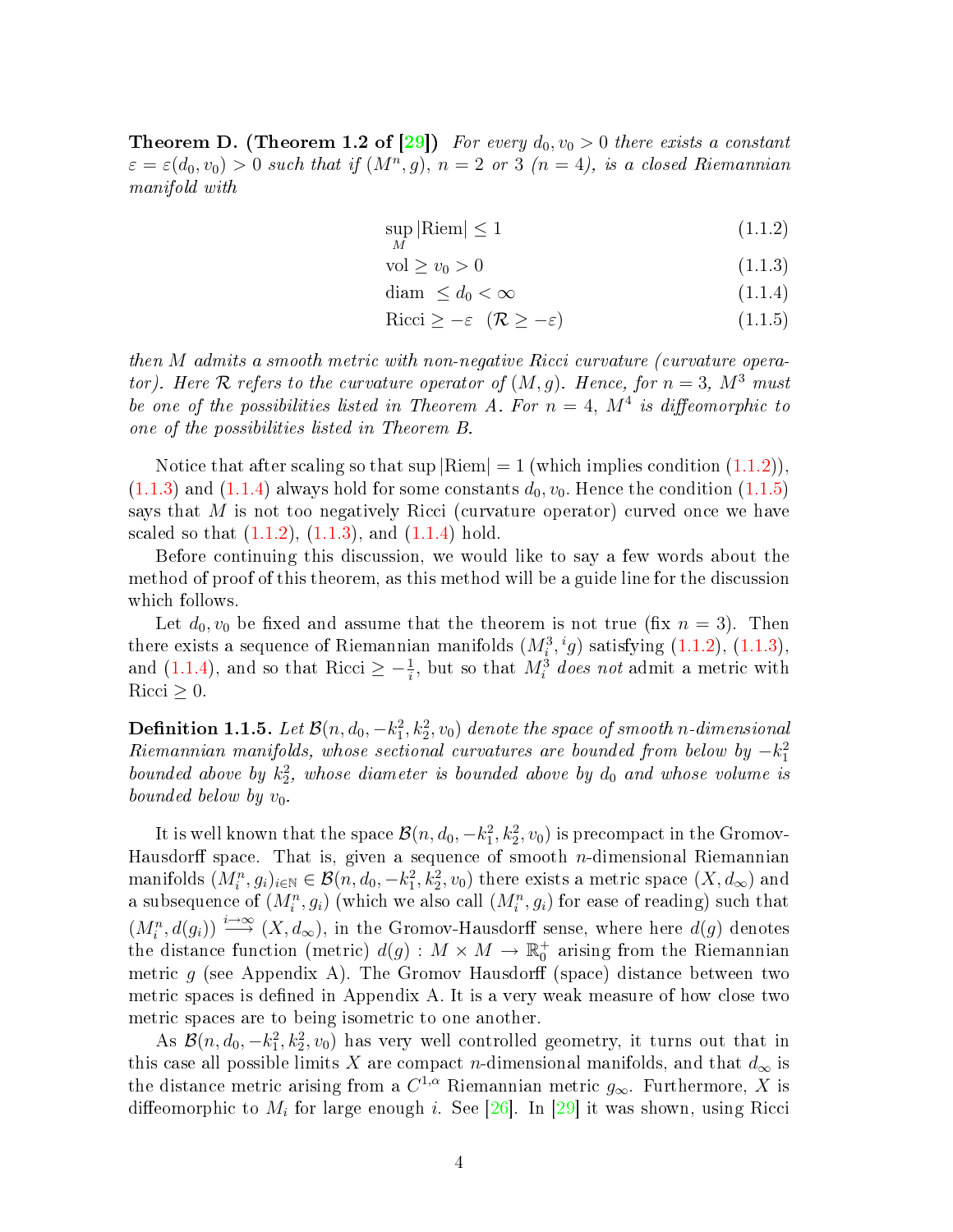flow techniques, that it is possible to *smooth out* the limit metric  $g_{\infty}$  to obtain a smooth metric g so that  $(X, g)$  has non-negative Ricci curvature (a Ricci flow of  $g_{\infty}$ was constructed by taking a limit of the solutions arising from each  $g_i$ ). This is a contradiction. Hence, such an  $\varepsilon$  must exist.

As we mentioned above,  $\mathcal{B}(n, d_0, -k_1^2, k_2^2, v_0)$  has very well controlled geometry, and so its closure does not contain very irregular Riemannian manifolds.

In [\[12\]](#page-68-3) Fukaya and Yamaguchi showed that

**Theorem E.** (Corollary 0.13 of [\[12\]](#page-68-3)) There exists an  $\varepsilon > 0$  such that if  $(M^3, g)$ is a Riemannian manifold whose diameter is not larger than 1, and has  $\sec \geq -\varepsilon$ , then a finite covering of  $M$  is either

- $\bullet$  homotopic to an  $S^3$  or
- $\bullet$  diffeomorphic to one of
	- $(a)$   $T^3$ (b)  $S^1 \times S^2$
	- $(c)$  Nil

Hence, using that the Poincaré Conjecture is correct (see Perelman's papers [\[24\]](#page-69-5), [\[25\]](#page-69-6)) (that is, a homotopy  $S^3$  is homeomorphic to  $S^3$ ), we have a good topological classification of 3-manifolds with sec diam  $2 \ge -\varepsilon$  and  $\varepsilon$  small enough.

In studying the problem of Fukaya and Yamaguchi everything becomes a lot more complicated than in the situation of [\[29\]](#page-69-3) above. There are essentially two extra problems that can now occur when studying this problem: *collapsing* and no upper curvature bound. We explain this in the following.

**Definition 1.1.6.** For  $n \in \mathbb{N}$ ,  $d_0 \in \mathbb{R}^+$  and  $k \in \mathbb{R}$  let  $\mathcal{S}(n, d_0, k)$  denote the space of smooth n-dimensional Riemannian manifolds of dimension n with diameter bounded by  $d_0$  and sectional curvature not less than k.

It is well known, see for example proposition 10.7.3, and Remark 10.7.5 in [\[5\]](#page-68-4) that the space  $\mathcal{S}(n, d_0, k)$  is precompact in the Gromov-Hausdorff space, just as  $\beta$  was. That is, given a sequence of smooth *n*-dimensional Riemannian manifolds  $(M_i^n, g_i)_{i \in \mathbb{N}} \in \mathcal{S}(n, d_0, k)$ , there exists a metric space  $(X, d_\infty)$  and a subsequence of  $(M_i^n, g_i)$ (for ease of reading we will denote this subsequence also as  $(M_i^n, g_i)$ ) such that  $(M_i, d(g_i))$  converges to  $(X, d_\infty)$  in the Gromov Hausdorff space.

It is however now possible that X is not diffeomorphic to the  $M_i$ 's (for large i) and X could be a manifold (with or without boundary) of lower dimension. One may see this easily by considering the following example of shrinking torii

Example 1.1.7. Let

$$
(M_i, g_i) = (S^1 \times \ldots \times S^1, f_1(i) d\alpha^2 \oplus f_2(i) d\alpha^2 \ldots \oplus f_n(i) d\alpha^2),
$$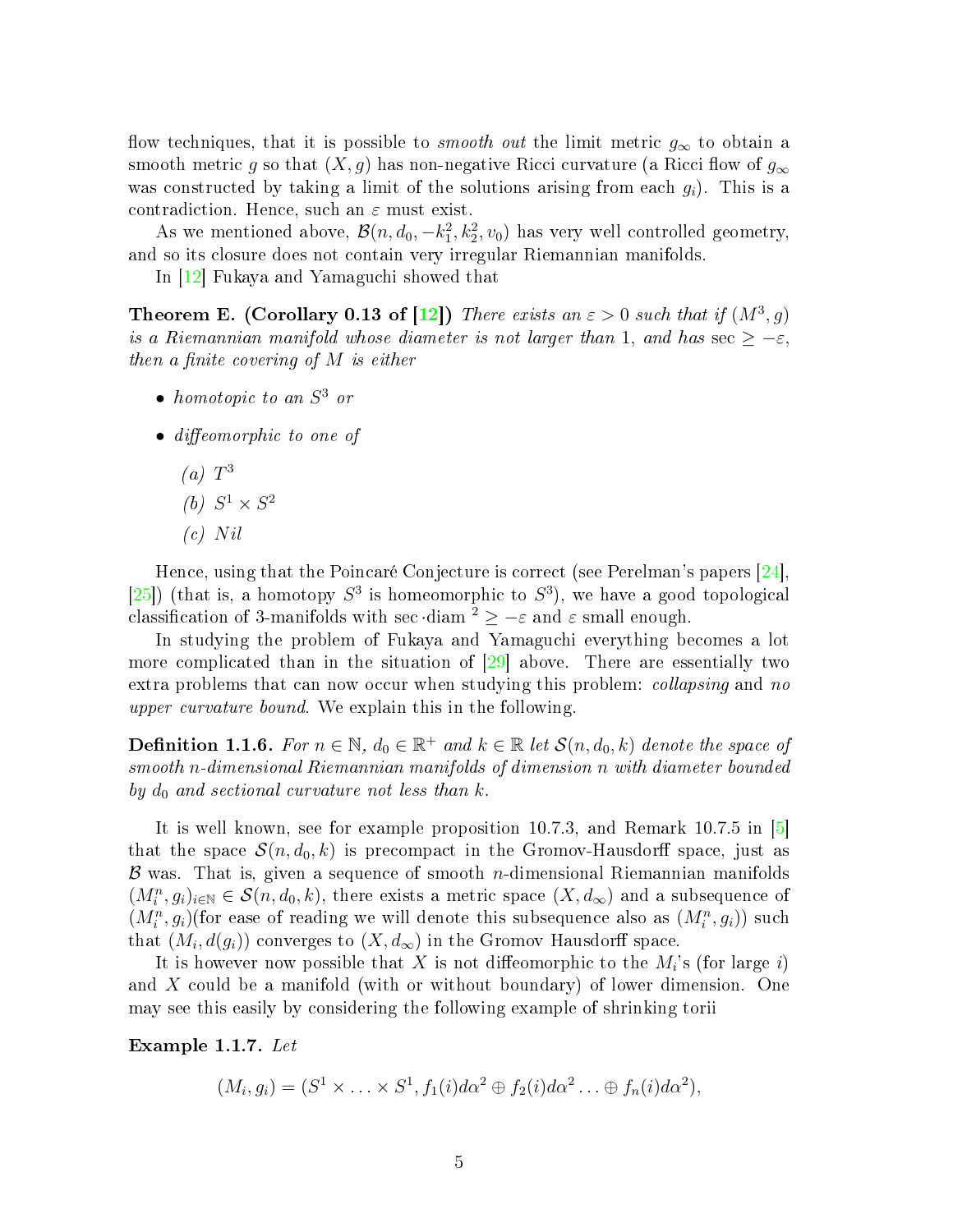$i \in \mathbb{N}$  where  $d\alpha^2$  is the standard metric on  $S^1$ , and  $f_j(i) \in \mathbb{R}^+ \stackrel{i\to\infty}{\longrightarrow} 0$ , for all  $j \in \{1, \ldots, n-m\}$ , and  $f_i(i) = 1$  for all  $j \in \{n-m+1, \ldots, n\}$  (that is,  $n-m$  circles shrink to points as  $i \to \infty$  and the others stay fixed). Then  $(M_i^n, d(g_i))$  converges in the Gromov Hausdorff space to  $(\mathbb{T}^m, d_{\mathbb{T}^m})$ , the smooth standard m-dimensional torus.

#### Definition 1.1.8. If

vol $(M_i, g_i) \stackrel{i \to \infty}{\longrightarrow} 0$ 

for a sequence of smooth Riemannian manifolds  $(M_i,g_i)$  then we say that the sequence is a collapsing sequence, or that the sequence collapses. If there exists a  $v_0 > 0$  such that

$$
\text{vol}(M_i, g_i) \ge v_0 \ \forall \ i \in \mathbb{N},
$$

then we say that the sequence is a non-collapsing sequence, or that the sequence does not collapse.

It is also possible that the limit space  $(X, d_{\infty})$  does not enjoy the regularity properties of the spaces occurring in the converging sequence, as one sees in the following example.

<span id="page-11-0"></span>**Example 1.1.9.** Let  $(S_i^n, g_i)_{i \in \mathbb{N}}$  be a sequence of spheres with Riemannian metrics, where the metrics are chosen so that

- the sectional curvature is non-negative
- $\bullet$  the manifolds are becoming cone like in a fixed compact region (topologically a closed disc) as  $i \rightarrow \infty$ , and stay smooth away from this region.
- the diameter is bounded above by  $0 < d_0 < \infty$  and the volume bounded below by  $v_0 > 0$  where  $d_0, v_0$  are constants independent of  $i \in \mathbb{N}$ .

Then  $(S_i^n, d(g_i))$  converges in the Gromov Hausdorff space to  $(S^n, d)$ , where d is a (non-standard) metric on the sphere, and there exists a Riemannian metric g which is smooth away from the tip, induces d, but cannot be extended in a  $C^0$  way to the tip. It is not possible to find a  $C^0$  Riemannian metric g which induces d.

So even when a sequence  $(M_i^n, g_i)_{i \in \mathbb{N}} \in \mathcal{S}(n, d, k)$  is non-collapsed, it is possible that the limit space  $(X, d)$  may be *irregular* if the curvature of the manifolds in the sequence is not bounded from above.

Let us return now to the situation of Fukaya and Yamaguchi (Theorem E ). Assume the theorem were false. Then there exists a sequence of  $(M_i, g_i)$  with

$$
\sec(g_i) \ge -\frac{1}{i}
$$
  
diam  $(g_i) \le 1$  (1.1.6)

but so that  $M_i$  is not one of the listed possibilities. If we rescale so that diam  $=$   $\frac{1}{i}$ i we obtain a new sequence (which for convenience we will also call  $\left(M_i, g_i\right)$ ) with

$$
\sec(g_i) \quad \geq -1
$$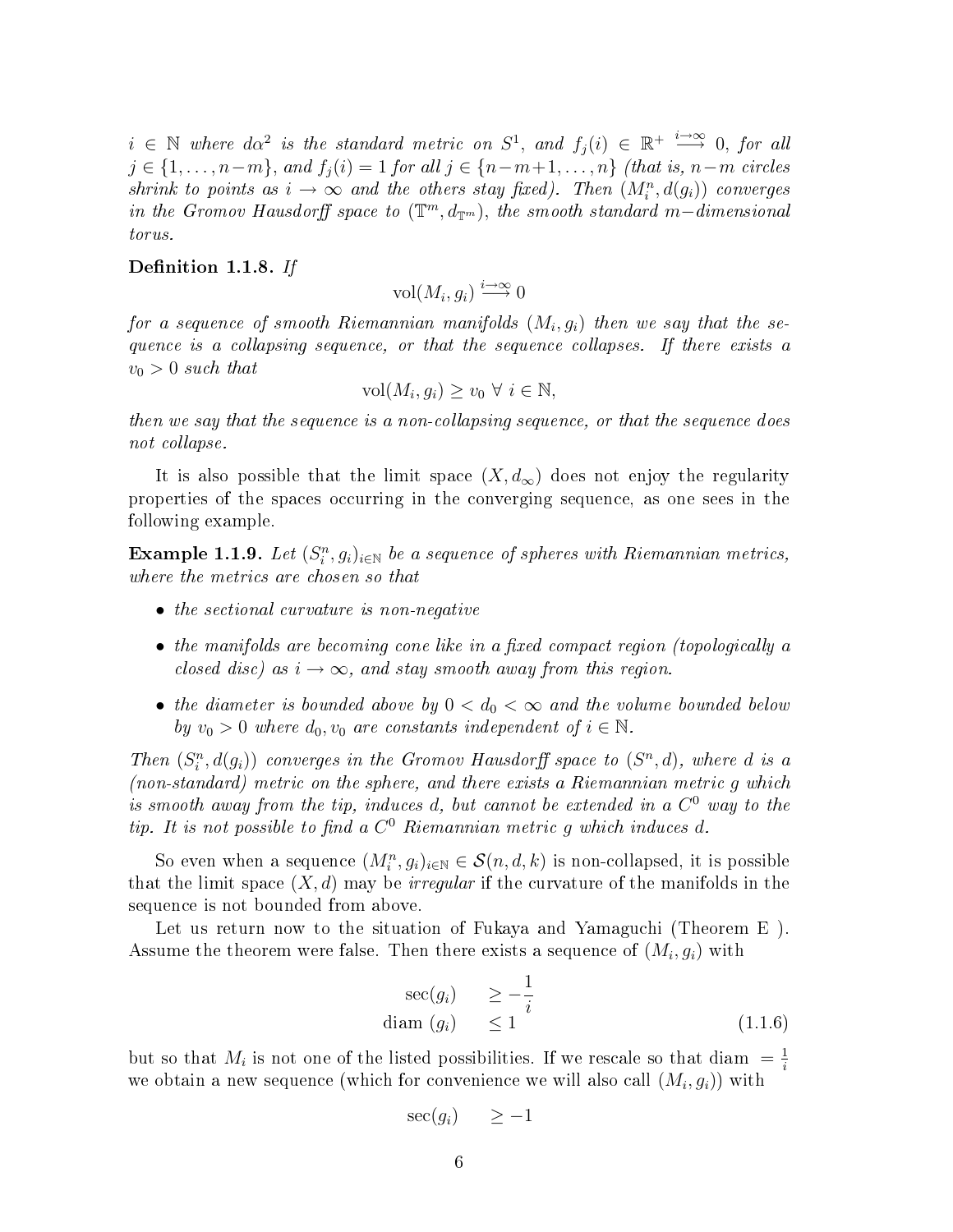$$
\text{diam}\ (g_i) \quad = \frac{1}{i} \tag{1.1.7}
$$

but so that  $M_i$  is not one of the listed possibilities. That is, the new sequence is a collapsing sequence (in view of the Bishop-Gromov comparison principle) which collapses to a single point and has curvature bound from below by  $-1$ . In this sense, the theorem gives us information on collapsing sequences in  $\mathcal{S}(n, 1, -1)$ .

In [\[32\]](#page-70-0), further results about collapsing sequences of manifolds in  $\mathcal{S}(n, d_0, -1)$ were proved by Shiyoa and Yamaguchi. In particular, they examined the cases that the limit X of a collapsing sequence in  $S(3, d_0, -1)$  is a one or two dimensional Alexandrov space with curvature bounded from below by  $-1$  (that is, the metric space in question satisfies certain comparison inequalities, similar to those satisfied by Riemannian manifolds with curvature bounded from below by −1: see Appendix A). They proved

**Theorem F.** (Theorems 0.2 - 0.7 of [\[32\]](#page-70-0)) For a given  $d_0 < \infty$ , there exists a positive constant  $\varepsilon = \varepsilon(d_0) > 0$  satisfying the following: If

$$
(M, g) \in \mathcal{S}(3, d_0, -1),
$$
  
vol $(M, g) \leq \varepsilon$  (1.1.8)

then one of the following holds

- *M* is a graph manifold, or
- a finite cover of  $M$  is a simply connected manifold.

Hence, using that the Poincaré Conjecture is correct (see Perelman [\[24\]](#page-69-5) , [\[25\]](#page-69-6) ), we obtain a good classification of three dimensional manifolds in  $\mathcal{S}(3, d_0, -1)$  with vol  $\leq \varepsilon$  for  $\varepsilon = \varepsilon(d_0)$  small enough.

In [\[33\]](#page-70-1) Shiyoa and Yamaguchi continued their study of such collapsing sequences. In their paper [\[33\]](#page-70-1) they consider the case that the diameter of a collapsing sequence may go to infinity. They showed

**Theorem G.** (Theorem 1.1 of [\[33\]](#page-70-1)) There exist  $0 < \varepsilon_1 < \infty$  and  $d_1 < \infty$  such that if  $(M^3, g)$  satisfies  $\sec \geq -1$  and  $\mathrm{vol} \leq \varepsilon_1$  then either

- [case 1] M is homeomorphic to a graph manifold or,
- [case 2] a finite cover of M has finite fundamental group, and diam  $(M, g) \leq$  $d_1$ .

Hence, once again, using that the Poincaré Conjecture is correct (see Perelman [\[24\]](#page-69-5), [\[25\]](#page-69-6)), we obtain a good classification of three dimensional manifolds  $M^3$  with sec ·vol<sup> $\frac{2}{3}$ </sup>  $\geq -\varepsilon$  for  $\varepsilon$  small enough.

In this paper we consider the somewhat weaker space of Riemannian manifolds with Ricci curvature bounded from below.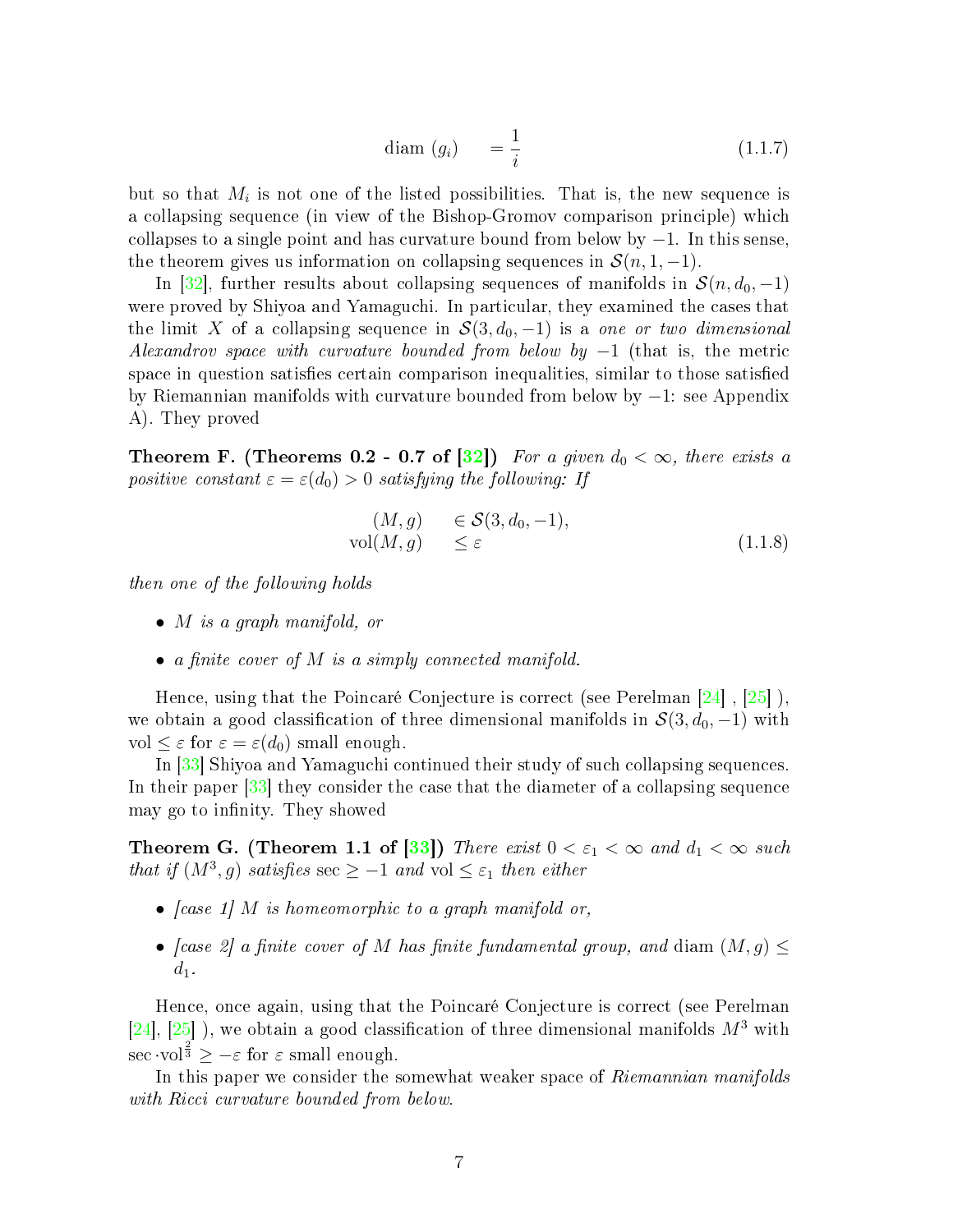**Definition 1.1.10.** For  $n \in \mathbb{N}$ ,  $d_0 \in \mathbb{R}^+$  and  $k \in \mathbb{R}$  let  $\mathcal{M}(n, d_0, k)$  denote the space of smooth n-dimensional Riemannian manifolds of dimension n with diameter bounded above by  $d_0$  and Ricci curvature not less than k.

Clearly  $\mathcal{S}(n, d_0, k) \subset \mathcal{M}(n, d_0, (n-1)k)$ .

In this manuscript we will be chiefly concerned with metric spaces  $(M^3, d_\infty)$ which arise as Gromov-Hausdorff limits of non-collapsing sequences of Riemannian manifolds  $(M_i^3, g_i) \in \mathcal{M}(3, d_0, -\varepsilon(i))$  where  $\varepsilon(i) \to 0$  as  $i \to \infty$ .

We show that a Ricci flow solution with initial data  $(M^3, d_\infty)$  exists for a short time (see Theorem [5.2\)](#page-42-0), and we examine the local and global behaviour of such solutions

Theorem [5.2](#page-42-0) also contains the following classification theorem.

<span id="page-13-0"></span>**Theorem 1.1.11.** For all  $0 < v_0 < \infty, 0 < d_0 < \infty$  there exists an  $\varepsilon = \varepsilon(v_0, d_0) > 0$ such that if  $(M^3, g)$  is closed and satisfies

$$
\text{vol}(M,g) \ge v_0
$$

and  $(M, g) \in \mathcal{M}(3, d_0, -\varepsilon)$  then M is diffeomorphic to one of

- (a) A quotient of  $S<sup>3</sup>$  by a finite group of fixed-point free isometries acting properly discontinuously
- (b) A quotient of  $S^2 \times \mathbb{R}$  by a finite group of fixed-point free isometries acting properly discontinuously ,
- (c) A quotient of  $\mathbb{R}^3$  by a finite group of fixed-point free isometries acting properly discontinuously

We may write this in a more scale invariant form:

**Theorem 1.1.12.** Let  $d_0$  be given. There exist  $0 < \varepsilon_2 = \varepsilon_2(d_0) < \infty$  such that if  $(M^3, g)$  satisfies

$$
\begin{aligned} \text{Ricci} \cdot \text{vol}^{\frac{2}{3}} &\geq -\varepsilon_2\\ \text{diam} \,^3 &\leq d_0^3 \cdot \text{vol} \end{aligned} \tag{1.1.9}
$$

then M is one of

- (a)  $S<sup>3</sup>$  or a quotient thereof by a finite group of fixed-point free isometries acting properly discontinuously,
- (b) A quotient of  $S^2 \times \mathbb{R}$  by a finite group of fixed-point free isometries acting properly discontinuously,
- (c) A quotient of  $\mathbb{R}^3$  by a finite group of fixed-point free isometries acting properly discontinuously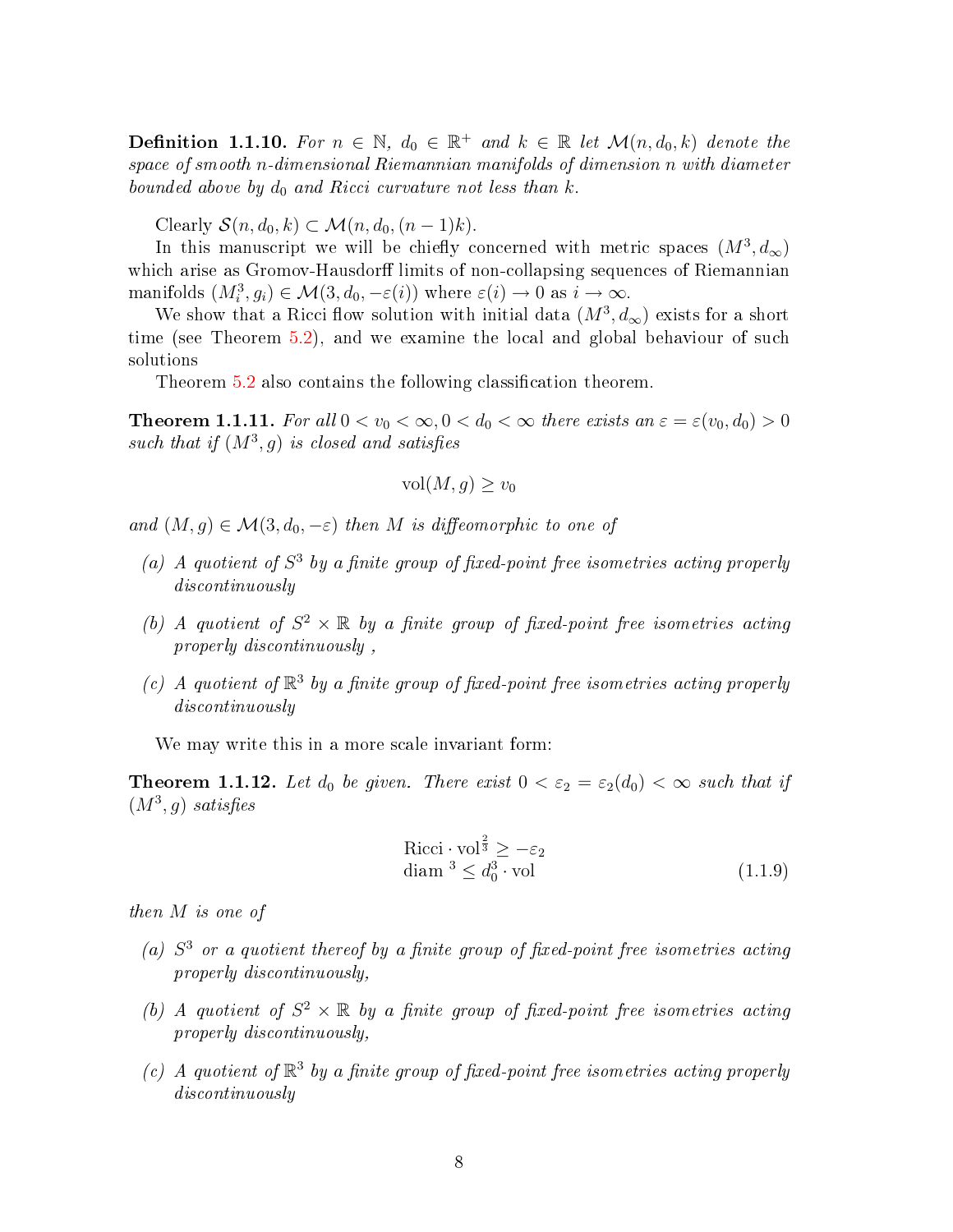Proof. Assume the theorem is false. Then there exists a sequence of Riemannian manifolds  $(M_i,g_i)$  with Ricci·vol $^{\frac{2}{3}} \geq -\varepsilon_i$  for a sequence  $\varepsilon_i \in \mathbb{R}^+$  with  $\varepsilon_i \stackrel{i\to\infty}{\longrightarrow} 0$  and so that diam  $^{3}(g_{i}) \leq d_{0}^{3}$ vol $(g_{i})$ . Scale all  $(M_{i}, g_{i})$  so that vol $(g_{i}) = 1$ . We then have diam  $(g_i) \leq d_0$  and Ricci  $\geq -\varepsilon_i$  and so we may then apply the Theorem [1.1.11](#page-13-0) to obtain a contradiction.  $\Box$ 

As a byproduct, we note that if we combine Theorem G and Theorem [1.1.11](#page-13-0) we obtain the same classification which is implied by using Theorem G, but we do not need to use that the Poincaré Conjecture is correct.

**Theorem 1.1.13.** Let  $\varepsilon_1$  and  $d_1$  be as in Theorem G. There exist  $0 < \varepsilon_3 < \infty$  such that if  $(M^3, g)$  satisfies sec ·vol<sup>3</sup>  $\geq -\varepsilon_3$  and

- $\int \csc 1/\sin^3 \geq \frac{2(d_1)^3}{5}$  $\frac{a_1}{\varepsilon_1}$ vol then  $M$  is homeomorphic to a graph manifold
- $\int \csc 2 \, d \, \mathrm{d} \, \mathrm{d} \, \mathrm{d} \, \mathrm{d} \, \leq \frac{2(d_1)^3}{5}$  $\frac{a_1}{\varepsilon_1}$  vol then M is one of
	- (a)  $S<sup>3</sup>$  or a quotient thereof by a finite group of fixed-point free isometries acting properly discontinuously,
	- (b) A quotient of  $S^2 \times \mathbb{R}$  by a finite group of fixed-point free isometries acting properly discontinuously ,
	- (c) A quotient of  $\mathbb{R}^3$  by a finite group of fixed-point free isometries acting properly discontinuously

Proof. Assume the theorem is false. Then there exists a sequence of Riemannian manifolds  $(M_i^3,g_i)$  with sec  $\cdot{\mathrm{vol}}^{\frac{2}{3}} \geq -\varepsilon_i$  for a sequence  $\varepsilon_i \in \mathbb{R}^+$  with  $\varepsilon_i \overset{i\to\infty}{\longrightarrow} 0$  and so that either (after taking a subsequence)

- case1 diam<sup>3</sup> $(g_i) \geq \frac{2(d_1)^3}{\epsilon_1}$  $\frac{a_1}{\varepsilon_1}$  vol $(g_i)$  but  $M_i$  is not homeomorphic to a graph manifold, or
- case2 diam<sup>3</sup> $(g_i) \leq \frac{2(d_1)^3}{\varepsilon_1}$  $\frac{a_{1}^{\prime\prime}}{\varepsilon_{1}}$ vol $(g_{i})$  but  $M_{i}$  is not one of the possibilities listed in case 2 of the statement of this theorem.

In case 1, we scale all  $(M_i, g_i)$  so that  $\mathrm{vol}(g_i) = \varepsilon_1$ . Then diam  $(g_i) \geq 2d_1$ , and sec  $\geq -1$  for *i* sufficiently large, and so we may apply Theorem G to obtain a contradiction.

In case 2, let us scale all  $(M_i, g_i)$  so that  $vol(g_i) = 1$ . We then have diam  $(g_i) \leq$  $2d_1$  $\frac{2d_1}{(\varepsilon_1)^{\frac{1}{3}}}$ , and sec  $\geq -\varepsilon_i$  and so we may then apply the Theorem [1.1.11](#page-13-0) to obtain a contradiction.  $\Box$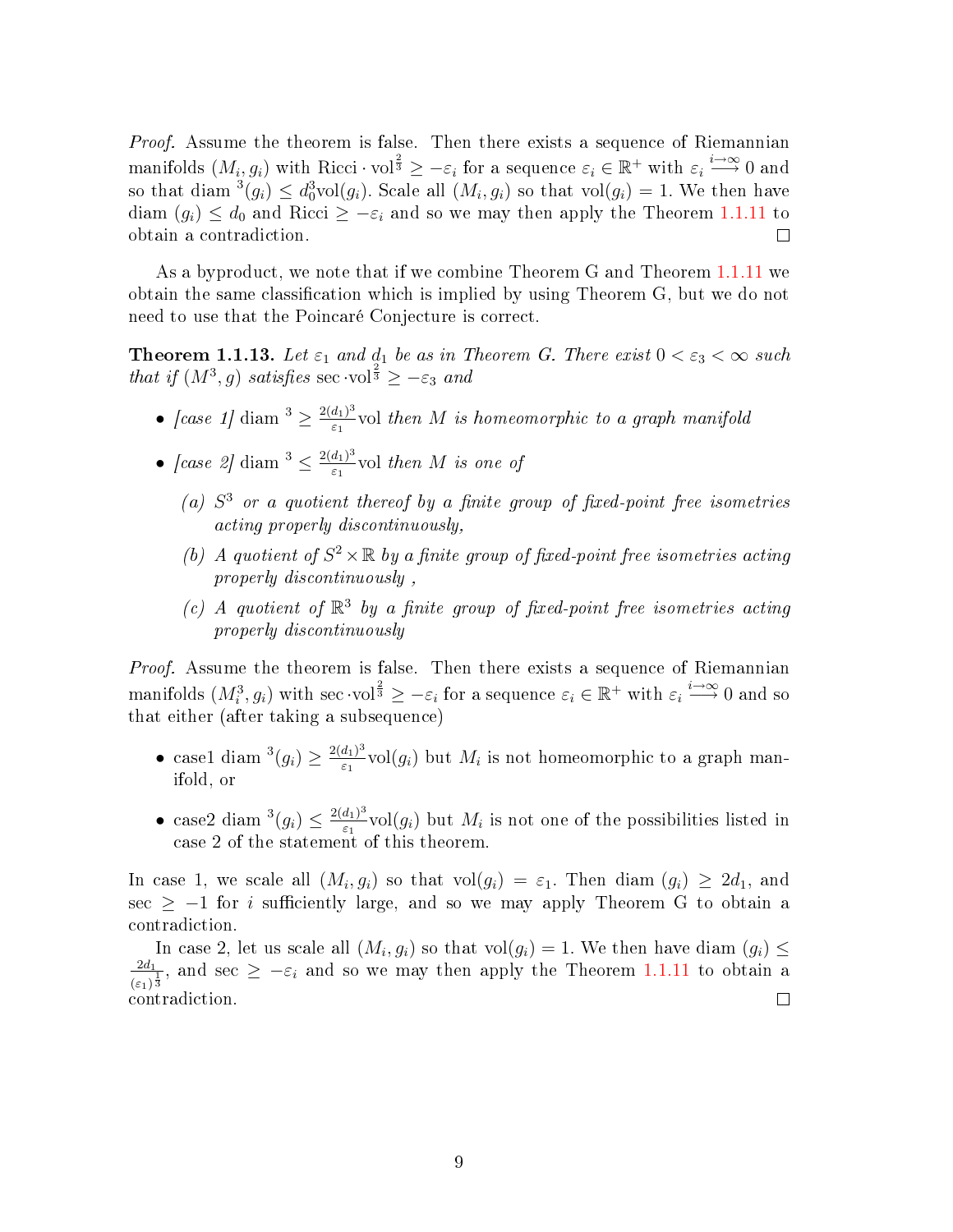#### <span id="page-15-0"></span>1.2 Discussion of the Ricci flow of almost nonnegatively curved metric spaces and statement of results

In this manuscript we will cheifly be concerned with metric spaces  $(M^3, d_\infty)$  which arise as Gromov-Hausdorff limits of non-collapsing sequences of Riemannian manifolds  $(M_i^3, g_i) \in \mathcal{M}_i(3, d_0, -\varepsilon(i))$  where  $\varepsilon(i) \to 0$  as  $i \to \infty$ . In particular, we wish to flow such metric spaces  $(M^3, d_\infty)$  by Ricci Flow. As we saw in the previous section (see Example [1.1.9\)](#page-11-0) such limits can be quite irregular (not even  $C^0$ ). Nevertheless, they will be Alexandrov Spaces of curvature bounded from below by 0, and so do carry some structure (see Appendix A). In order to flow  $(M^3, d_\infty)$  we will flow each of the  $(M_i^3, g_i)$  and then take a Hamilton limit of the solutions (see [\[17\]](#page-69-7)). The two main obstacles to this procedure are:

- It is possible that the solutions  $(M_i, g_i(t))$  are defined only for  $t \in [0, T_i)$  where  $T_i \to 0$  as  $i \to \infty$ .
- In order to take this limit, we require that each of the solutions satisfy uniform bounds of the form

$$
\sup_{M_i} |\text{Riem}(g_i(t))| \le c(t), \ \forall \ t \in (0, T),
$$

for some well defined common time interval  $(0, T)$   $(c(t) \rightarrow \infty$  as  $t \rightarrow 0$  would not be a problem here). Furthermore they should all satisfy a uniform lower bound on the injectivity radius of the form

$$
inj(M, g_i(t_0)) \ge \sigma_0 > 0
$$

for some  $t_0 \in (0, T)$ .

As a first step to solving these two problems, in Lemma [2.1.4](#page-19-0) of Chapter [2](#page-18-0) we see that a (three dimensional) smooth solution to the Ricci flow  $(M, g(t))_{t\in[0,T)}$  cannot become singular at time T as long as Ricci  $\geq -1$ , the diameter remains bounded (by say  $d_0$ ) and the volume stays bounded away from zero (say it is bigger than  $v_0$ ). Furthermore, a bound of the form

$$
|\text{Riem}(g(t))| \le \frac{c_0(d_0, v_0)}{t} \forall t \in [0, T) \cap [0, 1]
$$

for such solutions is proved: that is, the curvature of such solutions is quickly smoothed out.

In Lemma [2.1.5](#page-19-1) we present an application of the proof of [2.1.4.](#page-19-0)Notice that Proposition 11.4 of  $[24]$  for the three dimensional case implies the Lemma [2.1.5.](#page-19-1) Perelmans method of proof is somewhat different from that used in Lemma [2.1.5.](#page-19-1)

Chapter three is concerned with proving (for an arbitrary three dimensional solution to the Ricci flow) lower bounds for the Ricci curvature of the evolving metric, which depend on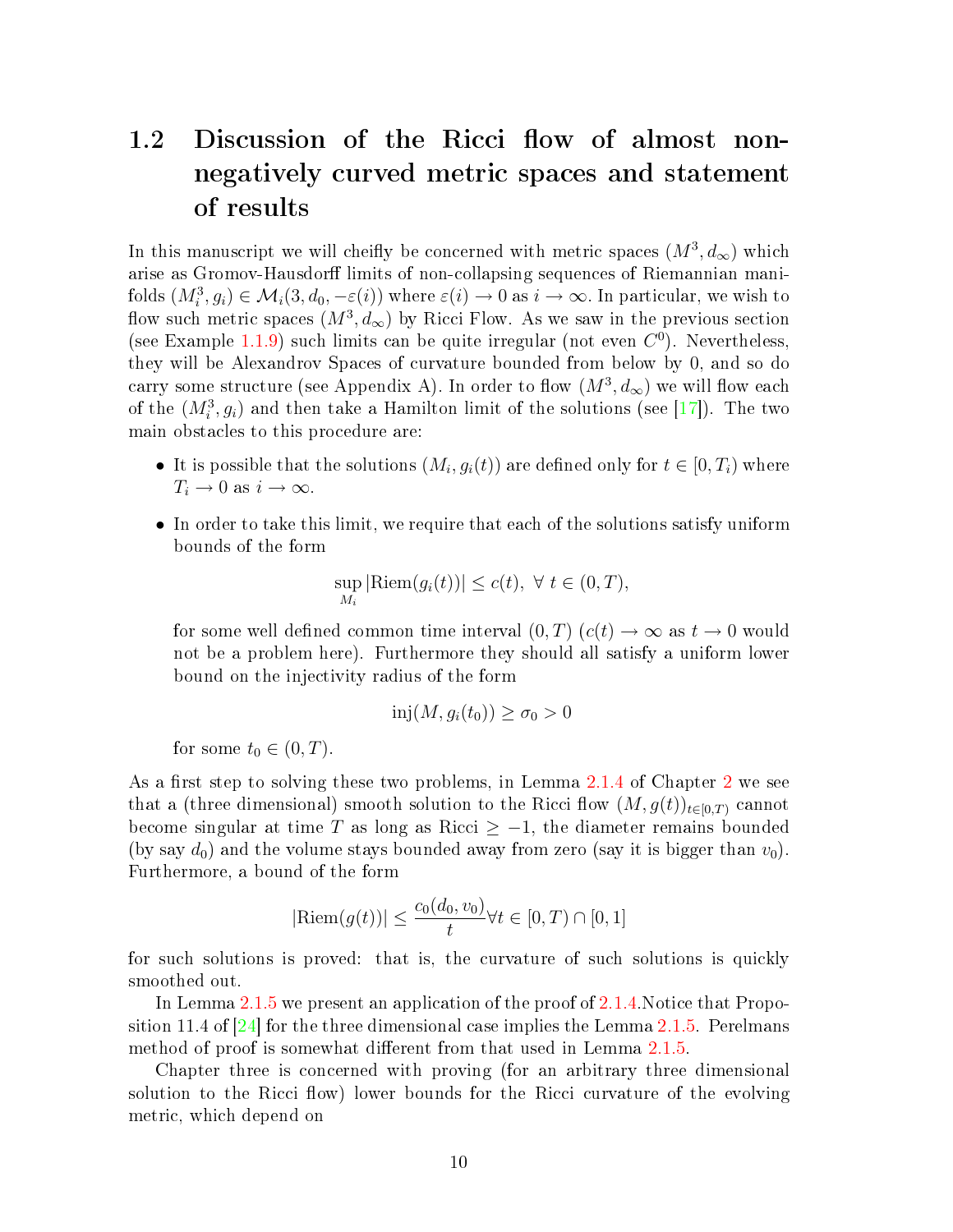- the bound from below for the Ricci curvature of the initial metric
- the scalar curvature of the evolving metric.

One of the major applications is: if  $(M, g_0)$  satisfies Ricci $(g_0) \geq -\varepsilon_0$  ( $\varepsilon_0$  small enough) and the solution satisfies  $R(g(t)) \leq \frac{c_0}{t}$  $\frac{20}{t}$ , then

$$
Ricci(g(t)) \ge -2c_0\varepsilon_0 \forall t \in (0, T_*) \cap (0, T)
$$

for some universal constant  $T_* = T_* > 0$  (  $(0, T)$  is the time interval for which the solution is defined). See Lemma [3.4.](#page-34-0)

In Chapter 4, we consider smooth solutions to the Ricci flow which satisfy

$$
Ricci(g(t)) \ge -c_0 \tag{1.2.1}
$$

<span id="page-16-0"></span>
$$
|\text{Riem}(g(t))|t \le c_0 \tag{1.2.2}
$$

$$
\text{diam } (M, g_0) \le d_0 \tag{1.2.3}
$$

In Lemma [4.1,](#page-39-1) well known bounds on the evolving distance for a solution to the Ricci flow are proved for such solutions.

We combine this Lemma with some results on Gromov-Hausdroff convergence to show (Corollary [4.2\)](#page-40-0) that such solutions can only lose volume at a controlled rate.

In Chapter 5 we show (using the a priori estimates from the previous chapters) that a solution to the Ricci flow of  $(M, d_{\infty})$  exists, where  $(M, d_{\infty})$  is the Gromov-Hausdorff limit of  $(M_i,d(g_i))$  where the  $(M_i,g_i)$  satisfy

$$
Ricci(g_i) \ge -\varepsilon(i)
$$
  
vol(M, g\_i) \ge v\_0  
diam (M, g\_0) \le d\_0

where  $\varepsilon(i) \to 0$  as  $i \to \infty$ . It is also shown that the solution is smooth for all  $t > 0$ ( as long as the solution exists) and is in the class of those solutions considered in Chapter 4. That is, the solution satisfies [1.2.1,](#page-16-0) [1.2.2,](#page-16-0) [1.2.3,](#page-16-0) (for  $t > 0$ ) and (due to Corollary [4.2\)](#page-40-0) can only lose volume at a certain rate.

Chapter  $6$  is broken up into 3 sections. In the first section we show, using some ideas of Shi [\[34\]](#page-70-2), that if an initial metric  $g_0$  is  $C^0$  close enough to a fixed smooth background metric h, (we assume that  $(M, h)$  is compact) then a Ricci flow solution exists for a well defined time interval, and the volume and diameter remain well controlled, and the curvature improves on this time interval. The theorem of this section is largely an application of Theorem 1.1 of  $\left|29\right|$ .

In Section 2 of Chapter 6, we construct a family of smooth (initial) metrics  $q_i(0)$ which pinch in time  $\varepsilon(i)$  ( $\varepsilon(i) \to 0$  as  $i \to \infty$ ) when evolved by Ricci flow, and satisfy uniform estimates

$$
\frac{1}{\delta}g_1(0) \le g_i(0) \le \delta g_1(0)
$$

for all  $i \in \mathbb{N}$  for some  $\infty > \delta > 0$ . That is, the geometry being bounded at a  $C^0$  level at time zero is not enough to ensure that the solution exists for some well defined time interval.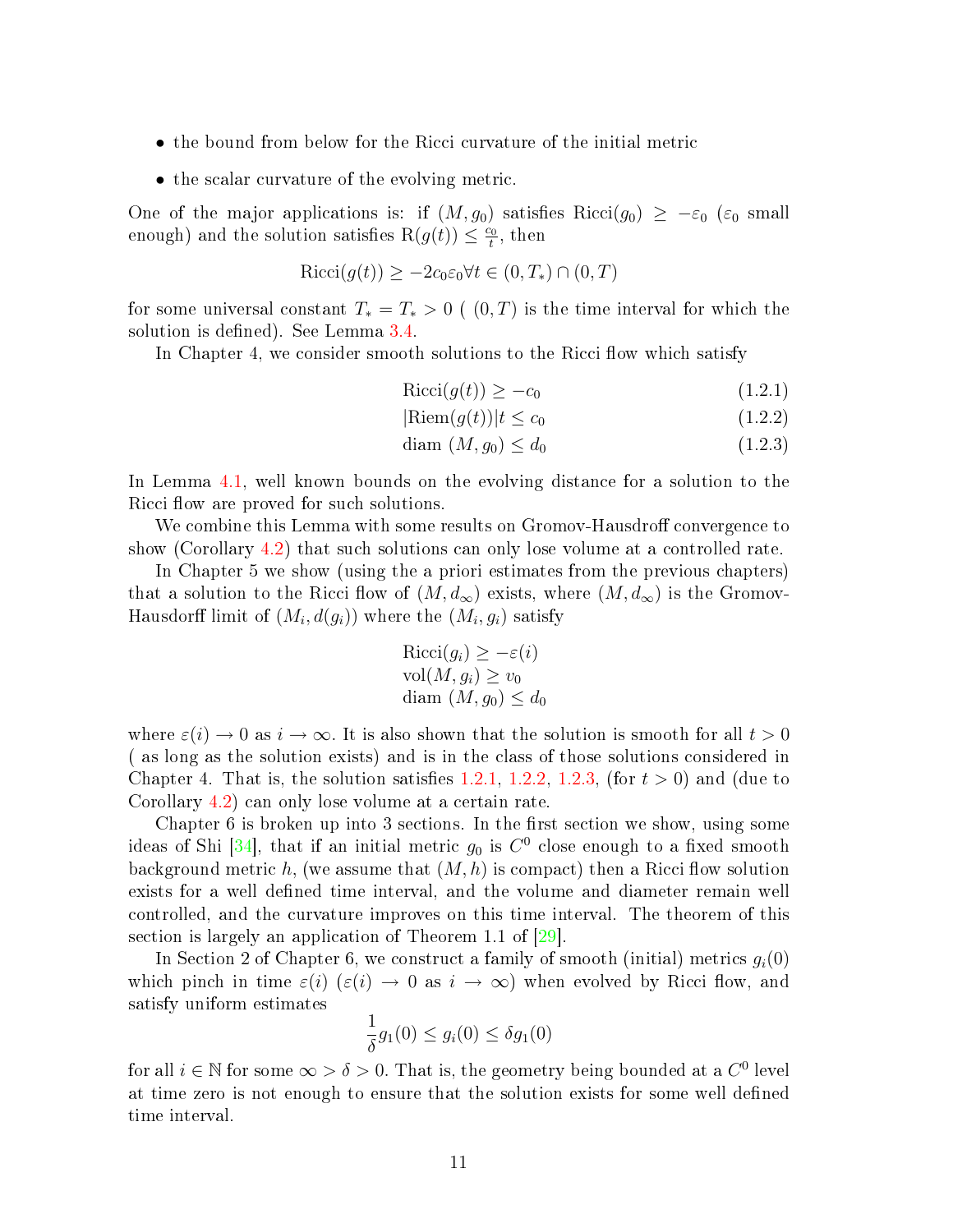In Section 3 of Chapter 6, we show that a bound of the form  $g_0 \geq h$  for some fixed background metric  $h$  on  $M^n$  is enough to ensure that the volume of a solution to Ricci flow  $(M^n, g(t))_{t\in[0,T)}$   $(g(0) = g_0)$  decreases at most at a finite rate. In particular, for a well controlled time interval (depending only on  $(M^n, h)$ ) the volume of the solution remains bigger than  $\delta(n, h) > 0$ .

In Chapter 7 we obtain estimates which show that if a solution to Ricci flow is of the type coming from Chapter 5, then certain initial local behaviours are preserved by the flow.

In particular, in Section 2 of Chapter 7, we show that: if  $(M, g(t))_{t \in [0,T)}$  is a solution to Ricci flow of the type coming from Chapter 5, and  $(\Omega, g_0)$  is bounded on the  $C^0$  and curvature level (see Definition [6.2.1\)](#page-45-1) then for some well defined interior region  $\Omega' \subset \Omega$  and some well defined time interval  $(0, S)$ ,  $(\Omega', g(t))$  is bounded on the  $C^0$  and curvature level for  $t \in (0, S)$ . See Theorem [6.2.2.](#page-46-0)

In Section 3 of Chapter 7, we prove similar results to those of Section 2 for solutions to the heat flow.

Appendix A contains definitions, results and facts about Gromov-Hausdorff space, which we require in this manuscript.

In Appendix B we give a brief introduction to C-essential points and  $\delta$ -like necks. See the Book of B.Chow and D.Knopf ( [\[7\]](#page-68-5)) for more information and results related to C-essential points and  $\delta$ -like necks.

A proof of the (well known) Lemma [4.1](#page-39-1) is contained in Appendix C.

Appendix D is a description of the Notation used in this manuscript.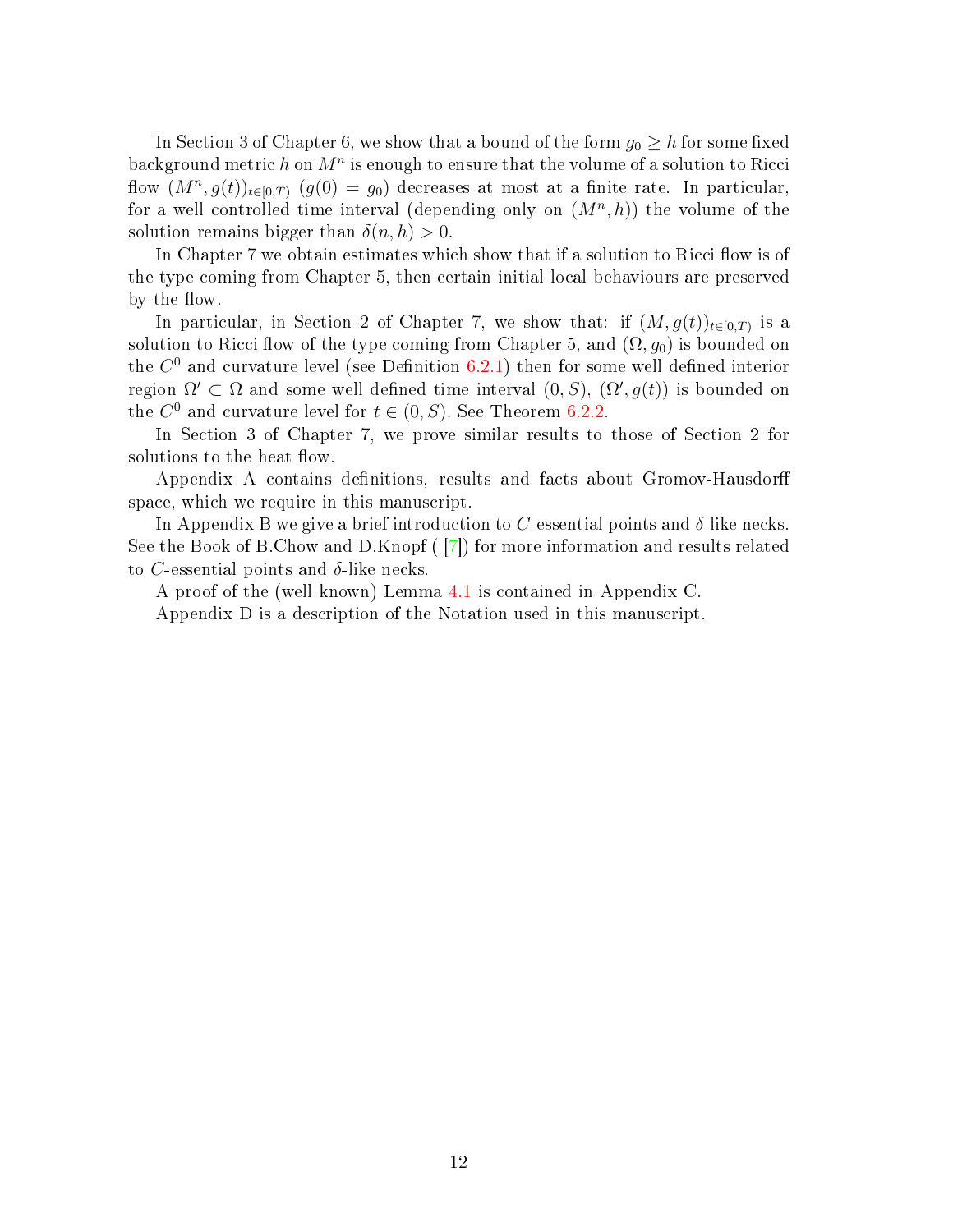### <span id="page-18-0"></span>Chapter 2

## Bounding the blow up time using bounds on the geometry.

#### <span id="page-18-1"></span>2.1 Controlling the blow up time of Ricci flow using the geometry

An important property of the Ricci flow is that:

if certain geometrical quantities are controlled (bounded) on a half open finite time interval  $[0, T)$ , then the solution does not become singular as  $t \nearrow T$  and may be extended to a solution defined on the time interval  $[0, T + \varepsilon)$  for some  $\varepsilon > 0$ . We are interested in the question:

**Problem 2.1.1.** What elements of the geometry need to be controlled, in order to guarantee that a solution does not become singular?

In [\[13\]](#page-68-0), it was shown that for  $(M, g_0)$  a closed smooth Riemannian manifold, the Ricci flow equation

<span id="page-18-2"></span>
$$
\frac{\partial}{\partial t}g = -2Ricci(g)
$$
  
 
$$
g(\cdot, 0) = g_0,
$$
 (2.1.1)

always has a solution  $(M, g(t))_{t \in [0,T)}$  for a short time. It was also shown that two such solutions defined on the same time interval must agree, if there initial values agree. Furthermore, for each smooth, closed  $(M, g_0)$  there exists a maximal time interval  $[0, T_{Max})$   $(T_{Max} > 0)$  for which, there exists a solution  $(M, g(t))_{t \in [0, T_{Max})}$  to  $(2.1.1)$ , and if  $T_{Max} < \infty$  then there is no solution  $(M, g(t))_{t \in [0, T_{Max} + \varepsilon)}$  to  $(2.1.1)$  (for any  $\varepsilon > 0$ ). Such a solution  $(M, g(t))_{t \in [0, T_{Max})}$  is called a *maximal solution*.

**Definition 2.1.2.** (Maximal Solutions) Let  $(M, g(t))_{t\in[0,T)}$  be a solution to Ricci flow. We say that the solution blows up at time  $T$  if

$$
\sup_{M \times [0,T)} |\text{Riem}| = \infty, \tag{2.1.2}
$$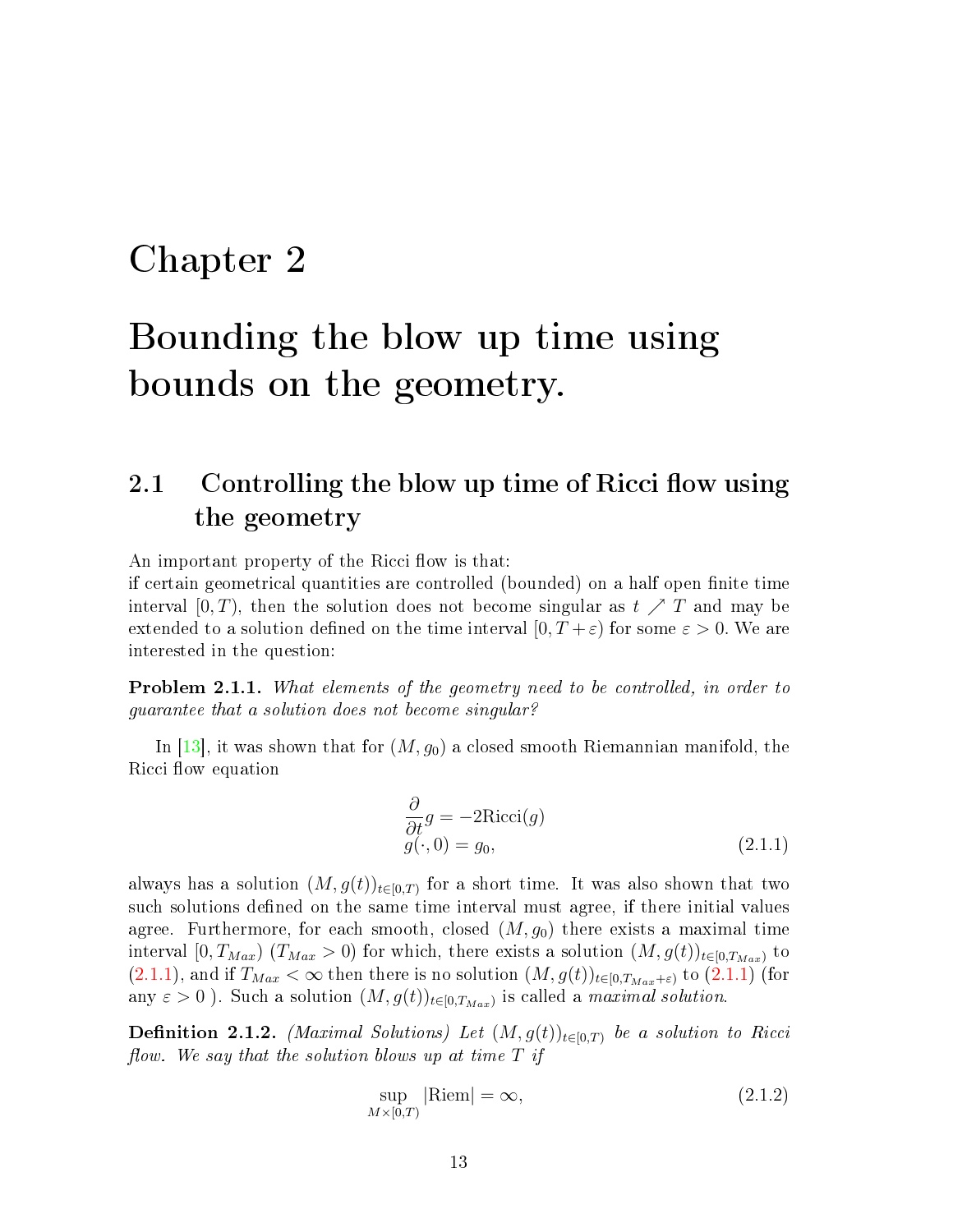It was also shown in [\[13\]](#page-68-0) that

**Lemma 2.1.3.** Let  $(M, g(t))_{t\in [0,T)}$  be a closed, smooth solution to Ricci flow, with  $g(0) = g_0$  and  $T < \infty$ , with

$$
\sup_{M \times [0,T)} |\text{Riem}| < \infty. \tag{2.1.3}
$$

Then, for some  $\varepsilon > 0$ , there exists a solution  $(M, g(t))_{t \in [0, T + \varepsilon)}$ , with  $g(0) = g_0$ .

So we see that a bound on the supremum of the Riemannian curvature (that is, *control* of this geometrical quantity) on a finite time interval  $[0, T)$  guarantees that this solution does not become singular as  $t \nearrow T$ . In the following lemma, we present other bounds on geometrical quantities which guarantee that a solution to the Ricci flow does not become singular as  $t \nearrow T$ .

<span id="page-19-0"></span>**Lemma 2.1.4.** Let  $(M^3, g(t))_{t\in[0,T)}$ ,  $T\leq 1$  be an arbitrary smooth solution to Ricci  $\emph{flow}$  (M<sup>3</sup> closed) satisfying

<span id="page-19-2"></span>
$$
Ricci(g) \ge -1,\nvol(M, g) \ge v_0 > 0\ndiam (g) \le d_0 < \infty
$$
\n(2.1.4)

for all  $t \in [0, T)$ . Then there exists a  $c = c(d_0, v_0)$ , such that

 $R(q(t))t \leq c$ 

for all  $t \in [0, T)$ . In particular,  $(M^3, g(t))_{t \in [0, T)}$  is not maximal.

<span id="page-19-1"></span>**Corollary 2.1.5.** Let  $(M^3, g(t))_{t \in [0,T)}$  be an arbitrary smooth solution to Ricci flow satisfying

$$
Ricci(g) \ge -1,\nvol(M, g) \ge v_0 > 0\ndiam (g) \le d_0 < \infty
$$
\n(2.1.5)

for all  $t \in [0, T)$ . Then there exists a  $c = c(d_0, v)$ , such that

$$
R(g(t)) \le c \max(\frac{1}{t}, 1)
$$

for all  $t \in [0, T)$ . In particular,  $(M^3, g(t))_{t \in [0, T)}$  is not maximal.

The proof of the corollary is a trivial iteration argument.

*Proof.* (of the corollary) Fix  $t_0 \in [0, T)$ . We wish to show that

$$
\mathcal{R}(g(t_0)) \le c \max(\frac{1}{t_0}, 1).
$$

 $\frac{1}{2}$  then we apply Lemma [2.1.4.](#page-19-0) If  $\frac{(N+1)}{2}$  >  $t_0 \geq \frac{N}{2}$  $\frac{N}{2}$ ,  $(N \in \mathbb{N})$  then we If  $t_0 \leq \frac{1}{2}$ apply Lemma [2.1.4](#page-19-0) to the solution  $(M, g(\frac{(N-1)}{2} + t))_{t \in [\frac{1}{2}, 1)}$  of Ricci flow (notice that  $\frac{(N-1)}{2} + t = t_0$  implies that  $1 > t \geq \frac{1}{2}$  $(\frac{1}{2})$ .  $\Box$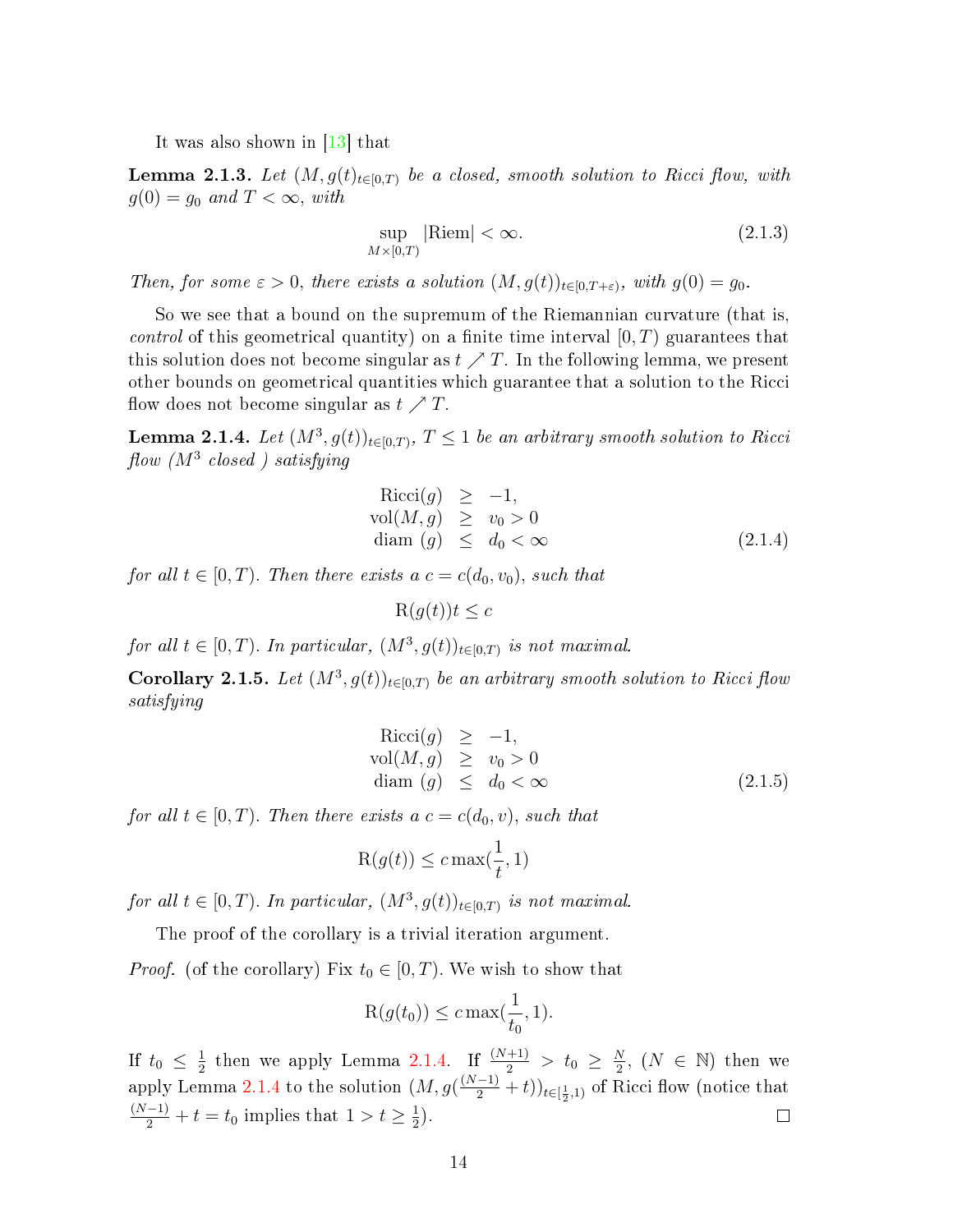We now prove Lemma [2.1.4.](#page-19-0)

*Proof.* Assume to the contrary that there exist solutions  $(M_i, {}^i g(t))_{t\in[0,T_i)}$ ,  $T_i \leq 1$  to Ricci flow such that

$$
\sup_{(x,t)\in M_i\times(0,T_i)} \mathbf{R}(x,t)t \xrightarrow{i\to\infty} \infty,
$$
\n(2.1.6)

or there exists some  $j \in \mathbb{N}$  with

$$
\sup_{(x,t)\in M_j\times(0,T_j)} {}^{j}R(x,t)t = \infty,
$$
\n(2.1.7)

where  ${}^{i}R := R({}^{i}g)$ . It is then possible to choose points  $(p_i, t_i) \in M_i \times [0, T_i)$  (or in  $M_j \times [0, T_j)$ : in this case we redefine  $M_i = M_j$  and  $T_i = T_j$  for all  $i \in \mathbb{N}$  and hence we do not need to treat this case separately ) such that

$$
R(p_i, t_i)t_i = \sup_{(x, t) \in M_i \times (0, t_i]} R(x, t)t \xrightarrow{i \to \infty} \infty.
$$
 (2.1.8)

Define

$$
\dot{\hat{g}}(\cdot,\hat{t}) := c_i^{\ i} g(\cdot, t_i + \frac{\hat{t}}{c_i}),\tag{2.1.9}
$$

where  $c_i := \mathbb{R}(p_i, t_i)$ . This solution to Ricci flow is defined for  $0 \leq t_i + \frac{\hat{t}}{c_i}$  $\frac{t}{c_i} < T_i$ , that is, at least for  $0 \geq \hat{t} > -t_i c_i$ . Let  $A_i := t_i c_i$ . Then the solution  ${}^i \hat{g}(\hat{t})$  is defined at least for  $\hat{t} \in (-A_i, 0)$ . By the choice of  $(p_i, t_i)$  we see that the solution is defined for  $\hat{t} > -A_i = -t_i c_i = -t_i \overset{i}{\text{R}} (p_i, t_i) \overset{i \to \infty}{\longrightarrow} -\infty.$  Since  $t_i \leq T_i \leq 1$ , we also have

<span id="page-20-0"></span>
$$
c_i \stackrel{i \to \infty}{\longrightarrow} \infty,\tag{2.1.10}
$$

in view of the fact that

$$
t_i c_i = t_i^i \mathcal{R}(p_i, t_i) \stackrel{i \to \infty}{\longrightarrow} \infty.
$$

Furthermore, letting  $s(\hat{t}, i) := t_i + \frac{\hat{t}}{c_i}$  $\frac{\hat{t}}{c_i}$ , where  $-A_i < \hat{t} \leq 0$  we have

<span id="page-20-1"></span>
$$
\dot{R}(\cdot,\hat{t}) = \frac{1}{c_i} R(\cdot, s(\hat{t}, i))
$$
\n
$$
= \frac{{}^{i}R(\cdot, s)}{{}^{i}R(p_i, t_i)}
$$
\n
$$
= \frac{{}^{i}R(\cdot, s)s}{{}^{i}R(p_i, t_i)t_i} \frac{t_i}{s}
$$
\n
$$
\leq \frac{t_i}{s}
$$
\n
$$
= \frac{t_i}{t_i + \frac{\hat{t}}{c_i}} \xrightarrow{i \to \infty} 1.
$$
\n(2.1.12)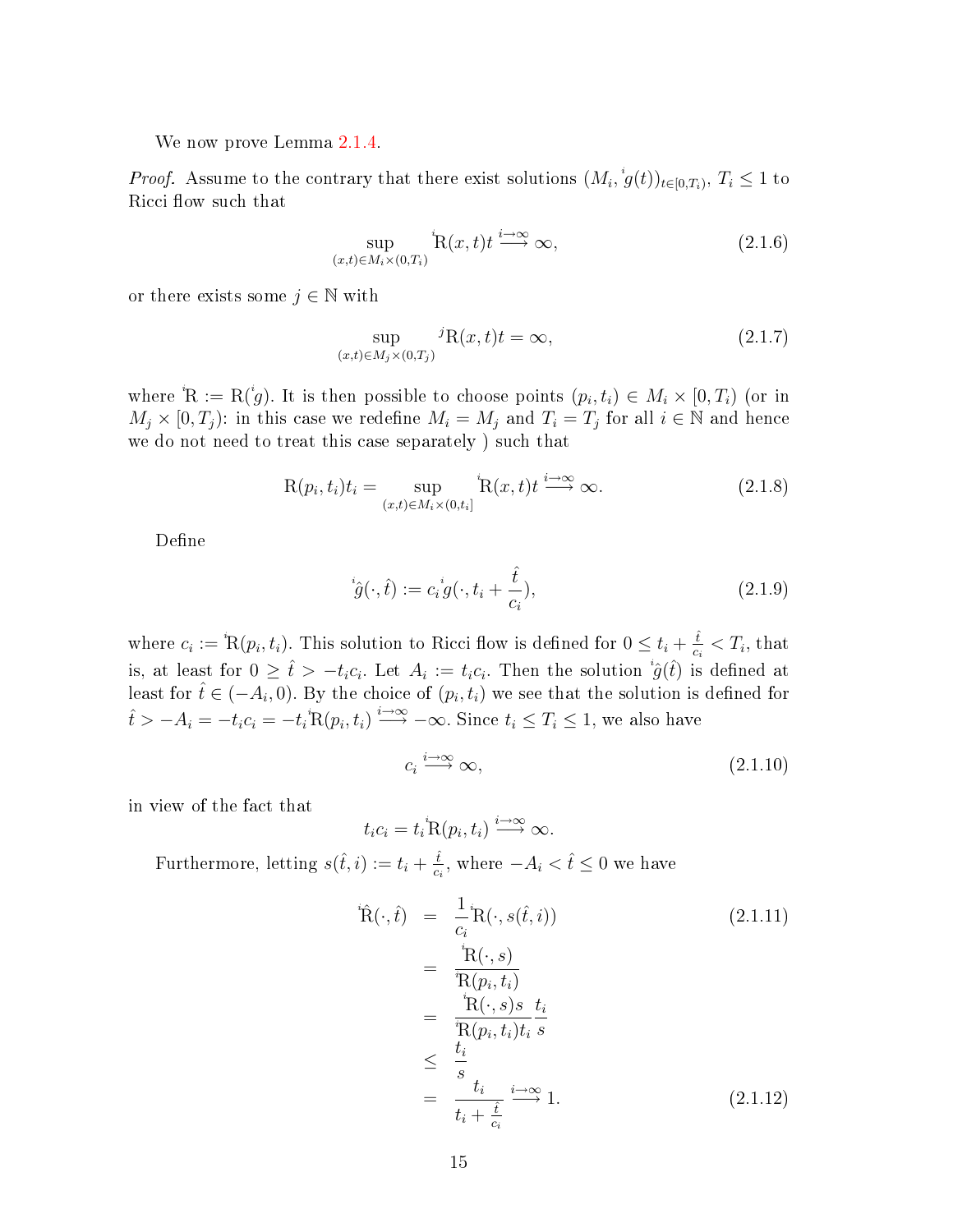in view of the definition of  $(p_i, t_i)$ , and  $0 \leq s \leq t_i$  (follows from the definition of  $s$ and the fact that  $t \leq 0$ , and  $(2.1.10)$ . Due to the conditions  $(2.1.4)$  we see that there exist  $l = l(v_0, d, n)$ , and  $\varepsilon = \varepsilon(v_0, d, n)$ , such that

$$
l \ge \frac{\text{vol}(B_r(p), {}^i g(t))}{r^3} \ge \varepsilon \,\forall \, r \le \text{diam } (M_i, {}^i g(t)),\tag{2.1.13}
$$

(in view of the Bishop Gromov comparison principle) which implies the same result for any rescaling of the manifolds. Notice that the conditions [\(2.1.4\)](#page-19-2) imply that

<span id="page-21-0"></span>
$$
diam (M, \dot{g}(t)) \ge d_1(n, v_0) > 0
$$
\n(2.1.14)

for some  $\infty > d_1(n, v_0) > 0$ . Otherwise  $\text{vol}(M, \, g(t)) \leq c(n) d_1^3 \omega_n$  (Bishop-Gromov comparison principle), and hence  $\mathrm{vol}(M, {}^ig(t)) < v_0$  if  $d_1$  is too small, which would be a contradiction. Hence, diam  $(M, \overset{i}{g}(0)) \overset{i\to\infty}{\longrightarrow} \infty$ , in view of the inequalities  $(2.1.14)$ and  $(2.1.10)$ . Now using

$$
l \ge \frac{\text{vol}(B_r(p), \dot{\hat{g}}(t))}{r^3} \ge \varepsilon_0, \forall r \le \text{diam } (M_i, \dot{\hat{g}}(\hat{t})), \tag{2.1.15}
$$

we obtain a bound on the injectivity radius from below, in view of the theorem of Cheeger/Gromov/Taylor, [\[9\]](#page-68-6) (the theorem of Cheeger/Gromov/Taylor says that for a complete Riemannian manifold  $(M, g)$  with  $|Riem| \leq 1$ , we have

$$
inj(x, g) \ge r \frac{\text{vol}(g, B_r(x))}{\text{vol}(g, B_r(x)) + \omega_n \exp^{n-1}},
$$

for all  $r \leq \frac{\pi}{4}$  $\frac{\pi}{4}$ . In particular, using that diam  $(M, g) \geq d_1 > 0$  and Riem  $\leq c$  (see [i] beolow) for the Riemannian manifolds in question, we obtain

$$
\text{inj}(x, g) \ge \varepsilon \frac{s^{n+1}}{\text{Ls}^n + \omega_n \exp^{n-1}} \ge c^2(d_0, v_0, n) > 0 \tag{2.1.16}
$$

for  $s = \min((\omega_n \exp^{n-1})^{\frac{1}{n}}, \text{diam}(M, g), \frac{\pi}{4})$  $\frac{\pi}{4})$ ).

This allows us to take a pointed Hamilton limit (see [\[17\]](#page-69-7)), which leads to a Ricci flow solution  $(\Omega, o, g(t)_{t\in(-\infty,\omega)})$ , with  $R \leq R(o, 0) = 1$ , and Ricci  $\geq 0$ ,  $\omega > 0$  (at  $t=0,$  as explained below, the full Riemannian curvature tensor of  $^i\hat{g}(0)$ is bounded by  $c(3)$  and so clearly each solution lives at least to a time  $\omega > 0$  independent of i ). More Precisely:

• il The bound from below on the Ricci curvature, and the bound from above on the scalar curvature imply that the Ricci curvatures are bounded absolutely by the constant 5 for i big enough. In three dimensions, bounds from above and below on the Ricci curvatures imply bounds from above and below on the sectional curvatures and hence on the norm of the full Riemannian curvature tensor. This, together with the bound from below on the injectivity radius, allows us to a take a Hamilton limit of these Ricci flows.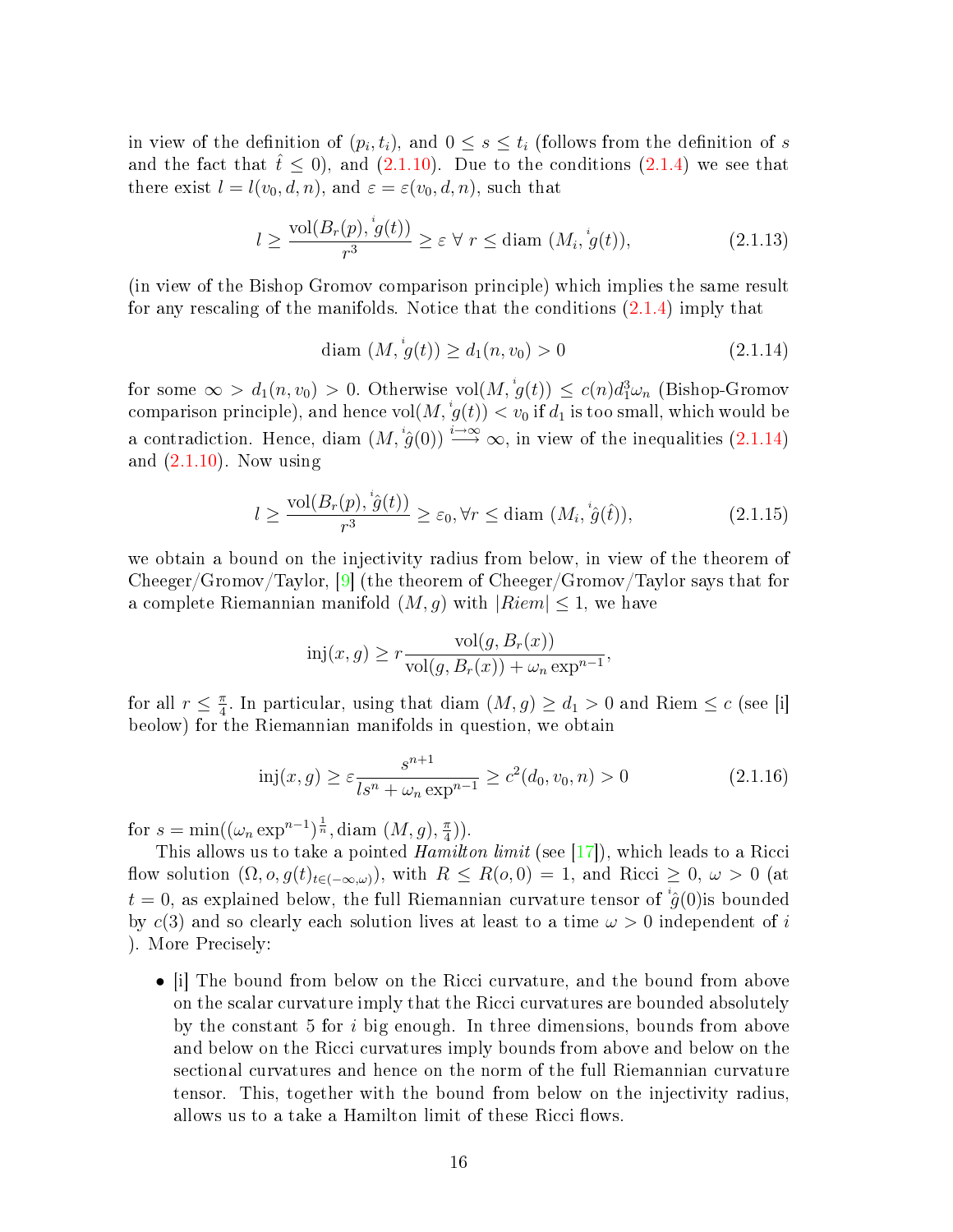• [ii] In fact the limit solution satisfies sec  $\geq 0$ , which can be seen as follows: Each rescaled solution  $^i\hat{g}$  is defined on  $M_i \times [-A_i, \omega]$  where  $A_i \stackrel{i \to \infty}{\longrightarrow} \infty$ . They also each satisfy sec  $\geq -2$  and  $|\text{Riem}| \leq c(n)$  for all  $t \in (-S, 0)$  for any fixed S and all i big enough, in view of  $(2.1.12)$  and Ricci > -1.

Let us translate in time by S , so that these solutions are defined on  $M_i \times$  $[-A_i + S, S]$  and satisfy sec  $\geq -2$  and  $|\text{Riem}| \leq c(n)$  on  $(0, S)$  (for i big enough). Without loss of generality, we assume that sec  $\geq -1$ . We then use the improved pinching result of Hamilton  $[18]$  (see also  $[21]$ ):

**Theorem 2.1.6.** Let  $q(t)$  be a solution to Ricci flow defined on  $M \times [0, T)$ , M closed. Assume at  $t = 0$  that the eigenvalues  $\alpha \geq \beta \geq \gamma$  of the curvature operator at each point are bounded below by  $\gamma \geq -1$ . The scalar curvature is their sum  $R = \alpha + \beta + \gamma$ , and  $X := -\gamma$ . Then at all points and all times we have the pinching estimate

$$
R \ge X[\log X + \log(1+t) - 3],
$$

whenever  $X > 0$ .

Notice that this estimate is also valid for the translated limit solution (defined on  $[0, S)$  as it is valid for each i and the scalar curvature and X converge as  $i \to \infty$  to the corresponding quantities of the translated (by S) limit solution. Let  $\delta > 0$  be any arbitrary small constant. Assume there exists  $(x, t) \in$  $\Omega \times \left[\frac{S}{2}\right]$  $(\frac{S}{2}, S)$  such that  $X(x, t) \geq \delta$ . Then we get

$$
\log(\delta) \le \log X(x, t) \le \frac{R(x, t)}{\delta} - \log(1 + t) + 3
$$
  

$$
\le \frac{c(n)}{\delta} - \log(1 + \frac{S}{2}) + 3
$$
 (2.1.17)

which is a contradiction for S big enough. Hence our initial limit solution (without any translations in time) has  $X(x, 0) \leq \delta$ . As  $\delta$  was arbitrary we get  $X(\cdot, 0) \leq 0$ . A similar argument shows  $X \leq 0$  everywhere. That is, the limit space satisfies sec  $\geq 0 \forall t \in (-\infty, 0)$ 

The volume ratio estimates

<span id="page-22-0"></span>
$$
l \ge \frac{\text{vol}(B_r(p))}{r^3} \ge \varepsilon_0 \forall r > 0,
$$
\n(2.1.18)

are also valid for  $(\Omega, g)$ , as these estimates are scale invariant, and diam  $(\Omega, g) = \infty$ . At this point we could apply Proposition 11.4 of [\[24\]](#page-69-5) to obtain a contradiciton. We prefer however to introduce an alternative method to Perelman in order to obtain a contradiction (this method may be of independent interest). We now consider the following two cases.

(case 1)  $\sup_{\Omega\times(-\infty,0]}|t|\mathbf{R}=\infty,$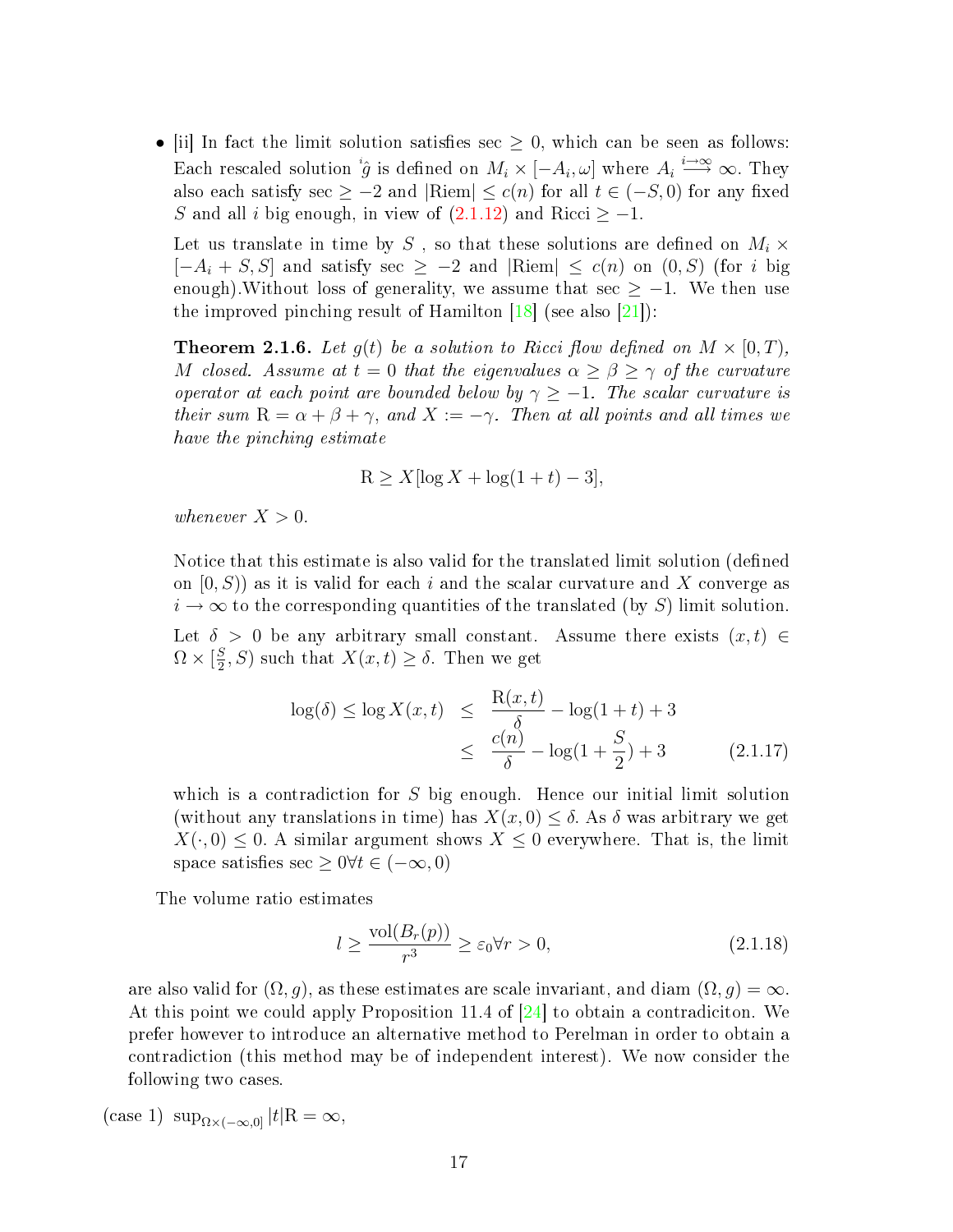- (case 2)  $\sup_{\Omega\times(-\infty,0]}|t|\mathbb{R}<\infty.$
- (case 1) In the first case, in view of  $[7]$ , chapter 8, section 6, we may assume w.l.o.g. that there exists a solution  $(\Omega, o, g(t)_{t\in(-\infty,\infty)})$ , with

<span id="page-23-0"></span>
$$
\sup_{\Omega \times (-\infty,\infty)} |R(t)| \le 1 = |R(0,o)|. \tag{2.1.19}
$$

Note: we must slightly modify the argument there, by replacing Riem with R wherever it appears. We also use the fact (as mentioned above) that  $|Riem| \leq c(3)R$  in the case that Ricci  $\geq 0$  (in dimension three) and that our scale invariant volume estimate  $(2.1.18)$  remains true for any rescalings of our solution: these two facts ensure that in the rescaling process of the argument in  $|7|$ , chapter 8, section 6, an injectivity radius estimate is satisfied, and that the limit solution is well defined.

- (case 1.1) the sectional curvature is everywhere positive.
- $(\text{case 1.2}) \text{ there exists } (p_0, t_0) \in \Omega \times (-\infty, \infty), \text{ and } v_{p_0}, w_{p_0} \in T_{p_0}\Omega \text{ with }$  $\sec(p_0, t_0)(v_{p_0}, w_{p_0}) = 0.$ First we consider case 1.1
- (case 1.1) This means  $\Omega$  is diffeomorphic to  $\mathbb{R}^3$  in view of the soul theorem (see [\[10\]](#page-68-2), Chapter 8 ) and in particular,  $\Omega$  is simply connected. We may then apply the gradient soliton theorem of Hamilton  $[15]$  which implies, in view of  $(2.1.19)$ , that  $(\Omega, g(t))_{t \in (-\infty,\infty)}$  is a gradient soliton. We may then, using the dimension reduction theorem of Hamilton, Theorem 22.3 of [\[16\]](#page-69-11), take a Hamilton limit of rescalings of this solution, to obtain a new solution,  $(\mathbb{R} \times N, dx^2 \oplus \gamma(t))_{t \in (-\infty,\infty)}$ , or a quotient thereof by a group of isometries acting properly discontinuously, where  $dx^2$  is the standard metric on  $\mathbb R$ , and  $(N, \gamma(t))_{t \in (-\infty,\infty)}$  is a solution to the Ricci flow, N is a surface, and  $R(\cdot, t) > 0$ , on N. In the case that we have a quotient of  $(\mathbb{R} \times N, dx^2 \oplus \gamma(t))$  then we notice that  $(\mathbb{R} \times N, dx^2 \oplus \gamma(t))$  still satisfies  $(2.1.18)$  (the bound from below follows as the Riemannian covering map  $f : (\mathbb{R} \times N, dx^2 \oplus \gamma(t)) \to (\Omega, q(t))$  is a Riemannian-Submersion, and the bound from above follows in view of the Bishop-Gromov comparison principle) and so, without loss of generality, we may assume that we do not have a quotient. If N is compact, then  $(\mathbb{R} \times N, dx^2 \oplus \gamma)$ , does not satisfy the estimates  $(2.1.18)$ , and so we obtain a contradiction. So w.l.o.g. we may assume that N is non-compact. Now we break this up into two cases:
- (case 1.1.1)  $\sup_{N \times (-\infty,\infty)} |t| |\mathcal{R}(t)| = \infty$ , and
- (case 1.1.2)  $\sup_{N\times(-\infty,\infty)}|t||R(t)| < \infty$ . First we handle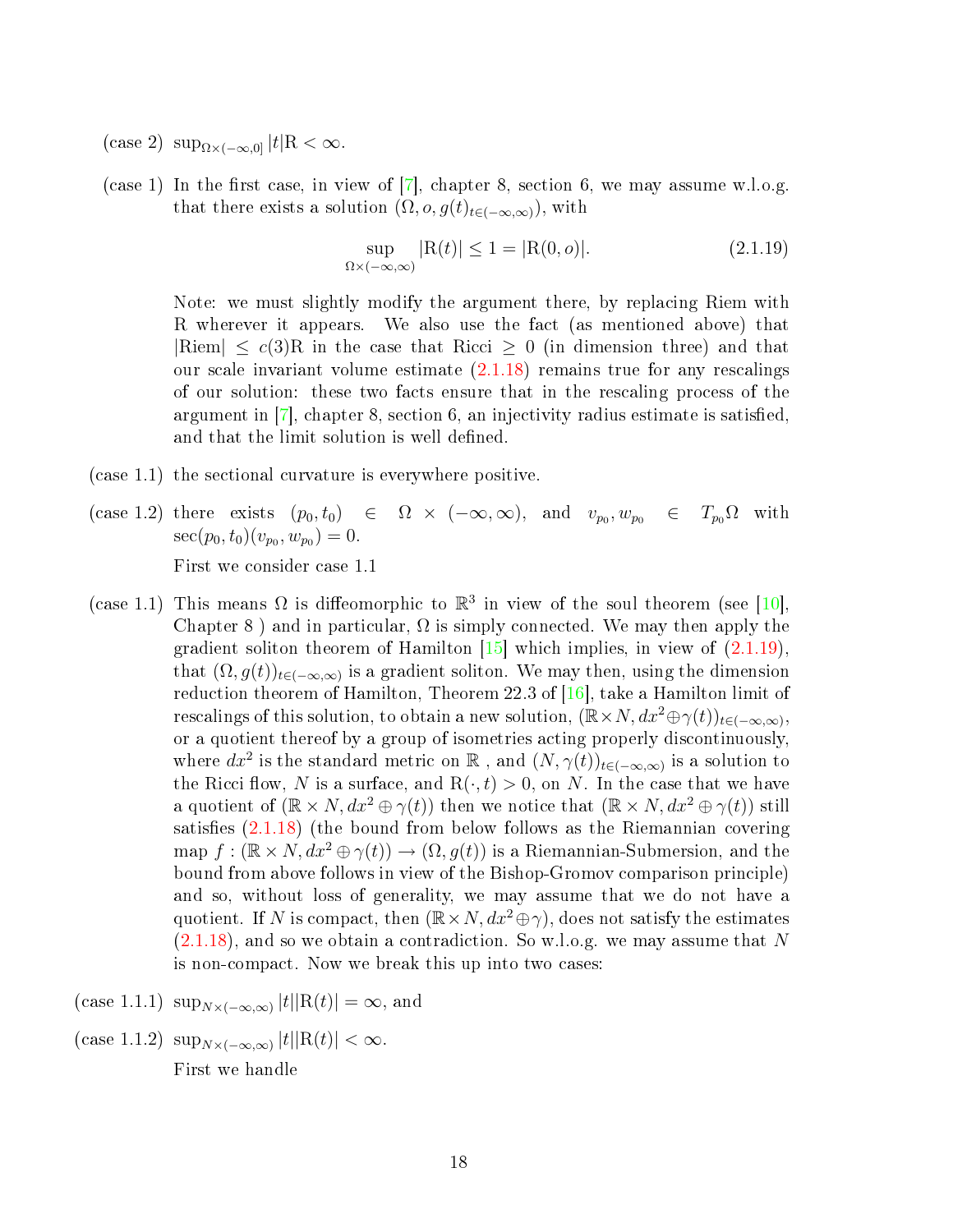(case 1.1.1) Once again, w.l.o.g ( $\boxed{7}$  chap.8, sec.6), we may assume

$$
\sup_{N \times (-\infty,\infty)} \mathcal{R} \le 1 = \mathcal{R}(o,0).
$$

 $R(t) > 0$ , and N non-compact implies N is diffeomorphic to  $\mathbb{R}^2$ , which is simply connected. We may then use the gradient soliton theorem of Hamilton, [\[15\]](#page-69-10), to obtain that  $(N, \gamma)$ , is a gradient soliton, which implies (thm. 26.3, [\[16\]](#page-69-11) ), that  $(N, \gamma)$  is the cigar  $(\Sigma, \text{cig})$ . But  $(\mathbb{R} \times \Sigma, dx^2 \oplus \text{cig})$  do not satisfy the estimates [\(2.1.18\)](#page-22-0), and so we obtain a contradiction.

- (case 1.1.2)  $\sup_{N\times(-\infty,\infty)}|t||R(t)|<\infty$ . Hamilton, Thm. 26.1 of [\[16\]](#page-69-11) implies that  $(N,\gamma)$  =  $(\mathbb{S}^2 \text{ or } \mathbb{R}^2, \gamma)/\Gamma$ , where  $\gamma$  is the standard solution on  $S^2$  or  $\mathbb{R}^2$ , and  $\Gamma$  is a finite group of isometries acting without fixed points on the standard  $S^2$  or standard  $\mathbb{R}^2$ .  $(\mathbb{R}^2, \gamma)$  cannot occur, since the surface should satisfy  $\mathrm{R}(t) > 0$  everywhere (the standard  $(\mathbb{R}^2, \gamma)$  is flat). But then N is compact, and  $(\mathbb{R} \times N, dx^2 \oplus \gamma)$ , does not satisfy the estimates [\(2.1.18\)](#page-22-0), and once again we obtain a contradiction.
	- $(\text{case 1.2}) \text{ there exists } (p_0, t_0) \in \Omega \times (-\infty, \infty), \text{ and } v_{p_0}, w_{p_0} \in T_{p_0}\Omega \text{ with }$  $\sec(p_0, t_0)(v_{p_0}, w_{p_0}) = 0.$  Then the maximum principle applied to the evolution equation of the curvature operator, implies that  $(\Omega, o, g(t))_{t\in(-\infty,\infty)}$  $(\mathbb{R}\times N, dx^2 \oplus \gamma(t))_{t\in (-\infty,\infty)}$ , or a quotient thereof by a group of isometries (see [\[14\]](#page-69-0), chapter 9) and  $\sup_{N\times(-\infty,\infty)}$  R(t)  $\leq 1 =$  R(o,0). Without loss of generality, we may assume that we don't have a quotient, as explained in case 1.1. R(t) > 0, implies N is diffeomorphic to  $\mathbb{S}^2/\Gamma$  or  $\mathbb{R}^2$ . In the case that N is diffeomorphic to  $\mathbb{S}^2/\Gamma$ , we obtain a contradiction, as then  $(\Omega, g)$  does not satisfy [\(2.1.18\)](#page-22-0). So w.l.o.g. N is diffeomorphic to  $\mathbb{R}^2$ , in particular N is simply connected. We may use the gradient soliton theorem of Hamilton [\[15\]](#page-69-10), to get that  $(N, \gamma)$  is a soliton and it must be the Cigar, in view of theorem 26.3 of Hamilton [\[16\]](#page-69-11). This leads to a contradiction as then  $(\Omega, g)$  does not satisfy [\(2.1.18\)](#page-22-0) (similarly for the covering case).
	- (Case 2)  $B := \sup_{\Omega \times (-\infty,0]} |t| |\text{Riem}(t)| < \infty.$
- (Case 2.1) The asymptotic scalar curvature ratio  $A = \limsup_{s \to \infty} \text{R} s^2 = \infty$ . Then we use the dimension-reduction argument of Hamilton (see Lemma 22.2 of [\[16\]](#page-69-11) and the argument directly after the proof of Lemma 22.2) to obtain a new solution  $(N \times \mathbb{R}, \gamma \oplus dx^2)$  or a quotient thereof by a group of isometries where  $(N, \gamma)$ is a solution to Ricci flow defined on  $(-\infty, T]$   $(T > 0)$  (note, our injectivity radius estimate is still valid in view of the volume ratio estimate [\(2.1.18\)](#page-22-0) which survives into every limit). If  $N$  is compact then we obtain a contradiction to  $(2.1.18)$ . So we may assume that N is non-compact. We then consider the cases  $\sup_{N\times(-\infty,\infty)}|t||R(t)| = \infty$ , and  $\sup_{N\times(-\infty,\infty)}|t||R(t)| < \infty$ . Then, using the exact same arguments as in Cases 1.1.1 and 1.1.2, we obtain a contradiction.
- (Case 2.2) The asymptotic scalar curvature ratio  $A = \limsup_{s \to \infty} \text{Rs}^2 < \infty$ . Remember that the asymptotic scalar curvature ratio is a constant in time for ancient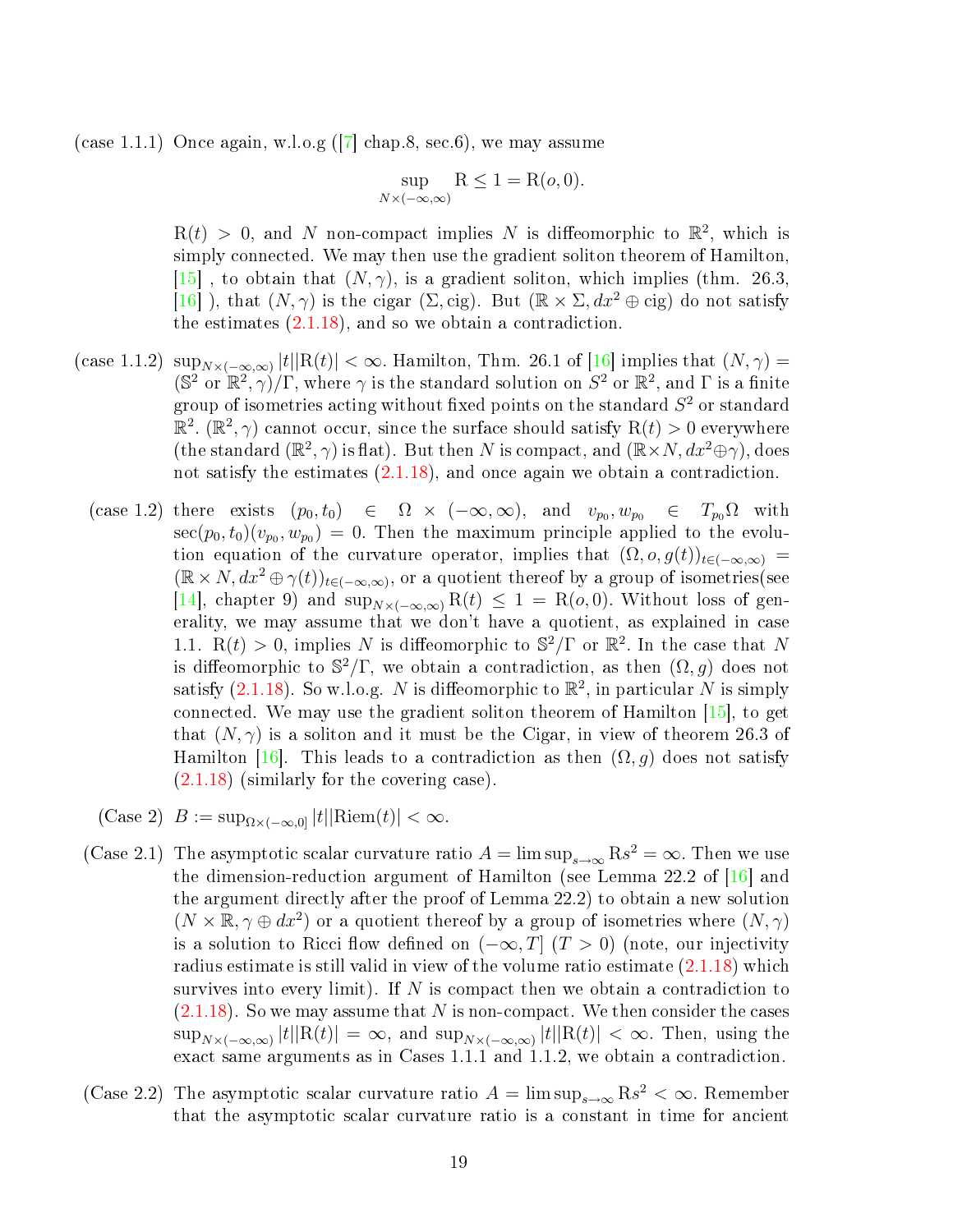solutions which have bounded curvature at each time and non-negative curvature operator. A is also independent of which origin we choose: see theorem  $19.1 \, |16|$ .

Now we use another splitting argument of Hamilton (see Theorem 24.7 of [\[16\]](#page-69-11) for the compact version of this argument).

(Case 2.2.1) There exists a  $C > 0$ , s.t., for all  $\tau \in (-\infty, 0)$ , for all  $\delta \in (0, 1)$ , there exists  $(x, t) \in \Omega \times (-\infty, \tau)$  such that  $(x, t)$  is a C-essential δ-necklike point (see Appendix B). Let  $\{\delta_i\}_{i\in\mathbb{N}}$  be a positive sequence,  $\delta_i \stackrel{i\to\infty}{\longrightarrow} 0$ , and let  $(x_i, t_i)$  be chosen so that  $(x_i, t_i)$  is an C-essential  $\delta_i$ -necklike point. Assume  $\theta_i$  is a unit 2-form on  $T_{x_i}\Omega$  with

$$
|\text{Riem}(x_i, t_i) - \text{R}(x_i, t_i)(\theta_i \otimes \theta_i)| \leq \delta_i |\text{Riem}|(x_i, t_i).
$$

Let  ${}^{i}g(x,t) = \frac{1}{|t_i|} g(x,t_i + t|t_i|)$ . Then

$$
\begin{aligned}\n\text{Riem}(x,t) &= |t_i|^g |\text{Riem}(x,t_i+t|t_i|)| \\
&= |t_i|^g |\text{Riem}(x,(t-1)|t_i|)| \\
&= \frac{|(t-1)|t_i|}{|1-t|}^g |\text{Riem}(x,(t-1)|t_i|)| \\
&\leq \frac{B}{|1-t|} \leq 2B\n\end{aligned} \tag{2.1.20}
$$

for  $t \leq \frac{1}{2}$  $\frac{1}{2}$ . Notice that

$$
t_i + \frac{1}{2}|t_i| = t_i - \frac{1}{2}t_i = \frac{1}{2}t_i < 0\tag{2.1.21}
$$

and so  $ig(t)$  is defined for (at least)  $-\infty < t \leq \frac{1}{2}$  $\frac{1}{2}$ . Furthermore,

<span id="page-25-0"></span><sup>*i<sub>g</sub>*<sub>*i*</sub> Riem
$$
(x_i, 0)
$$
| = |*t<sub>i</sub>*|<sup>*g*</sup>|Riem $(x_i, t_i)$ |  $\geq C > 0$ , (2.1.22)</sup>

since  $(x_i, t_i)$  is C-essential. Set

$$
\psi_i := \frac{1}{|t_i|} \theta_i.
$$

 $\psi_i$  is then a unit two form on  $T_{x_i}\Omega$  with respect to  $g^i(x,0)$ . Then

<sup>*i<sub>g</sub>*</sup><sub>*j*</sub> Riem
$$
(x_i, 0) - \mathcal{R}(x_i, 0) (\psi_i \otimes \psi_i) \leq \delta_i B.
$$

Now taking a Hamilton pointed limit (our injectivity radius estimate is still valid) we obtain a solution  $(\tilde{\Omega}, \tilde{g})$ , defined for  $t \leq \frac{1}{2}$  with

$$
\mathbf{\tilde{\P}}[\widetilde{\text{Riem}}(o,0)-\widetilde{\text{R}}(o,0)(\psi\otimes\psi)]\leq 0.
$$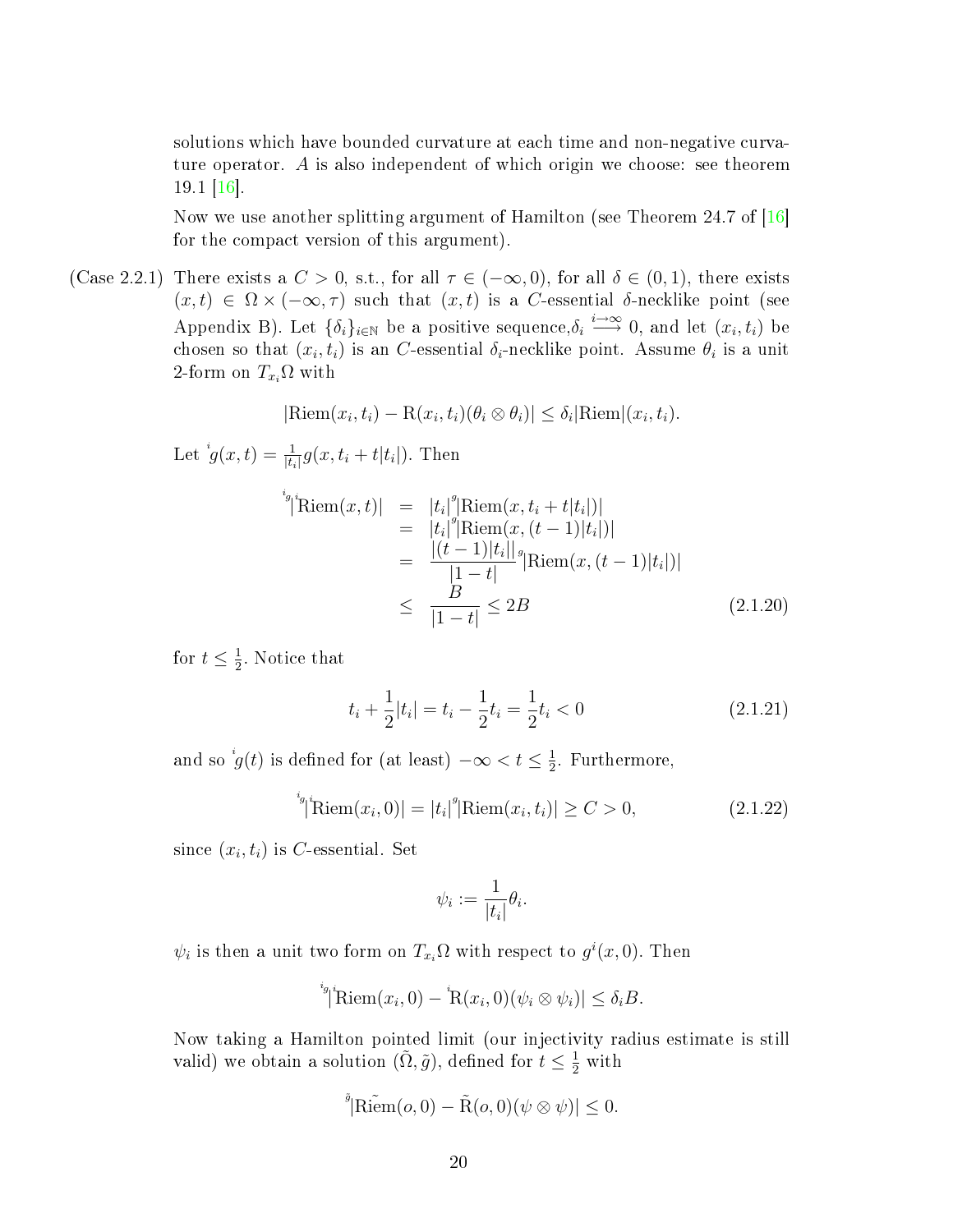where  $\psi$  is a unit two form defined on  $T_oM$ ,  $\psi = \lim_{i \to \infty} \psi_i$ . More precisely this  $\psi$  is obtained (in coordinates) as  $\psi^{\alpha\beta}(o) := \lim_{i \to \infty} \frac{\partial F_i^{\alpha}}{\partial x^k}(o) \frac{\partial F_i^{\beta}}{\partial x^l}(o) \psi_i^{kl}(x_i)$ , where  $F_i : B_i(o) \to U_i \subset M_i, F_i(o) = x_i$  are the diffeomorphisms occurring in the Hamilton limit process.

Furthermore  $R(o, 0) \ge C > 0$ , (in view of  $(2.1.22)$ ) which implies (in view of the strong maximum principle applied to the evolution equation for R) that  $R > 0$ . Hence, due to the maximum principle,  $(\tilde{\Omega}, \tilde{g}) = (N \times \mathbb{R}, \gamma \oplus dx^2)$ , or a quotient thereof by a group of isometries, where  $(N, \gamma)$  is a solution to the Ricci flow (see Appendix B for a more detailed explanation of this fact). If  $N$  is compact we obtain a contradiction to the volume ratio estimates. If  $N$ is non-compact, then we argue exactly as in cases 1.1.1 and 1.1.2 to obtain a contradiction.

(Case 2.2.2) For all  $C > 0$ , there exists  $\tau \in (-\infty, 0)$ , and  $\delta \in (0, 1)$ , such that for all  $(x, t) \in (\Omega \times (-\infty, \tau))$ ,  $(x, t)$  is not a C-essential δ-necklike point. Choose  $C \leq \frac{1}{16}$ , and let  $\tau, \delta$  be the  $\tau, \delta$  from the statement at the beginning of this case. Set

$$
G:=|t|^{\frac{\varepsilon}{2}}\frac{|\mathrm{Riem}|^2}{\mathrm{R}^{2-\varepsilon}},
$$

with  $\varepsilon \leq \eta(\delta) := \frac{\delta}{100(3-\delta)}$  (notice that this function is well defined, as R > 0 everywhere). Then, as Chow and Knopf show in [\[7\]](#page-68-5) (see the proof of theorem 9.19 there)

<span id="page-26-0"></span>
$$
\frac{\partial}{\partial t} G \le \Delta G + 2 \frac{(1 - \varepsilon)}{R} \langle \nabla G, \nabla R \rangle - \frac{\varepsilon}{2|t|} G,\tag{2.1.23}
$$

for all  $t \leq \tau$ . Let us examine G a little more carefully. For fixed  $t < 0$  and a fixed  $x_0$  we have the estimate

$$
\lim_{d(x,x_0,t)\to\infty} G(x,t) = \lim_{\substack{d(x,x_0,t)\to\infty \\ \leq |t|^{\frac{\varepsilon}{2}}} t^{\frac{\varepsilon}{2}} \frac{|\mathrm{Riem}(x,t)|^2}{\mathrm{R}^2(x,t)} \mathrm{R}^{\varepsilon}(x,t) \n\leq |t|^{\frac{\varepsilon}{2}} c(n) \lim_{d(x,x_0,t)\to\infty} \mathrm{R}^{\varepsilon}(x,t) \n= 0
$$
\n(2.1.24)

in view of the fact that the asymptotic scalar curvature ratio is less than infinity. Also, as Chow and Knopf point out, we have

$$
G = |t|^{\varepsilon} \mathcal{R}^{\varepsilon} \frac{|\text{Riem}|^2}{\mathcal{R}^2} \frac{1}{|t|^{\frac{\varepsilon}{2}}} \le \frac{B^{\varepsilon} c(n)}{|t|^{\frac{\varepsilon}{2}}},\tag{2.1.25}
$$

in view of the fact that  $B:=\sup_{\Omega\times (-\infty,\omega]}|t| |\mathrm{R}(t)|<\infty,$  and hence

$$
\lim_{t \to -\infty} \sup_{x \in M} G(x, t) = 0. \tag{2.1.26}
$$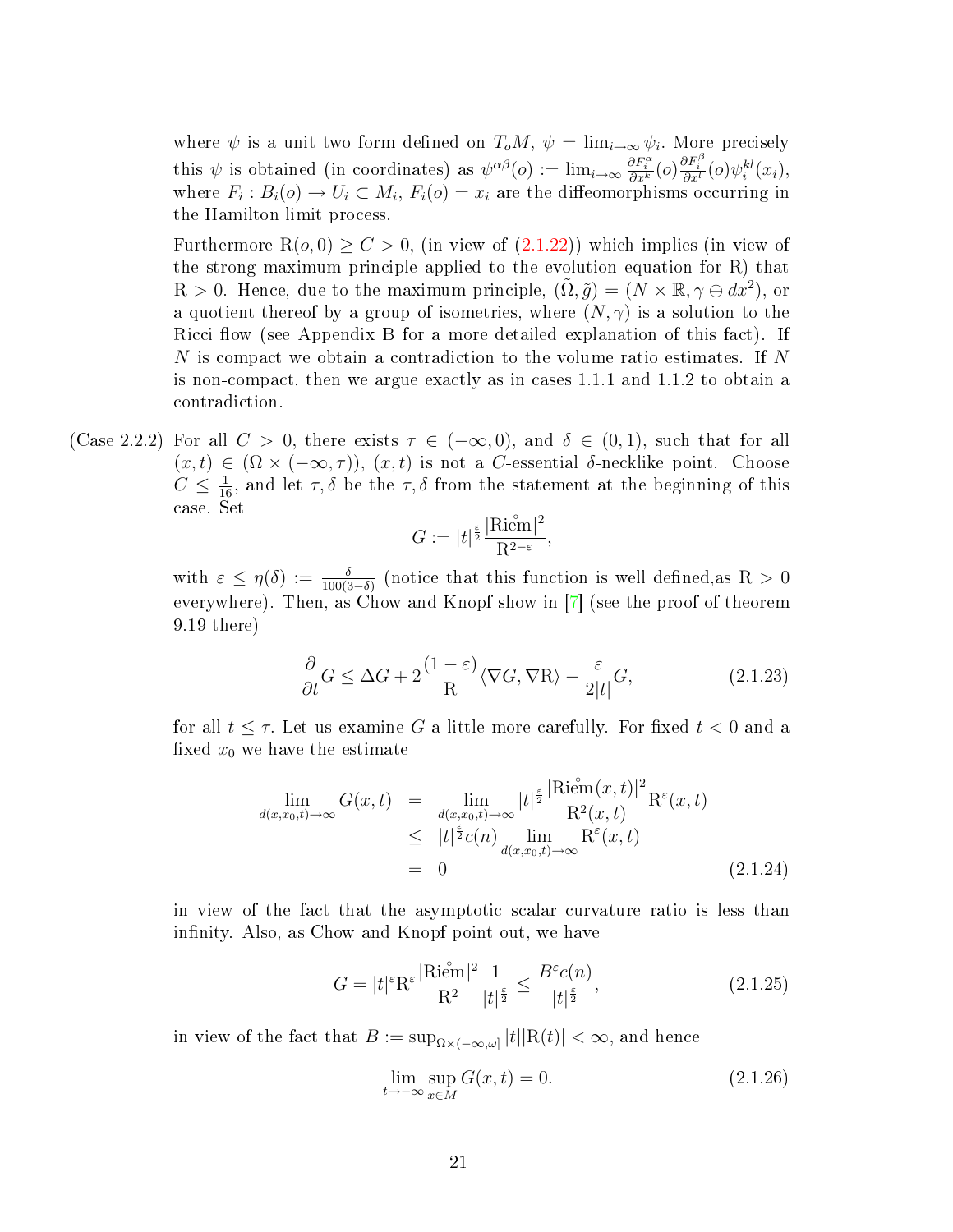Let  $\tau' < \tau - 2$  be a constant with  $\sup_{\Omega} G(\cdot, t) < \varepsilon_0$  for all  $t \leq \tau'$ . We know that

<span id="page-27-0"></span>
$$
\sup_{M \times (-\infty,0]} |\text{Riem}| \le c(n) \tag{2.1.27}
$$

and without loss of generality

<span id="page-27-1"></span>
$$
\sup_{M \times [\tau',\tau]} |\nabla \text{Riem}|^2 + |\nabla^2 \text{Riem}|^2 \le c(n)
$$
\n(2.1.28)

in view of the interior gradient estimates of Shi (see  $[16]$ , chapter 13). We also know that for given  $\varepsilon_1 > 0$  and  $s \in [\tau', \tau]$  there exists an  $r(s, \varepsilon_1) > 0$  such that

<span id="page-27-2"></span>
$$
\sup_{\{x \in M : d^2(x, x_0, s) \ge r\}} |\text{Riem}|(x, s) \le \varepsilon_1,\tag{2.1.29}
$$

in view of the fact that the asymptotic scalar curvature ratio is finite. Hence, for all  $\varepsilon_2 > 0$  there exists a  $\delta > 0$ , such that

$$
\sup_{x \in M, t \in (s, s+\delta):d^2(x, x_0, s) \ge r} |\text{Riem}|(x, t) \le \varepsilon_1 + \varepsilon_2,
$$

in view of  $(2.1.27)$  and  $(2.1.28)$  and the evolution equation for  $|\text{Riem}|^2$ . In particular if  $\sup_M G(\cdot, s) < \varepsilon_0$ , then  $\sup_{M \times (s, s + \delta)} G(\cdot, t) < \varepsilon_0$ , for small enough δ (outside of a fixed large compact set K,  $G < \varepsilon_0$  for all  $t \in (s, s + \delta)$  and inside K we use the fact that  $G$  is smooth). That is, the set

$$
Z:=\{r: \sup_{\Omega}G(\cdot,t)<\varepsilon_0 \forall t\in[\tau',r)\}
$$

is open. Hence either

$$
\sup_{\Omega} G(\cdot, t) < \varepsilon_0
$$

for all  $t \in [\tau', \tau)$ , or there is a first time  $t_0 \in (\tau', \tau)$  such that  $\sup_{\Omega} G(\cdot, t_0) = \varepsilon_0$ . In the second case, we see (using equation  $(2.1.29)$  with  $s = t_0$ ) that there must also be a point  $x_0 \in M$  such that  $G(x_0, t_0) = \varepsilon_0$ . But this contradicts the maximum principle in view of  $(2.1.23)$ .

This means that

$$
\sup_{\Omega} G(\cdot, t) < \varepsilon_0,
$$

for all  $t \in (-\infty, \tau)$ , and hence, since  $\varepsilon_0$  was arbitrary,

$$
G\equiv 0.
$$

Hence  $\Omega = S^3/\Gamma$ , which is a contradiction to the fact that  $\Omega$  is non-compact.

 $\Box$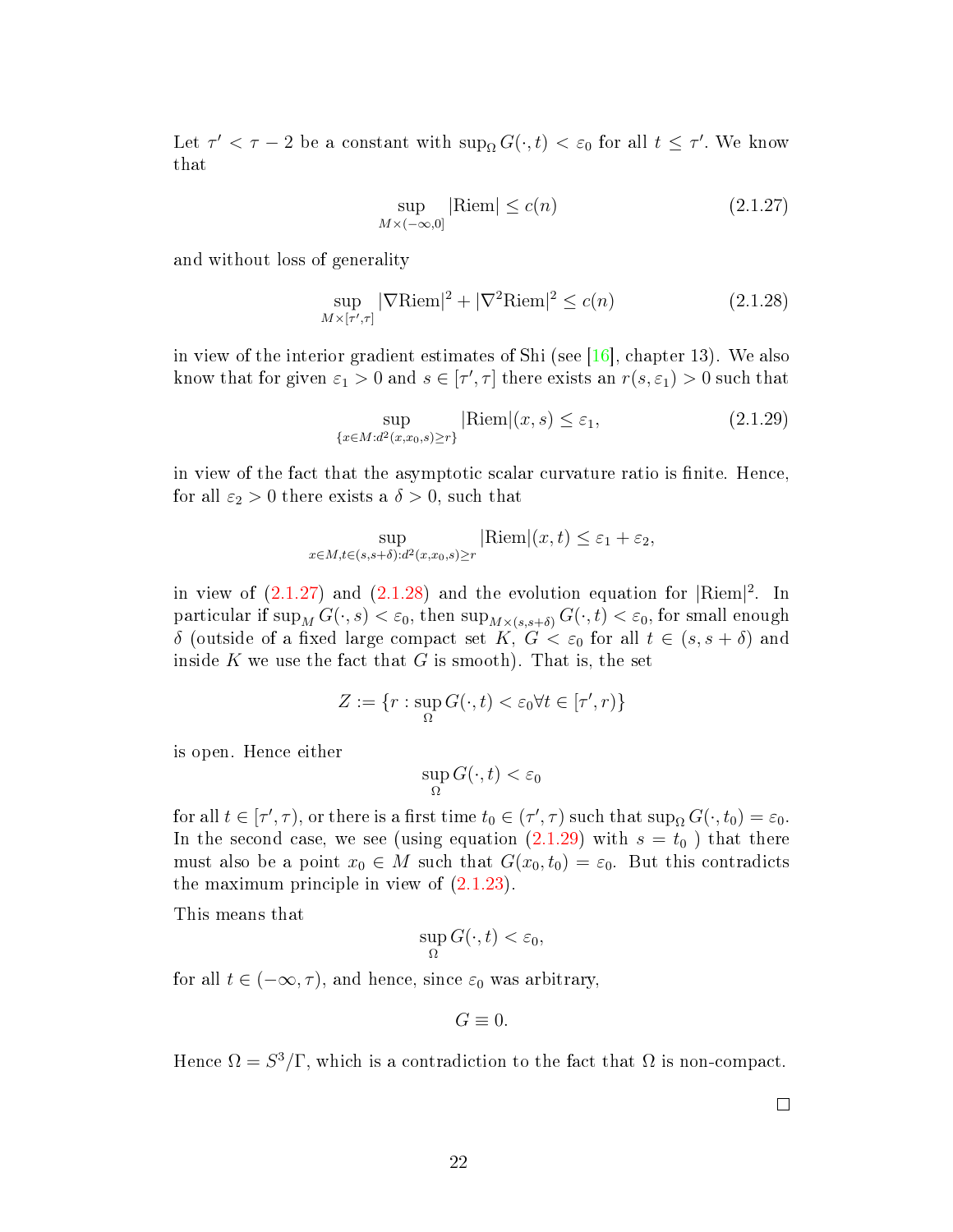#### <span id="page-28-0"></span>2.2 An application of the proof of Lemma [2.1.4.](#page-19-0)

In certain cases, the proof of Lemma [2.1.4](#page-19-0) is applicable even if  $M$  is non-compact. For example, the theorem below is proved similarly to Lemma [2.1.4.](#page-19-0) This theorem was initially proved (using other methods) by Perelman Proposition 11.4 [\[24\]](#page-69-5).

**Theorem 2.2.1.** Let  $(\Omega^3, g(t))_{t \in (-\infty,0]}$  be an ancient non-compact complete solution to Ricci flow, with (for some fixed origin  $o \in M$ )

<span id="page-28-1"></span>
$$
\sec \geq 0
$$
  
\n
$$
\sup_{\Omega} |\text{Riem}(g(t))| < \infty \quad \forall t \in (-\infty, 0)
$$
  
\n
$$
\mathcal{V}(\tau) := \lim_{r \to \infty} \frac{\text{vol}(B_r(o, \tau))}{r^n} \geq \mathcal{V}_0 > 0.
$$
\n(2.2.1)

for some time  $\tau, \tau \in (-\infty, 0)$ . Then  $(\Omega^3, g(t))$  is flat for all  $t \in (-\infty, 0)$ .

Remark 2.2.2. The limit in the statement of the theorem exists in view of the fact that  $\frac{{\rm vol}(B_r(o,\tau))}{r^n}$  is non-increasing as r increases (in view of the Bishop-Gromov comparison principle).

*Proof.* Assume that the asymptotic scalar curvature ratio  $A = \limsup_{s \to \infty} \text{R} s^2 = \infty$ (this is a constant independent of time).

Notice that for this solution, and any scaling of this solution which has bounded curvature in a ball of radius one around some origin  $o'$ , we have a uniform bound on the injectivity radius from below at  $o'$  (and time s), in view of [2.2.1](#page-28-1) and [\[9\]](#page-68-6): we have the estimate

$$
\frac{\text{vol}(B_r(o', s))}{r^n} \ge \mathcal{V}_0 > 0
$$

for all  $r > 0$  in view of [2.2.1](#page-28-1) and the Bishop Gromov volume comparison principle. Furthermore  $\frac{\text{vol}(B_r(o', s))}{r^n} \leq \omega_n$  trivially using the Bishop Gromov volume comparison principle. We may then apply the result of [\[9\]](#page-68-6) to obtain our estimate for the bound on the injectivity radius, exactly as we did in the argument of Lemma [2.1.4.](#page-19-0) Also, the estimates

<span id="page-28-2"></span>
$$
\omega_n \ge \frac{\text{vol}(B_r(o, s))}{r^n} \ge \mathcal{V}_0 > 0 \forall r \ge 0 \tag{2.2.2}
$$

remain valid under scaling (as the inequality is scale invariant). Hence, we obtain a uniform bound from below on the injectivity radius estimate at  $o'$ , for any scaling of this solution which has bounded curvature by some fixed constant  $c$  on a ball of radius one around  $o'$ 

Translate in time so that  $\tau = 0$ . Then we use the dimension-reduction argument of Hamilton (see Lemma 22.2 of [\[16\]](#page-69-11) and the argument directly after the proof of Lemma 22.2) to obtain a new solution  $(N \times \mathbb{R}, \gamma \times dx^2)$  or a quotient thereof by group of isometries (without loss of generality, we may assume that we don't have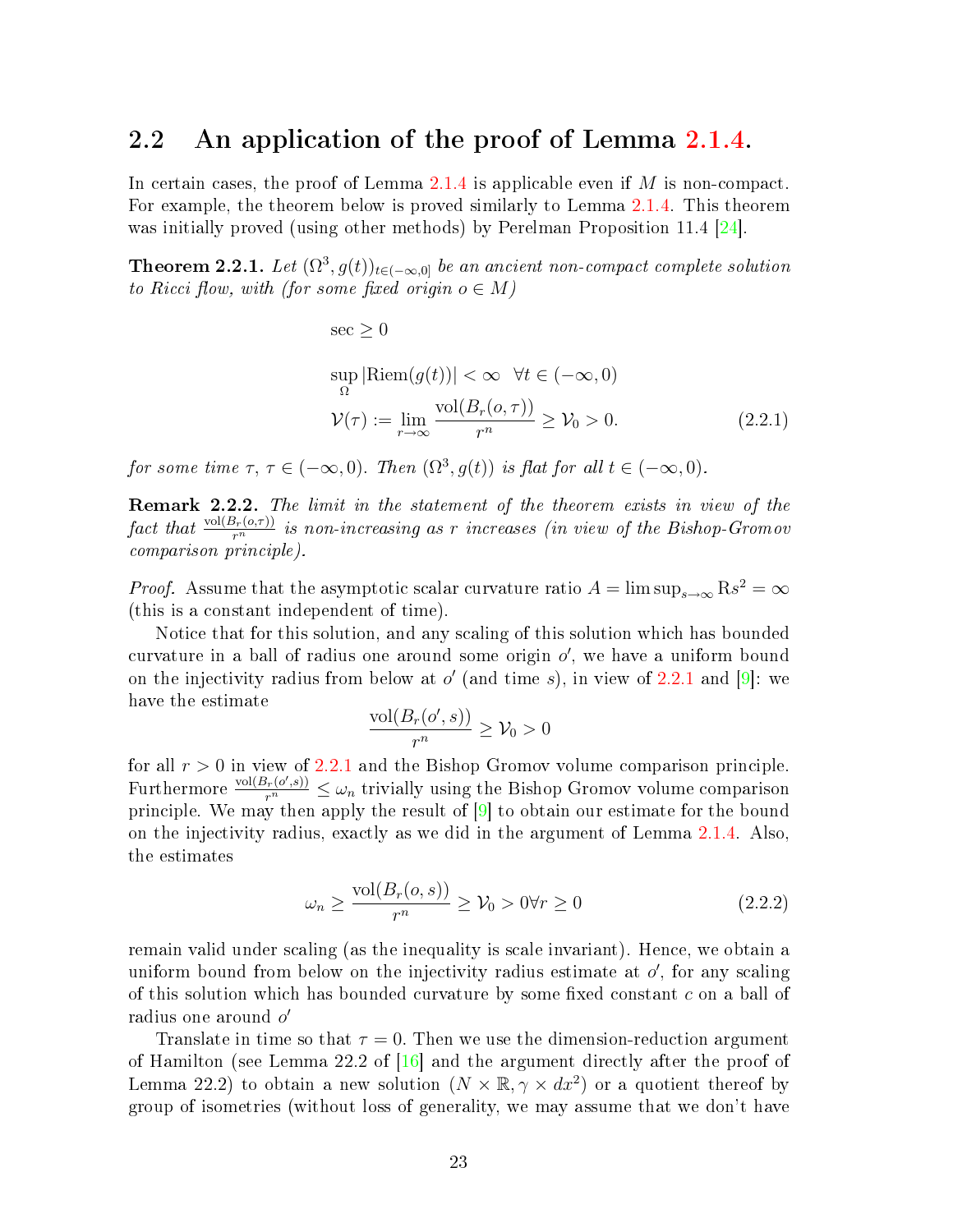a quotient, as explained in case 1.1 of the proof of Lemma [2.1.4\)](#page-19-0). Notice that the dimension-reduction argument of Hamilton is applicable, in view of the bounds from below on the injectivity radius at the centres of the balls occurring in the argument (due to the argument at the beginning of this theorem). Also [2.2.2](#page-28-2) remains true for the resulting solution, as [2.2.2](#page-28-2) is scale invariant. Without loss of generality the solution is defined on  $(N \times \mathbb{R}, \gamma \times d\sigma^2)$  for  $t \in (-\infty, \omega]$  for some  $\omega > 0$ , in view of the short time existence result of Shi, [\[34\]](#page-70-2).

Assume that R(0, o)  $\neq$  0 on N  $\times$  ( $-\infty, \omega$ ). Then, see Lemma 26.2 in [\[16\]](#page-69-11), we have

$$
A = \limsup_{s \to \infty} \mathrm{R} s^2 < \infty
$$

is a constant independent of  $t \in (-\infty, \omega)$  on N. This means that

$$
\mathcal{V}(t) = \lim_{r \to \infty} \frac{\text{vol}(B_r(o, t))}{r^n}
$$

is a constant on N independent of time, and in particular

$$
\omega_n \ge \frac{\text{vol}(B_r(o,t))}{r^n} \ge \mathcal{V}_0 > 0 \forall r \ge 0 \quad \forall t \in (-\infty, \omega)
$$

(see theorem 18.3 in  $[16]$ ).

We then consider the following two cases:

(case 1)  $\sup_{N\times(-\infty,\omega]}|t||R(t)|=\infty,$ 

(case 2)  $\sup_{N \times (-\infty,\omega]} |t| |\mathcal{R}(t)| < \infty$ .

exactly as in then proof of Lemma [2.1.4.](#page-19-0) Both cases lead to a contradiction. In the case that  $A = \limsup_{s \to \infty} \text{Rs}^2 < \infty$  then we also know that

$$
\mathcal{V}(t) = := \lim_{r \to \infty} \frac{\text{vol}(B_r(o, t))}{r^n}
$$

is a constant on  $\Omega$  independent of time, and in particular

$$
\omega_n \ge \frac{\text{vol}(B_r(o,t))}{r^n} \ge \mathcal{V}_0 > 0 \forall r \ge 0 \ \ \forall t \in (-\infty, 0).
$$

Translate in time so that the solution is defined on  $(-\infty, \omega)$ ,  $\omega > 0$ . We then consider the following two cases.

- (case 1)  $\sup_{\Omega \times (-\infty,0]} |t| |\mathcal{R}(t)| = \infty$ ,
- (case 2)  $\sup_{\Omega\times(-\infty,0]}|t||R(t)|<\infty$ .

exactly as in then proof of Lemma [2.1.4.](#page-19-0) Both cases lead to a contradiction.

 $\Box$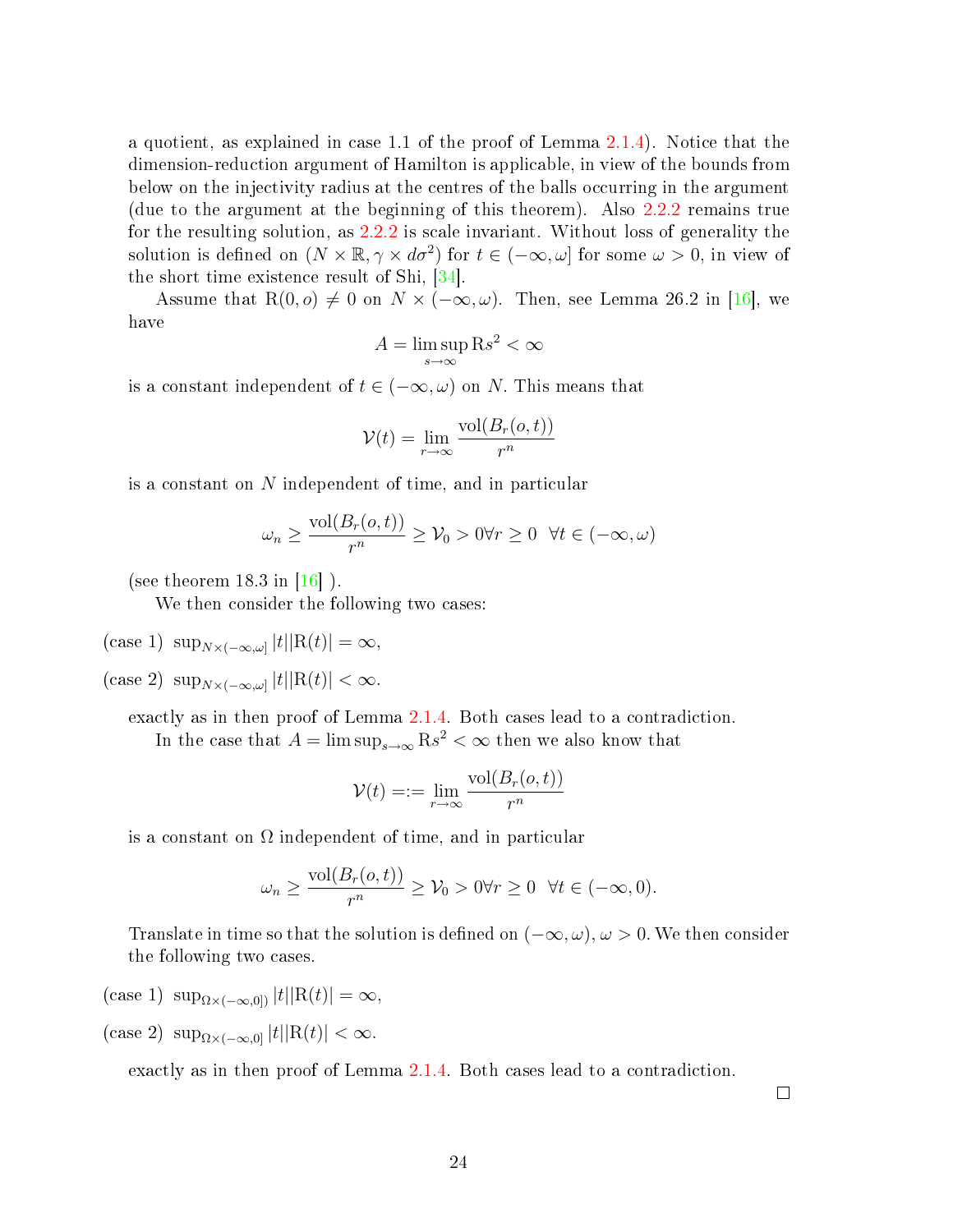### <span id="page-30-0"></span>Chapter 3

# Bounds on the Ricci curvature from below under Ricci flow

We prove quantitative estimates that tell us how quickly the Ricci curvature can decrease, if we assume at time zero that the Ricci curvature is not too negative. Both lemmas may be read independently of the rest of the results in this paper.

The first lemma is suited to the case that we have a sequence of solutions to Ricci flow  $(M_i, {}^ig(t))_{t\in[0,T)}$  whose initial data satisfies

$$
Ricci({}^{i}g(0)) \ge -\varepsilon_i R({}^{i}g(0)){}^{i}g(0) - \varepsilon_i{}^{i}g(0), \tag{3.1}
$$

where  $\varepsilon_i \stackrel{i\to\infty}{\longrightarrow} 0$ . One application of this lemma is: if a subsequence of subsets  $(\Omega_i, ig(t)), t \in [0, T)$  ( $\Omega_i$  open) converges (in the sense of Hamilton, see [\[17\]](#page-69-7)) to a smooth solution  $(\Omega, g(t)), t \in (0, T)$ , then the lemma tells us that the Ricci curvature of  $(\Omega, g(t))$  is non-negative for all  $t \in (0, T)$ . This is very general, but does require that a limit solution exist.

The second lemma is suited to the case that we have a sequence of solutions to Ricci flow  $(M_i, {}^ig(t))_{[0,T)}$  whose initial data satisfies

$$
Ricci({}^{i}g(0)) \ge -\varepsilon_{i} { }^{i}g(0), \qquad (3.2)
$$

where  $\varepsilon_i \stackrel{i\to\infty}{\longrightarrow} 0$ . Once again, one application of this lemma is: if a subsequence of subsets  $(\Omega_i, {}^ig(t)), t \in (0, S)$  converges (in the sense of Hamilton, see [\[17\]](#page-69-7)) to a smooth solution  $(\Omega, g(t))$ ,  $t \in (0, S)$ , then the lemma tells us that the Ricci curvature of  $(\Omega, q(t))$  is non-negative for all  $t \in (0, S)$ . Another useful application of the second lemma is: if a solution  $(M, g(t)), t \in [0, T)$  satisfies

$$
|\text{Riem}(g)| \leq \frac{c_0}{t}
$$
  
 
$$
\text{Ricci}(g(0)) \geq -\varepsilon g(0)
$$
 (3.3)

then for a well controlled time interval the solution satisfies

$$
Ricci(g) \ge -c_0 \varepsilon g.
$$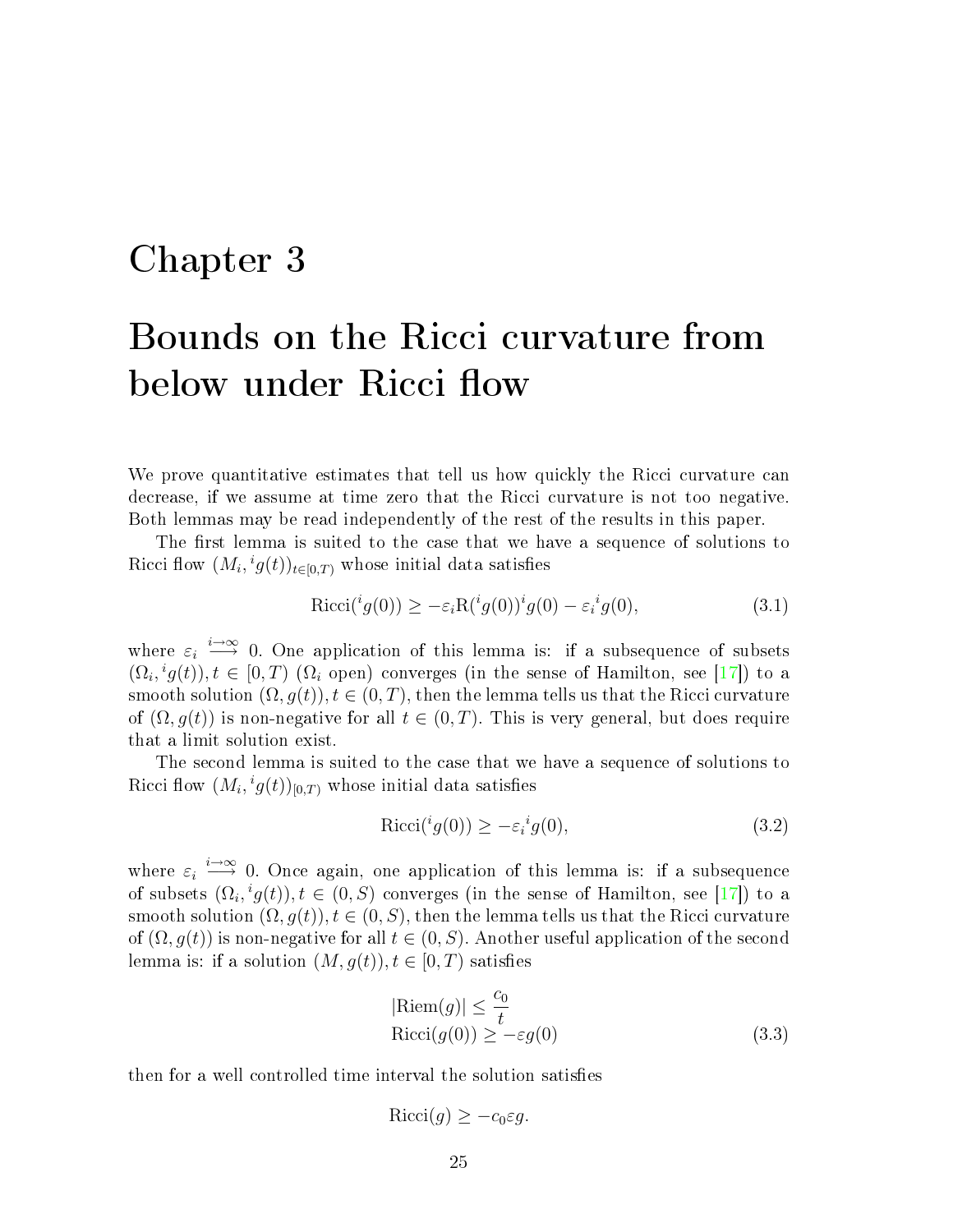As we saw in Lemma [2.1.4,](#page-19-0) such a bound is relevant to the question of existence of solutions to the Ricci flow. We apply this lemma in the main Theorem [5.1](#page-41-1) and the Application [5.2.](#page-42-0)

<span id="page-31-1"></span>**Lemma 3.3.** Let  $g_0$  be a smooth metric on a 3-dimensional manifold  $M^3$  which satisfies

$$
Ricci(g_0) \ge -\frac{\varepsilon_0}{4} Rg_0 - \frac{\varepsilon_0}{4} \quad (\sec(g_0) \ge -R\frac{\varepsilon_0}{4}g_0 - \frac{\varepsilon_0}{4})
$$
\n(3.4)

for some  $0 < \varepsilon_0 < \frac{1}{100}$ , and let  $(M, g(\cdot, t))_{t \in [0,T)}$  be a solution to Ricci flow with  $g(0) = g_0(\cdot)$ . Then

$$
\begin{array}{ll}\text{Ricci}(g(t)) & \geq -\varepsilon_0(1+4t)g(t) - \varepsilon_0(1+4t)\text{R}(g(t))g(t), \quad \forall \quad t \in [0, T) \cap [0, \frac{1}{8})\\ & (\sec(g(t)) \quad \geq -\varepsilon_0(\frac{1}{2}+t)g(t) - \varepsilon_0(\frac{1}{2}+t)\text{R}(g(t))g(t), \quad \forall \quad t \in [0, T) \cap [0, \frac{1}{8})\end{array}
$$

*Proof.* Define  $\varepsilon = \varepsilon(t) = \varepsilon_0(1+4t)$ , and the tensor  $L(t)$  by

$$
L_{ij} := \text{Ricci}_{ij} + \varepsilon \text{R} g_{ij} + \varepsilon g_{ij}.
$$

We shall often write  $\varepsilon$  for  $\varepsilon(t)$  (not to be confused with  $\varepsilon_0$ ). Notice that  $\varepsilon_0 < \varepsilon(t) \leq$  $2\varepsilon_0$ , for all  $t \in [0, \frac{1}{8}]$  $\frac{1}{8}$ ) : we will use this freely. Then  $L_i^j = (R_i^j + \varepsilon R \delta_i^j + \varepsilon \delta_i^j)$ , and

$$
\begin{array}{rcl}\n(\frac{\partial}{\partial t}L)_{ij} & = & (\frac{\partial}{\partial t}L^{l}_{i})g_{jl} - 2L^{l}_{i}R_{jl} \\
& = & g_{jl} \left( \frac{\partial}{\partial t} (R_{ik}g^{kl}) + \varepsilon \frac{\partial}{\partial t} R \delta_{i}^{l} + 4\varepsilon_{0} R \delta_{i}^{l} + 4\varepsilon_{0} \delta_{i}^{l} \right) - 2L^{l}_{i}R_{jl} \\
& = & g_{jl} \frac{\partial}{\partial t} (R_{ik}g^{kl}) + \varepsilon g_{ij} \frac{\partial}{\partial t} R + 4\varepsilon_{0} R g_{ij} + 4\varepsilon_{0} g_{ij} - 2L^{l}_{i}R_{jl} \\
& = & g_{jl} \left( (\Delta \text{Ricci})_{i}^{l} - Q_{i}^{l} + 2R_{ik}R_{sm}g^{km}g^{ls} \right) \\
& & + \varepsilon g_{ij} \left( \Delta R + 2|\text{Ricci}|^{2} \right) + 4\varepsilon_{0} R g_{ij} + 4\varepsilon_{0} g_{ij} - 2L^{l}_{i}R_{jl} \\
& = & (\Delta L)_{ij} - Q_{ij} + 2R_{ik}R_{jm}g^{km} + 2\varepsilon |\text{Ricci}|^{2} g_{ij} \\
& & + 4\varepsilon_{0} R g_{ij} + 4\varepsilon_{0} g_{ij} - 2L^{l}_{i}R_{jl},\n\end{array}
$$

where  $Q$  is the tensor

<span id="page-31-0"></span>
$$
Q_{ij} := 6S_{ij} - 3RR_{ij} + (R^2 - 2S)g_{ij},
$$
  
\n
$$
S_{ij} := g^{kl} R_{ik} R_{jl}
$$
\n(3.5)

(see [\[13\]](#page-68-0), theorem 8.4) Clearly  $L_{ij}(0) > 0$ . Define  $N_{ij}$  by

$$
N_{ij} := -Q_{ij} + 2R_{im}R_{sj}g^{ms} + 2\varepsilon |\text{Ricci}|^2 g_{ij} + 4\varepsilon_0 R g_{ij} + 4\varepsilon_0 g_{ij} - 2L_i^l R_{jl}.
$$

We argue as in the proof of Hamilton's maximum principle, Theorem 9.1, [\[13\]](#page-68-0).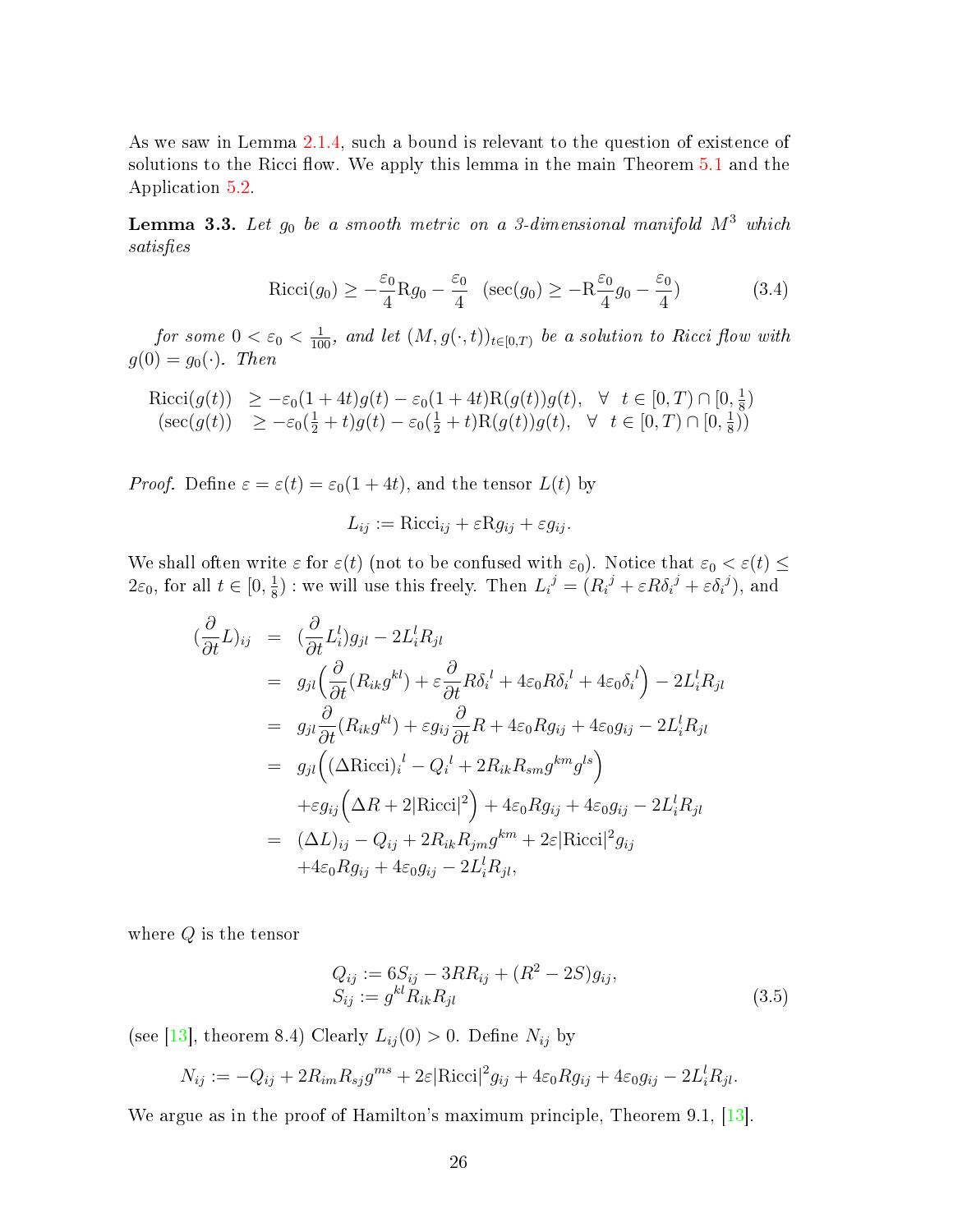We claim that  $L_{ij}(g(t)) \geq 0$ . Assume there exist a first time and point  $(p_0, t_0)$ and a direction  $w_{p_0}$  for which  $L(w, w)(g(t))(p_0, t_0) = 0$ . Choose coordinates about  $p_0$  so that at  $(p_0, t_0)$  they are orthonormal, and so that Ricci is diagonal at  $(p_0, t_0)$ . Clearly L is then also diagonal at  $(p_0, t_0)$ . W.l.o.g.

$$
R_{11} = \lambda
$$
  
\n
$$
R_{22} = \mu
$$
  
\n
$$
R_{33} = \nu
$$
\n(3.6)

and  $\lambda \leq \mu \leq \nu$ , and so

$$
L_{11} = \lambda + \varepsilon(t_0)R + \varepsilon(t_0) \le L_{22} \le L_{33},
$$

and so  $L_{11} = 0$ , (otherwise  $L(p_0, t_0) > 0$ : a contradiction). In particular,

<span id="page-32-0"></span>
$$
N_{11}(p_0, t_0) = (\mu - \nu)^2 + \lambda(\mu + \nu) + 2\varepsilon\lambda^2 + 2\varepsilon\mu^2 + 2\varepsilon\nu^2 + 4\varepsilon_0 R + 4\varepsilon_0,
$$
 (3.7)

in view of the definition of  $Q$  (see [\[13\]](#page-68-0) Corollary 8.2, Theorems 8.3,8.4) and the fact that  $L_{11} = 0$ . Also,  $L_{11} = 0 \Rightarrow \lambda = -\varepsilon R - \varepsilon$  at  $(p_0, t_0)$ , and so, substituting this into  $(3.7)$ , we get

$$
N_{11}(p_0, t_0) = (u - v)^2 + (-\varepsilon R - \varepsilon)(\mu + \nu) + 2\varepsilon(\lambda^2 + \mu^2 + \nu^2) + 4\varepsilon_0 R + 4\varepsilon_0
$$
  
\n
$$
\geq \varepsilon(-(\lambda + \mu + \nu)(\mu + \nu) + 2\lambda^2 + 2\mu^2 + 2\nu^2) + 4\varepsilon_0 R + 4\varepsilon_0 - \varepsilon(\mu + \nu)
$$
  
\n
$$
= \varepsilon(-(\lambda + \mu + \nu)(\mu + \nu) + 2\lambda^2 + 2\mu^2 + 2\nu^2) + 4\varepsilon_0 R + 4\varepsilon_0 - \varepsilon R + \varepsilon\lambda
$$
  
\n
$$
\geq \varepsilon(\lambda - \lambda\mu - \lambda\nu + \mu^2 + \nu^2 + 2\lambda^2 - 2\mu\nu) + 4\varepsilon_0 R + 4\varepsilon_0 - \varepsilon R.
$$

To show  $N_{11} > 0$ , we consider a number of cases.

- Case 1.  $\lambda \geq 0$ . This combined with  $L_{11} = 0$  implies that  $R < 0$ . A contradiction to the fact that  $\lambda \geq 0$  and  $\lambda$  is the smallest eigenvalue of Ricci.
- Case 2.  $\lambda \leq 0, R \geq 0$ . This implies  $\nu \geq 0$  and hence

$$
N_{11} \ge \varepsilon (\lambda - \lambda \mu + \mu^2 + \nu^2 + 2\lambda^2 - 2\mu\nu) + 4\varepsilon_0,
$$

in view of the fact that  $\varepsilon R \leq 2\varepsilon_0 R$ . In the case  $\mu \geq 0$  we obtain

$$
N_{11} \ge \varepsilon (\lambda + \mu^2 + \nu^2 + 2\lambda^2 - 2\mu\nu) + 4\varepsilon_0 \ge -\varepsilon + 4\varepsilon_0 > 0,
$$

after an application of Young's inequality, and similarly in the case  $\mu \leq 0$  we get

$$
N_{11} \ge \varepsilon (\lambda - \lambda \mu + \mu^2 + \nu^2 + 2\lambda^2) + 4\varepsilon_0 > 0.
$$

• Case 3.  $\lambda \leq 0, R \leq 0$ . We know that  $R(g_0) \geq -3\varepsilon_0$  will be preserved by Ricci flow, and hence  $0 \ge R(g(t)) \ge -3\varepsilon_0$ . We break case 3 up into three sub-cases  $(3.1, 3.2, 3.3).$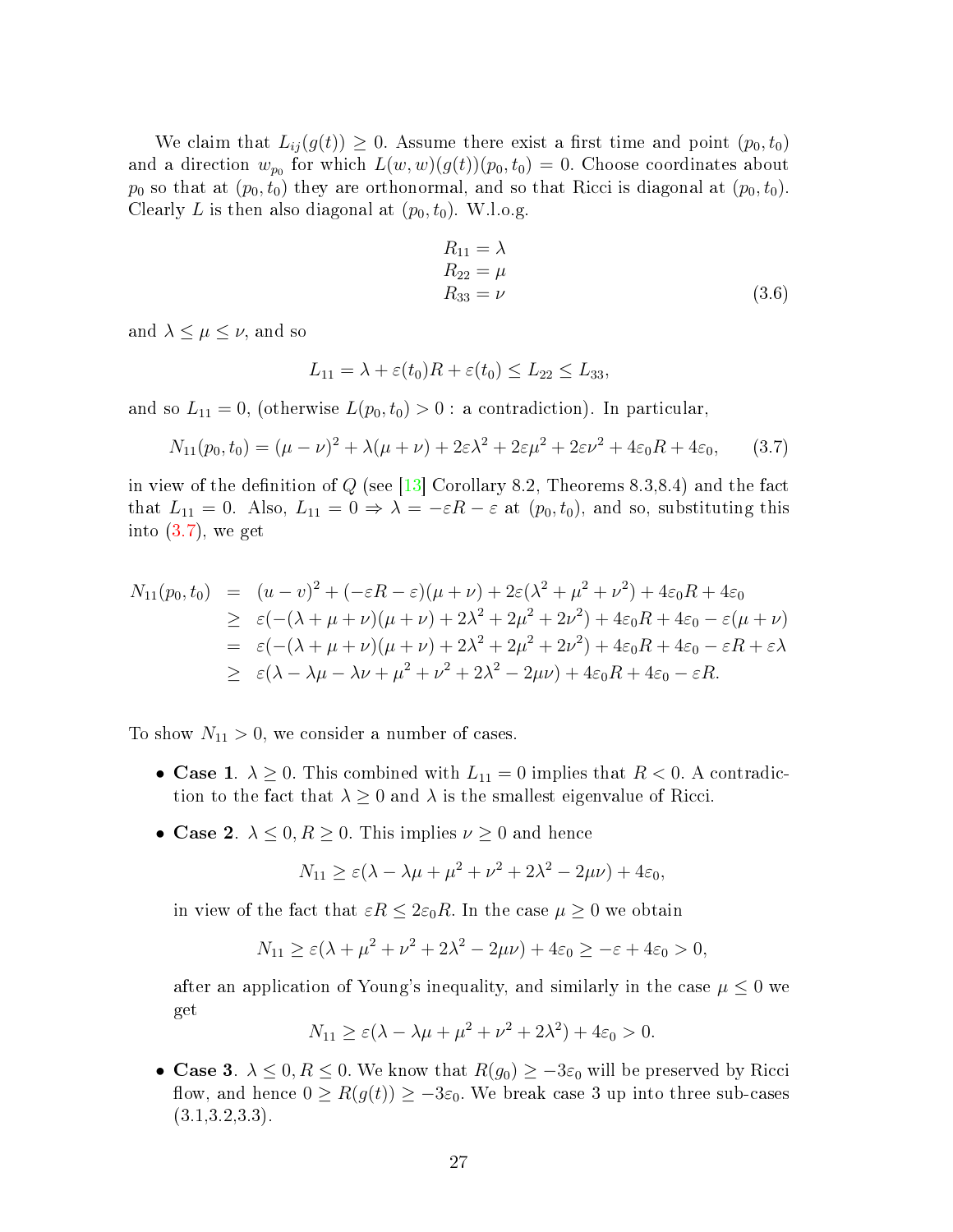- Case 3.1  $\mu, \nu \leq 0$ . This with  $R \geq -3\varepsilon_0$  implies that  $|\lambda|, |\mu|, |\nu| \leq 3\varepsilon_0$ and hence

$$
N_{11} \ge -3\varepsilon\varepsilon_0 - 36\varepsilon\varepsilon_0^2 - 12\varepsilon_0^2 + 4\varepsilon_0 \ge -100\varepsilon_0^2 + 4\varepsilon_0 > 0,
$$

since  $0 < \varepsilon_0 < \frac{1}{100}, \varepsilon < 2\varepsilon_0 < 1$ .

- Case 3.2  $\mu \leq 0, \nu \geq 0$ . Implies

$$
N_{11} \ge \varepsilon (\lambda - \lambda \mu + \mu^2 + \nu^2 + 2\lambda^2) - 12\varepsilon_0^2 + 4\varepsilon_0 > 0,
$$

in view of Young's inequality,  $\varepsilon_0 \le \frac{1}{100}$ , and  $0 < \varepsilon < 2\varepsilon_0$ .

- **Case 3.3**  $\mu \geq 0 \Rightarrow \nu \geq 0$ . Then, similarly,

$$
N_{11} \ge \varepsilon (\lambda + \mu^2 + \nu^2 + 2\lambda^2 - 2\mu\nu) - 12\varepsilon_0^2 + 4\varepsilon_0 > 0.
$$

So in all cases  $N_{11} > 0$ . The rest of the proof is standard (see [\[13\]](#page-68-0) Theorem9.1):  $\text{extend }w(p_0,t_0)=\frac{\partial}{\partial x^1}(p_0,t_0)$  in space to a vector field  $w(\cdot)$  in a small neighbourhood of  $p_0$  so that  $\sqrt[g]{w}(\cdot)(p_0, t_0) = 0$ , and let  $w(\cdot, t) = w(\cdot)$ . Then

$$
0 \ge (\frac{\partial}{\partial t}L(w, w))(p_0, t_0) \ge (\Delta L(w, w))(p_0, t_0) + N(w, w) > 0,
$$

which is a contradiction.

The case for the sectional curvatures is similar:  $\geq$  from [\[14\]](#page-69-0), Sec. 5, we know that the reaction equations for the curvature operator are

$$
\frac{\partial}{\partial t}\alpha = \alpha^2 + \beta\gamma
$$
  

$$
\frac{\partial}{\partial t}\beta = \beta^2 + \alpha\gamma
$$
  

$$
\frac{\partial}{\partial t}\gamma = \gamma^2 + \alpha\beta.
$$

Note that:

<span id="page-33-0"></span>
$$
R = \alpha + \beta + \gamma,
$$
  
\n
$$
|\text{Ricci}|^2 = ((\frac{\alpha + \beta}{2})^2 + (\frac{\alpha + \gamma}{2})^2 + (\frac{\beta + \gamma}{2})^2)
$$
  
\n
$$
= \frac{1}{2}(\alpha^2 + \beta^2 + \gamma^2 + \alpha\beta + \alpha\gamma + \beta\gamma).
$$
\n(3.8)

Similar to the Ricci case, we examine the function  $\alpha + \varepsilon(t)R + \varepsilon(t)$  where  $\alpha \leq$  $\beta \leq \gamma$  are eigenvalues of the curvature operator, and  $\varepsilon(t) = \varepsilon_0(\frac{1}{2} + t)$ . In order to make the following inequalities more readable, we write  $\varepsilon$  in place of  $\varepsilon(t)$ : that is,  $\varepsilon = \varepsilon_0(\frac{1}{2} + t).$ 

$$
\frac{\partial}{\partial t}(\alpha + \varepsilon R + \varepsilon) = \varepsilon_0 + \varepsilon_0 R + \alpha^2 + \beta \gamma + 2\varepsilon |\text{Ricci}|^2
$$
  
=  $\varepsilon_0 + \varepsilon_0 R + \alpha^2 + \beta \gamma + \varepsilon (\alpha^2 + \beta^2 + \gamma^2 + \alpha \beta + \alpha \gamma + \beta \gamma),$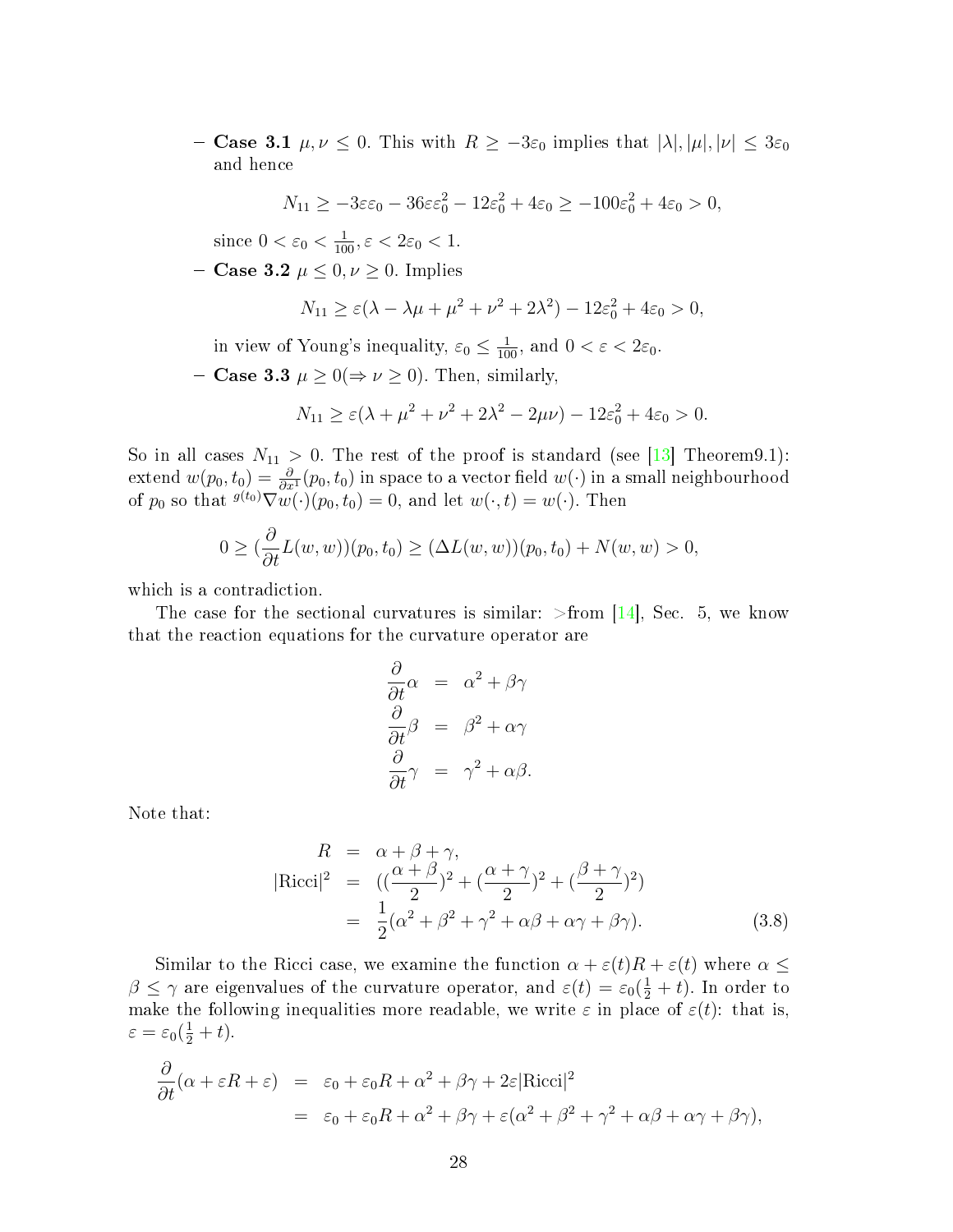and so in the case that  $\beta, \gamma \ge 0$ , or  $\beta, \gamma \le 0$ ,  $\frac{\partial}{\partial t}(\alpha + \varepsilon R + \varepsilon) \ge \varepsilon_0(1 + R) > 0$ . So assume that  $\alpha \leq \beta \leq 0$ , and  $\gamma \geq 0$ . Combining these inequalities with  $\varepsilon(t) \leq \varepsilon_0$ , we see that

$$
\frac{\partial}{\partial t}(\alpha + \varepsilon R + \varepsilon) \geq \varepsilon_0 + \varepsilon_0 R + \alpha^2 + \alpha \gamma + \varepsilon (\alpha^2 + \beta^2 + \gamma^2 + \alpha \beta + \alpha \gamma + \beta \gamma)
$$
\n
$$
= \varepsilon_0 + \varepsilon_0 R + \alpha^2 + (\alpha + \varepsilon R + \varepsilon) \gamma
$$
\n
$$
- \varepsilon R \gamma - \varepsilon \gamma + \varepsilon (\alpha^2 + \beta^2 + \gamma^2 + \alpha \beta + \alpha \gamma + \beta \gamma))
$$
\n
$$
= \varepsilon_0 + \varepsilon_0 R + \alpha^2 + (\alpha + \varepsilon R + \varepsilon) \gamma - \varepsilon \gamma + \varepsilon (\alpha^2 + \beta^2 + \alpha \beta),
$$
\n
$$
\geq \alpha^2 + (\alpha + \varepsilon R + \varepsilon) \gamma + \varepsilon_0 (1 + R - \gamma) + \varepsilon (\alpha^2 + \beta^2),
$$

which, using  $\varepsilon(t) \geq \frac{\varepsilon_0}{2}$  $\frac{c_0}{2}$ , is

$$
\geq \alpha^{2} + (\alpha + \varepsilon R + \varepsilon)\gamma + \varepsilon_{0}(1 + \alpha + \beta + \frac{\alpha^{2}}{2} + \frac{\beta^{2}}{2}),
$$
  

$$
\geq \alpha^{2} + (\alpha + \varepsilon R + \varepsilon)\gamma,
$$

in view of Young's inequality. At a point where  $\alpha + \varepsilon R + \varepsilon = 0$ , the last sum is strictly bigger than zero ( if  $\alpha = 0$ , then,  $R \ge 0$ , and hence  $\alpha + \varepsilon R + \varepsilon \ge \varepsilon > 0$  : a contradiction). Then we argue as above.

The above lemma shows us that if the Ricci curvature at time zero is bigger than  $-\varepsilon$  ( $\varepsilon$  small) then the Ricci curvature divided by the scalar curvature is at most  $-c\varepsilon$ at points where the scalar curvature is bigger than one (for a short well defined time interval). It can of course happen that the Ricci curvature becomes very large and negative in a short time, if the scalar curvature is very large and positive in a short time.

Now we prove an improved version of the above theorem, which allows for some scaling in time. In particular, for the class of solutions where  $\text{Riem}(t \leq c_0)$  it tells us that: if the Ricci curvature at time zero is bigger than  $-\varepsilon$  ( $\varepsilon$  small) then the Ricci curvature is at most  $-c\varepsilon$  for some short well defined time interval.

<span id="page-34-0"></span>**Lemma 3.4.** Let  $g_0$  be a smooth metric on a 3-dimensional manifold  $M^3$  which satisfies

$$
Ricci(g_0) \ge -\frac{\varepsilon_0}{4}g_0,
$$
  
\n
$$
(\sec(g_0) \ge -\frac{\varepsilon_0}{4}g_0)
$$
\n(3.9)

for some  $0 < \varepsilon_0 < \frac{1}{100}$ , and let  $(M, g(\cdot, t))_{t \in [0,T)}$  be a solution to Ricci flow with  $g(0) = g_0(\cdot)$ . Then

$$
\begin{array}{ll}\text{Ricci}(g(t)) & \geq -\varepsilon_0(1+kt)g(t) - \varepsilon_0(1+kt)t\text{R}(g(t))g(t), & \forall \quad t \in [0,T) \cap [0,T')\\ \text{(sec}(g(t)) & \geq -\varepsilon_0(\frac{1}{2}+kt)g(t) - \varepsilon_0(\frac{1}{2}+kt)t\text{R}(g(t))g(t), & \forall \quad t \in [0,T) \cap [0,T')\end{array}
$$

where  $k = 100$  and  $T' = T'(100) > 0$  is a universal constant.

 $\Box$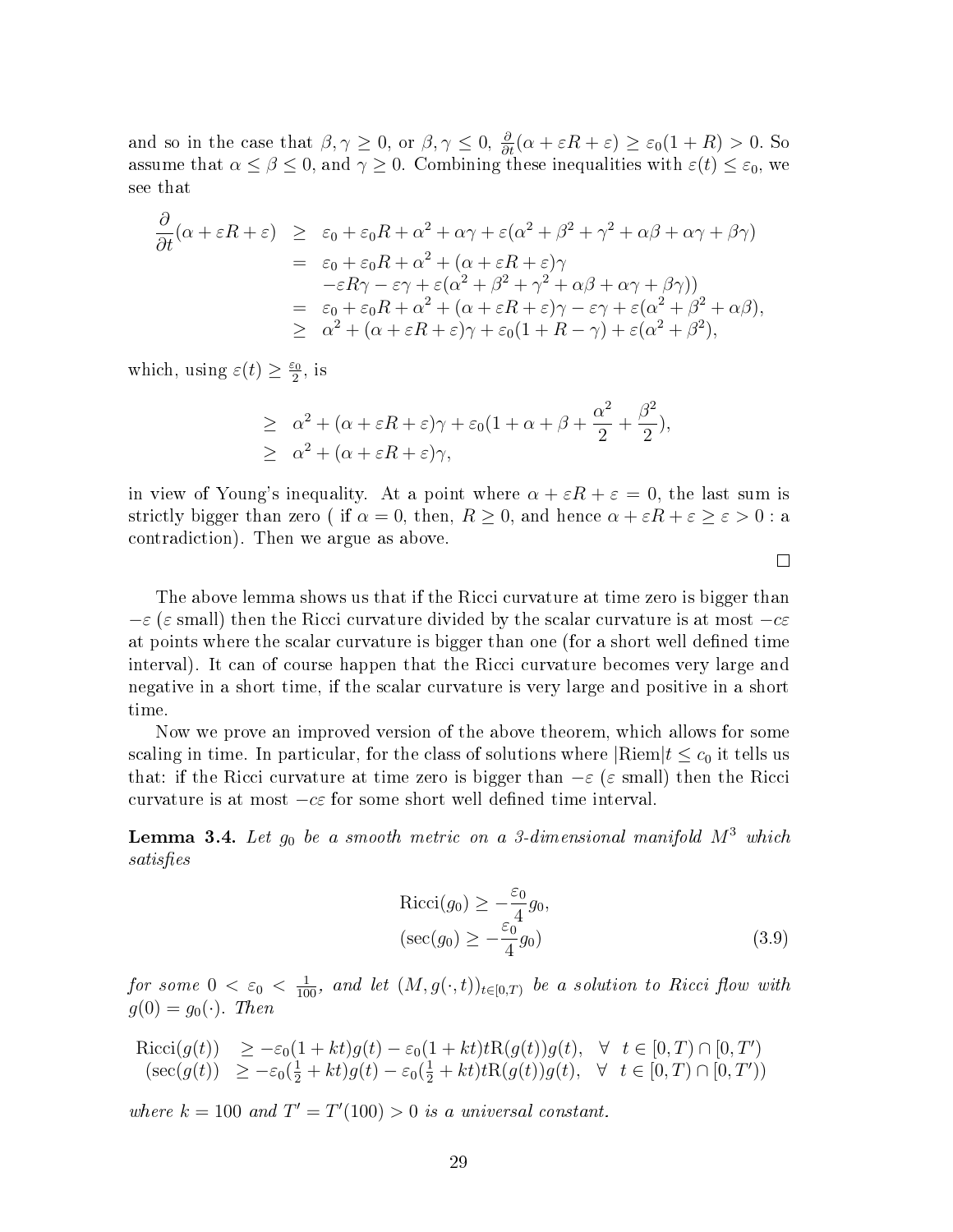*Proof.* The proof is similar to that above. Define  $\varepsilon = \varepsilon(t) = \varepsilon_0(1 + kt)$ , and the tensor  $L(t)$  by

$$
L_{ij} := \text{Ricci}_{ij} + \varepsilon t \text{R} g_{ij} + \varepsilon g_{ij}.
$$

We shall often write  $\varepsilon$  for  $\varepsilon(t)$  (not to be confused with  $\varepsilon_0$ ). Notice that  $\varepsilon_0 < \varepsilon(t) \leq$  $2\varepsilon_0$ , for all  $t \in [0, \frac{1}{k}]$  $\frac{1}{k}$ ) : we will use this freely. Then

$$
L_i^j = (R_i^j + \varepsilon t R \delta_i^j + \varepsilon \delta_i^j),
$$

and

$$
\begin{split}\n(\frac{\partial}{\partial t}L)_{ij} &= (\frac{\partial}{\partial t}L_i^l)g_{jl} - 2L_i^lR_{jl} \\
&= g_{jl} \left(\frac{\partial}{\partial t}(R_{ik}g^{kl}) + \varepsilon R\delta_i^l + \varepsilon t \frac{\partial}{\partial t}R\delta_i^l + k\varepsilon_0 t R\delta_i^l + k\varepsilon_0 \delta_i^l\right) - 2L_i^lR_{jl} \\
&= g_{jl} \frac{\partial}{\partial t}(R_{ik}g^{kl}) + \varepsilon Rg_{ij} + \varepsilon t g_{ij} \frac{\partial}{\partial t}R + k\varepsilon_0 t Rg_{ij} + k\varepsilon_0 g_{ij} - 2L_i^lR_{jl} \\
&= g_{jl} \left( (\Delta \text{Ricci})_i^l - Q_i^l + 2R_{ik}R_{sm}g^{km}g^{ls} \right) + \varepsilon Rg_{ij} \\
&\quad + \varepsilon t g_{ij} \left( \Delta R + 2|\text{Ricci}|^2 \right) + k\varepsilon_0 t Rg_{ij} + k\varepsilon_0 g_{ij} - 2L_i^lR_{jl} \\
&= (\Delta L)_{ij} - Q_{ij} + 2R_{ik}R_{jm}g^{km} + \varepsilon Rg_{ij} + 2\varepsilon t |\text{Ricci}|^2 g_{ij} \\
&\quad + k\varepsilon_0 t Rg_{ij} + k\varepsilon_0 g_{ij} - 2L_i^l R_{jl},\n\end{split}
$$

where Q is the tensor defined in Equation [\(3.5\)](#page-31-0). Clearly  $L_{ij}(0) > 0$ . Define  $N_{ij}$  by

$$
N_{ij} := -Q_{ij} + 2R_{ik}R_{jm}g^{km} + \varepsilon Rg_{ij} + 2\varepsilon t |\text{Ricci}|^2 g_{ij} + k\varepsilon_0 t Rg_{ij} + k\varepsilon_0 g_{ij} - 2L_i^l R_{jl}.
$$

We argue as in the proof of Hamilton's maximum principle, Theorem 9.1, [\[13\]](#page-68-0).

We claim that  $L_{ij}(g(t)) > 0$  for all  $t \in [0, T)$ . Assume there exist a first time and point  $(p_0, t_0)$  and a direction  $w_{p_0}$  for which  $L(w, w)(g(t))(p_0, t_0) = 0$ . Choose coordinates about  $p_0$  so that at  $(p_0, t_0)$  they are orthonormal, and so that Ricci is diagonal at  $(p_0, t_0)$ . Clearly L is then also diagonal at  $(p_0, t_0)$ . W.l.o.g.

$$
R_{11} = \lambda,
$$
  
\n
$$
R_{22} = \mu,
$$
  
\n
$$
R_{33} = \nu,
$$
  
\n(3.10)

and

$$
\lambda \leq \mu \leq \nu,
$$

and so

$$
L_{11} = \lambda + \varepsilon(t_0)t_0 R + \varepsilon(t_0) \le L_{22} \le L_{33},
$$

and so  $L_{11} = 0$ , (otherwise  $L(p_0, t_0) > 0$ : a contradiction). In particular,

$$
N_{11}(p_0, t_0) = (\mu - \nu)^2 + \lambda(\mu + \nu) + 2\varepsilon t \lambda^2 + 2\varepsilon t \mu^2 + 2\varepsilon t \nu^2
$$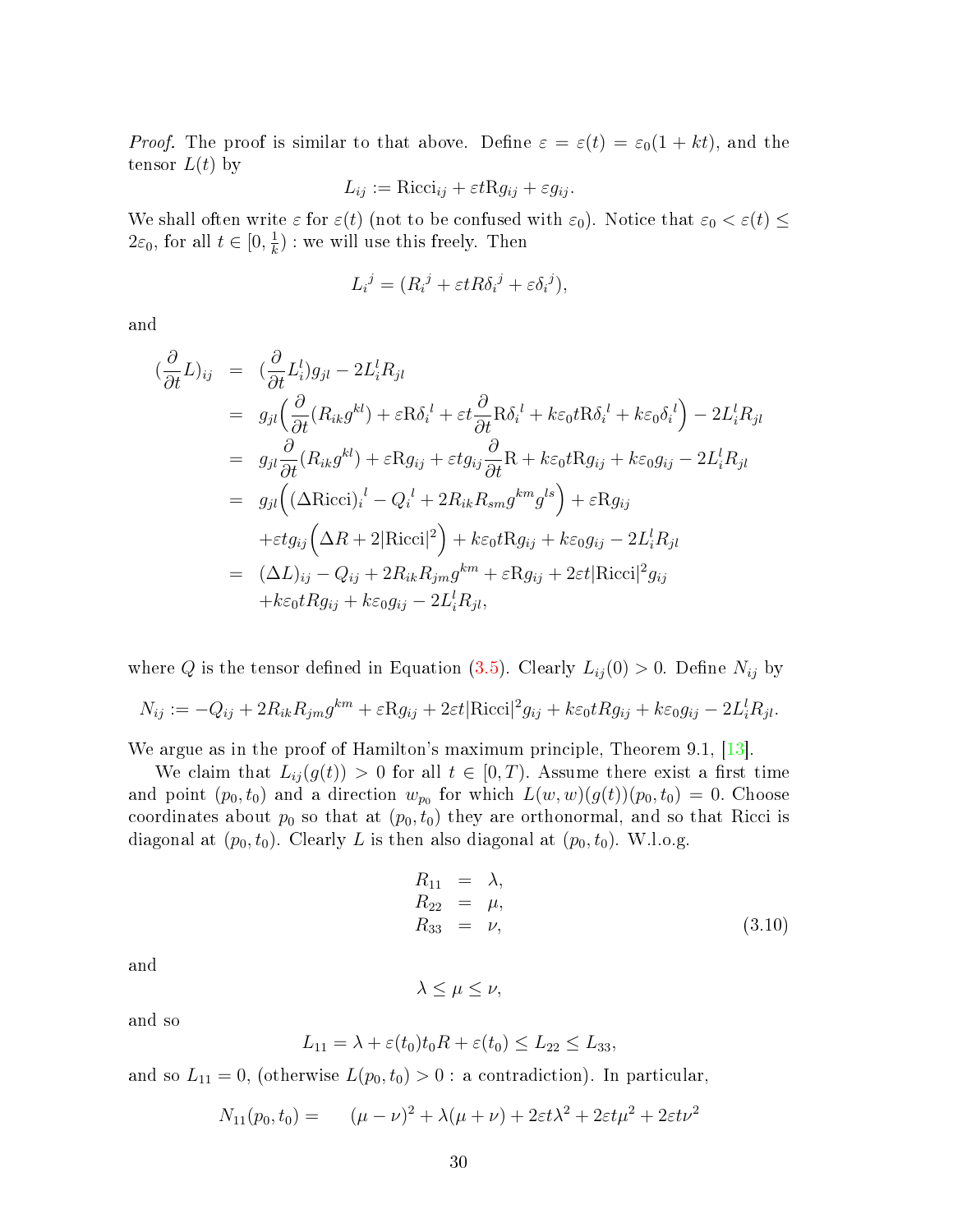$$
+\varepsilon \mathcal{R}g_{ij} + k\varepsilon_0 t R g_{ij} + k\varepsilon_0 g_{ij} \tag{3.11}
$$

in view of the definition of  $Q$  (see [\[13\]](#page-68-0) Corollary 8.2, Theorems 8.3,8.4) and the fact that  $L_{11} = 0$ . We will show that  $N_{11}(p_0, t_0) > 0$ .  $L_{11} = 0 \Rightarrow \lambda = -\varepsilon t_0 R - \varepsilon$  at  $(p_0, t_0)$ , and so, substituting this into  $(3.7)$ , we get

$$
N_{11}(p_0, t_0) = (u - v)^2 + (-\varepsilon t_0 R - \varepsilon)(\mu + \nu) + 2\varepsilon t_0 (\lambda^2 + \mu^2 + \nu^2) + \varepsilon R + k\varepsilon_0 t R g_{ij} + k\varepsilon_0 \n\geq \varepsilon t_0 (-(\lambda + \mu + \nu)(\mu + \nu) + 2\lambda^2 + 2\mu^2 + 2\nu^2) - \varepsilon (\mu + \nu) + \varepsilon R + k\varepsilon_0 t_0 R + k\varepsilon_0 = \varepsilon t_0 (-(\lambda + \mu + \nu)(\mu + \nu) + 2\lambda^2 + 2\mu^2 + 2\nu^2) + ((-\varepsilon^2 t_0 + k\varepsilon_0 t_0)R - \varepsilon^2 + k\varepsilon_0) \n\geq \varepsilon t_0 (-\lambda \mu - \lambda \nu + \mu^2 + \nu^2 + 2\lambda^2 - 2\mu\nu) + ((-\varepsilon^2 t_0 + k\varepsilon_0 t_0)R - \varepsilon^2 + k\varepsilon_0)
$$

where here we have used once again that

$$
\lambda(x_0, t_0) = -\varepsilon(t_0) t_0 R(x_0, t_0) - \varepsilon(t_0).
$$

If  $R(x_0, t_0) \leq 0$ , then using the fact that  $R \geq -3\varepsilon_0$  is preserved by the flow, we see that

$$
(-\varepsilon^2(t_0)t_0 + k\varepsilon_0(t_0)t_0)R(x_0, t_0) - \varepsilon^2 + k\varepsilon_0 \ge \frac{k}{2}\varepsilon_0.
$$

Furthermore,

- [i]  $\lambda = -\varepsilon R \varepsilon \leq \varepsilon$  (since  $R \geq -3\varepsilon_0$ ) and  $\lambda = -\varepsilon R \varepsilon \geq -\varepsilon$ , that is  $|\lambda| \leq \varepsilon$ .
- [ii] Similarly  $|\mu + \nu| = |R \lambda| \leq 4\varepsilon$ .

Hence

$$
\varepsilon t_0(-\lambda(\mu+\nu)+\mu^2+\nu^2+2\lambda^2-2\mu\nu)\geq-50\varepsilon_0^2,
$$

and so  $N_{11}(p_0, t_0) > 0$ . Hence we must only consider the case  $R(p_0, t_0) \geq 0$ .

- Case 1.  $\lambda \geq 0$ . This combined with  $L_{11} = 0$  implies that  $R(p_0, t_0) < 0$ . A contradiction.
- Case 2.  $\lambda \leq 0, \mu \geq 0, \nu \geq 0$ .

In this case we trivially obtain  $N_{11} > 0$ .

• Case 3.  $\lambda \leq 0, \mu \leq 0, \nu \geq 0$ . Implies

$$
N_{11} > \varepsilon t_0(-\lambda \mu + \mu^2 + \nu^2 + 2\lambda^2) \ge 0,
$$

in view of Young's inequality.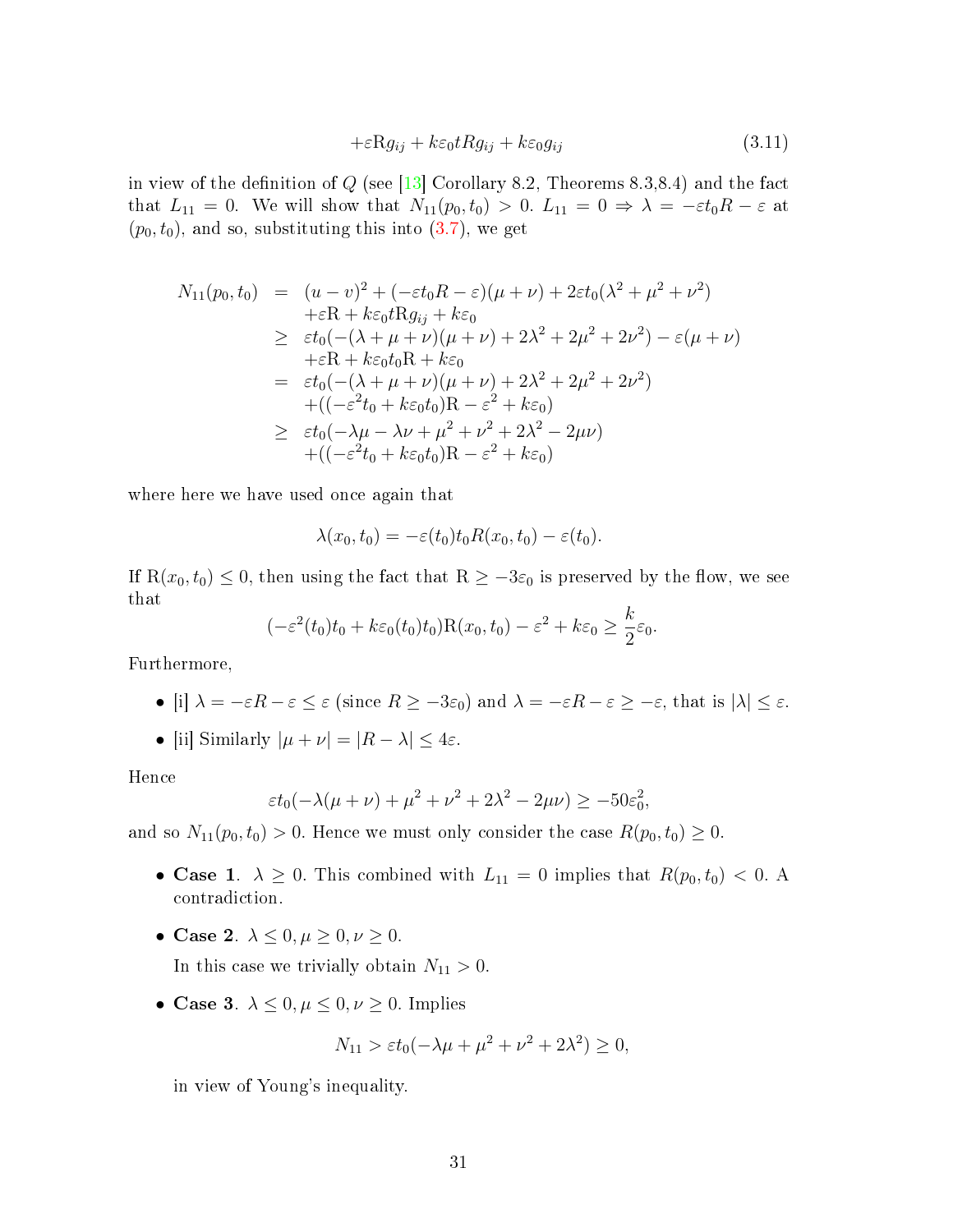So in all cases  $N_{11} > 0$ . The rest of the proof is standard (see [\[13\]](#page-68-0) Theorem9.1):  $\text{extend } w(p_0,t_0)=\frac{\partial}{\partial x^1}(p_0,t_0)$  in space to a vector field  $w(\cdot)$  in a small neighbourhood of  $p_0$  so that  $\sqrt[g]{w}(\cdot)(p_0, t_0) = 0$ , and let  $w(\cdot, t) = w(\cdot)$ . Then

$$
0 \ge (\frac{\partial}{\partial t}L(w, w))(p_0, t_0) \ge (\Delta L(w, w))(p_0, t_0) + N(w, w) > 0,
$$

which is a contradiction.

The case for the sectional curvatures is similar:  $\text{From}$  [\[14\]](#page-69-0), Sec. 5, we know that the reaction equations for the curvature operator are

$$
\frac{\partial}{\partial t}\alpha = \alpha^2 + \beta\gamma
$$
  

$$
\frac{\partial}{\partial t}\beta = \beta^2 + \alpha\gamma
$$
  

$$
\frac{\partial}{\partial t}\gamma = \gamma^2 + \alpha\beta.
$$

In what follows, we use the formulae  $(3.8)$  freely.

Similar to the Ricci case, we examine the function  $\alpha + \varepsilon(t)tR + \varepsilon(t)$  where  $\alpha \leq \beta \leq \gamma$  are eigenvalues of the curvature operator, and  $\varepsilon(t) = \varepsilon_0(\frac{1}{2} + kt)$ . In order to make the following inequalities more readable, we write  $\varepsilon$  in place of  $\varepsilon(t)$ : that is,  $\varepsilon = \varepsilon_0(\frac{1}{2} + kt)$ . We assume  $t \leq \frac{1}{2l}$  $\frac{1}{2k}$  so that  $\varepsilon_0 \frac{1}{2} \leq \varepsilon(t) \leq \varepsilon_0$ .

$$
\frac{\partial}{\partial t}(\alpha + \varepsilon tR + \varepsilon) = \varepsilon R + k\varepsilon_0 tR + k\varepsilon_0 + \alpha^2 + \beta\gamma + 2\varepsilon t|\text{Ricci}|^2
$$
  
=  $\varepsilon R + k\varepsilon_0 tR + k\varepsilon_0 + \alpha^2 + \beta\gamma$   
+  $\varepsilon t(\alpha^2 + \beta^2 + \gamma^2 + \alpha\beta + \alpha\gamma + \beta\gamma),$ 

and so in the case that  $\beta, \gamma \geq 0$ , or  $\beta, \gamma \leq 0$ ,

$$
\frac{\partial}{\partial t}(\alpha + \varepsilon R + \varepsilon) \geq \varepsilon R + k\varepsilon_0 tR + k\varepsilon_0
$$
  
\n
$$
\geq -3\varepsilon_0^2 - 3\varepsilon_0^2 + k\varepsilon_0 > 0
$$
\n(3.12)

So assume that  $\alpha \leq \beta \leq 0$ , and  $\gamma \geq 0$ . Combining these inequalities with  $\varepsilon(t) \leq \varepsilon_0$ , we see that

$$
\frac{\partial}{\partial t}(\alpha + \varepsilon tR + \varepsilon) \geq \varepsilon R + k\varepsilon_0 tR + k\varepsilon_0 + \alpha\gamma
$$
\n
$$
+ \varepsilon t(\alpha^2 + \beta^2 + \gamma^2 + \alpha\beta + \alpha\gamma + \beta\gamma)
$$
\n
$$
= \varepsilon R + k\varepsilon_0 tR + k\varepsilon_0 + (\alpha + \varepsilon tR + \varepsilon)\gamma
$$
\n
$$
- \varepsilon tR\gamma - \varepsilon\gamma + \varepsilon t(\alpha^2 + \beta^2 + \gamma^2 + \alpha\beta + \alpha\gamma + \beta\gamma)
$$
\n
$$
= \varepsilon R - \varepsilon\gamma + k\varepsilon_0 tR + k\varepsilon_0 + (\alpha + \varepsilon tR + \varepsilon)\gamma
$$
\n
$$
+ \varepsilon t(\alpha^2 + \beta^2 + \alpha\beta)
$$
\n
$$
= \varepsilon(\alpha + \beta) + k\varepsilon_0 tR + k\varepsilon_0 + (\alpha + \varepsilon tR + \varepsilon)\gamma
$$
\n
$$
+ \varepsilon t(\alpha^2 + \beta^2 + \alpha\beta)
$$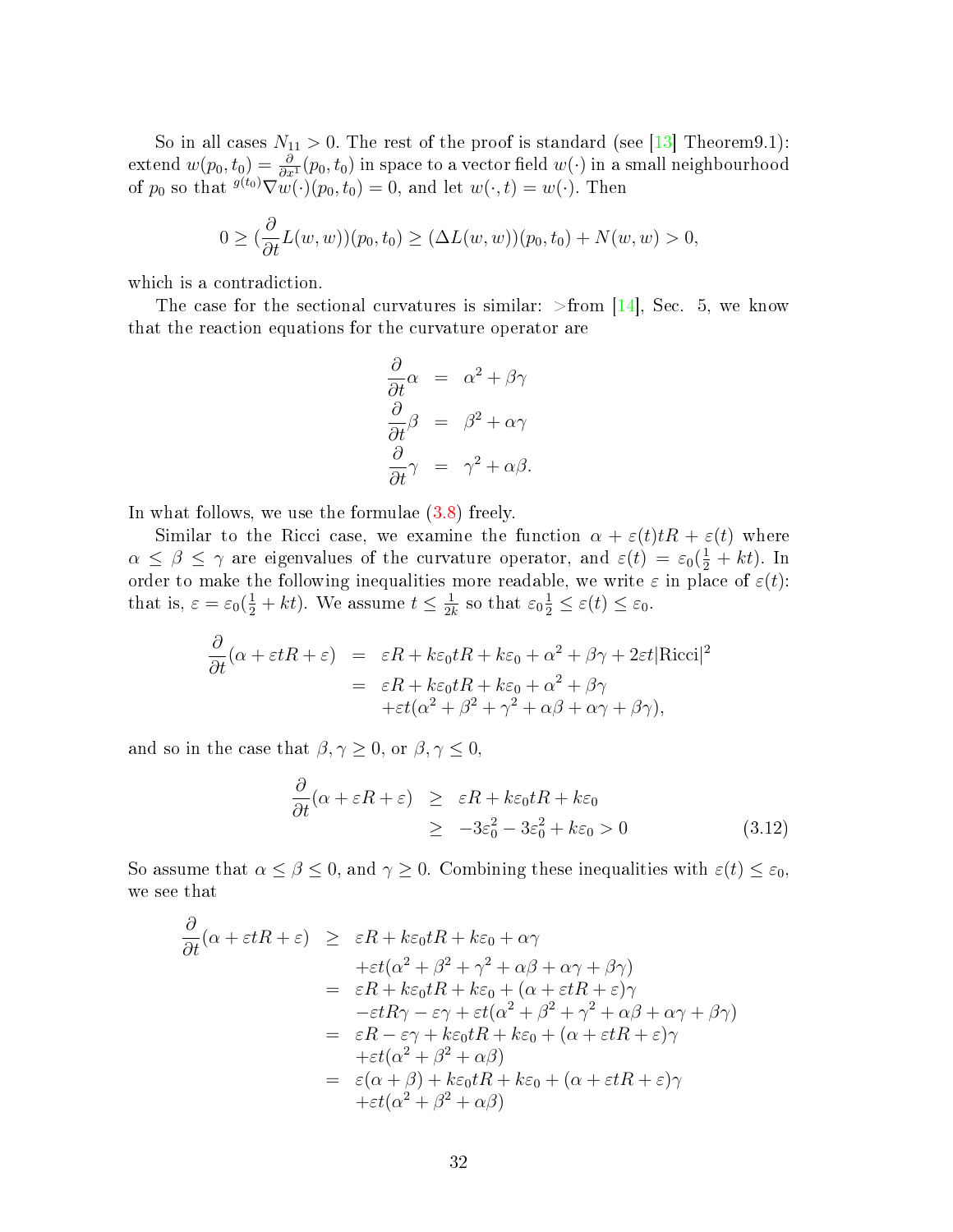$$
\geq (2\varepsilon\alpha + k\varepsilon_0 tR + k\varepsilon_0) + \varepsilon t(\alpha^2 + \beta^2 + \alpha\beta)
$$

at a point where  $\alpha + \varepsilon tR + \varepsilon = 0$ . Using  $\alpha + \varepsilon tR + \varepsilon = 0$  again, we get

$$
2\varepsilon\alpha + k\varepsilon_0 tR + k\varepsilon_0 = 2\varepsilon(-\varepsilon tR - \varepsilon) + k\varepsilon_0 tR + k\varepsilon_0
$$
  
=  $Rt(-2\varepsilon^2 + k\varepsilon_0) + k\varepsilon_0 - 2\varepsilon^2$   
>  $\frac{k}{2}\varepsilon_0$ ,

since  $R \ge -3\varepsilon_0$  is preserved by the flow, and  $t \le \frac{1}{k}$  $\frac{1}{k}$ . Hence

$$
\frac{\partial}{\partial t}(\alpha + \varepsilon t R + \varepsilon) \ge \frac{k}{2}\varepsilon_0 + \varepsilon t(\alpha^2 + \beta^2 + \alpha\beta) > 0,
$$

 $\Box$ 

at a point where  $\alpha + \varepsilon tR + \varepsilon = 0$ . Then we argue as above.

So although the Ricci curvature can become very large and negative under the Ricci flow, it can only do so at a controlled rate. In particular, as we mentioned before this lemma, if the curvature satisfies  $\left|\text{Riem}\right|t \leq c_0$  for all  $t \in [0, T)$  (in addition to the initial conditions) then Ricci  $\geq -c_1(c_0)\varepsilon_0$ , is true on some well defined time interval  $[0, T')$  (in dimensions two and three).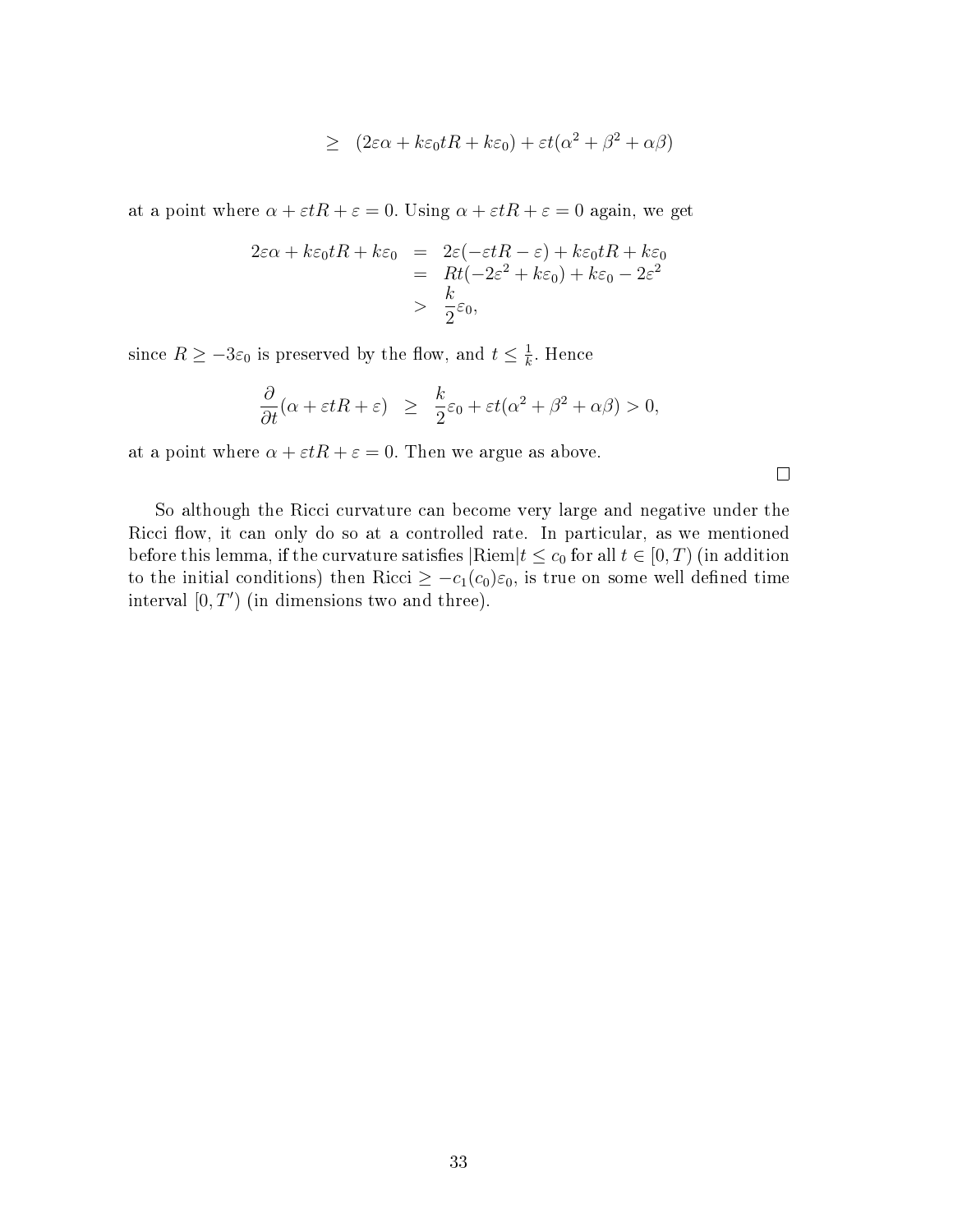## <span id="page-39-0"></span>Chapter 4

# Bounding the diameter and volume in terms of the curvature

<span id="page-39-1"></span>The results of this chapter hold for all dimensions.

**Lemma 4.1.** Let  $(M^n, g(t))_{t \in [0,T)}$  be a solution to Ricci flow with

<span id="page-39-2"></span>
$$
Ricci(g(t)) \ge -c_0
$$
  
\n
$$
Riem(g(t))|t \le c_0
$$
  
\ndiam  $(M, g_0) \le d_0$  (4.1)

Then

$$
d(p,q,0) - c_1(t,d_0,c_0,n) \ge d(p,q,t) \ge d(p,q,0) - c_2(n,c_0)\sqrt{t}
$$
\n(4.2)

for all  $t \in [0, T)$ , where

$$
c_1(t, d_0, c_0, n) \to 0
$$

as  $t \to 0$ .

In particular if  $ig_0$  is a sequence of smooth metrics on manifolds  $M_i$  with

$$
diam (M_i, {}^ig_0) \le d_0
$$
  
\n
$$
d_{GH}((M_i, d({}^ig_0)), (X, d_X)) \stackrel{i \to \infty}{\longrightarrow} 0
$$
\n(4.3)

and  $(M_i, {}^ig(t))_{t \in [0,T_i)}$  are solutions to Ricci flow with

$$
{}^{i}g(0) = {}^{i}g_{0}
$$
  
\n
$$
\sec({}^{i}g(t)) \ge -c_{0} \quad (\text{Ricci}({}^{i}g(t)) \ge -c_{0})
$$
  
\n
$$
|\text{Riem}({}^{i}g(t))|t \le c_{0} \forall t \in [0, T_{i}),
$$
\n(4.4)

then

$$
d_{GH}((M_i, d({}^ig(t_i))), (X, d_X)) \xrightarrow{i \to \infty} 0
$$

for any sequence  $t_i \in [0, T_i), i \in \mathbb{N}$  where  $t_i \stackrel{i \to \infty}{\longrightarrow} 0$ .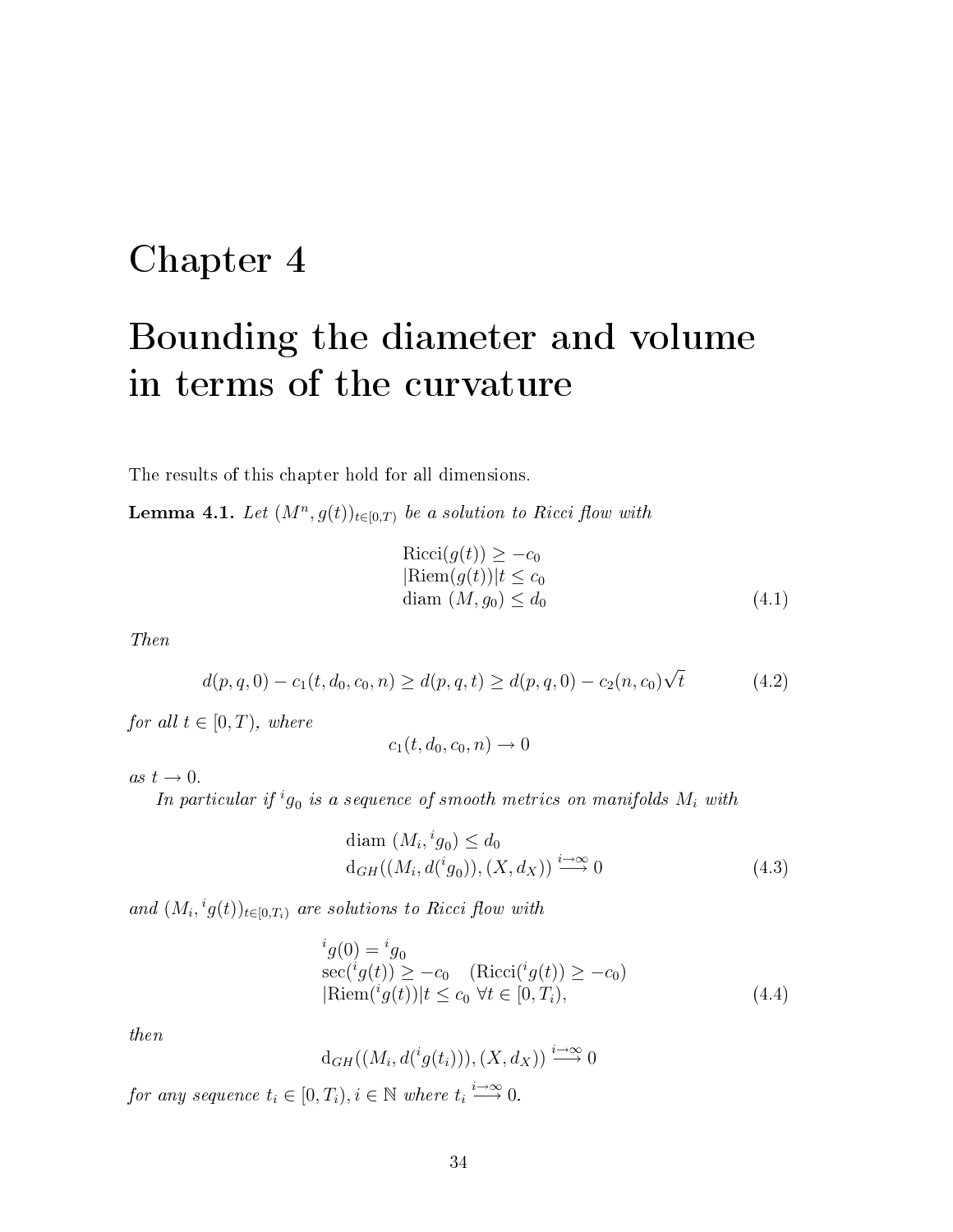*Proof.* The first inequality

$$
d(p,q,t) \ge d(p,q,0) - c_1(n,c_0)\sqrt{t}
$$

is proved in  $[16]$ , theorem 17.2 (with a slight modification of the proof: see Appendix C). The second inequality follows easily from [\[16\]](#page-69-11), Lemma 17.3: see Appendix C.

The second statement is a consequence of the first result, and the triangle inequality which is valid for the Gromov Hausdorff distance:

$$
d_{GH}((M_i, d({}^i g(t_i))), (X, d_X))
$$
  
\n
$$
\leq d_{GH}((M_i, d({}^i g(t_i))), (M_i, d({}^i g_0))) + d_{GH}((M_i, d({}^i g_0)), (X, d_X))
$$
  
\n
$$
\leq c(t_i) + d_{GH}((M_i, d({}^i g_0)), (X, d_X)) \stackrel{i \to \infty}{\longrightarrow} 0.
$$
\n(4.5)

Here we have used the characterisation of Gromov Hausdorff distance given in [A.9,](#page-58-0) and the fact that the identity map  $I: (M_i, d({}^{i}g(t_i))) \rightarrow (M_i, d({}^{i}g_0))$ , is an  $c(t_i)$ -Hausdorff approximation, where  $c(t) \rightarrow 0$  as  $t \rightarrow 0$ : see Appendix A, Definition [A.8](#page-58-1) and Lemma [A.9.](#page-58-0)  $\Box$ 

<span id="page-40-0"></span>**Corollary 4.2.** Let  $(M^n, {}^ig(t))_{t \in [0,T)}$  be an arbitrary solution to Ricci flow (with  $g(\cdot, 0) = g_0$ ) satisfying the conditions [4.1](#page-39-2) and assume that there exists  $v_0 > 0$  such that

$$
vol(M, g_0) \ge v_0 > 0. \tag{4.6}
$$

Then there exists an  $S = S(d_0, v_0, n) > 0$  such that

$$
\text{vol}(M, g(t)) \ge \frac{3v_0}{4} \quad \forall \quad t \in [0, T) \cap [0, S)
$$

*Proof.* If this were not the case, then there exist solutions  $(M_i^n, {}^ig(t))_{t\in[0,T_i)}$  satisfying the stated conditions and there exist  $t_i \in [0, T_i)$ ,  $t_i \stackrel{i \to \infty}{\longrightarrow} 0$  such that  $\text{vol}(M_i, {}^i g(t_i)) =$  $\frac{3v_0}{2}$  $\frac{v_0}{4}$ . But then

$$
d_{GH}((M_i, d({}^ig(t_i))), (X, d_X)) \stackrel{i \to \infty}{\longrightarrow} 0
$$

from the lemma above. According to [\[6\]](#page-68-7), thm 10.8 for the case that  $\sec(i g(t)) \geq -c_0$ (for the Ricci case we use theorem 5.4 of  $[8]$  Cheeger-Colding ) we also have

$$
v_0 \leq \text{vol}(M_i, {}^ig_0) = \mathcal{H}^n(M_i, d({}^ig_0)) \stackrel{i \to \infty}{\longrightarrow} \mathcal{H}^n(X, d_X)
$$

which implies  $\mathcal{H}^n(X,d_X) \ge v_0$ . Here  $\mathcal{H}^n(X,d_X)$  is the *n*-dimensional Hausdorff mass of X with respect to the metric  $d_X$ . Similarly we have

$$
\frac{3v_0}{4} = \mathcal{H}^n(M_i, d({}^ig(t_i))) \stackrel{i \to \infty}{\longrightarrow} \mathcal{H}^n(X, d_X)
$$

Implies  $\mathcal{H}^n(X, d_X) = \frac{3v_0}{4}$ . A contradiction.

 $\Box$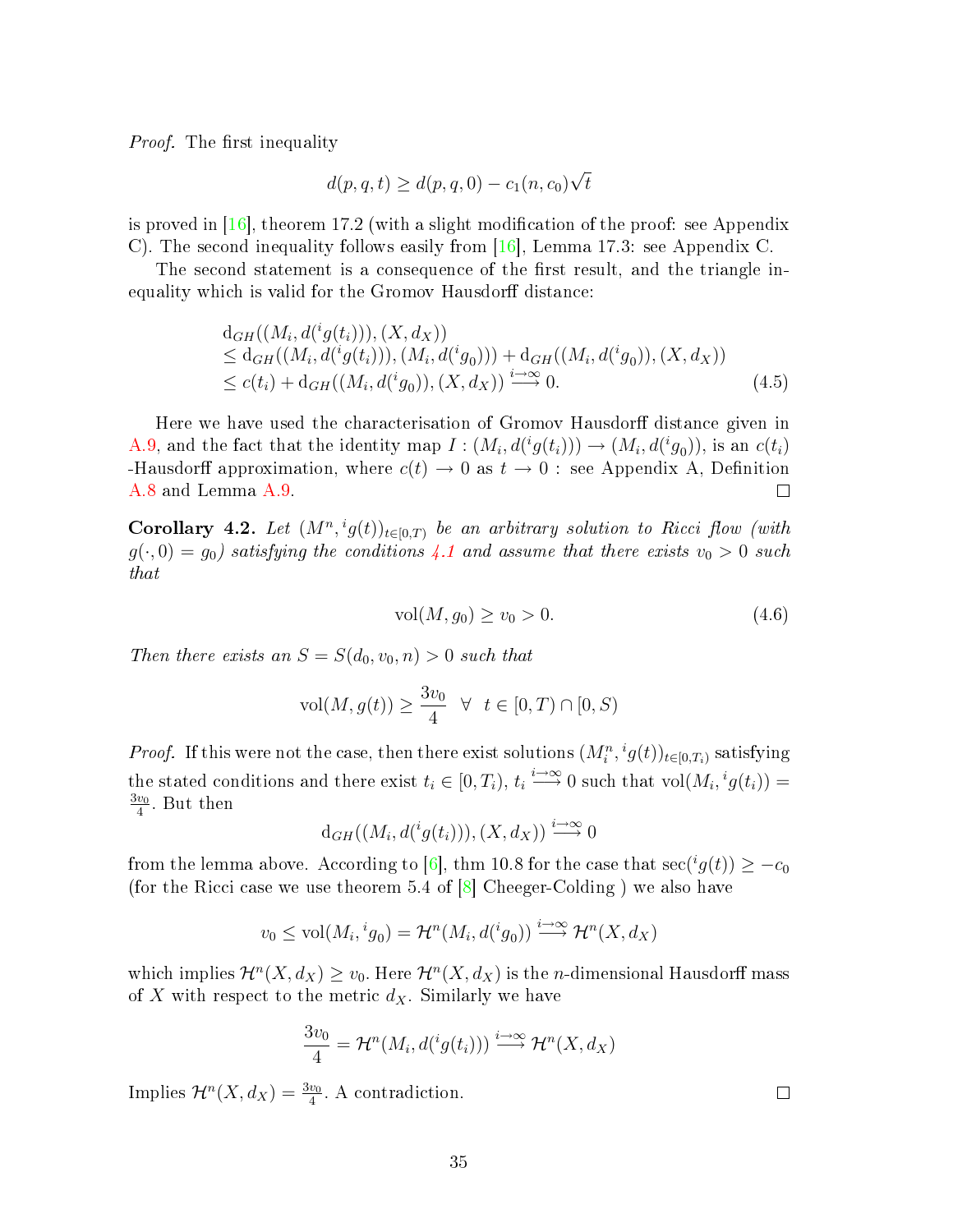### <span id="page-41-0"></span>Chapter 5

# Non-collapsed compact three manifolds of almost non-negative curvature.

<span id="page-41-1"></span>The results of this chapter are only valid for dimensions two and three-

**Theorem 5.1.** Let  $M$  be a closed three (or two) manifold satisfying

$$
\begin{array}{l}\n\text{diam } (M, g_0) \leq d_0 \\
\text{Ricci}(g_0) \quad (\sec(g_0)) \geq -\varepsilon g_0 \\
\text{vol}(M, g_0) \geq v_0 > 0,\n\end{array}
$$

where  $\varepsilon \leq \frac{1}{10}$  $\frac{1}{10c^2}$  and  $c = c(v_0, d_0) \ge 1$  is the constant from Lemma [2.1.4](#page-19-0) Then there exists an  $S = S(d_0, v_0) > 0$  and  $K = K(d_0, v_0)$  such that the maximal solution  $(M, g(t))_{t\in[0,T)}$  to Ricci-flow satisfies  $T \geq S$ , and

$$
\sup_{M} |\text{Riem}(g(t))| \leq \frac{K}{t},
$$

for all  $t \in (0, S)$ .

*Proof.* Let  $[0, T')$  be the maximal time interval for which

$$
\text{vol}(M, g(t)) > \frac{v_0}{2},
$$
  
\n
$$
\text{Ricci}(g(t)) \ge -1
$$
  
\n
$$
\text{diam}(g(t)) \le 5d_0.
$$

If  $T' \leq 1$ , then the diameter condition will not be violated as long as the other conditions are not violated (as one easily sees by examining the evolution equation for distance under Ricci flow). So we assume w.l.o.g  $T' \leq 1$  and the diameter condition is not violated. >From Lemma [2.1.4,](#page-19-0) we know that there exists a  $c =$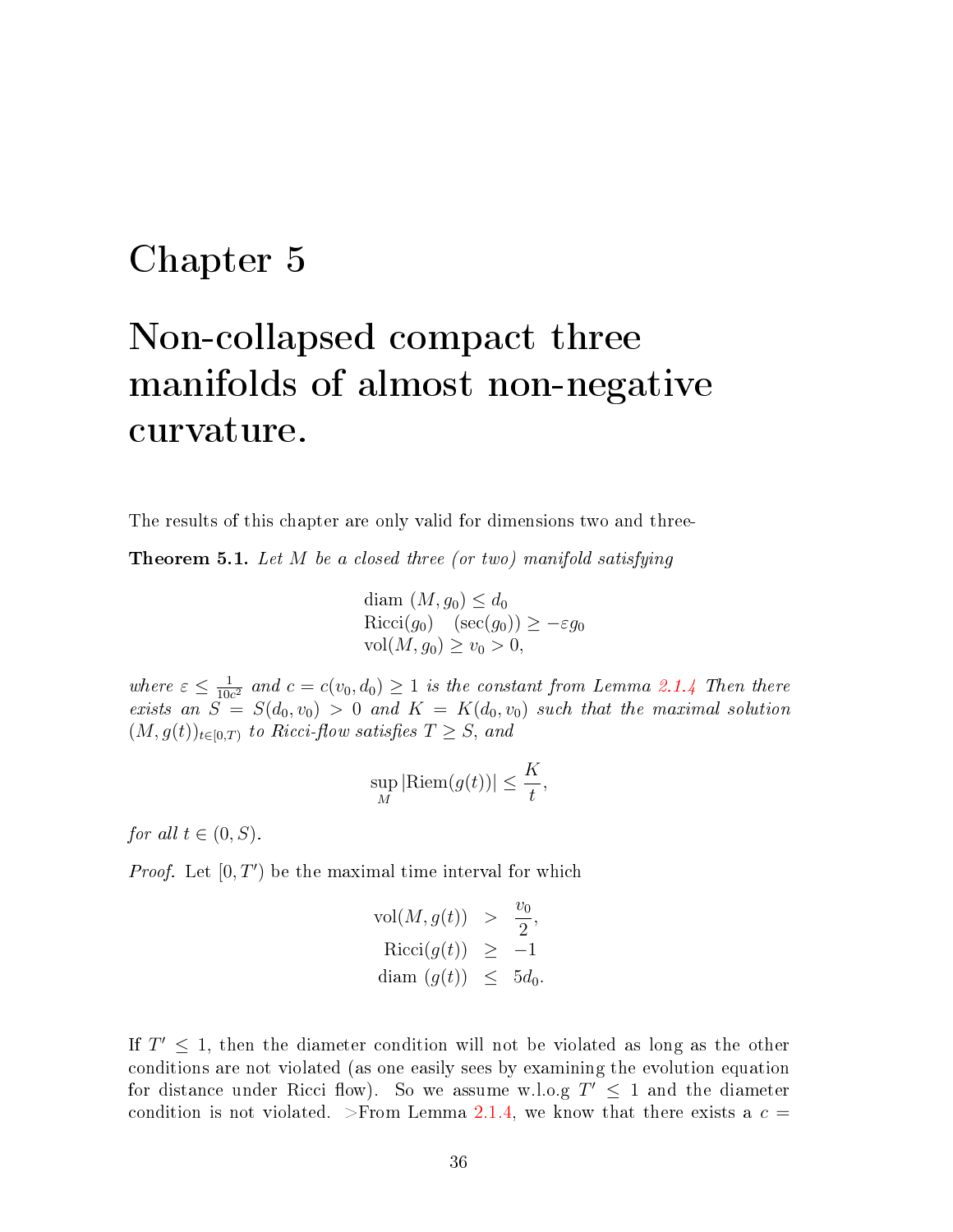$c(d_0, v_0)$  such that  $R(t) \leq \frac{c}{t}$  $\frac{e}{t}$ , for all  $t \in [0, T')$ . Using Lemma [3.4](#page-34-0) we see that there exists a  $T'' = T''(c) > 0$  such that Ricci  $\geq -\frac{1}{2}$  for all  $t \in [0, T''] \cap [0, T')$ . So the Ricci curvature condition is not violated on  $[0,\overline{T}'']\cap[0,T')$ . Furthermore, in view of Corollary [4.2](#page-40-0) there exists a  $T''' = T'''(v_0, d_0, c)$ , such that  $vol(M, g(t)) > \frac{3v_0}{4}$  $rac{v_0}{4}$  for all  $t \in [0, T'''] \cap [0, T''] \cap [0, T']$  Hence  $T' \ge \min(T''(c), T'''(v_0, d_0)) > 0$ , as required. The estimate for the curvature and the existence of S then follow from Lemma [2.1.4.](#page-19-0)

$$
\Box
$$

<span id="page-42-0"></span>**Theorem 5.2.** Let  $(M_i, \overset{i}{g}_0)$  be a sequence of closed three (or two) manifolds satisfying

$$
\begin{array}{l}\n\text{diam } (M_i, \overset{i}{g}_0) \leq d_0 \\
\text{Ricci}(\overset{i}{g}_0)(\sec(\overset{i}{g}_0)) \geq -\varepsilon(i)\overset{i}{g}_0 \\
\text{vol}(M, \overset{i}{g}_0) \geq v_0 > 0,\n\end{array}
$$

where  $\varepsilon(i) \to 0$ , as  $i \to \infty$ .

Then there exists an  $S = S(v_0, d_0) > 0$  and  $K = K(v_0, d_0)$  such that the maximal solutions  $(M_i, {}^i g(t))_{t \in [0,T_i)}$  to Ricci-flow satisfy  $T_i \geq S$ , and

$$
\sup_M |\mathrm{Riem}(\overset{\scriptscriptstyle i}{g}(t))|\leq \frac{K}{t}
$$

for all  $t \in (0, S)$ . In particular the Hamilton limit solution  $(M, g(t))_{t \in (0, S)} =$  $\lim_{i\rightarrow\infty} (M_i, \,{}^i\!g(t))_{t\in(0,S)}$  (see [\[17\]](#page-69-7)) exists and satisfies

$$
\sup_{M} |\text{Riem}(g(t))| \leq \frac{K}{t}
$$
  
\n
$$
\text{Ricci}(g(t)) \geq 0 \quad (\sec(g(t)) \geq 0), \tag{5.1}
$$

,

for all  $t \in (0, S)$  and  $(M, g(t))$  is closed. Furthermore

$$
d_{GH}((M, d(g(t))), (M, d_{\infty})) \to 0 \tag{5.2}
$$

as  $t \to 0$  where  $(M, d_{\infty}) = \lim_{i \to \infty} (M_i, d(j_0))$  (the Gromov-Hausdorff limit). Hence, if  $M = M^3$ , then  $M^3$  is diffeomorphic to to a quotient of one of  $S^3$ ,  $S^2 \times \mathbb{R}$  or  $\mathbb{R}^3$ by a finite group of fixed point free isometries acting properly discontinuously.

Proof. We apply the previous theorem. Then notice that lemma [3.3](#page-31-1) (or lemma [3.4\)](#page-34-0) implies that  $\text{Ricci}(g(t)) \geq 0$  (sec $(g(t)) \geq 0$ ) for this limit solution, for all  $t \in (0, S)$ . To prove that  $d_{GH}((M, d(g(t))), (M, d_{\infty})) \rightarrow 0$  use the triangle inequality as in the proof of Lemma [4.1:](#page-39-1)

$$
d_{GH}((M, d(g(t))), (M, d_{\infty}))
$$
  
\n
$$
\leq d_{GH}((M, d(g(t))), (M_i, d({}^{i}g(t))) + d_{GH}((M_i, d({}^{i}g(t))), (M, d_{\infty}))
$$
  
\n
$$
\leq d_{GH}((M, d(g(t))), (M_i, d({}^{i}g(t))) + d_{GH}((M_i, d({}^{i}g(t))), (M_i, d({}^{i}g_0)))
$$
  
\n
$$
+ d_{GH}((M_i, d({}^{i}g_0)), (M, d_{\infty}))
$$
  
\n
$$
\leq d_{GH}((M, d(g(t))), (M_i, d({}^{i}g(t))) + c(t) + d_{GH}((M_i, d({}^{i}g_0)), (M, d_{\infty}))
$$
  
\n
$$
\stackrel{i \to \infty}{\longrightarrow} c(t),
$$
\n(5.3)

for all  $t > 0$ , where  $c(t) \to 0$  as  $t \to 0$  : here we have used ??, and the characterisation of Gromov-Hausdorff distance given in [A.9](#page-58-0) to obtain  $c(t)$ .  $\Box$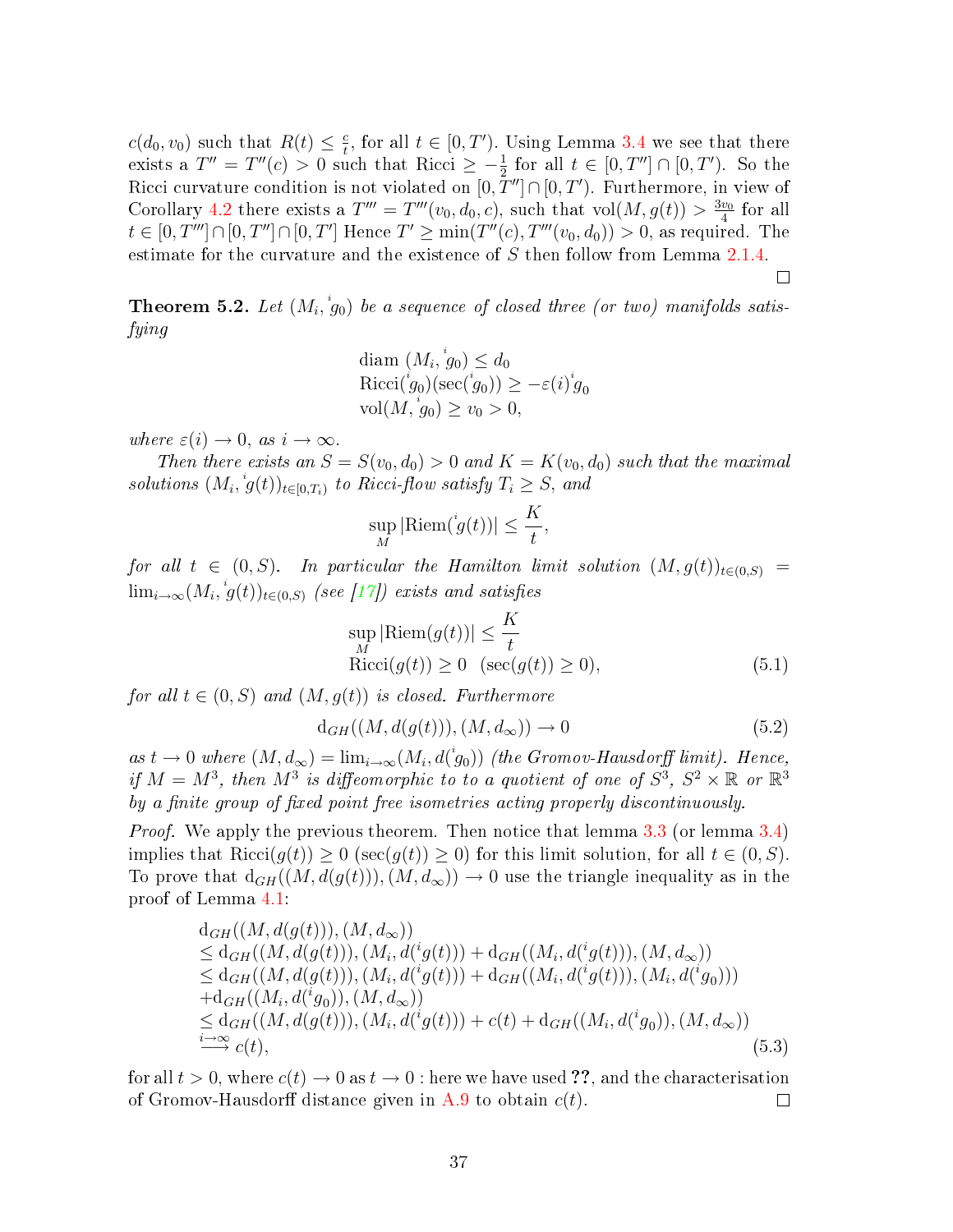### <span id="page-43-0"></span>Chapter 6

# Local results for Ricci flow and reaction diffusion equations in general

We have seen, in theorem [5.1,](#page-41-1) that for certain initial conditions, it is possible to obtain a lower bound on the time for which a solution to Ricci flow exists, and also to obtain control over the curvature, volume and diameter for some well defined time interval. This control on the curvature (curvature behaves like  $\frac{c}{t}$ ) is global, and suffices to prove the main theorem  $5.1$ . We are, however, also interested in the local behaviour of such solutions. For example,

**Problem 6.0.1.** For the class of solutions whose curvature is bounded by  $\frac{c}{t}$  on some time interval  $[0, T)$ : if a region is diffeomorphic to a Euclidean ball and has bounded geometry at the curvature and  $C^0$  level at time zero, does some smaller region (contained in the initial region) remain bounded geometrically at the curvature and C 0 level for a well controlled time interval?

In the paper [\[24\]](#page-69-5), Perelman proved such a local result (see [\[24\]](#page-69-5) Section 10) in the setting that one has a solution to Ricci flow on a compact manifold which has bounded curvature at each time, and for which the absolute value of the Riemannian curvature on  $B(g_0)(x_0, r_0)$  is bounded by  $\frac{1}{r_0}$ , and for which  $B(g_0)(x_0, r_0)$  is close in some  $C^0$  sense to the Euclidean ball of radius  $r_0$  (see Theorem 10.3 of [\[24\]](#page-69-5) for an exact statement of the theorem). There, the behaviour like  $\frac{e}{t}$  is not assumed, but is in fact proved in a a seperate theorem, Theorem 10.1 of  $\left[24\right]$ . In Theorem 10.1 he proves that the curvature at a point  $x_0$  behaves like  $\frac{c}{t}$  (for  $t \in [0, \delta^2 r^2]$ ,  $\delta = \delta(n) > 0$ )under the even weaker assumptions that the scalar curvature on  $B(g_0)(x_0, r_0)$  is bounded from below by  $-r_0^2$ , and  $B(g_0)(x_0, r_0)$  is close in some  $C^0$  sense to the Euclidean ball of radius  $r_0$ : see theorem 10.1 of [\[24\]](#page-69-5) for an exact statement of the theorem.

Another interesting question is:

**Problem 6.0.2.** For the class of solutions whose curvature is bounded by  $\frac{c}{t}$  on some time interval  $[0, T)$ : if a region is diffeomorphic to a Euclidean ball and has bounded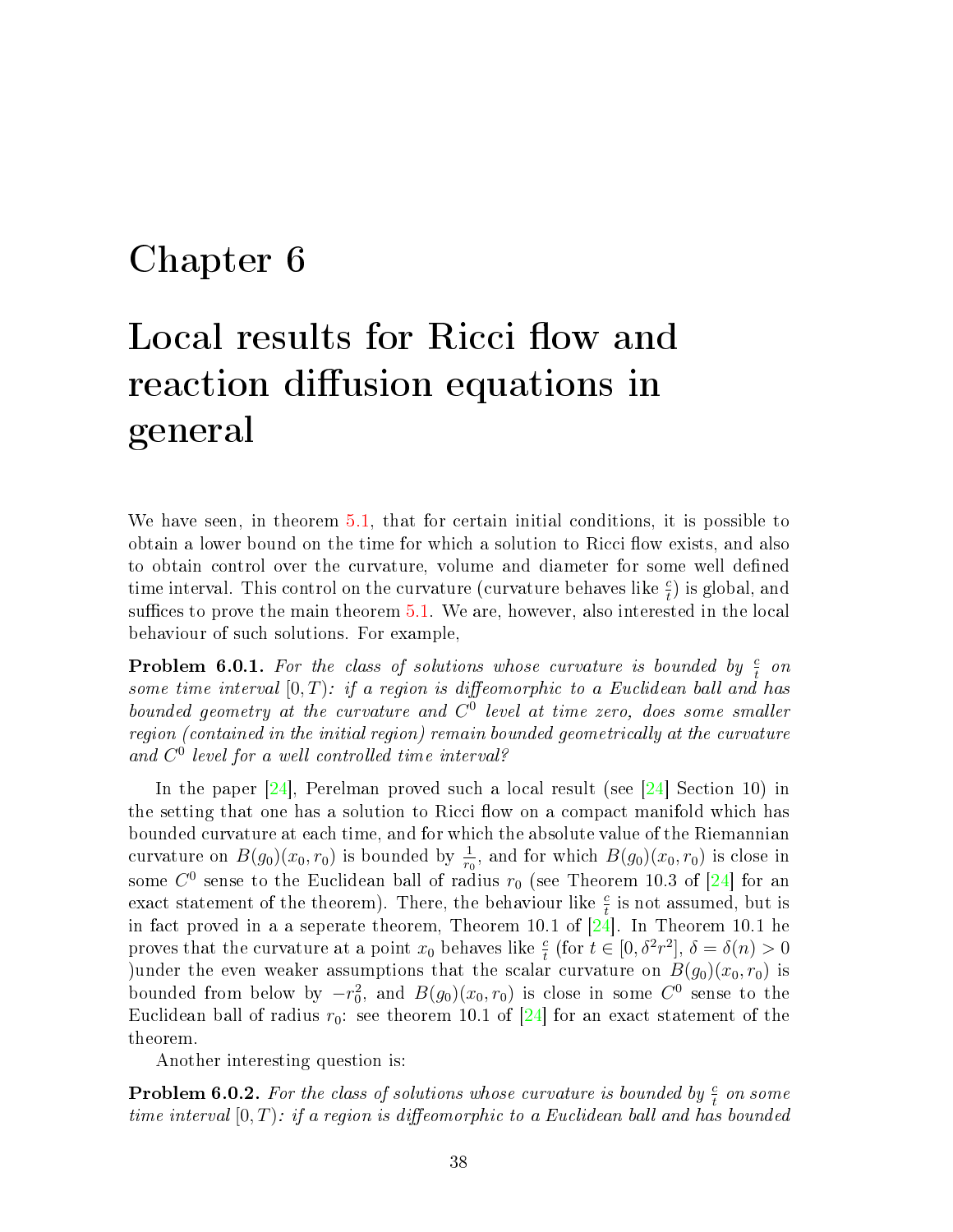geometry at the curvature and  $C^0$  level at time zero, and has positive curvature (Scalar? Ricci( $n = 3$ )? Sectional?), does the curvature remain positive on a smaller  $region (contained in the initial region) for some well defined controlled time interval$ or can it almost immediately become negative somewhere?

We show in the following, that a global bound like  $\frac{e}{t}$  for the curvature on some time interval, is enough to get a lot of local control under Ricci flow.

Most of the results of this chapter are valid for all dimensions.

First, for completeness, we prove two standard technical lemmas which we will require in the proofs that follow.

#### <span id="page-44-0"></span>6.1 Local results for Ricci flow depending on a bound on the Riemannian curvature tensor

<span id="page-44-4"></span>**Lemma 6.1.1.** Let  $({}^{t}B_{r}(0),g(t))_{t\in[0,T)},$   $T \leq 1$  be a smooth solution to Ricci flow satisfying

<span id="page-44-1"></span>
$$
\sup_{{}^{I}B_r(0)\times[0,T)}^g|\text{Riem}(g)|\leq K\tag{6.1.1}
$$

and the initial conditions

<span id="page-44-2"></span>
$$
\sup_{x \in {}^{I}B_{r}(0)} I | {}^{I}\Gamma - {}^{g_{0}}\Gamma |(x) \le K
$$
  

$$
\frac{1}{K} I \le g_{0} \le K I \text{ on } {}^{I}B_{r}(0)
$$
 (6.1.2)

where  ${}^{I}B_{r}(0)$  is the open Euclidean ball of radius r, and I is the standard metric on this ball  $(K \geq 1)$ . Then

$$
\sup_{x \in {}^{I}B_{\frac{r}{2}}(0), t \in [0, T)} {}^{I}[\Gamma - {}^{g}\Gamma](x) \le c_0(K, n, \frac{1}{r}), \tag{6.1.3}
$$

$$
\frac{1}{c_0}I \le g(t) \le c_0 I \text{ on } {}^{I}B_{\frac{r}{2}}(0) \forall t \in [0, T)
$$
\n(6.1.4)

for some constant  $c_0(K,n,\frac{1}{r})$  and this constant is monotone non-increasing in the third variable.

Proof. This lemma can easily be proved using standard parabolic techniques. Notice that it is unimportant which metric we use for  $|T|^2 = g^{ij} g^{kl} T_{ik} T_{jl}$ , (T an arbitrary tensor) as all metrics are equivalent:

<span id="page-44-3"></span>
$$
\frac{1}{c}I \le g(t) \le cI,\tag{6.1.5}
$$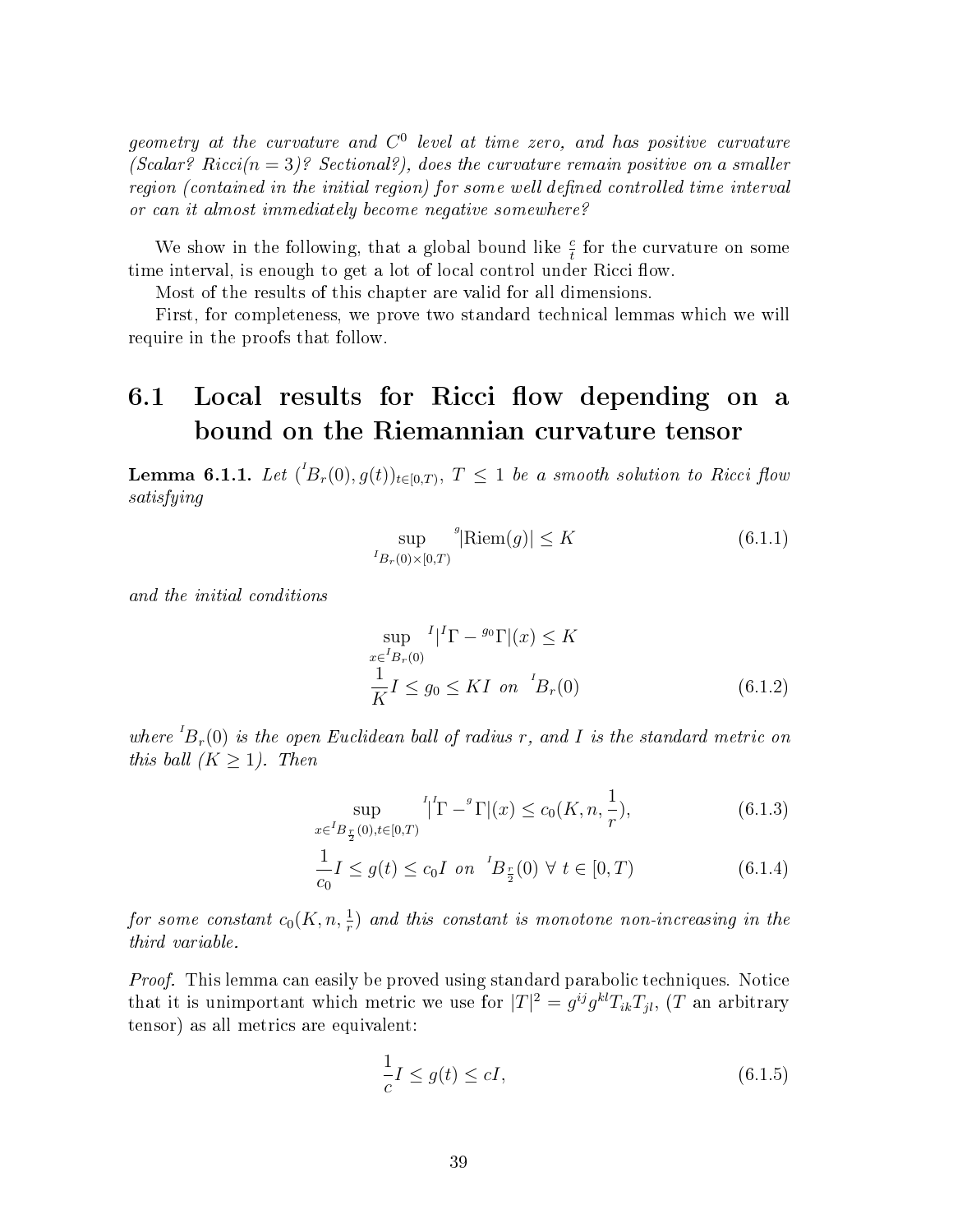$(c = c(K, n) > 0)$  in view of conditions  $(6.1.1)$  and the initial conditions  $(6.1.2)$ . Using the interior estimates of W.-X.Shi (see [\[16\]](#page-69-11), theorem 13.1) we obtain

$$
\sup_{{}^{I}B_{\frac{r}{2}}(0)\times[0,T)}\left| \mathcal{P}\text{Riem} \right| \leq \frac{c_0(n,\frac{1}{r},K)}{\sqrt{t}}.
$$
 (6.1.6)

In [\[16\]](#page-69-11) (page 20) it also shown that  $\frac{\partial}{\partial t}|^{g}\Gamma - ^{g_0}\Gamma| \leq c(|^{g}\nabla \text{Riem}| + |\text{Riem}||^{g}\Gamma - ^{g_0}\Gamma|)$ , which combined with the above inequality implies that

$$
\frac{\partial}{\partial t} |({}^g \Gamma - {}^{g_0} \Gamma)| \leq \frac{c}{\sqrt{t}} + c |{}^{g} \Gamma - {}^{g_0} \Gamma|, \tag{6.1.7}
$$

for all  $(x,t) \in {}^{'}B_{\frac{r}{2}}(0) \times [0,T)$ , in view of  $(6.1.1)$ , which implies the result, in view of  $(6.1.2),(6.1.5)$  $(6.1.2),(6.1.5)$  $(6.1.2),(6.1.5)$  and the fact that  $T \le 1$ .  $\Box$ 

**Lemma 6.1.2.** Let  $(U, g(t))_{t \in [0,T)}, T \leq 1$  be a smooth solution to Ricci flow with

$$
\sup_{U \times [0,T)}^g |\text{Riem}(g)| \le K,\tag{6.1.8}
$$

$$
inj(x) \ge i_0 > 0 \quad \forall \quad x \in {}^{s_0}B_{r_0}(p) \tag{6.1.9}
$$

(6.1.10)

for some  $^{g_0}B_{r_0}(p) \,\subset\, U.$  Then there are coordinates  $\phi\,:\, V_p\, \rightarrow\, {}^I\!B_r(0),$  where  $r\,=\,$  $r(i_0, r_0, K, n) > 0$ , and  $p \in V_p$ , such that in these coordinates

$$
\sup_{x_0 \in {}^{I}B_r(0), t \in [0,T)} {}^{I}|^{I}\Gamma - {}^{g}\Gamma|(x,t) \le c_0(K, i_0, n, \frac{1}{r_0}), \tag{6.1.11}
$$

$$
\frac{1}{c_0}I \le g(t) \le c_0 I \ \forall \ t \in [0, T)
$$
\n(6.1.12)

$$
(6.1.13)
$$

where the constant  $c_0(K, i_0, n, \frac{1}{r_0})$  is non-decreasing in the last variable.

*Proof.* >From [\[19\]](#page-69-12), Theorem 1.2, there exists a coordinate map  $\phi: V \to {}^{I}B_{r}(0)$  (so called harmonic coordinates) such that the initial metric satisfies  $(6.1.2)$  in  ${}^{I}B_{r}(0)$ . We then apply the above lemma.  $\Box$ 

#### <span id="page-45-0"></span>6.2 Local results for solutions to the Ricci flow which satisfy  $|\text{Riem}(g(t))| \leq \frac{c}{t}$ .

<span id="page-45-1"></span>First, we define more precisely what we mean by: the geometry is bounded on the curvature and  $C^0$  level.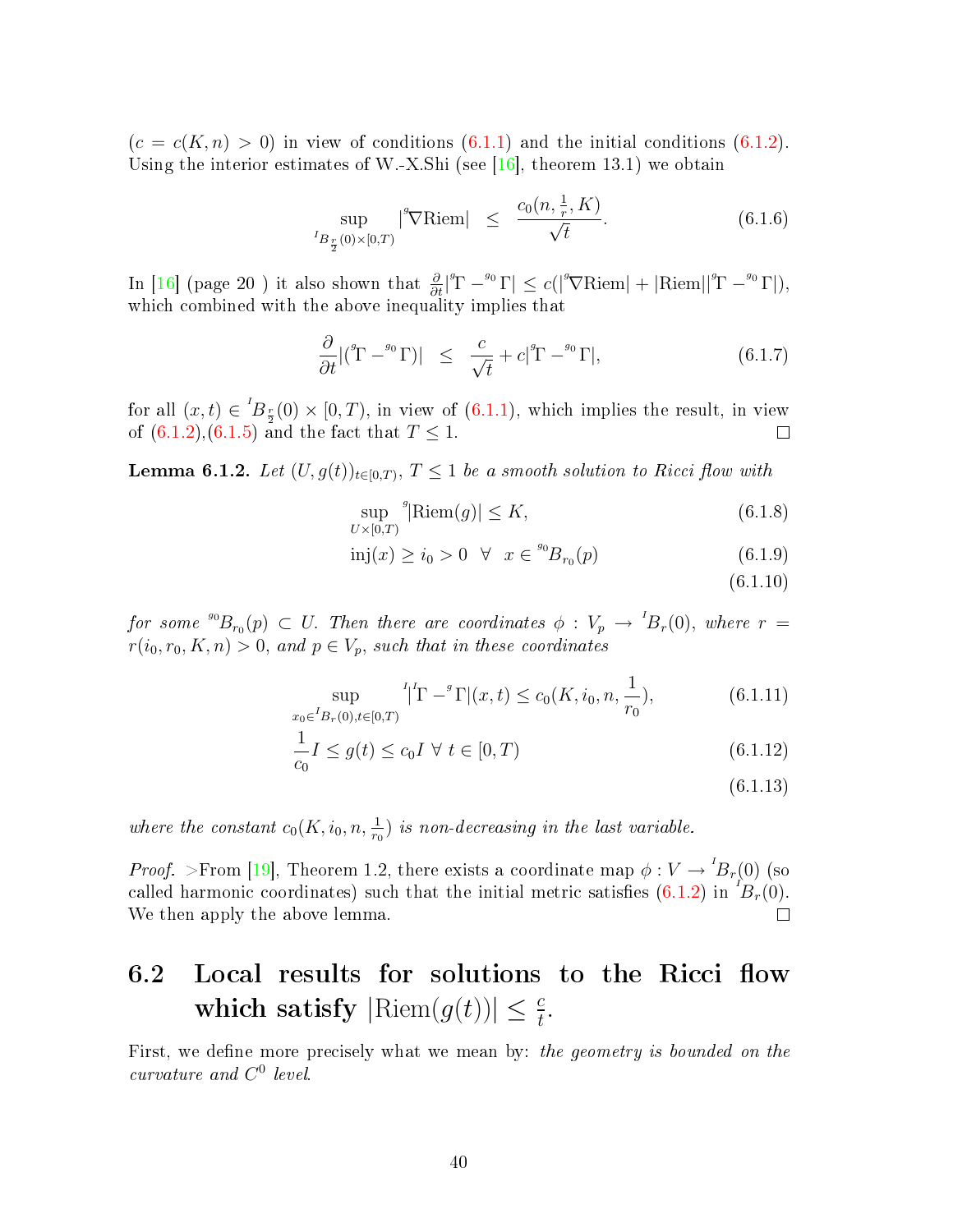**Definition 6.2.1.** The Euclidean n-ball of radius  $r > 0$   $U = {}^{I}B_{r}(0)$  with a Riemannian metric  $g_0$  is geometrically bounded by c if

$$
\sup_{U} {}^{g_0} |\text{Riem}(g_0)| \le \frac{c}{r}
$$
\n(6.2.1)

$$
cI \le g_0 \le \frac{1}{c}I\tag{6.2.2}
$$

where I is the standard metric on  ${}^{1}B_{r}(0)$ .

Clearly the set is topologically the same as a ball (per definition). Hence a Euclidean ball with a metric  $g_0$  is *bounded geometrically* if the given Riemannian metric  $g_0$  can be compared to the standard metric  $I$  on the curvature and  $C^0$  level.

In the following lemma we show that if  $U$  is a Euclidean ball of radius one, and  $(U, g_0)$  is bounded geometrically by some constant c, and  $(\bar{U}, g(t))_{t \in [0,T)}$  is a smooth solution to the Ricci flow whose curvature is bounded above by  $\frac{c}{t}$ , then, for a well controlled time interval, a Euclidean ball of radius  $r(c, n) > 0$  (contained in the initial ball with the same middle point) with the metric  $q(t)$  is bounded geometrically by 4c.

<span id="page-46-0"></span>**Lemma 6.2.2.** Let  $(U = {}^{1}B_{1}(0), g_{0})$  be geometrically bounded by  $c_{0}$ . Define

$$
{}^{I}_{\text{dist}}(x) = \text{dist}(I)(\partial U, x),
$$

where the distance is taken with respect to the Euclidean metric I. Let  $({}^{l}B_{1+\delta}(0),g(t))_{t\in[0,T)}$  ( $\delta$  > 0) be any smooth solution to the Ricci flow satisfying  $g(0) = g_0$  and

<span id="page-46-1"></span>
$$
t^{g(t)}|\text{Riem}(x,t)| \leq c_0,\tag{6.2.3}
$$

(6.2.4)

for all  $x \in {}^{1}B_{1+\delta}(0)$  and for all  $t \in [0,T)$ . Then there exists an  $N = N(c_0,n)$ , such that

$$
^{g(t)}|\text{Riem}(x,t)|^{l}\text{dist}^{2}(x) < N,
$$

for all  $x \in U$  with  $\int_a^1 \text{dist}^2(x) \geq Nt$ , and  $t \leq T$ . In particular,  $\int_a^1 B_{\frac{1}{4N}}(0), g(t)$  is bounded geometrically by  $e^1c_0$  for all  $t \leq \min(\frac{1}{4N},T)$ .

*Proof.* For the proof,  $\lvert \text{Riem}(h) \rvert$  will always refer to  $\lvert \text{Riem}(h) \rvert$ . Choose N big, and assume that the theorem does not hold. Then there must be a first time  $t_0 \in$  $[0, \min(T, \frac{1}{4N}))$  and point  $x_0 \in U$  where the theorem does not hold.

$$
i_{\text{dist}}^{1}(x_0) \geq Nt_0,
$$
  
\n
$$
x_0 \in U,
$$
  
\n
$$
|\text{Riem}(x_0, t_0)|^{1} \text{dist}^{2}(x_0) = N,
$$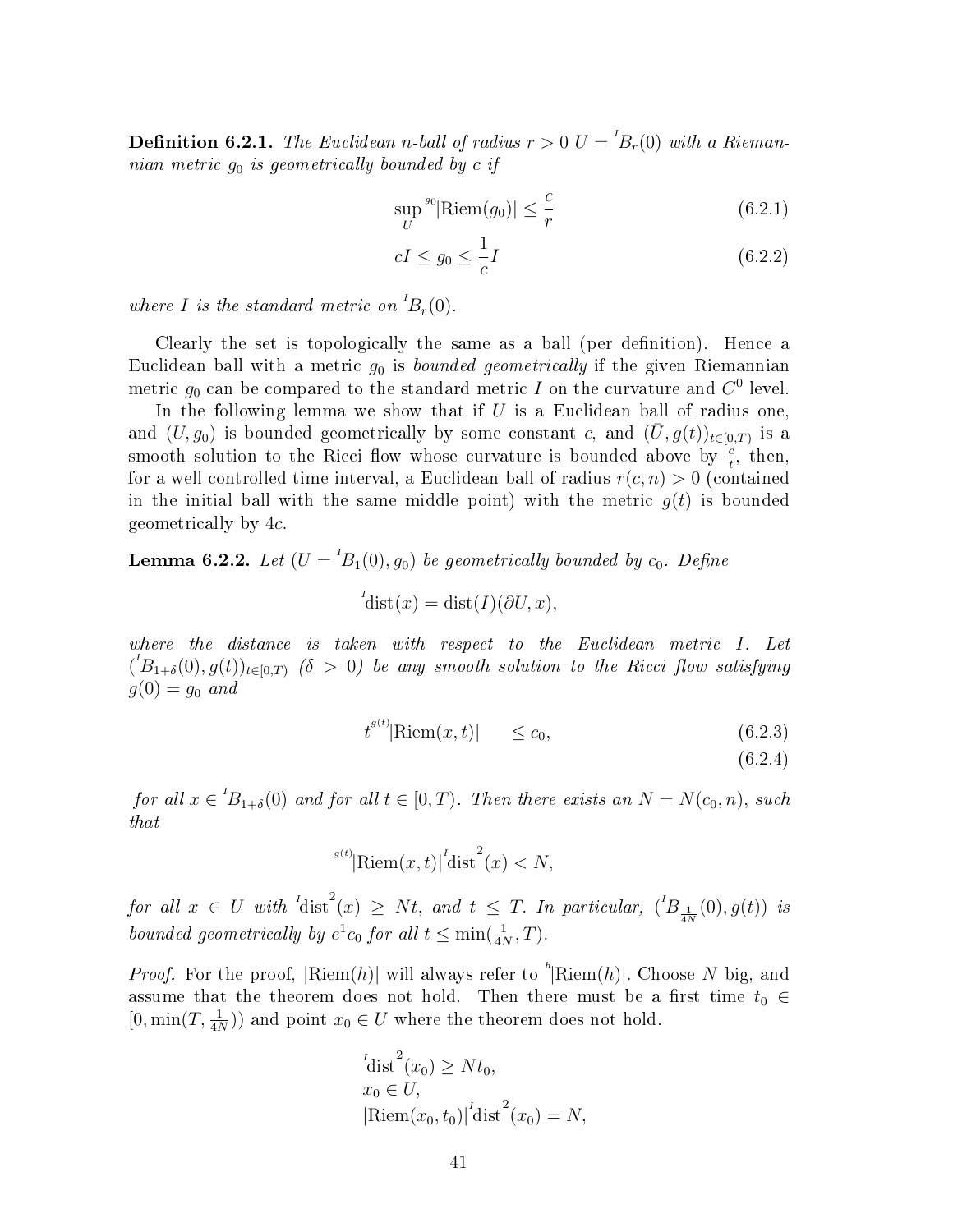and

<span id="page-47-0"></span>
$$
|\text{Riem}(x,t)|^{t} \text{dist}^{2}(x) \leq N \ \forall \ (x,t) \in U \times [0,t_{0}] \ \text{with} \ {t}^{t} \text{dist}^{2}(x) \geq Nt \qquad (6.2.5)
$$

Let us rescale:  $\tilde{g}(x, s) := ag(x, \frac{s}{a})$ , for  $s \in [0, at_0]$ , and  $\tilde{I} = aI$ . We define:  $\tilde{I}$ dist $\int_a^{\tilde{I}}(x) := \text{dist}^2(\tilde{I})(\partial U, x)$  (that is, the distance from the boundary of U to the point x with respect to the metric  $\tilde{I}$ ) which gives us  ${}^{\tilde{I}}$ dist ${}^2(x) = a^I$ dist ${}^2(x)$ . Set

$$
a := \frac{N}{l \operatorname{dist}^2(x_0)},
$$

(*a* is then bigger than N) and for  $t \in [0, t_0]$ , let  $\tilde{t} := at$ . Then  $\int_0^t \text{dist}^2(x_0) = N$ , and hence  $N = |\text{Riem}(x_0, t_0)|^l \text{dist}^2(x_0) = |\text{Riem}(x_0, \tilde{t}_0)|^l \text{dist}^2(x_0) = |\text{Riem}(x_0, \tilde{t}_0)| N$ , which implies that  $|\widetilde{\text{Riem}}(x_0, \tilde{t}_0)| = 1$ . Furthermore,  $\tilde{t}_0 = \frac{t_0 N}{I_{\text{dist}}^2(x_0)} \leq 1$ , since  $I_{\text{dist}}^{I}(x_0) \geq N t_0$ . We also have

<span id="page-47-1"></span>
$$
|\text{Riem}(x,\tilde{t})|^{\tilde{t}} \text{dist}^{2}(x) = |\text{Riem}(x,t)|^{\tilde{t}} \text{dist}^{2}(x) \leq N \tag{6.2.6}
$$

for all  $(x, \tilde{t}) \in U \times [0, \tilde{t}_0]$  which satisfy  $\frac{\tilde{t}_{\text{dist}}^2(x)}{\tilde{t}_{\text{dist}}^2(x)} \geq N \tilde{t}$  in view of the facts

- (i)  ${}^{l}\tilde{\text{dist}}^{2}(x) \geq N\tilde{t} \iff {}^{l}\text{dist}^{2}(x) \geq Nt$  and
- (ii)  $\tilde{t} \leq \tilde{t}_0 \iff t \leq t_0$  and
- (iii) equation  $(6.2.5)$  holds).

Now we consider two cases:

- case 1:  $i \text{dist}^2(x_0) \geq 2N\tilde{t}_0 \iff \tilde{t}_0 \leq \frac{1}{2}$  $\frac{1}{2})$
- case 2:  ${}^{\tilde{t}}\text{dist}^2(x_0) < 2N\tilde{t}_0 \text{ (} \Longleftrightarrow \tilde{t}_0 > \frac{1}{2})$  $\frac{1}{2})$

Assume case one holds. Then for  $y$  satisfying  $^{^{\tilde{t}}}\text{dist}^2(y)\geq \frac{N}{2}$  we see that (use  $\tilde{t}_0\leq \frac{1}{2}$  $\frac{1}{2})$ 

$$
\left\{\operatorname{dist}^2(y) \ge N\tilde{t}_0 \ge N\tilde{t}\right\}
$$

for all  $\tilde{t} \leq \tilde{t}_0$ , and hence

$$
|\widetilde{\text{Riem}}(y,\tilde{t})|^{1} \text{dist}^{2}(y) \leq N,
$$

in view of  $(6.2.6)$ . Hence,

<span id="page-47-2"></span>
$$
|\widetilde{\text{Riem}}(y,\tilde{t})| \leq 2 \,\forall \,\tilde{t} \leq \tilde{t}_0,\tag{6.2.7}
$$

in view of the assumption on y (notice that  $\frac{1}{1}$ dist $(x_0) = N \ge \frac{N}{2}$  $\frac{N}{2}$  and so  $y = x_0$  is valid in [\(6.2.7\)](#page-47-2): that is,  $|\widetilde{\text{Riem}}(x_0,\tilde{t})| \leq 2$  for all  $\tilde{t} \leq \tilde{t}_0$ ). That is

$$
|\widetilde{\text{Riem}}(y,\tilde{t})| \leq 2 \ \forall \ \tilde{t} \leq \tilde{t}_0, \ \ \forall y \in \tilde{B}_{\frac{N}{4}}(x_0).
$$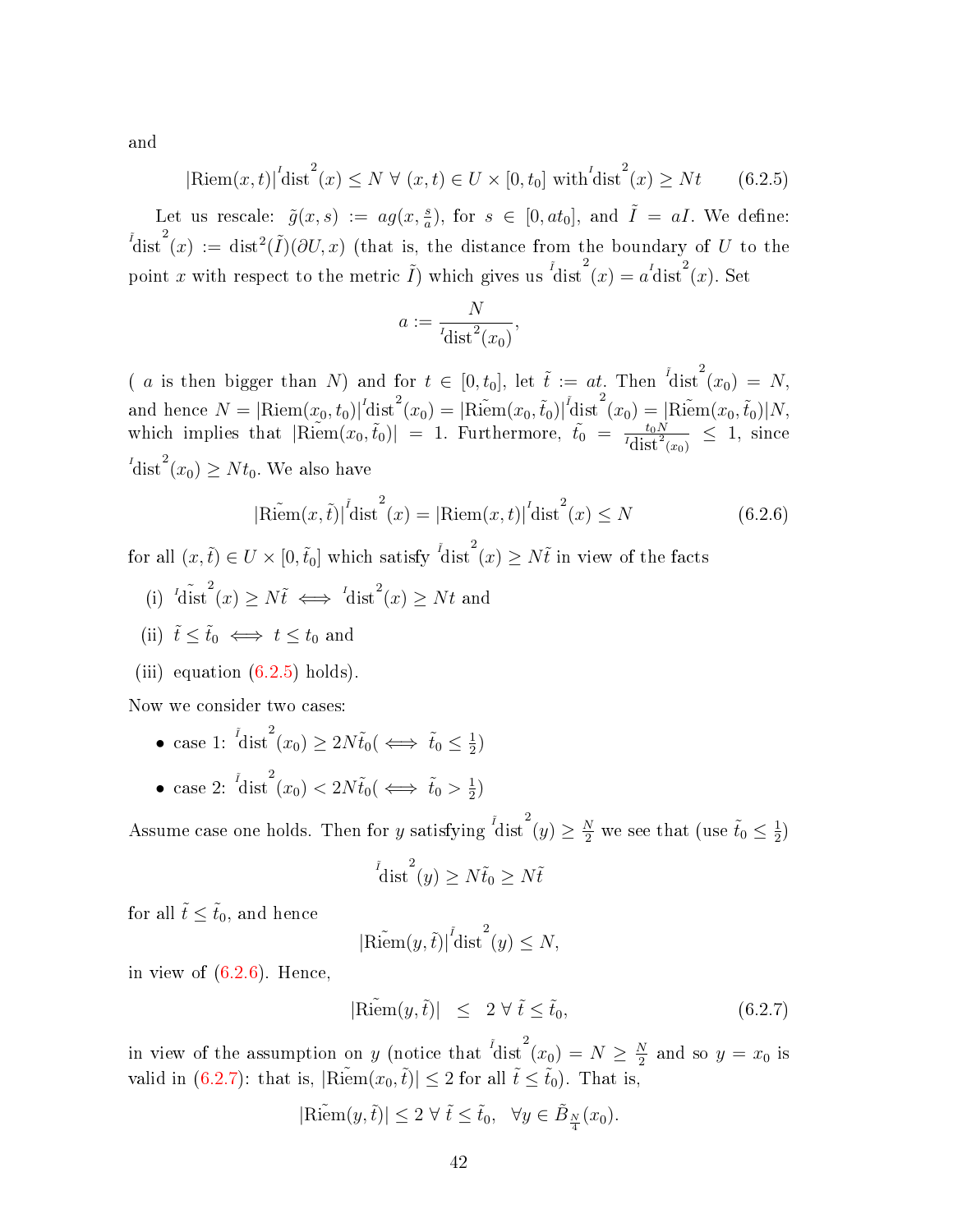Using the fact that

$$
\frac{I}{c_0} \le g_0 \le c_0 I
$$

we obtain that

$$
\frac{\tilde{I}}{c_0} \leq \tilde{g}_0 \leq c_0 \tilde{I}
$$

and

$$
\sup_{y \in \tilde{B}_{\frac{N}{4}}(x_0)} |\text{Riem}(\tilde{g}_0)|(y) \le \frac{c_0}{N},
$$

since  $\tilde{g}_0 = ag_0$ , and  $a = \frac{N}{I_{\text{dist}}^2(x_0)} \geq N$  and  $(U, g_0) = ({}^I B_1(0), g_0)$  is geometrically bounded by  $c_0$ . We also have  $|\widetilde{\text{Riem}}(x_0,\tilde{t}_0)| = 1$ . This contradicts Lemma [6.2.3,](#page-48-0) if  $N = N(c_0, n)$  is chosen large enough.

So assume case two holds. This is equivalent to  $\frac{1}{2} < \tilde{t}_0$ . Then, for  $\tilde{t} \leq \frac{1}{2}$  $\frac{1}{2}$ , we still have the estimate

$$
|\widetilde{\text{Riem}}(y,\tilde{t})| \leq 2
$$
,  $\forall y \text{ with } \operatorname*{dist}^{1}(y) \geq \frac{N}{2}$ 

(this may be seen as follows:

$$
\left\{\operatorname{dist}^2(y) \ge \frac{N}{2} \ge N\tilde{t},\right\}
$$

since  $\tilde{t} \le \frac{1}{2} < \tilde{t}_0$ , and so, using [\(6.2.6\)](#page-47-1), we obtain the estimate). For  $\tilde{t}_0 \geq \tilde{t} > \frac{1}{2}$ , we have

$$
\mathbf{z}^{\prime}
$$

$$
|\widetilde{\text{Riem}}(y,\tilde{t})| \le \frac{c_0}{\tilde{t}} \le 2c_0,
$$

in view of the assumption [\(6.2.3\)](#page-46-1). W.l.o.g.  $c_0 \geq 1$ . Hence

$$
|\widetilde{\text{Riem}}(y,\tilde{t})| \le 2c_0, \forall t \in [0,\tilde{t}_0), \ \forall y \in \tilde{B}_{\frac{N}{4}}(x_0).
$$

Furthermore,  $|\widetilde{\text{Riem}}(x_0,\tilde{t}_0)| = 1$ . Once again, this leads to a contradiction for  $N =$  $N(c_0, n)$  chosen large enough, in view of Lemma [6.2.3.](#page-48-0) (as in case 1, we have

$$
\frac{\tilde{I}}{c_0} \le \tilde{g}_0 \le c_0 \tilde{I},
$$
  
\n
$$
\sup_{\tilde{B}_{\frac{N}{4}}(x_0)} |Riem(\tilde{g}_0)| \le \frac{c_0}{N},
$$
\n(6.2.8)

and so we may apply the lemma).

<span id="page-48-0"></span>The following lemma, which is used to help prove the locality theorem above, is a standard result from the theory of parabolic equations

 $\Box$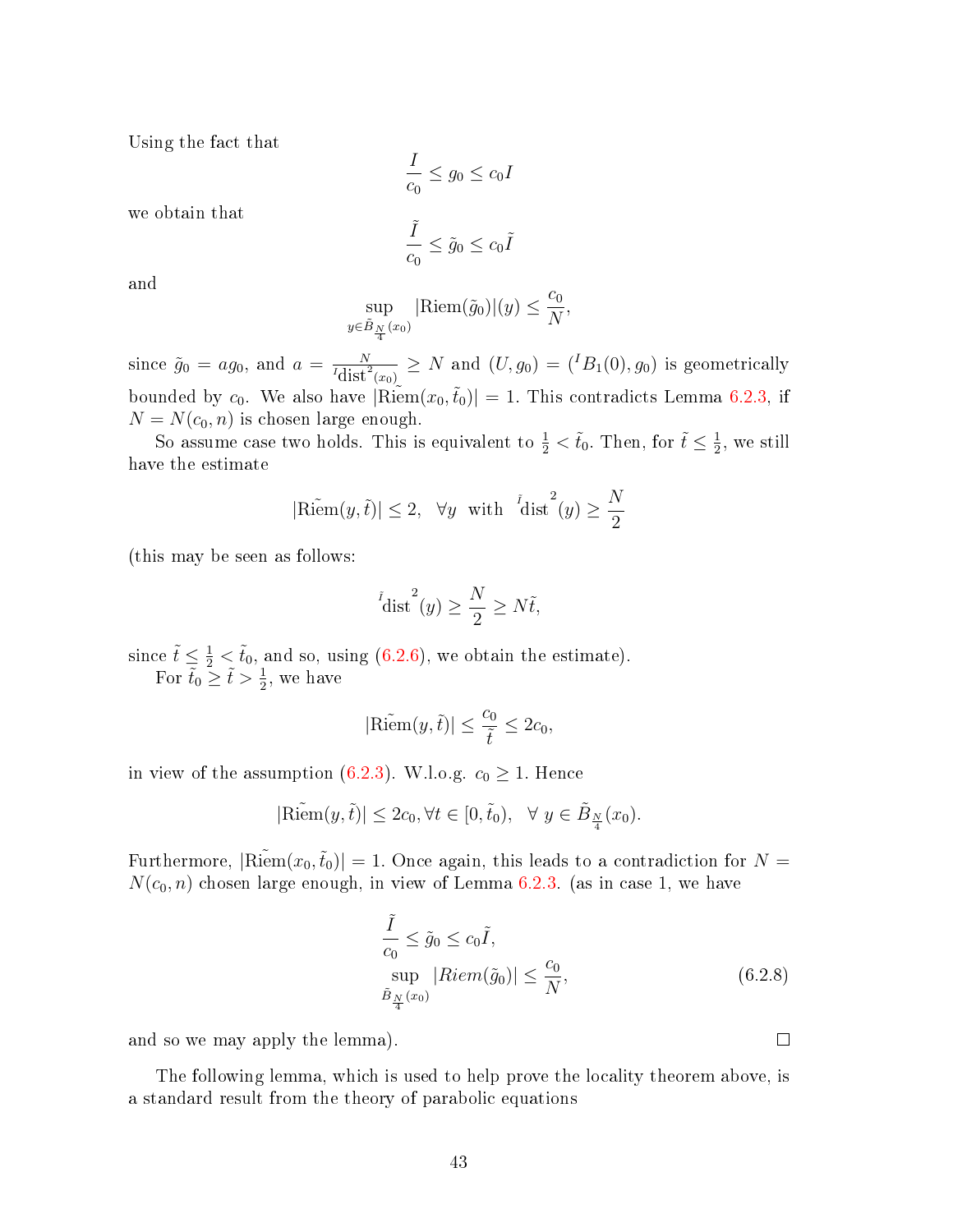**Lemma 6.2.3.** Let  $(M, g(t))_{t \in [0,T)},$  be a complete smooth solution to Ricci flow and  $(U, x_0, I), U \subset M$  be isometric to to the (open) Euclidean ball  $B_N(0)$  of radius N,  $(x_0 \sim 0)$  and centre 0. Assume that:

$$
\frac{I}{c_0} \le g_0 \le c_0 I
$$
  
\n
$$
\sup_{U} |\text{Riem}(\cdot, t)| \le c_1 \ \forall \ t \in [0, T),
$$
  
\n
$$
\sup_{U} |\text{Riem}|(\cdot, 0) \le \varepsilon.
$$

Then for all  $\sigma^2 \geq \varepsilon^2$  there exists  $a = a(c_0, c_1, n)$  and  $N_* = N_*(\sigma, c_0, c_1, n) > 0$  such that if  $N \geq N_*$  then

$$
|\text{Riem}|^2(x_0, t) \le \sigma^2 \exp^{at} \ \forall \ t \in [0, T)
$$
\n(6.2.9)

In particular, if  $\varepsilon \le \exp^{-a} \delta$  for some  $\delta > 0$  then (choose  $\sigma = \exp^{-a} \delta$ : then  $N_*$  is a constant depending only on  $c_0, c_1, n, \delta$  ) there is a  $N_* = N_*(c_0, c_1, n, \delta) > 0$  such that

$$
|\text{Riem}(x_0, t_0)| \leq \delta^2, \ \forall \ t_0 \in [0, T) \cap [0, 1)
$$

if  $N \geq N_*$ .

Proof. Clearly, in view of the conditions in the assumption, and the equation of evolution for the metric, we have

$$
\frac{1}{c_2(c_0, c_1, n)} I \le g(t) \le c_2(c_0, c_1, n) I \ \forall \ t \in [0, T)
$$

Set

$$
f(\cdot, t) := |\text{Riem}|^2(\cdot, t) - \sigma^2 (1 + \rho^2) \exp^{at},
$$

where a is to be chosen. and  $\rho(x,t) := \text{dist}(g(t))(x,x_0)$ . Then

$$
\frac{\partial}{\partial t} f \leq \int_{\Delta}^{\infty} 4f + 4|\text{Riem}|^3 - a\sigma^2(1+\rho^2)\exp^{at} - 2\sigma^2(\frac{\partial}{\partial t}\rho)\rho\exp^{at} + \sigma^2\exp^{at}{}^9\Delta(\rho^2)
$$
\n
$$
\leq \int_{\Delta}^{\infty} 4f + 4c_1|\text{Riem}|^2 - a\sigma^2(1+\rho^2)\exp^{at}
$$
\n
$$
+ 4\sigma^2(n-1)c_1\rho^2\exp^{at} + c_1\sigma^2\exp^{at}c(c_1, n)\rho
$$
\n
$$
\leq \int_{\Delta}^{\infty} 4f + 4c_1|\text{Riem}|^2 - \frac{a}{2}\sigma^2(1+\rho^2)\exp^{at}
$$

for all  $x \in B_{\frac{N}{2c_2^2}}$ (0) for appropriately chosen  $a = a(n, c_1)$ , where here we have used the Hessian comparison principle in order to estimate  ${}^g\Delta(\rho^2)$ , and the fact that all distance minimising geodesics (in terms of  $g(t)$ ) between 0 and points in  ${}^{I}B_{\frac{N}{2c_2^2}}(0)$ must lie in  ${}^{I}B_{N}(0)$  (this last fact may be seen as follows: the length of a ray from 0 to  $p \in \partial B_{\frac{N}{2c_2^2}}$ (0) is trivially bounded from above by  $c_2 \frac{N}{2c}$  $\frac{N}{2c_2^2} = \frac{N}{2c_2}$  $\frac{N}{2c_2}$ . For any curve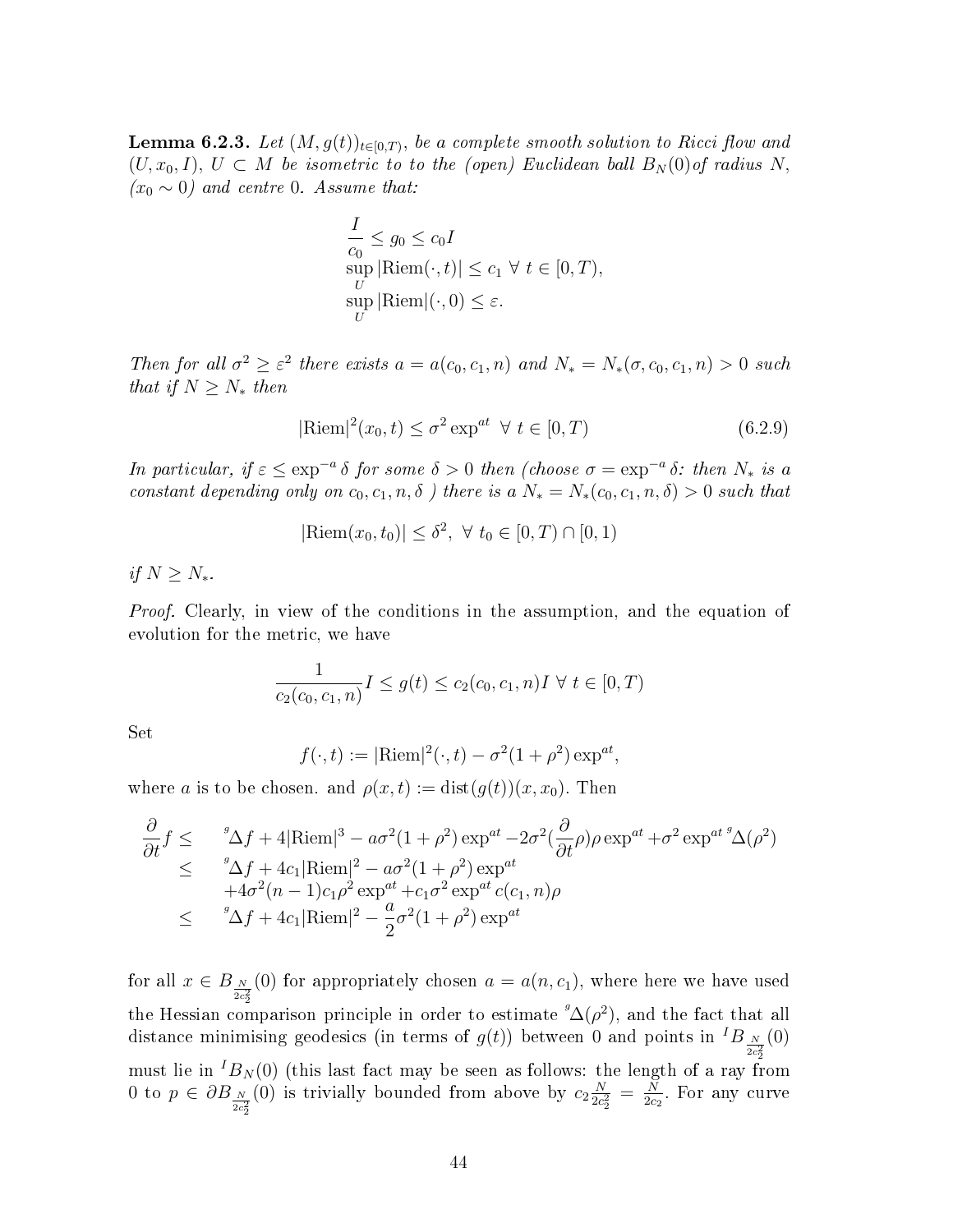starting from 0 which reaches the boundary of  $B_N(0)$ , the length is bounded from below by  $\frac{1}{c_2}N$ ). Using the definition of f, we get

$$
\frac{\partial}{\partial t}f \leq {}^{s}\Delta f + 4c_1 f + 4c_1 \sigma^2 (1+\rho^2) \exp^{at} - \frac{a}{2} \sigma^2 (1+\rho^2) \exp^{at} < 4c_1 f,
$$

for appropriately chosen  $a = a(n, c_1)$ . Now for  $\sigma^2 \geq \varepsilon^2$  we have  $f(\cdot, 0) < 0$  on  $B_{\frac{N}{2c_2^2}}(0)$ . Now choose  $N = N(\sigma, c_0, c_1, n)$  so large that  $f(\cdot, t) < 0$  on  $\partial B_{\frac{N}{2c_2^2}}(0)$  for all  $t \in [0, T)$ . The maximum principle then implies that f is less than zero for all  $t \in [0, T)$ , for all  $x \in B_{\frac{N}{2c_2^2}}$ (0). Note that although  $\rho^2$  is not smooth everywhere, using a trick of Calabi, we may still draw the same conclusion: see the proof of a Theorem 7.1 in [\[29\]](#page-69-3) (essentially we define a new function  $\tilde{\rho}(x,t) = \rho(x,q,t) + \rho(q,x_0,t)$  for some appropriately chosen q so that  $\tilde{\rho}$  is smooth in a small neighbourhood of  $(p_0, t_0)$ where  $(p_0, t_0)$  is the first time and point where  $f(p_0, t_0) = 0$ . Thn we define:

$$
\tilde{f}(\cdot,t):=|\mathrm{Riem}|^2(\cdot,t)-\sigma^2(1+\tilde{\rho}^2)\exp^{at},
$$

and argue with  $\tilde{f}$  : due to the triangle inequality we have  $\tilde{f} \le f$  and hence  $\tilde{f} < 0$ for  $t \leq t_0$ . Furthermore  $\tilde{f}(x_0, t_0) = 0$ , as q lies on a shortest geodesic between  $x_0$ and  $p_0$  at time  $t_0$ . Hence we may apply the maximum principle and still obtain a contradiction. Hence  $f < 0$ .  $\Box$ 

So we see that if a local region is relatively well controlled at time zero, and the curvature behaves globally like  $\frac{c}{t}$  near time zero, then we can show that a (well defined) smaller region remains well behaved for a a well defined time interval.

If a region remains geometrically bounded, and the curvature at time zero is positive on this region, then one might ask whether the curvature remains positive on some smaller region. A partial answer to this question is given in the following lemma

<span id="page-50-2"></span>**Lemma 6.2.4.** Let  $(U, g(t))_{t \in [0,T)}$ ,  $T \leq 1$  be a solution to Ricci flow where U is  $diffeomorphic$  to a Euclidean ball. Assume that

<span id="page-50-0"></span>
$$
|\text{Riem}(g(t))| + |\Gamma(g(t)) - \Gamma(I)| \le K \ \forall t \in [0, T) \ on \ U
$$
  

$$
\frac{1}{K}I \le g(t) \le KI \ \forall \ t \in [0, T) \ on \ U \tag{6.2.10}
$$

 $(K \geq 1)$  where  $(U, I)$  is the Euclidean unit ball with centre zero. Assume furthermore that  $n = 3$  and

<span id="page-50-1"></span>
$$
Ricci(g_0) \geq \varepsilon_0
$$
  
\n
$$
Ricci(g(t)) \geq -K\varepsilon_0 \quad \forall t \in [0, T).
$$
 (6.2.11)

Then there exists  $S = S(K, n) > 0$ , such that (in the case that  $n = 3$ )

$$
Ricci(g)(0,t) \geq K\varepsilon_0 g(0,t)
$$

for all  $t \in [0, \min(T, S))$ .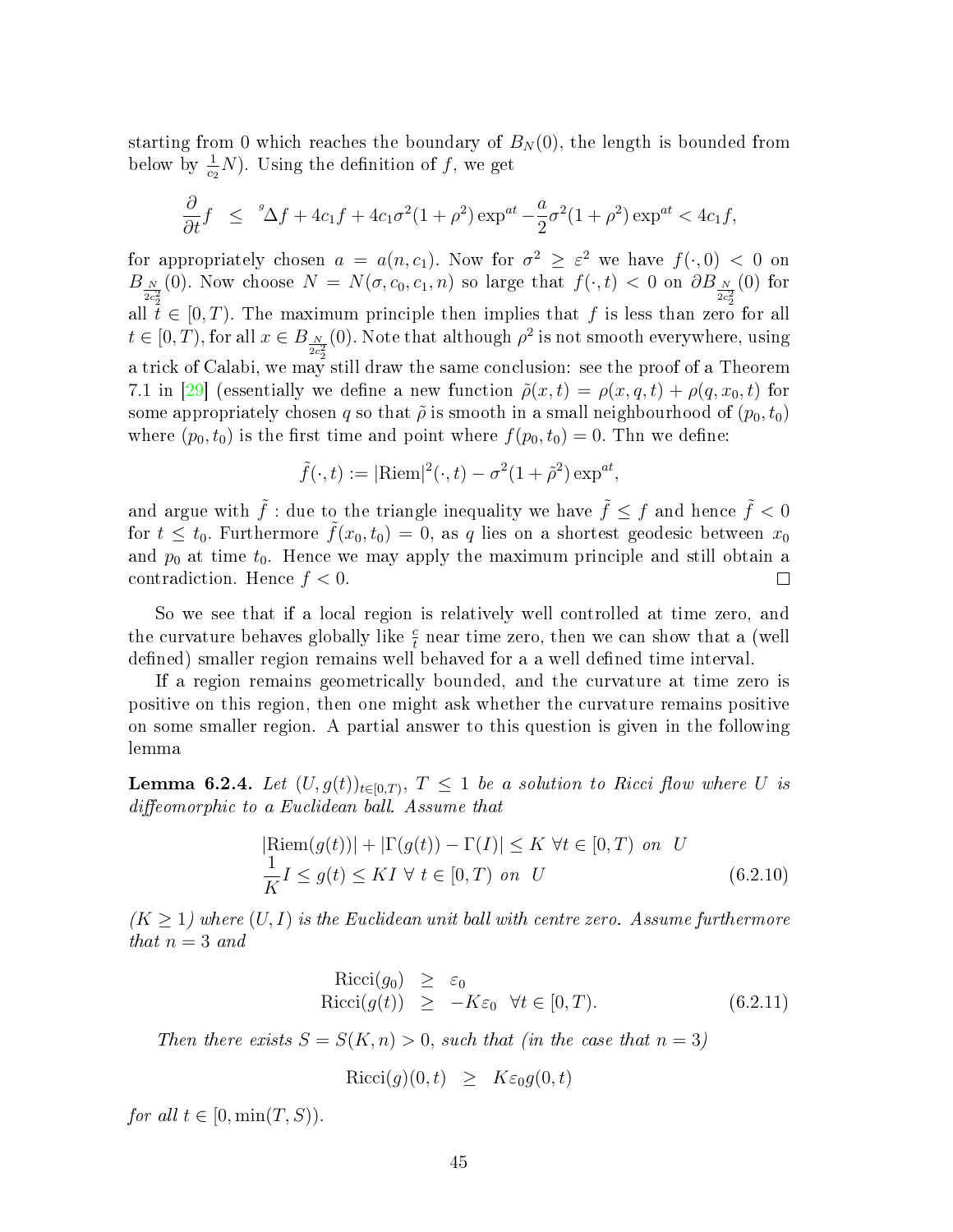**Remark 6.2.5.** Notice that if a region  $({}^lB_2, g_0)$  is geometrically bounded by some constant c and  $({}^tB_2, g(t))_{t \in [0,T)}$  is a solution to Ricci flow satisfying  $\sup_{B_2} |\text{Riem}(g(t))|t \leq c$  for all  $t \in [0, T)$  and furthermore

$$
\sup_{x \in {}^{I}B_2} {}^{I}|\Gamma - {}^{s_0}\Gamma|(x) \le c,
$$

then using Lemma [6.1.1](#page-44-4) and Lemma [6.2.2,](#page-46-0) we see that the conditions  $(6.2.10)$  are satisfied for some constant K for  $t \leq T'(n, K, c)$ .

*Proof.* Let  $n = 3$ . Set

$$
L(x,t) := \text{Ricci}(x,t) - K\varepsilon_0 \exp^{-kt} g(x,t) + 3K\varepsilon_0 |x|^2 g(x,t).
$$

Then  $L(\cdot, t) > 0$  on the boundary of U for all  $t \leq S$ ,  $S = S(n, k)$  small enough.

$$
\frac{\partial}{\partial t} L_{ij} = \frac{\partial}{\partial t} L_{i}{}^{s} g_{js} + L_{i}{}^{s} \frac{\partial}{\partial t} g_{js} \n\geq (\Delta L_{i}{}^{s} + \text{Ricci}_{i}{}^{s} \text{R} - \text{Ricci}_{i}{}^{p} \text{Ricci}_{p}{}^{s} + kK\varepsilon_{0} \exp^{-kt} \delta_{i}{}^{s}) g_{js} \n+ L_{i}{}^{s} \frac{\partial}{\partial t} g_{js} - 3K\varepsilon_{0} \Delta(|x|^{2}) g_{ij} \n\geq (\Delta L_{i}{}^{s} + \text{Ricci}_{i}{}^{s} \text{R} - \text{Ricci}_{ip} \text{Ricci}^{ps} + kK\varepsilon_{0} \exp^{-kt} \delta_{i}{}^{s}) g_{js} \n+ L_{i}{}^{s} \frac{\partial}{\partial t} g_{js} - 2a_{K,n}\varepsilon_{0} g_{ij} \n= \Delta L_{ij} + \text{Ricci}_{ij} \text{R} - \text{Ricci}_{is} \text{Ricci}_{j}^{s} + kK\varepsilon_{0} \exp^{-kt} g_{ij} \n+ L_{i}{}^{s} \frac{\partial}{\partial t} g_{js} - a_{K,n}\varepsilon_{0} g_{ij} \n= \Delta L_{ij} + \text{R} L_{ij} + K\varepsilon_{0} \text{R} \exp^{-kt} g_{ij}(x, t) - 3K \text{R}\varepsilon_{0}|x|^{2} g_{ij}(x, t) \n- L_{is} \text{Ricci}_{j}^{s} + (-K\varepsilon_{0} \exp^{-kt} g_{is} + 3K\varepsilon_{0}|x|^{2} g_{is}) \text{Ricci}_{j}^{s} \n+ kK\varepsilon_{0} \exp^{-kt} g_{ij} + L_{i}{}^{s} \frac{\partial}{\partial t} g_{js} - a_{K,n}\varepsilon_{0} g_{ij} \n\geq \Delta L_{ij} + \text{R} L_{ij} - L_{is} \text{Ricci}_{j}^{s} + L_{i}{}^{s} \frac{\partial}{\partial t} g_{js} - b(n, K)\varepsilon_{0} g_{ij} + kK\varepsilon_{0} \exp^{-kt} g_{ij} \n> \Delta L_{ij} + \text{R} L_{ij} - L_{is} \text{
$$

for  $k = k(n, K)$  big enough, and  $t \in [0, S)$ ,  $S = S(n, K) > 0$  small enough. At a first time and point where there is a direction in which  $L$  is zero we obtain a contradiction. Hence  $L > 0$  on U for all  $t \in [0, S)$ . This implies the result.

 $\Box$ 

<span id="page-51-0"></span>The condition [6.2.11](#page-50-1) is not very satisfactory, as it will not automatically hold on a region with bounded geometry, even if it is satisfied at time zero (we always expect influence from outside the region to instantaneously effect the region). We may however combine this lemma with Theorem [3.4](#page-34-0) on Ricci curvature to obtain a relatively satisfactory result in dimensions two and three.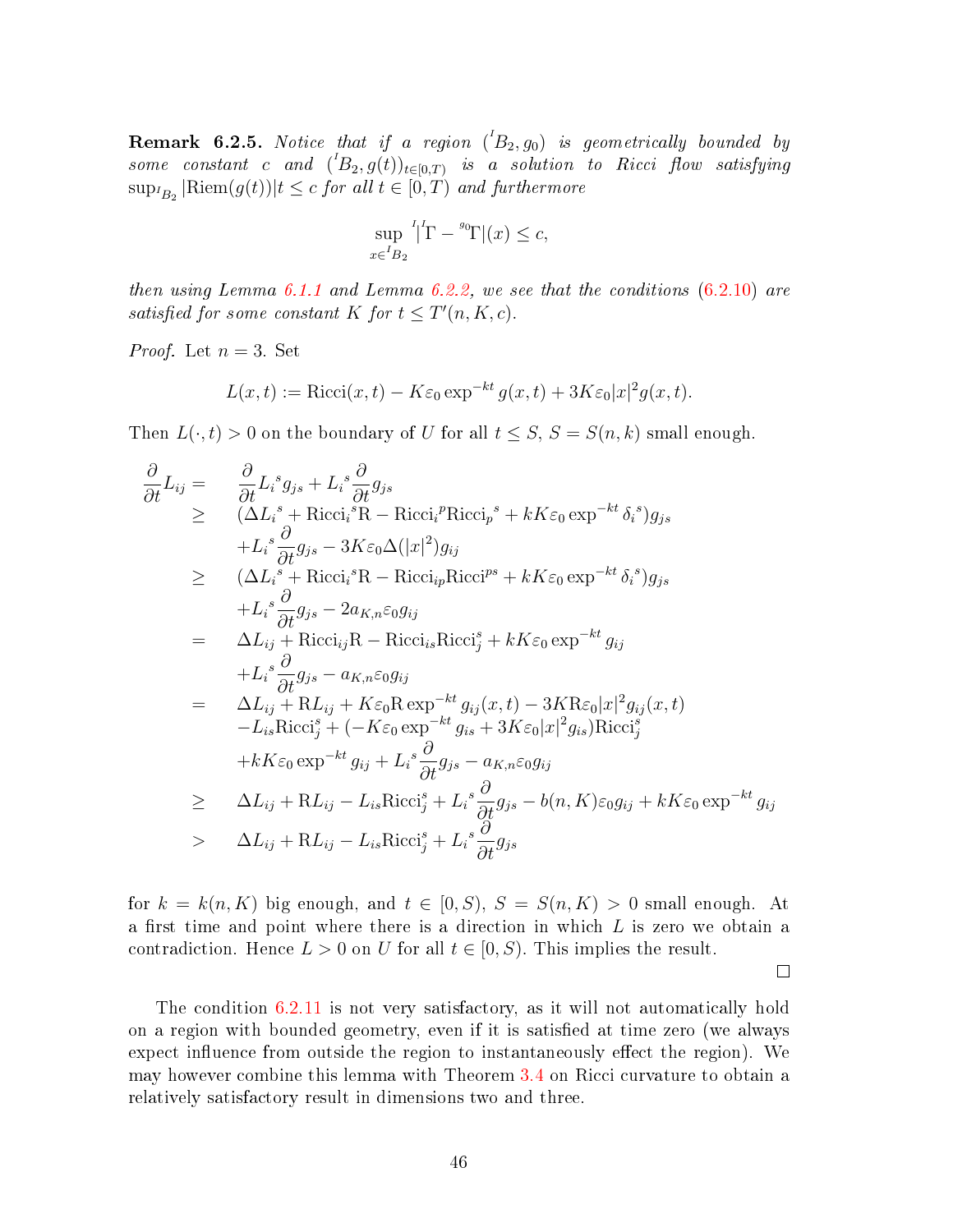**Lemma 6.2.6.** Let  $(M^n, g(t))_{t \in [0,T]}$  be a closed solution to Ricci flow  $n = 2$  or 3, and  $U \subset M$  be diffeomorphic to a Euclidean ball. Assume that

<span id="page-52-0"></span>
$$
|\text{Riem}(g(t))| + |\Gamma(g(t)) - \Gamma(I)| \le K \text{ on } U \,\forall t \in [0, T)
$$
  

$$
\frac{1}{K}I \le g(t) \le KI \text{ on } U \,\forall t \in [0, T)
$$
 (6.2.12)

 $(K \geq 1)$  where  $(U, I)$  is a Euclidean unit ball with centre zero. Then there exists  $c'(K) > 0, k = k(K) > 0, S = S(K) > 0$  such that if

$$
Ricci(g_0) \geq \varepsilon_0 \text{ on } U
$$
  
\n
$$
Ricci(g_0) \geq -K\varepsilon_0 \text{ on } M
$$
 (6.2.13)

and  $c'(K)\varepsilon_0 \leq \frac{1}{100}$ ,  $K \geq 1$ , then

$$
\text{Ricci}(g)(0,t) \geq k\varepsilon_0 g(0,t)
$$

for all  $t \in [0, \min(T, S))$ .

Proof. We know from Lemma [3.4](#page-34-0)

$$
Ricci(g(t)) \ge -c\varepsilon_0 tR - c\varepsilon_0
$$

on M for all  $t \in [0, T')$  for some  $T' = T'(K) > 0$  for some  $c = c(K) < \infty$ . This gives us that

$$
Ricci(g(t)) \ge -c'\varepsilon_0
$$

on U for all  $t \in [0, T')$  for constants  $0 < T'(K)$ ,  $c'(K) < \infty$ , in view of the condition  $(6.2.12)$ . Hence, the conditions of Lemma [6.2.4](#page-50-2) are satisfied, and we may apply that lemma to obtain the result.  $\Box$ 

Combining this with Lemma [6.1.1](#page-44-4) and Lemma [6.2.2](#page-46-0) we obtain:

**Lemma 6.2.7.** Let  $(M^n, g(t))_{t \in [0,T]}$  be a closed solution to Ricci flow  $n = 2$  or 3, and  $U \subset M$  be diffeomorphic to a Euclidean ball  ${}^{1}B_{r}(0)$ . Assume that  $({}^{1}B_{r}(0),g_{0})$ has geometry bounded by K and

$$
{}^{I}|\Gamma(g_{0}) - \Gamma(I)| \leq \frac{K}{r} \text{ on } U
$$

 $(K \geq 1)$ . Then there exists  $c'(K) > 0, k = k(K) > 0, S = S(K) > 0$  such that if

$$
Ricci(g_0) \geq \frac{\varepsilon_0}{r^2} \text{ on } U
$$
  
\n
$$
Ricci(g_0) \geq -\frac{K}{r^2} \varepsilon_0 \text{ on } M
$$
 (6.2.14)

and  $c'(K)\varepsilon_0 \leq \frac{1}{100}$  then

$$
\text{Ricci}(g)(0,t) \geq k \frac{\varepsilon_0}{r^2} g(0,t)
$$

for all  $t \in [0, \min(T, Sr^2)).$ 

*Proof.* Rescale  $g_0$  and I so that  $r = 1$  and then apply Lemmata [6.2.2,](#page-46-0) [6.1.1](#page-44-4) and then use Lemma [6.2.6.](#page-51-0)  $\Box$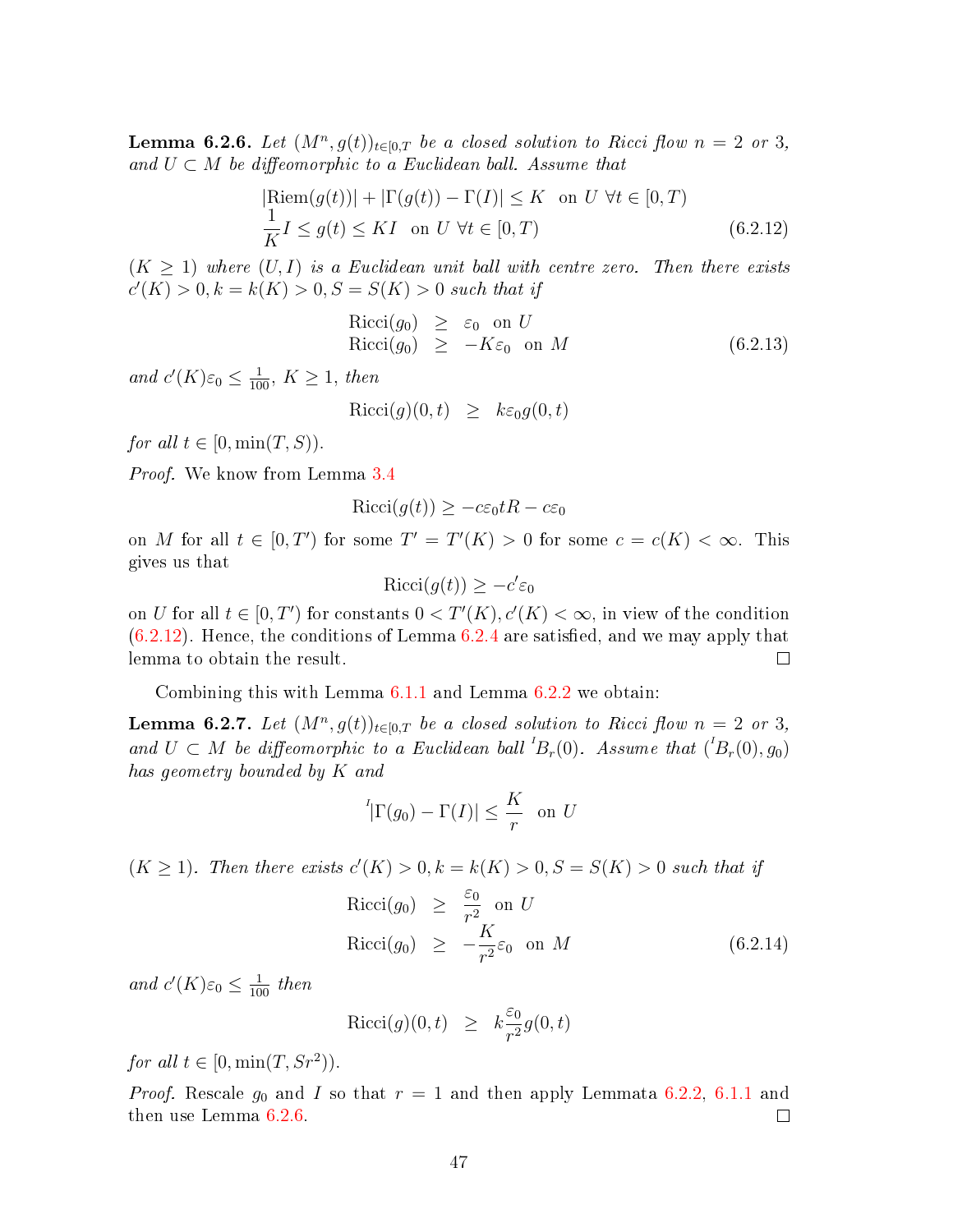#### <span id="page-53-0"></span>6.3 Local results for solutions f to the heat equation which satisfy a bound of the form  $f \leq \frac{1}{t}$  $\frac{1}{t}$ .

In fact, the important bound which leads to the locality result (Lemma [6.2.2\)](#page-46-0), is the bound of the form  $|\text{Riem}| \leq \frac{c}{t}$ . The argument was a scaling argument which used the parabolic maximum principle, and didn't really have anything to do with Ricci-flow. We illustrate this somewhat more precisely, by showing that a similar result holds for the heat flow.

**Lemma 6.3.1.** Let f be a smooth solution to the heat flow on  $B_2(0) \times [0, 1]$  with

<span id="page-53-1"></span>
$$
ft|_{B_1(0)\times[0,1]} \le 1 \quad \forall t \in [0,1],\tag{6.3.1}
$$

$$
f(x,t) \ge 0, \quad \forall x \in B_2(0), t \in [0,1]
$$
\n
$$
(6.3.2)
$$

$$
\sup_{\bar{B}_1(0)} f(x,0)(1-|x|^2)^2 \le 1
$$
\n(6.3.3)

Then

$$
\sup_{\bar{B}_1(0)} f(x,t)((1-|x|^2)^2 - 50nt) \le 50n
$$

for all  $t \in [0,1]$ .

Proof. Set

$$
l(x,t) := f(x,t)((1-|x|^2)^2 - Mt) - M,
$$

where  $M = 50n$ . Then  $l \in C^{\infty}(\bar{B}_{\frac{3}{2}}(0) \times [0,1])$ , and  $l(x,0) \le -50$ , and  $l(\cdot,t) \le$  $-50n < 0$  on  $\partial(B_1(0))$  for all  $t \in [0,1]$ . Hence, if there is a time and point  $(x,t) \in$  $\bar{B}_1(0) \times [0,1]$  where  $l(x,t) \geq 0$ , then due to compactness, there must be a first time  $t_0$  and point  $x_0 \in B_1(0)$ , where  $l(x_0, t_0) = 0$  (possibly there is more than one point  $x_0$ , but there exists at least one point  $x_0$ ). Assume that  $(x_0, t_0)$  is such a point, and  $(x_0, t_0)$  satisfies  $(1 - |x_0|^2)^2 - Mt_0 \leq \frac{M}{2}$  $\frac{M}{2}t_0$ . Then

$$
l(x_0, t_0) = f(x_0, t_0)((1 - |x_0|^2)^2 - Mt_0) - M
$$
  
\n
$$
\leq f(x_0, t_0) \frac{M}{2} t_0 - M
$$
  
\n
$$
\leq -\frac{M}{2} < 0,
$$
 (6.3.4)

(in view of the conditions  $(6.3.1)$  and  $(6.3.2)$ ) which contradicts the fact that  $l(x_0, t_0) = 0$ . So we may assume, without loss of generality, that

<span id="page-53-2"></span>
$$
(1 - |x_0|^2)^2 - Mt_0 \ge \frac{M}{2}t_0
$$
\n(6.3.5)

Notice that this implies

$$
\frac{2}{3}(1-|x_0|^2)^2 \ge Mt_0
$$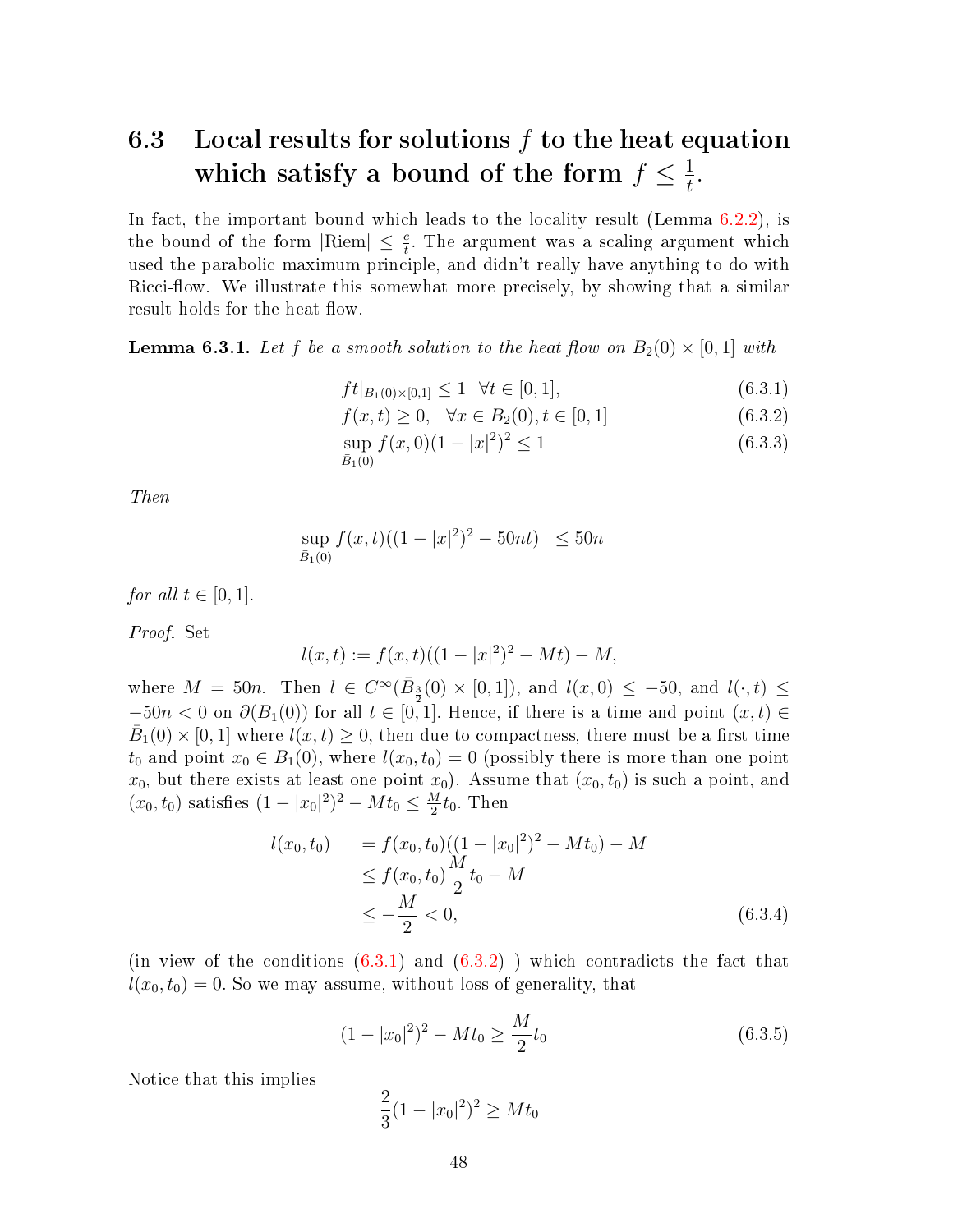which further implies that

<span id="page-54-0"></span>
$$
(1 - |x_0|^2)^2 - Mt_0 \ge \frac{1}{3}(1 - |x_0|)^2
$$
\n(6.3.6)

We calculate the evolution equation for l for such an  $(x_0, t_0)$ .

$$
\frac{\partial}{\partial t}l = \Delta(l) - Mf - f\Delta((1-|x|^2)^2) - 2\nabla_i f\nabla_i (1-|x|^2)^2
$$
\n
$$
= \Delta(l) - Mf - f(8|x|^2 - 4n(1-|x|^2)) - 2\nabla_i f\nabla_i (1-|x|^2)^2
$$
\n
$$
\leq \Delta(l) - Mf + 4nf - 2\nabla_i f\nabla_i (1-|x|^2)^2
$$
\n
$$
\leq \Delta(l) - \frac{M}{2}f - 2\nabla_i f\nabla_i (1-|x|^2)^2
$$
\n
$$
= \Delta(l) - \frac{M}{2}f - \frac{2\nabla_i (f((1-|x|^2)^2 - Mt))\nabla_i (1-|x|^2)^2}{((1-|x|^2)^2 - Mt)}
$$
\n
$$
+ 2f\frac{\nabla_i (1-|x|^2)^2\nabla_i (1-|x|^2)^2}{((1-|x|^2)^2 - Mt)}
$$
\n
$$
= \Delta(l) - \frac{M}{2}f - \frac{2\nabla_i (f((1-|x|^2)^2 - Mt))\nabla_i (1-|x|^2)^2}{((1-|x|^2)^2 - Mt)}
$$
\n
$$
+ 8f|x|^2 \frac{(1-|x|^2)^2}{((1-|x|^2)^2 - Mt)}
$$
\n(6.3.7)

and hence, in view of the inequality [\(6.3.6\)](#page-54-0),

$$
\frac{\partial}{\partial t}l \leq \Delta(l) - \frac{M}{2}f - \frac{2\nabla_i l \nabla_i (1 - |x|^2)^2}{((1 - |x|^2)^2 - Mt)} + 24f|x|^2
$$
\n
$$
\leq \Delta(l) - \frac{2\nabla_i l \nabla_i (1 - |x|^2)^2}{((1 - |x|^2)^2 - Mt)} + 24f - \frac{M}{2}f
$$
\n
$$
< \Delta(l) - \frac{2\nabla_i l \nabla_i (1 - |x|^2)^2}{((1 - |x|^2)^2 - Mt)}.
$$
\n(6.3.8)

As  $l(x_0, t_0)$  is a local maximum, we obtain a contradiction (note that  $((1 - |x_0|^2)^2 Mt_0 > 0$  due to the assumption  $(6.3.5)$ .  $\Box$ 

In fact a scaled version of this lemma is true whenever we have at most polynomial growth of  $f$  in  $t$ , as the following lemma shows.

**Lemma 6.3.2.** Let f be a smooth solution to the heat flow on  $B_2(0) \times [0,1]$  with

$$
f t^p |_{B_1(0) \times [0,1]} \le 1
$$
  

$$
f(x,t) \ge 0, \quad \forall x \in B_2(0), t \in [0,1]
$$
 (6.3.9)

$$
\sup_{x \in \bar{B}_1(0)} (f(x,0) + 1)^{\frac{1}{p}} (1 - |x|^2)^2 \le 2
$$
\n(6.3.10)

 $(p \geq 1)$ . Then

$$
\sup_{x \in \bar{B}_1(0)} (f(x,t) + 1)^{\frac{1}{p}} ((1 - |x|^2)^2 - M(n,p)t) \le c(n,p) \quad \forall t \in [0,1].
$$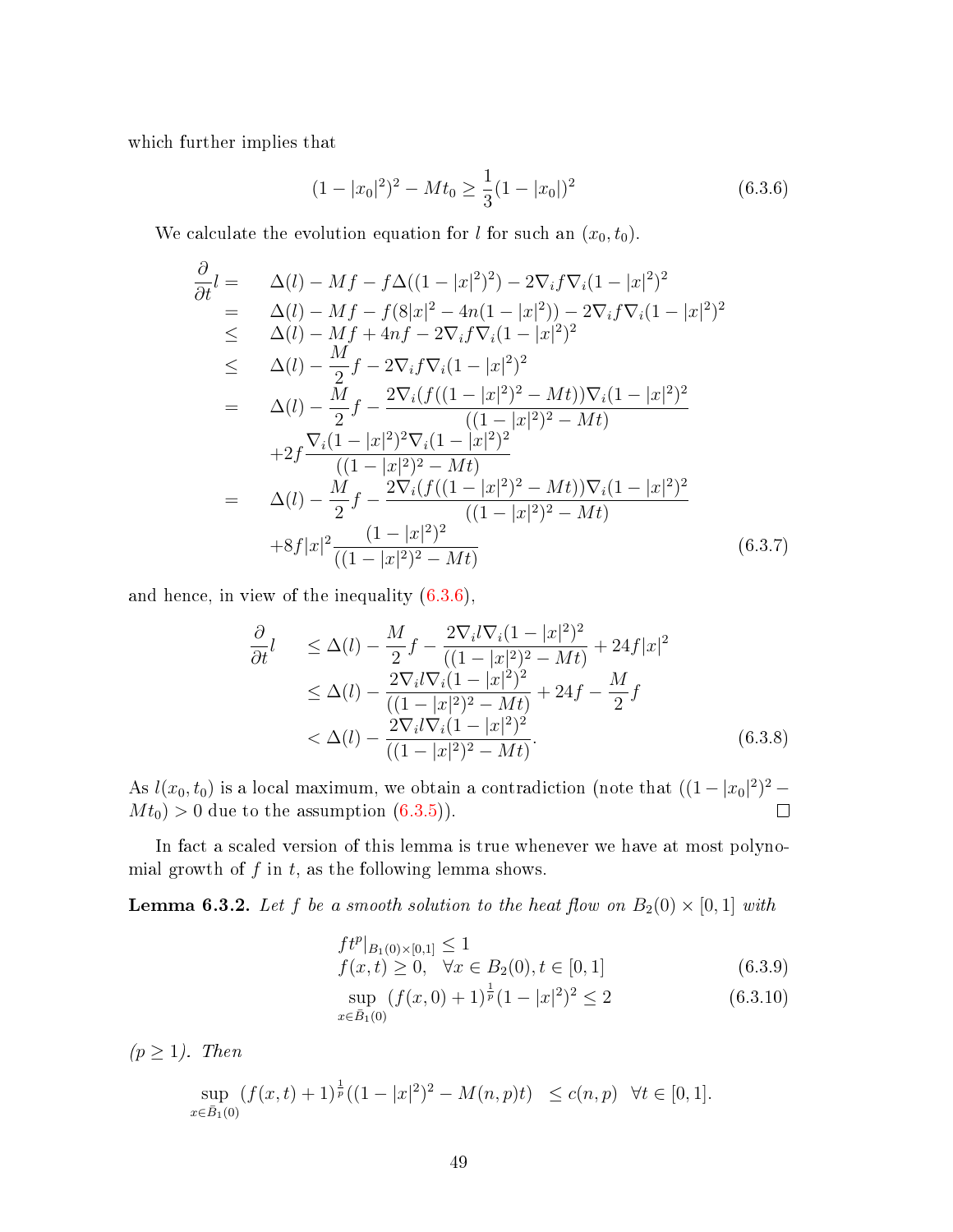Proof. If

$$
ft^p \le 1
$$

then

$$
(1+f)t^p \le 2 \,\,\forall \,\, t \le 1,
$$

and hence

$$
(1+f)^{\frac{1}{p}}t \le 2.
$$

Setting

$$
\tilde{f} := (1+f)^{\frac{1}{p}},
$$

we have

$$
\tilde{f}t \le 2,\tilde{f}(x,0)(1-|x|^2)^2 \le 2.
$$
\n(6.3.11)

Using the fact that f solves the heat equation and  $\tilde{f} \geq 1$ , we calculate

$$
\frac{\partial}{\partial t}\tilde{f} = \Delta(\tilde{f}) - \frac{1}{p}(\frac{1}{p} - 1)\frac{|\nabla \tilde{f}|^2}{\tilde{f}}.
$$
\n(6.3.12)

Define

$$
\tilde{l} := \tilde{f}(x,t)((1-|x|^2)^2 - Mt) - M,
$$

where  $M = M(n, p)$  is a constant to be chosen. Let  $(x_0, t_0)$  be a first time and point where  $\tilde{l} = 0$ . Arguing as above, we obtain

<span id="page-55-1"></span>
$$
\frac{\partial}{\partial t}\tilde{l} \quad < \quad \Delta(\tilde{l}) - 2(\nabla_i \tilde{l})V_i - \frac{M}{2}\tilde{f} - \frac{1}{p}(\frac{1}{p} - 1)((1 - |x|^2)^2 - Mt)\frac{|\nabla \tilde{f}|^2}{\tilde{f}}(6.3.13)
$$

where

$$
V_i = \frac{\nabla_i (1 - |x|^2)^2}{((1 - |x|^2)^2 - Mt)}.
$$

Arguing as in the previous lemma, we see that we may assume that  $((1-|x|^2)^2 Mt) \geq \frac{1}{3}$  $\frac{1}{3}(1-|x|^2)^2$ , and so  $V_i$  can be considered to be smooth in a small neighbourhood of  $(x_0, t_0)$ . But the last term in the above inequality can also be estimated, as the following calculation shows.

<span id="page-55-0"></span>
$$
\frac{c(p)}{\tilde{f}}((1-|x|^2)^2 - Mt)\nabla_i \tilde{f} \nabla_i \tilde{f} = \frac{c(p)}{\tilde{f}} \nabla_i (((1-|x|^2)^2 - Mt)\tilde{f})\nabla_i \tilde{f} \n-c(p)\nabla_i ((1-|x|^2)^2 - Mt)\nabla_i \tilde{f}. (6.3.14)
$$

Remembering that we may assume that  $((1-|x|^2)^2 - Mt) \geq \frac{1}{3}$  $\frac{1}{3}(1-|x|^2)^2$ , we get

$$
-c(p)\nabla_i((1-|x|^2)^2 - Mt)\nabla_i \tilde{f}
$$
  
= 
$$
-\frac{c(p)}{((1-|x|^2)^2 - Mt)}\nabla_i((1-|x|^2)^2 - Mt)\nabla_i(\tilde{f}((1-|x|^2)^2 - Mt))
$$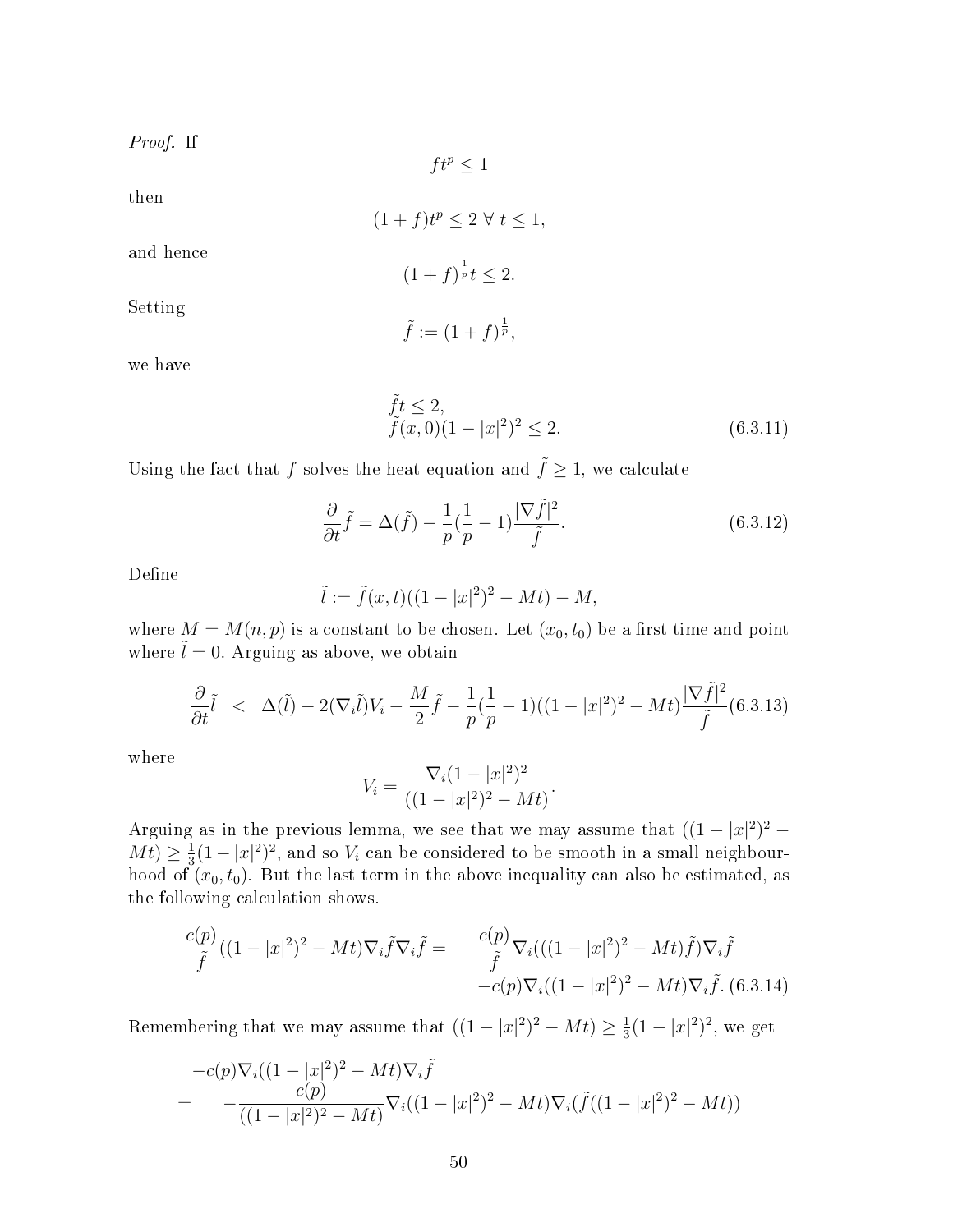$$
+c(p)\frac{\tilde{f}}{((1-|x|^2)^2 - Mt)}\nabla_i(1-|x|^2)^2\nabla_i(1-|x|^2)^2
$$
\n
$$
\leq -\frac{3c(p)}{((1-|x|^2)^2}\nabla_i((1-|x|^2)^2 - Mt)\nabla_i(\tilde{f}((1-|x|^2)^2 - Mt))
$$
\n
$$
+32c(p)\tilde{f}
$$
\n(6.3.15)

Substituting this inequality into  $(6.3.14)$ , we get

$$
\frac{c(p)}{\tilde{f}}((1-|x|^2)^2 - Mt)\nabla_i \tilde{f} \nabla_i \tilde{f} \leq W_i \nabla_i \tilde{l} + 12c(p)\tilde{f},
$$

is a smooth vector field which is defined in a small neighbourhood (space and time) of the point  $(x_0, t_0)$ . Substituting this inequality into equation [\(6.3.13\)](#page-55-1) we get

$$
\frac{\partial}{\partial t}(\tilde{l}) \quad < \quad \Delta(\tilde{l}) + \nabla_i(\tilde{l}) Z_i. \tag{6.3.16}
$$

at the point  $(x_0, t_0)$ , where Z is a smooth vector field which is defined in a small neighbourhood (space and time) of the point  $(x_0, t_0)$ . This gives us a contradiction, as  $(x_0, t_0)$  is a local maximum for  $\tilde{l}$ .

 $\Box$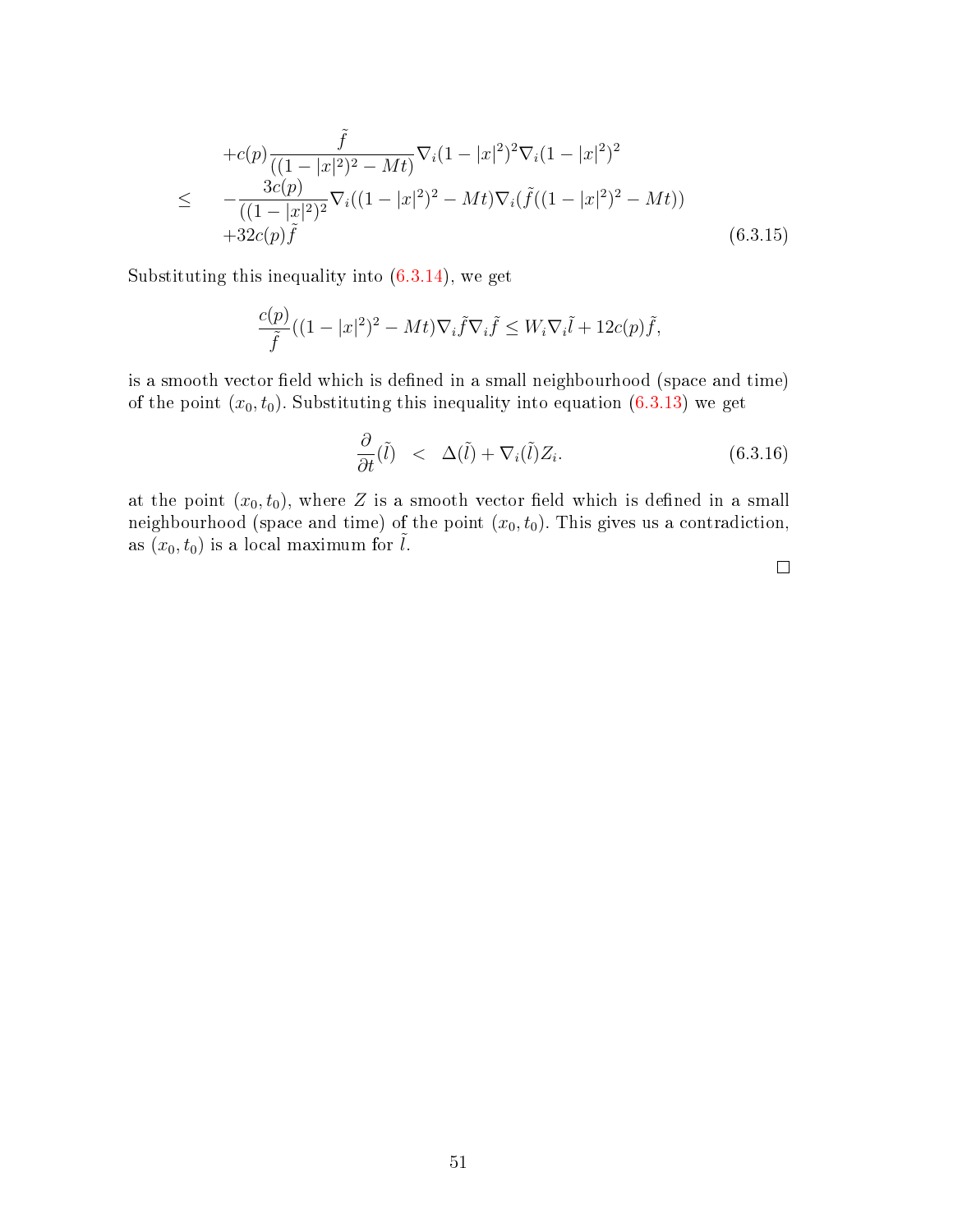## <span id="page-57-0"></span>Appendix A

## Gromov Hausdorff space and Alexandrov spaces

**Definition A.1.** Let  $(Z, d)$  be a metric space,  $p \in Z$ ,  $r > 0$ .

$$
B_r(p) := \{ x \in Z : d(x, p) < r \}.
$$

For two non-empty subsets  $A, B \subset Z$ 

$$
dist(A, B) = inf{d(a, b) : a \in A, b \in B}.
$$

$$
B_r(A) := \{ x \in Z : \text{dist}(x, A) < r \}.
$$

**Definition A.2.** For subsets  $X, Y \subset (Z, d)$  we define the Hausdorff distance between X and Y by

$$
d_H(X,Y) := \inf \{ \varepsilon > 0 : X \subset B_{\varepsilon}(Y) \text{ and } Y \subset B_{\varepsilon}(X) \}.
$$

Then, (see  $|5|$  Prop.7.3.3)

**Proposition A.3.**  $\bullet$   $d_H$  is a semi-metric on  $2^Z$  (the set of all subsets of Z),

- $d_H(A, \overline{A}) = 0$  for all  $A \subset Z$ , where  $\overline{A}$  is the closure of  $A$  (in  $(Z, d)$ )
- If A and B are closed subsets of  $(Z, d)$  and  $d_H(A, B) = 0$  then  $A = B$ .

**Definition A.4.** For a subset  $X \subset Z$ ,  $(Z,d)$  a metric space, we define  $d|_X$  to be the metric on  $X$  defined by

$$
d|_X(a,b) = d(a,b).
$$

We then define the Gromov-Hausdorff distance between two abstract metric spaces  $(X, d_X)$  and  $(Y, d_Y)$  as follows:

**Definition A.5.**  $d_{GH}((X, d_X), (Y, d_Y))$  is the infimum over all  $r > 0$  such that there exists a metric space  $(Z,d)$  and maps  $f: X \to Z$ ,  $X' := f(X)$ , and  $g: Y \to Z$ ,  $Y' := g(Y)$  such that  $f : (X, d_X) \rightarrow (X', d|_{X'})$  and  $g : (Y, d_Y) \rightarrow (Y', d_{Y'})$  are isometries and  $d_H(X', Y') < r$ .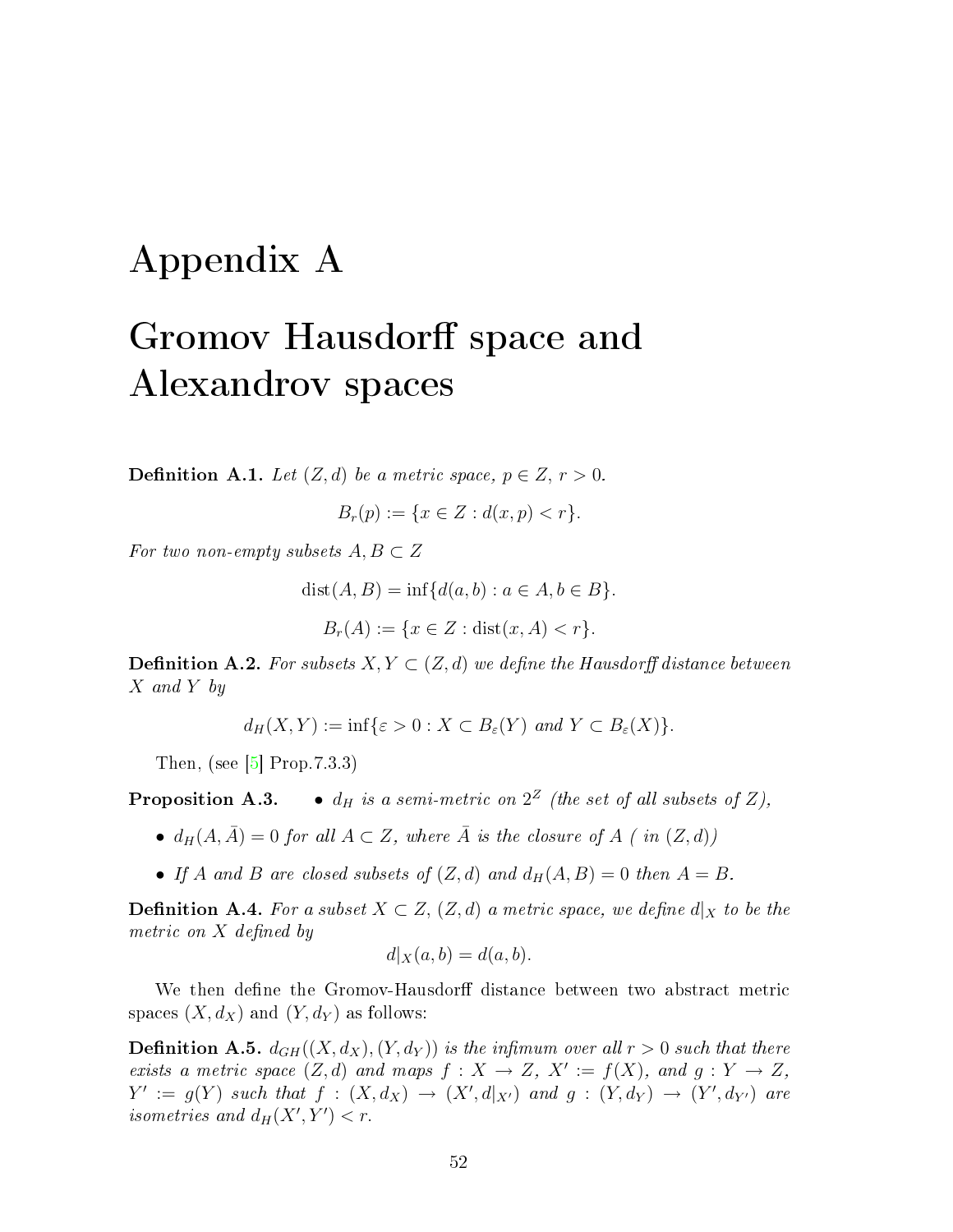**Fact A.6.**  $d_{GH}$  satisfies the triangle inequality, *i.e.*,

$$
d_{GH}((X_1, d_1), (X_3, d_3)) \leq d_{GH}((X_1, d_1), (X_2, d_2)) + d_{GH}((X_2, d_2), (X_3, d_3))
$$

for all metric spaces  $(X_1, d_1), (X_2, d_2), (X_3, d_3)$ .

*Proof.* See [\[5\]](#page-68-4) Prop.7.3.16.

**Definition A.7.** An v-Hausdorff approximation  $f : X \rightarrow Y$  for metric spaces  $(X, d_X)$  and  $(Y, d_Y)$  is a map which satisfies

$$
|d_Y(f(x), f(x')) - d_X(x, x')| \le \nu
$$
  
\n
$$
B_{\nu}(f(X)) = Y
$$
\n(A.1)

<span id="page-58-1"></span>**Definition A.8.** Happrox $((X, d_X), (Y, d_Y))$  is the infimum of  $\nu$  such that there exists a v-Hausdorff approximation  $f: X \to Y$ .

We prove the following simple well known lemma

#### <span id="page-58-0"></span>Lemma A.9.

 $\text{Happrox}((X, d_X), (Y, d_Y)) \leq 2d_{GH}((X, d_X), (Y, d_Y) \leq 4\text{Happrox}((X, d_X), (Y, d_Y)).$ 

*Proof.* See Corollary 7.3.28 of  $\vert 5 \vert$ .

Now we state the compactness result of Gromov.

**Proposition A.10.**  $\mathcal{M}(n, k, d_0)$  is precompact in Gromov-Hausdorff space.

Proof. See [\[5\]](#page-68-4) Remark 10.7.5.

Clearly  $S(n, k, d_0) \subset \mathcal{M}(n, (n-1)k, d_0)$  and so it is also precompact in Gromov-Hausdorff space.

In  $\vert 6 \vert$  (Theorem 10.8), the following fact about the convergence of Hausdorff measure was shown.

**Theorem A.11.** Let  $(M_i, g_i) \in \mathcal{S}(n, k, d_0), i \in \mathbb{N}$  be a sequence of smooth Riemannian manifolds with  $vol(M_i, g_i) \ge v_0 > 0$ , for all  $i \in \mathbb{N}$  and

$$
(M_i, d(g_i)) \xrightarrow{i \to \infty} (X, d_X)
$$

in Gromov Hausdorff space. Then

$$
\text{vol}(M_i, g_i) = \mathcal{H}_i(M_i) \stackrel{i \to \infty}{\longrightarrow} \mathcal{H}(M),
$$

where  $\mathcal{H}_i : M_i \to \mathbb{R}_0^+$  is n-dimensional Hausdorff measure with respect to  $d(g_i)$  and  $\mathcal{H}:X\rightarrow \mathbb{R}^+_0, \hbox{ is $n$-dimensional Hausdorff measure with respect to }d_X.$ 

Proof. See for example Theorem 10.10.10 in [\[5\]](#page-68-4).

 $\Box$ 

 $\Box$ 

 $\Box$ 

 $\Box$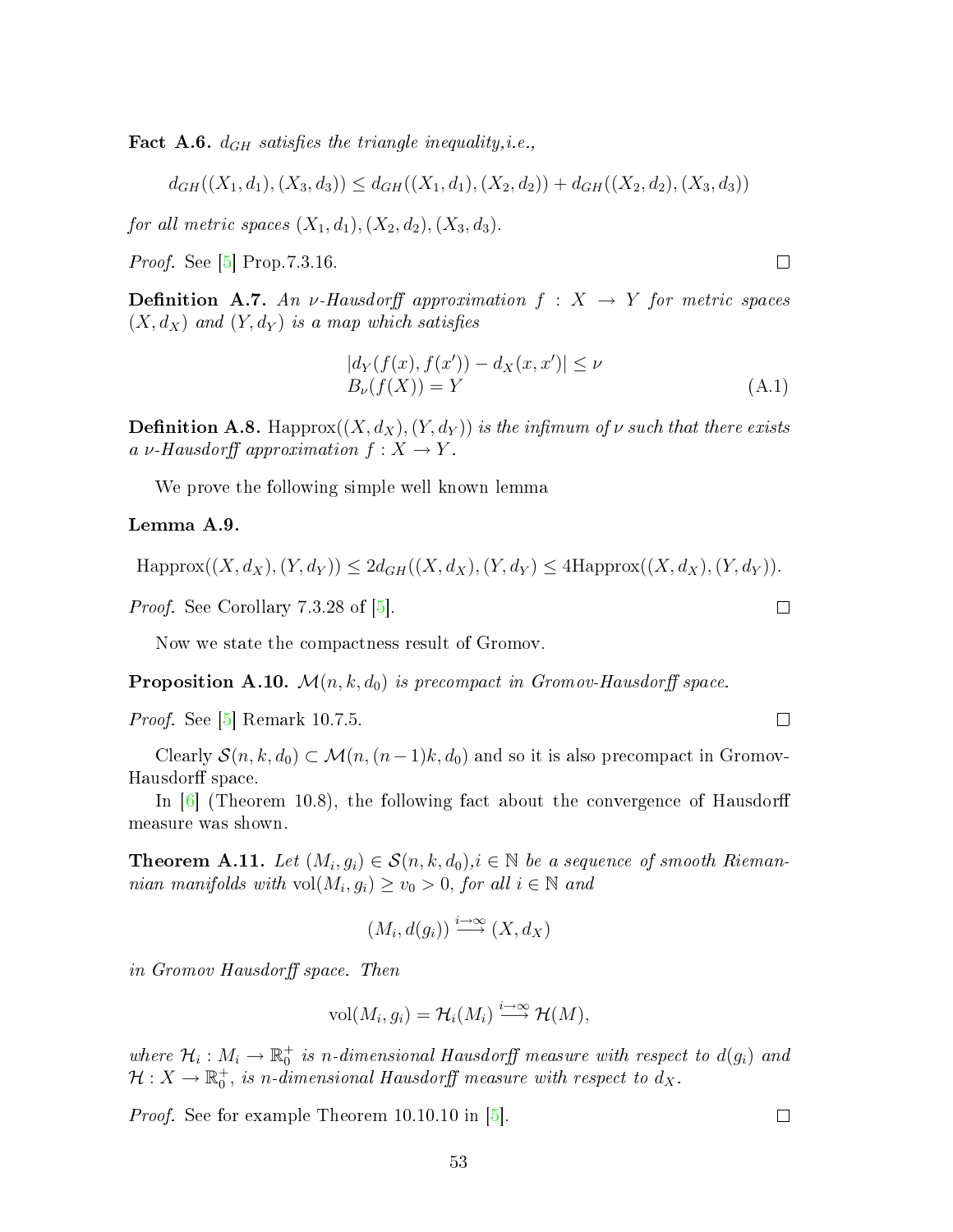In [\[8\]](#page-68-8) (Theorem 5.4) the same result was proved for  $\mathcal{M}(n, k, d_0)$ .

**Theorem A.12.** Let  $(M_i, g_i) \in \mathcal{M}(n, k, d_0), i \in \mathbb{N}$  be a sequence of smooth Riemannian manifolds with  $vol(M_i, g_i) \ge v_0 > 0$  for all  $i \in \mathbb{N}$ , and

$$
(M_i, d(g_i)) \stackrel{i \to \infty}{\longrightarrow} (X, d_X)
$$

in Gromov Hausdorff space. Then

$$
\text{vol}(M_i, g_i) = \mathcal{H}_i(M_i) \stackrel{i \to \infty}{\longrightarrow} \mathcal{H}(M),
$$

where  $\mathcal{H}_i : M_i \to \mathbb{R}_0^+$  is n-dimensional Hausdorff measure with respect to  $d(g_i)$  and  $\mathcal{H}:X\rightarrow \mathbb{R}^+_0,$  is n-dimensional Hausdorff measure with respect to  $d_X.$ 

Proof. See Theorem 5.4 of [\[8\]](#page-68-8).

The spaces that arise in this chapter, are obtained as limits of spaces whose curvature is bounded >from below. A.D. Alexandrov studied such spaces extensively, and there is a large field of literature which is souly concerned with such spaces. Here we give one possible definition of the class of spaces with curvature bounded from below (see  $\lceil 6 \rceil$  and  $\lceil 5 \rceil$  for further possible definitions and properties of such spaces).

**Definition A.13.** The complete metric space  $(M, d)$  is called an intrinsic metric space if for any  $x, y \in M$ ,  $\delta > 0$  there is a finite sequence of points  $z_0 =$  $x, z_1, \ldots, z_k = y$ , such that  $d(z_i, z_{i+1}) \leq \delta \forall i \in \{0, \ldots, k-1\}$  and

$$
\sum_{i=0}^{k-1} d(z_i, z_{i+1}) \le d(x, y) + \delta.
$$

**Definition A.14.** The length  $L_d(\gamma)$  of a continuous curve  $\gamma : [a, b] \to M$  is the supremum of the sums

$$
\sum_{i=0}^{k-1} d(\gamma(y_i), \gamma(y_{i+1}))
$$

over all partitions  $a = y_0 < y_1 < \ldots y_k = b$ , of [a, b] (notice that this length could be  $infinite$ ).

**Definition A.15.** A geodesic is a continuous curve  $\gamma : [a, b] \to M$  whose length is equal to  $d(\gamma(a), \gamma(b))$  (that is, the distance between the endpoints of the curve).

**Definition A.16.** A collection of three points  $p, q, r \in M$  and three geodesics pq, pr, qr is called a triangle in M and denoted by  $\Delta(p, q, r)$ .

<span id="page-59-0"></span>**Fact A.17.** Let  $(M_k, d_k)$  denote the complete simply connected two dimensional Riemannian manifold of sectional curvature  $k$ . Let us fix the real number  $k$  and let  $\Delta(p,q,r)$  be given. For  $k < 0$  there exists a unique (up to an rigid motion) triangle  $\Delta(\tilde{p}, \tilde{q}, \tilde{r})$  in the metric space  $(M_k, d_k)$  with  $d(p, q) = d_k(\tilde{p}, \tilde{q}), d(p, r) =$  $d_k(\tilde{p}, \tilde{r}), d(r, q) = d_k(r, q)$ . For  $k > 0$  we require that the perimeter of  $\Delta(p, q, r)$  be less than  $\frac{2\pi}{\sqrt{2}}$  $\frac{\pi}{k}$  in order that the triangle exist.

 $\Box$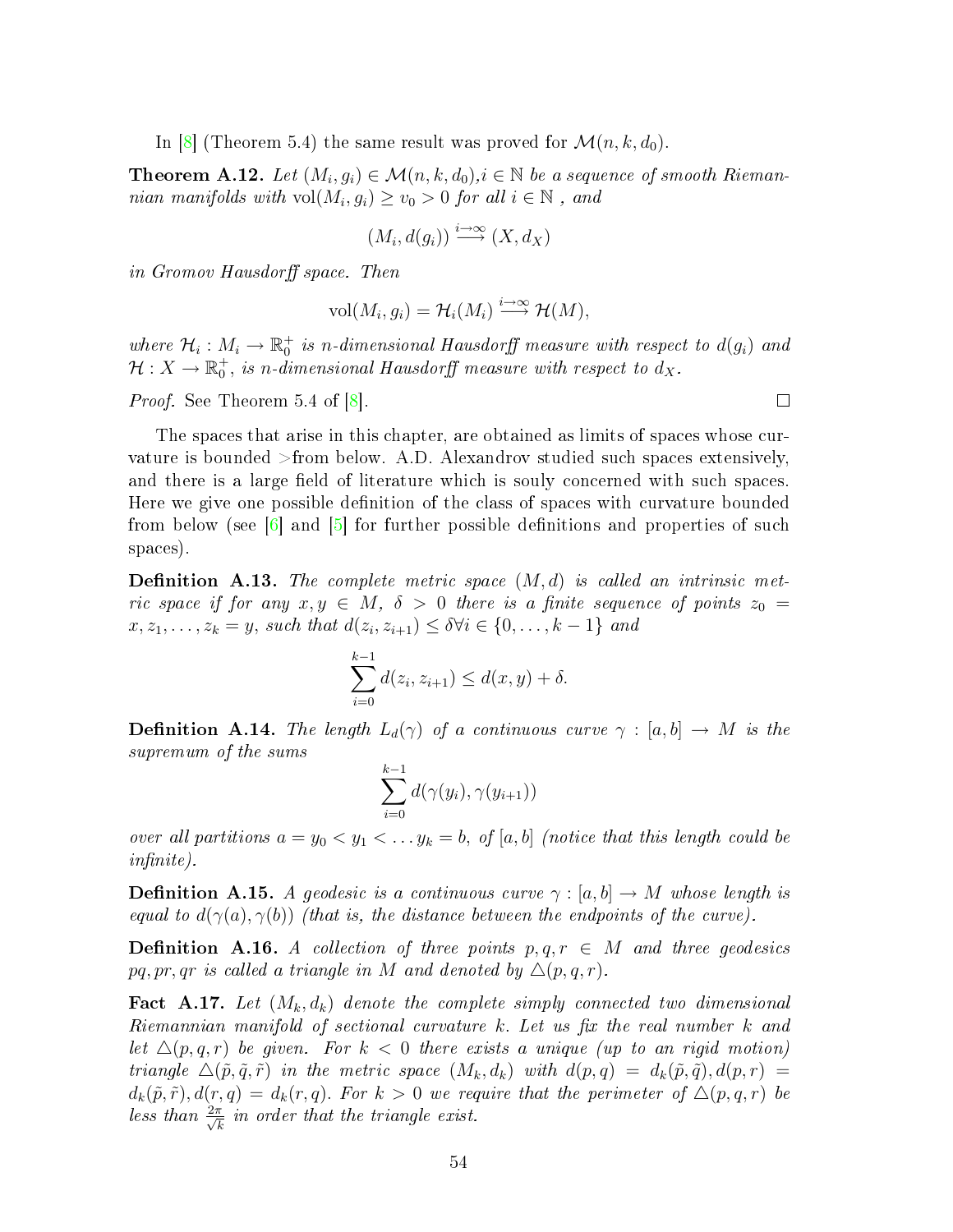**Definition A.18.** A complete, locally compact space  $M$  with intrinsic metric  $d$  is called an Alexandrov space with curvature  $\geq k$  if in some neighbourhood  $U_x$  of each point x, for any triangle  $\Delta(p, q, r)$  with vertices in  $U_x$  and any point s on the geodesic qr, the inequality  $d(p, s) \geq d_k(\tilde{p}, \tilde{s})$  is satisfied, where  $\Delta(\tilde{p}, \tilde{q}, \tilde{r})$  is the triangle from [A.17,](#page-59-0) and  $\tilde{s}$  is the point in  $\tilde{q}\tilde{r}$  satisfying  $d(q, s) = d_k(\tilde{q}, \tilde{s})$  and  $d(r, s) = d_k(\tilde{r}, \tilde{s})$ .

Many reuslts which are valid for smooth Riemannian manifolds with curvature bounded from below by k are also valid for Alexandrov spaces with curvature  $\geq k$ . For example, Theorem 3.6 of  $[6]$  says that for  $(X, d)$  an Alexandrov space with curvature  $\geq k$  we have

$$
diam (X, d) \le \frac{\pi}{\sqrt{k}}.
$$

For other properties of Alexandrov spaces with curvature  $\geq k$  see [\[6\]](#page-68-7) or the book  $\lceil 5 \rceil$ .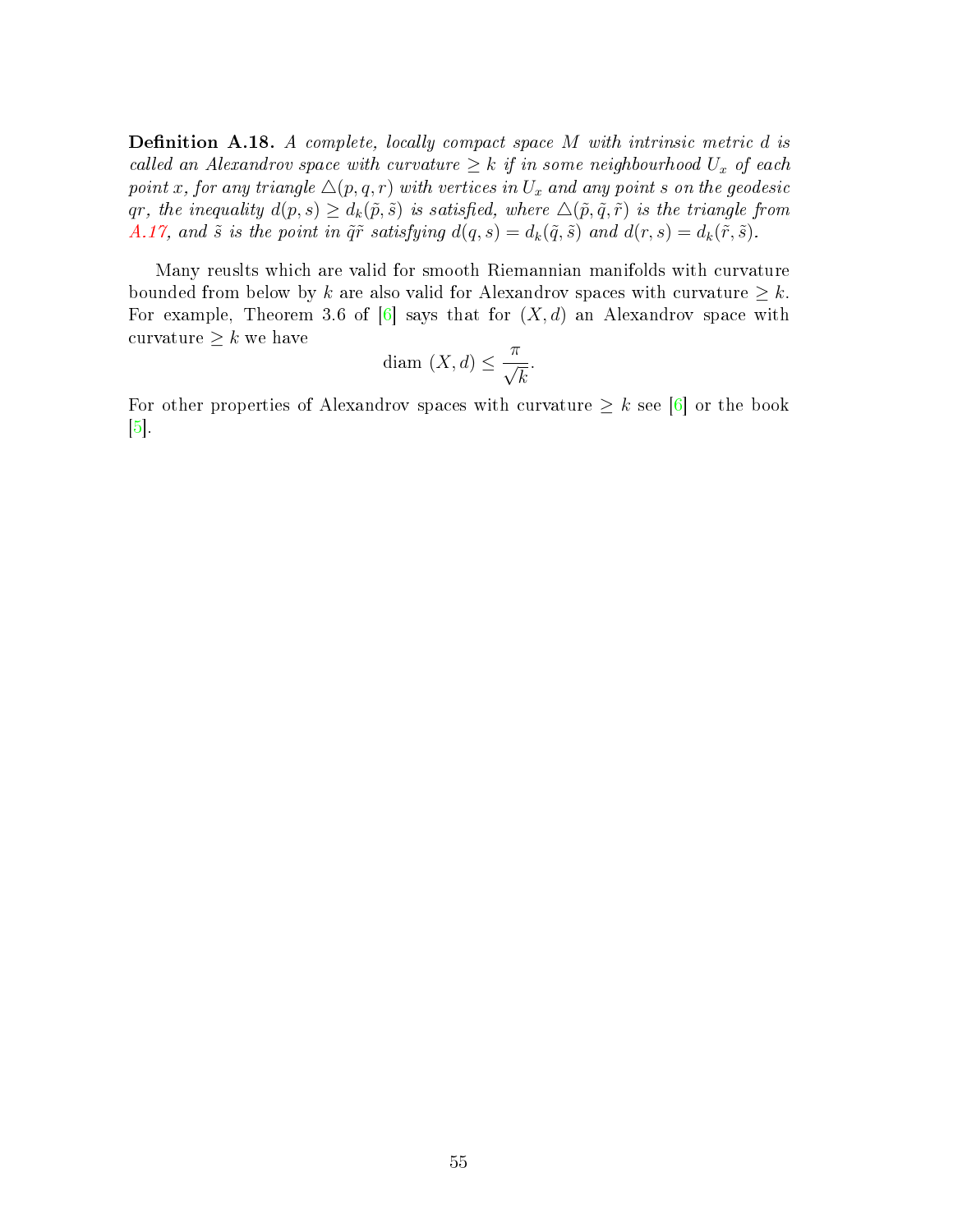## <span id="page-61-0"></span>Appendix B

### C-essential points and  $\delta$ -like necks

**Definition B.1.** Let  $(M, g(t))_{t \in (-\infty, T)}$ ,  $T \in \mathbb{R} \cup \{\infty\}$ , be a solution to Ricci flow. We say that  $(x, t) \in M \times (-\infty, T)$  is a C-essential point if

 $|\text{Riem}(x, t)| |t| > C.$ 

**Definition B.2.** We say that  $(x, t) \in M \times (-\infty, T)$  is a  $\delta$ -necklike point if there exists a unit 2-form  $\theta$  at  $(x, t)$  such that

$$
|\text{Riem} - R(\theta \otimes \theta)| \le \delta |\text{Riem}|.
$$

 $\delta$ -necklike points often occur in the process of taking a limit around a sequence of times and points which are becoming singular. If  $\delta = 0$ , then the inequality reads

 $|\text{Riem}(x, t) - R(x, t)(\theta \otimes \theta)| = 0.$ 

In three dimensions this tells us that the manifold splits. This can be seen with the help of some algebraic lemmas.

**Lemma B.3.** Let  $\omega \in \Omega^2(\mathbb{R}^3)$ . Then it is possible to write

$$
\omega = X \wedge V,
$$

for two orthogonal vectors  $X$  and  $V$ .

**Remark B.4.** Here we identify one forms with vectors using

$$
adx1 + bdx2 + cdx3 \equiv (a, b, c).
$$

Proof. Assume

$$
\omega = adx^1 \wedge dx^2 + bdx^1 \wedge dx^3 + cdx^2 \wedge dx^3 \tag{B.1}
$$

Without loss of generality  $b \neq 0$ . Then, we may write:

$$
\omega = (dx^1 + \frac{c}{b}dx^2) \wedge (adx^2 + bdx^3)
$$
 (B.2)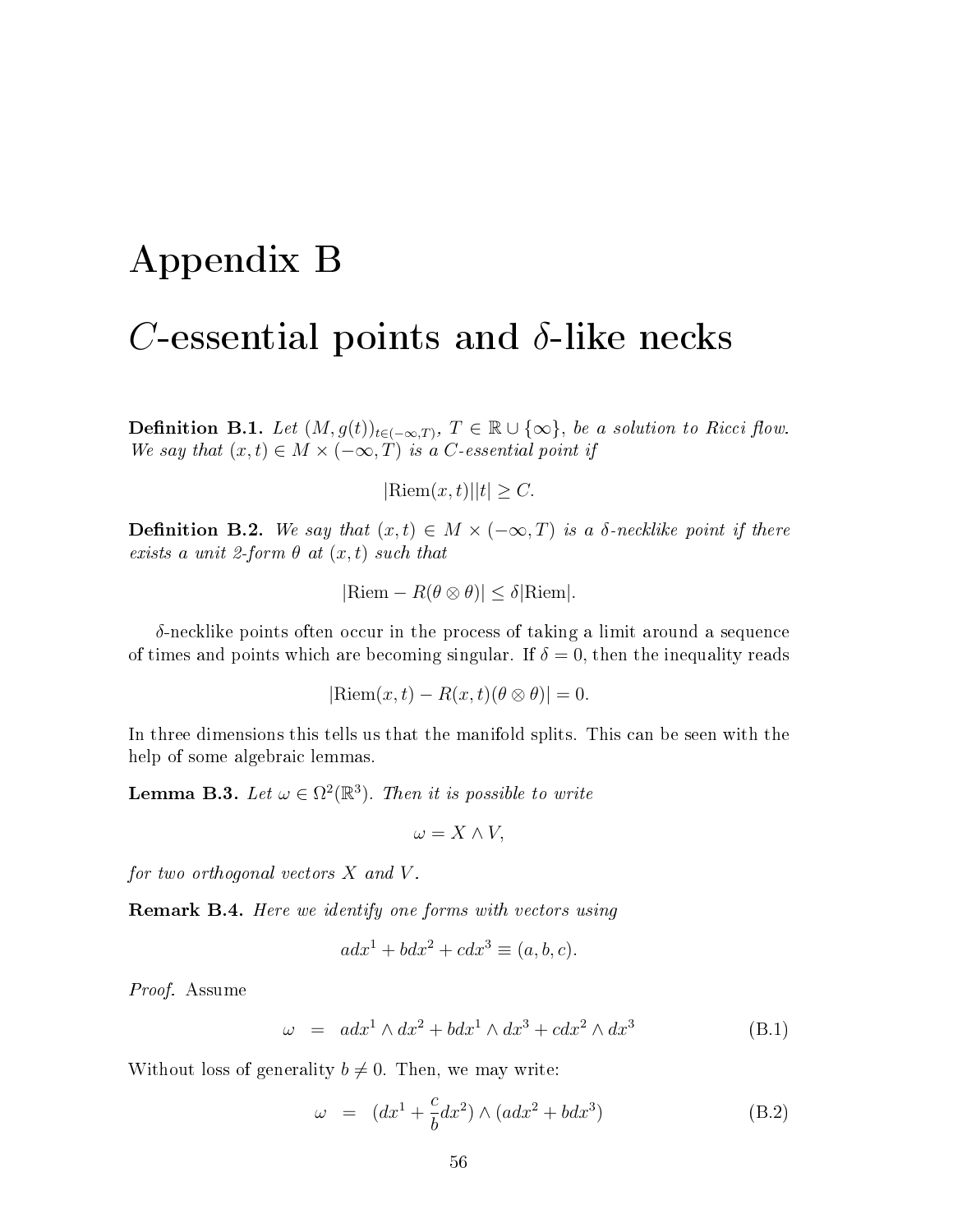So  $\omega = X \wedge Y$ . Now let X, Z, W be an orthogonal basis all of length |X|. Then

$$
Y = a_1 X + a_2 Z + a_3 W.
$$

This implies

$$
\omega = X \wedge (a_1 X + a_2 Z + a_3 W)
$$
  
=  $X \wedge (a_2 Z + a_3 W)$  (B.3)

as required  $(V = a_2Z + a_3W)$ .

Hence we may write the  $\theta$  occurring above as

$$
\theta = X \wedge V.
$$

Hence

$$
Riem(x,t) = cX \wedge V \otimes X \wedge V,
$$

with

 ${X, V, Z}$ 

an orthonormal basis for  $\mathbb{R}^3$ .

The set  $\{X \wedge V, X \wedge Z, V \wedge Z\}$  then forms an orthonormal basis and the curvature operator  $R$  can be written with respect to this basis as

$$
\left(\begin{array}{ccc} c & 0 & 0 \\ 0 & 0 & 0 \\ 0 & 0 & 0 \end{array}\right)
$$

Hence the manifold splits (if the solution is complete with bounded curvature and non-negative curvature operator) in view of the arguments in chapter 9 of [\[14\]](#page-69-0).

 $\Box$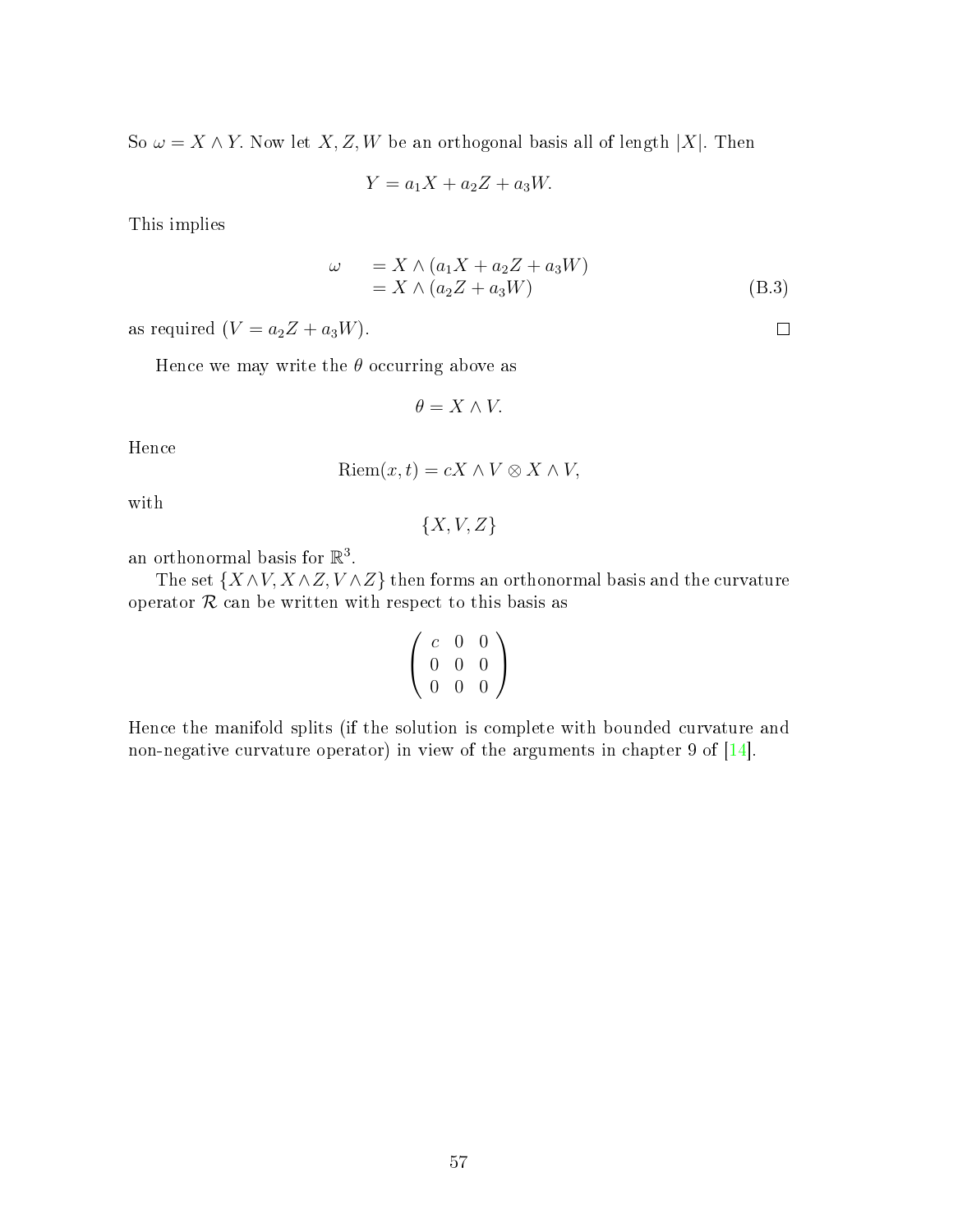## <span id="page-63-0"></span>Appendix C

# Estimates on the distance function for Riemannian manifolds evolving by Ricci flow

For completeness, we prove some results which are implied or proved in [\[16\]](#page-69-11) and stated in  $[4]$  as editors note 24 from the same paper in that book. The lemma we wish to prove is

**Lemma C.1.** Let  $(M^n, g(t))_{t \in [0,T)}$  be a solution to Ricci flow with

$$
Ricci(g(t)) \ge -c_0
$$
  
\n
$$
Riem(g(t))|t \le c_0
$$
  
\ndiam  $(M, g_0) \le d_0$  (C.1)

Then

$$
d(p,q,0) - c_1(t,d_0,c_0,n) \ge d(p,q,t) \ge d(p,q,0) - c_1(n,c_0)\sqrt{t}
$$
 (C.2)

for all  $t \in [0, T)$ , where

$$
c_1(t, d_0, c_0, n) \to 0
$$

as  $t \rightarrow 0$ .

*Proof.* The first inequality

$$
d(p,q,t) \ge d(p,q,0) - c_1(n,c_0)\sqrt{t}
$$

is proved in  $[16]$ , theorem 17.2 after making a slight modification of the proof. If we examine the proof there (as pointed out in  $[4]$  as editors note 24 of the same book), we see that in fact what is proved is:

$$
d(P, Q, t) \ge d(P, Q, 0) - C \int_0^t \sqrt{M(t)}
$$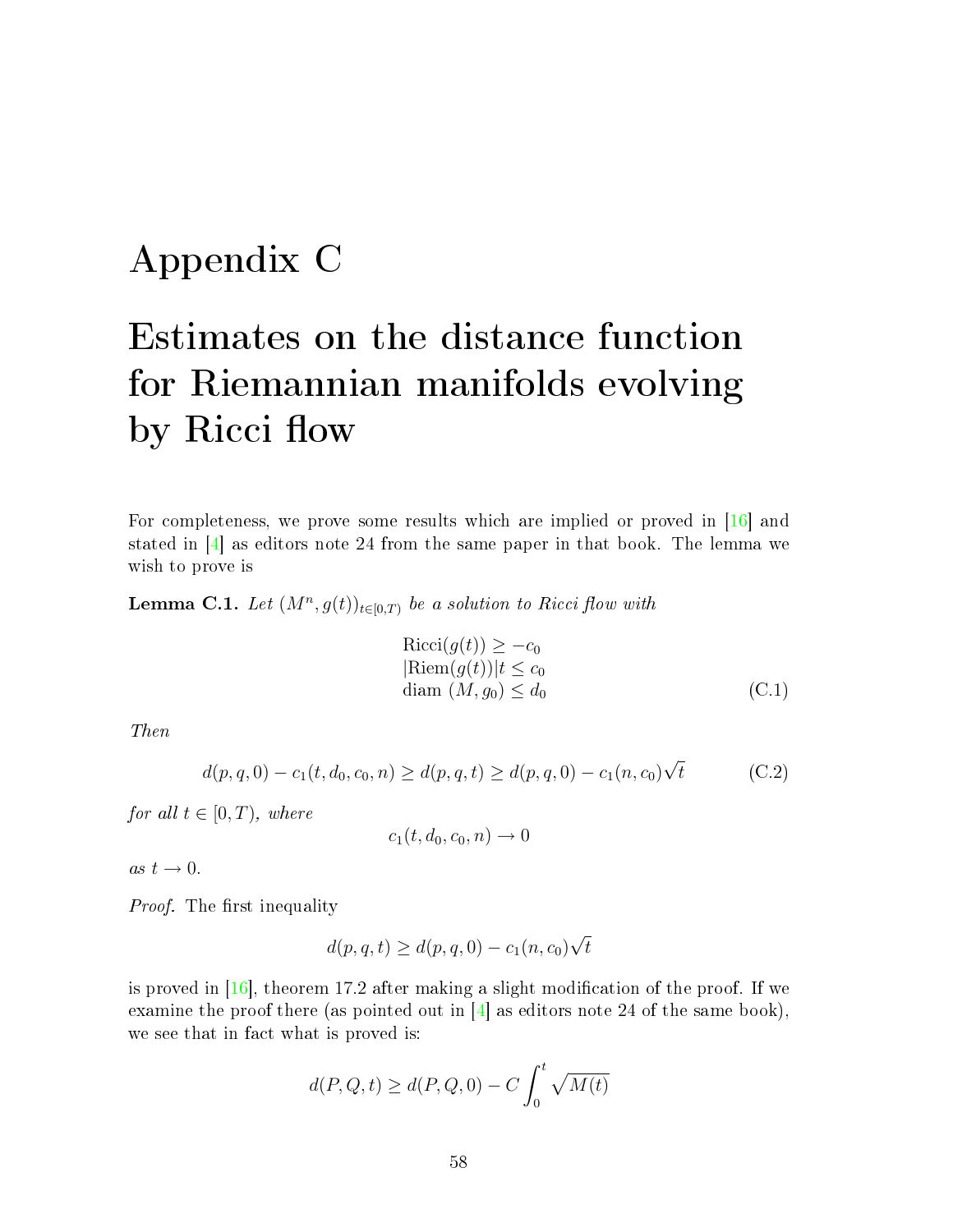where  $\sqrt{M(t)}$  is any integrable function which satisfies

$$
\sup_{M} |\text{Riem}(\cdot, t)| \le M(t).
$$

In particular, in our case we may set

$$
M(t) = \frac{c}{t}
$$

which then implies the first inequality. The second inequality is also a simple consequence of results obtained in [\[16\]](#page-69-11). Lemma 17.3 tells us that

$$
\frac{\partial}{\partial t}d(P,Q,t) \le -\inf_{\gamma \in \Gamma} \int_{\gamma} \text{Ricci}(T,T)ds
$$

where the inf is taken over the compact set  $\Gamma$  of all geodesics from P to Q realising the distance as a minimal length, T is the unit vector field tangent to  $\gamma$ . Then in our case Ricci ≥  $-c_0$  implies

$$
\frac{\partial}{\partial t}d(P,Q,t) \le c_0 d(P,Q,t).
$$

This implies that

$$
d(P, Q, t) \le \exp^{c_0 t} d(P, Q, 0),
$$

and as a consequence

$$
\text{diam } (M, g(t)) \leq d_0 \exp^{ct}.
$$

Hence

$$
d(P, Q, t) \le \exp^{cot} d(P, Q, 0) = d(P, Q, 0) + (\exp^{cot} - 1)d(P, Q, 0)
$$
  
 
$$
\le d(P, Q, 0) + (\exp^{cot} - 1)d_0 \exp^{ct},
$$
 (C.3)

which implies the result.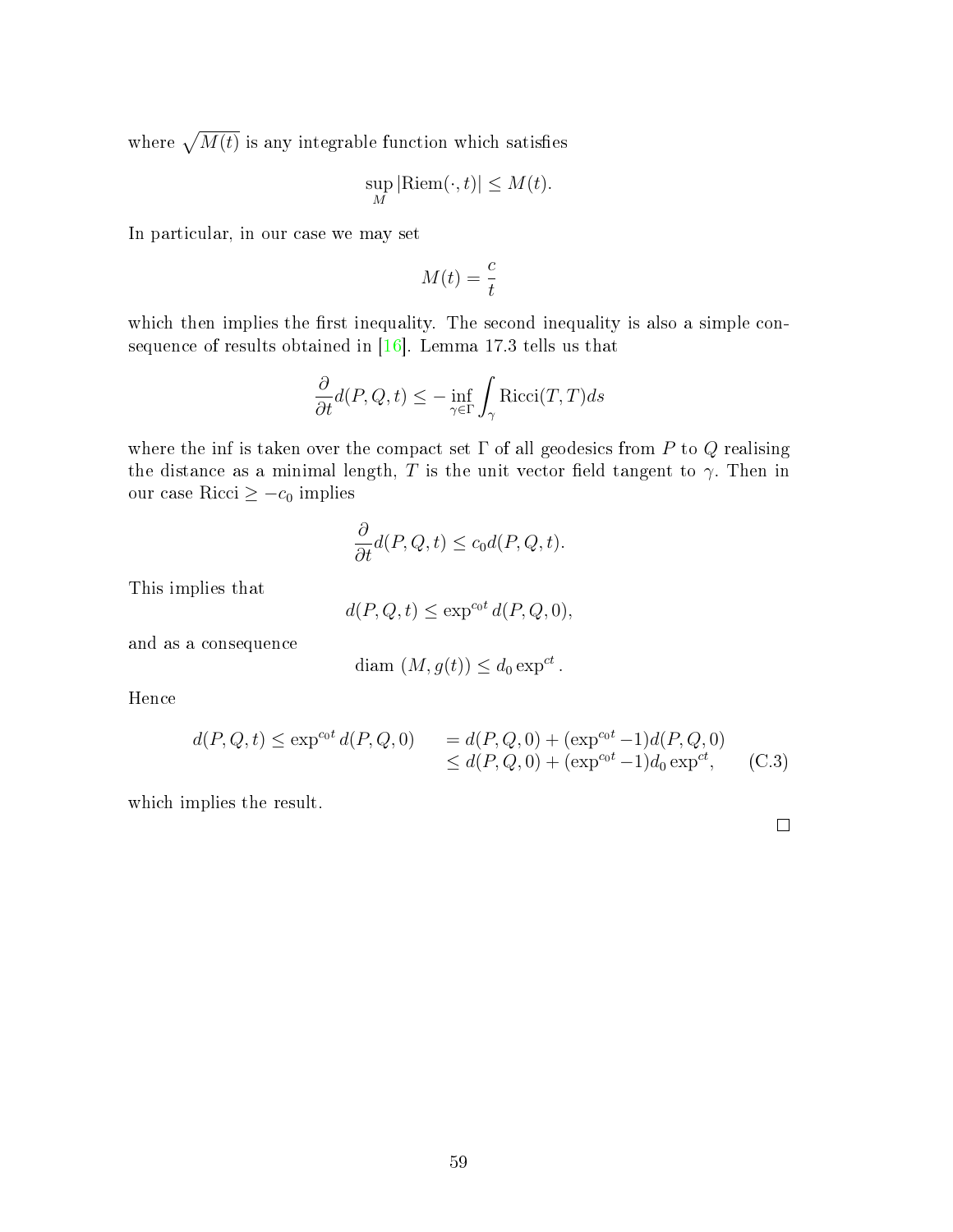## <span id="page-65-0"></span>Appendix D

### Notation

 $\mathbb{R}^+$  is the set of positive real numbers.

 $\mathbb{R}^+_0$  is the set of non-negative real numbers.

For a tensor T on M, we write  $^g|T|^2$  to represent the norm of T with respect to the metric g on M. For example if T is a  $\binom{0}{2}$  $_{2}^{0})$  tensor, then

$$
g|T|^2 = g^{ij}g^{kl}T_{ik}T_{jl}.
$$

 $N^{\prime}$  refers to the covariant derivative with respect to h of T.

 ${}^{\hbar}\text{Riem}$  or Riem $(h)$  refers to the Riemannian curvature tensor with respect to  $h$  on M.

<sup>h</sup>Ricci or Ricci(h) or  ${}^h R_{ij}$  refers to the Ricci curvature of h on M.

 ${}^{\hbar}\!{\rm R}$  or  ${\rm R}(h)$  refers to the scalar curvature of  $h$  on  $M.$ 

 $\sec(p)(v, w)$  is the sectional curvature of the plane spanned by the linearly independent vectors  $v, w$  at  $p$ .

 $\sec \geq k$  means that the sectional curvature of every plane at every point is bounded from below by  $k$ .

R denotes the curvature operator.

 $R \geq c$  means that the eigenvalues of the curvature operator are bigger than or equal to c at every point on the manifold.

 $\Gamma(h)_{ij}^k$  or  ${}^h\! \Gamma_{ij}^k$  refer to the Christoffel symbols of the metric  $h$  in the coordinates  $\{x^k\},$ 

$$
{}^{\scriptscriptstyle h}\!\Gamma^k_{ij} = \frac{1}{2} h^{kl} \big( \frac{\partial h_{il}}{\partial x^j} + \frac{\partial h_{jl}}{\partial x^i} - \frac{\partial h_{ij}}{\partial x^l} \big).
$$

For a diffeomorphism  $F : M \to N$  we will sometimes consider dF, a 1-form along  $F$ , defined by

$$
dF(x) := \frac{\partial F^{\alpha}}{\partial x^{k}} dx^{k}(x) \frac{\partial}{\partial y^{\alpha}}|_{(F(x))}.
$$

For a general 1-form  $\omega$  along  $F$ ,  $\omega = \omega_i^{\alpha}(x)dx^i(x)\otimes \frac{\partial}{\partial y^{\alpha}}|_{(F(x))},$  we define the norm of  $ω$  with respect to l (a metric on M) and  $γ$  (a metric on N) by

$$
{}^{l,\gamma}|\omega|^2(x) = l^{ij}(x)\gamma_{\alpha\beta}(F(x))\omega_i^{\alpha}(x)\omega_j^{\beta}(x).
$$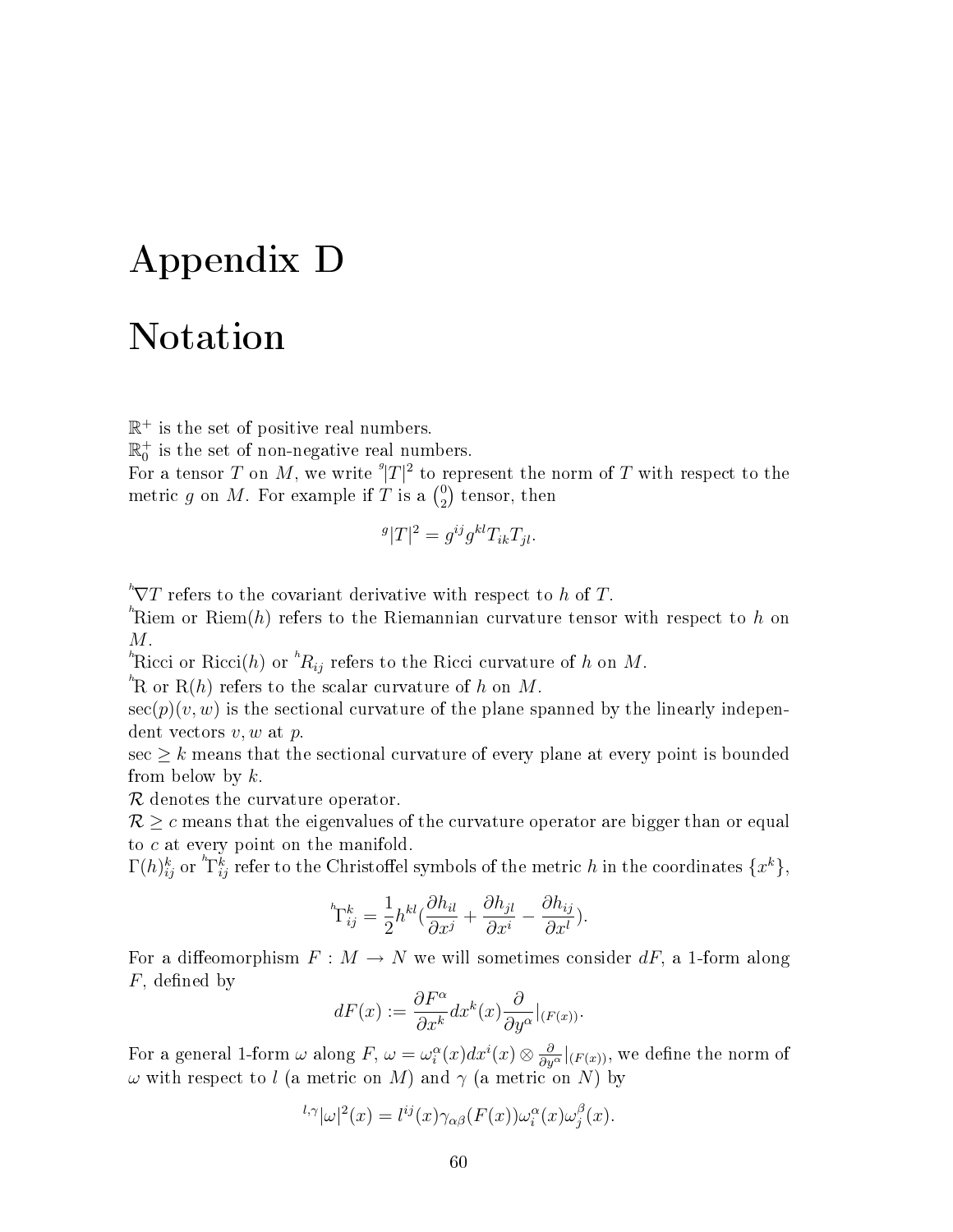For example,

$$
{}^{l,\gamma}|dF|^2(x) = l^{ij}(x)\gamma_{\alpha\beta}(F(x))\frac{\partial F^{\alpha}}{\partial x^i}(x)\frac{\partial F^{\beta}}{\partial x^j}(x).
$$

We define  ${}^{g,h}\nabla dF$ , a  $\binom{0}{2}$  $_{2}^{0}$ ) tensor along F, by

$$
({}^{g,h}\nabla dF)^{\alpha}_{ij} := \left(\frac{\partial^2 F^{\alpha}}{\partial x^i \partial x^j} - \Gamma^k_{ij}(g)\frac{\partial F^{\alpha}}{\partial x^k} + \Gamma^{\alpha}_{\beta\sigma}(h)\frac{\partial F^{\beta}}{\partial x^i}\frac{\partial F^{\sigma}}{\partial x^j}\right).
$$

For a general  $\binom{0}{2}$  $\frac{1}{2}$ ) tensor  $\psi$  along  $F,$   $\psi = \psi_{ij}^\alpha(x)dx^i(x)\otimes dx^j(x)\otimes \frac{\partial}{\partial y^\alpha}|_{(F(x))},$  we define the norm of  $\psi$  with respect to  $l$  (a metric on  $M$ ) and  $\gamma$  (a metric on  $N$ ) by

$$
{}^{l,\gamma}|\psi|^2 = \gamma_{\alpha\beta}(F(x))l^{ks}(x)l^{ij}(x)\eta_{ik}^{\alpha}(x)\eta_{js}^{\beta}(x).
$$

For example

$$
{}^{l,\gamma}|{}^{g,h}\nabla dF|^{2} = \gamma_{\alpha\beta}(F(x))l^{ks}(x)l^{ij}(x)\left(\frac{\partial^{2}F^{\alpha}}{\partial x^{i}\partial x^{k}} - \Gamma^{r}_{ik}(g)\frac{\partial F^{\alpha}}{\partial x^{r}} + \Gamma^{\alpha}_{\eta\sigma}(h)\frac{\partial F^{\eta}}{\partial x^{i}}\frac{\partial F^{\sigma}}{\partial x^{k}}\right) \newline \left(\frac{\partial^{2}F^{\beta}}{\partial x^{j}\partial x^{s}} - \Gamma^{r}_{js}(g)\frac{\partial F^{\beta}}{\partial x^{r}} + \Gamma^{\beta}_{\phi\rho}(h)\frac{\partial F^{\phi}}{\partial x^{j}}\frac{\partial F^{\rho}}{\partial x^{s}}\right).
$$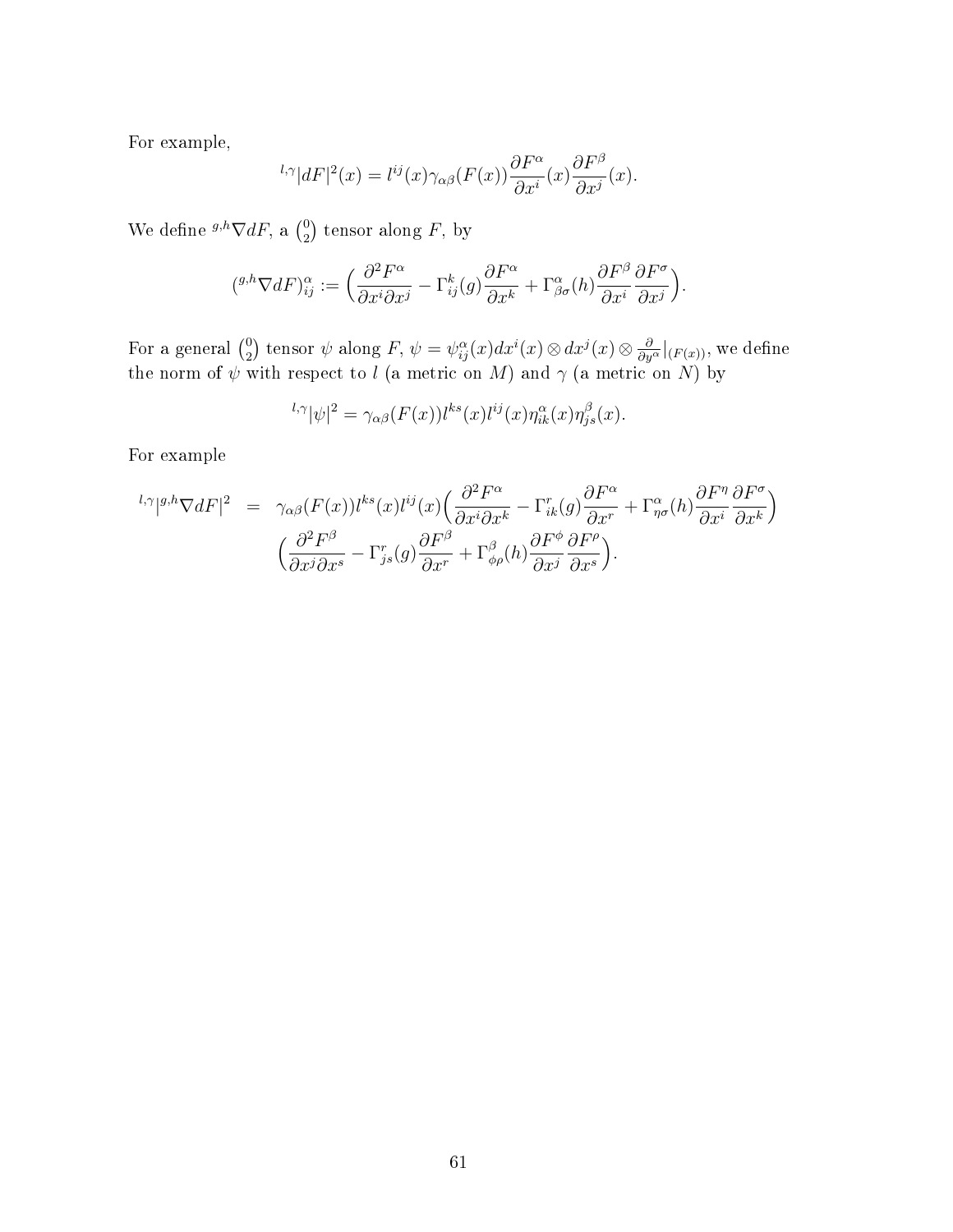# Acknowledgements

We would like to thank Peter Topping for helpful discussions on Harmonic map heat flow and the Pseudolocality result of Perelman. Thanks to Klaus Ecker, Gerhard Huisken and Ernst Kuwert for their interest in and support of this work.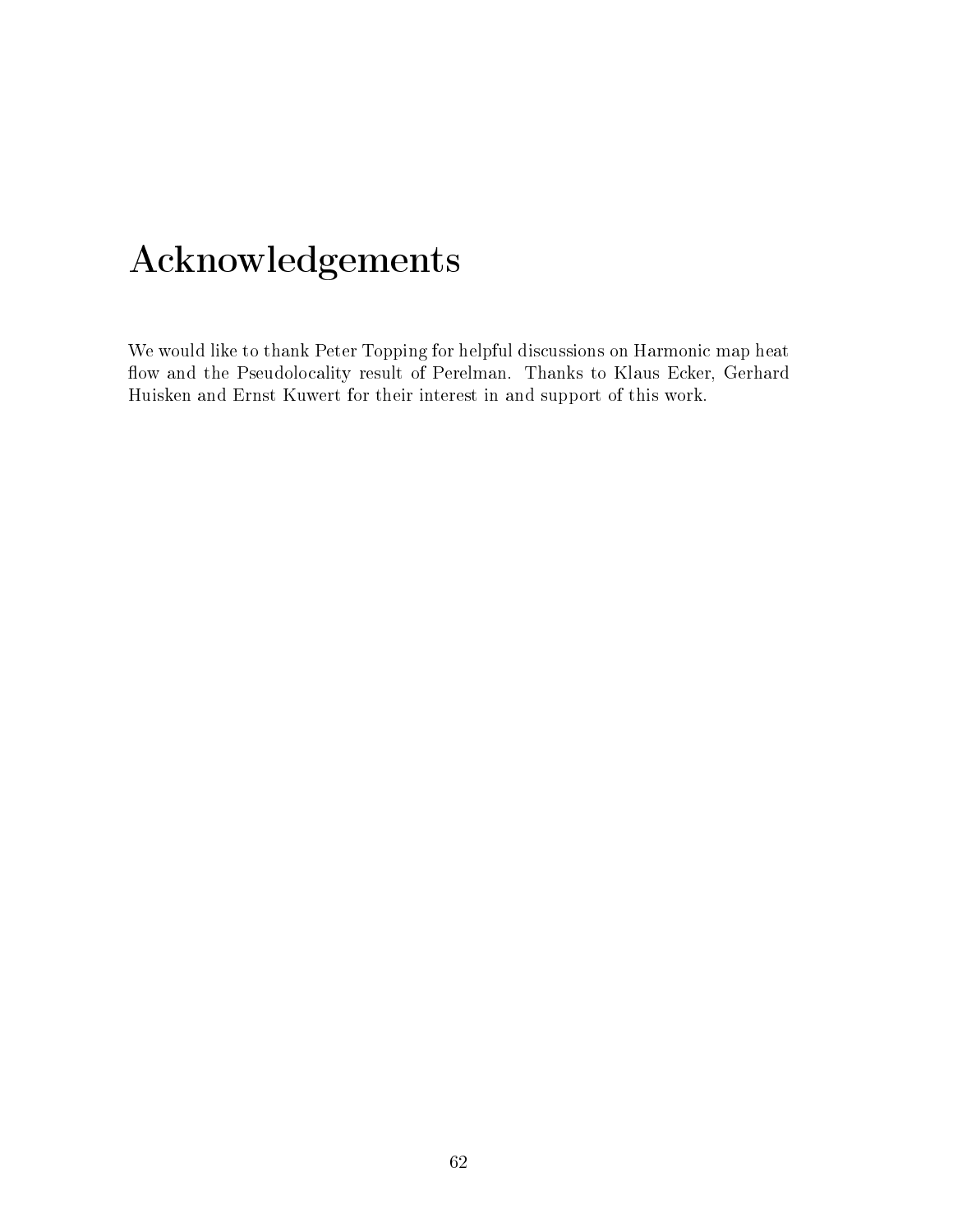## Bibliography

- [1] Angenent, Sigurd; Knopf, Dan An example of neckpinching for Ricci flow on  $S^{n+1}$ . Math. Res. Lett. 11 (2004), no. 4, 493-518.
- [2] Angenent, Sigurd; Knopf, Dan Precise asymptotics of the Ricci flow neckpinch . Pre-print
- <span id="page-68-1"></span>[3] Berger, M. Les Varietes Riemanniennes a courbure positive, Bull.Soc.Math.France 87, (1960).
- <span id="page-68-9"></span>[4] Cao, H.D., Chow, B., Chu, S.C., Yau, S.T. Collected papers on the Ricci flow Series in Geometry and Topology, Vol.37, International Press.
- <span id="page-68-4"></span>[5] Burago, D., Burago, Y., Ivanov, S. A course in Metric Geometry, Graduate studies in Math., Vol. 33, American Math. Soc.
- <span id="page-68-7"></span>[6] Burago, Yu., Gromov, M., Perelman,G. A.D. Alexandrov spaces with curvature bounded below. Russian Math surveys, Vol. 47, pp. 1-58 (1992).
- <span id="page-68-5"></span>[7] Chow,B. Knopf,D. The Ricci Flow: An Introduction Math. Surveys and Mono. Volume 110, American Math. Soc.
- <span id="page-68-8"></span>[8] Cheeger,J., Colding,T,. On the structure of spaces with Ricci with curvature bounded from below I, J.differential Geometry 46, 406-480 (1997)
- <span id="page-68-6"></span>[9] Cheeger,J., Gromov,M., Taylor,M. Finite propagation speed, kernel estimates for functions of the Laplace operator, and the geometry of complete Riemannian manifolds, *J.Differential Geom.*, 17, no. 1,  $15 - 53$ , (1982).
- <span id="page-68-2"></span>[10] Cheeger, J., Ebin,D. Comparison Theorems in Riemannian Geometry North Holland Publishing Company, 1975
- [11] DeTurck, D. Deforming metrics in the direction of their Ricci tensors,  $J.Differential Geom., 18, no. 1, 157 - 162, (1983).$
- <span id="page-68-3"></span>[12] Fukaya, K., Yamaguchi, T. The fundamental groups of almost non-negatively curved manifolds Ann. of Math. , (2), 136, 253-333, (1992).
- <span id="page-68-0"></span>[13] Hamilton, R.S. Three manifolds with positive Ricci-curvature  $J.Differential$  $Geom., 17, no. 2, 255 - 307, (1982).$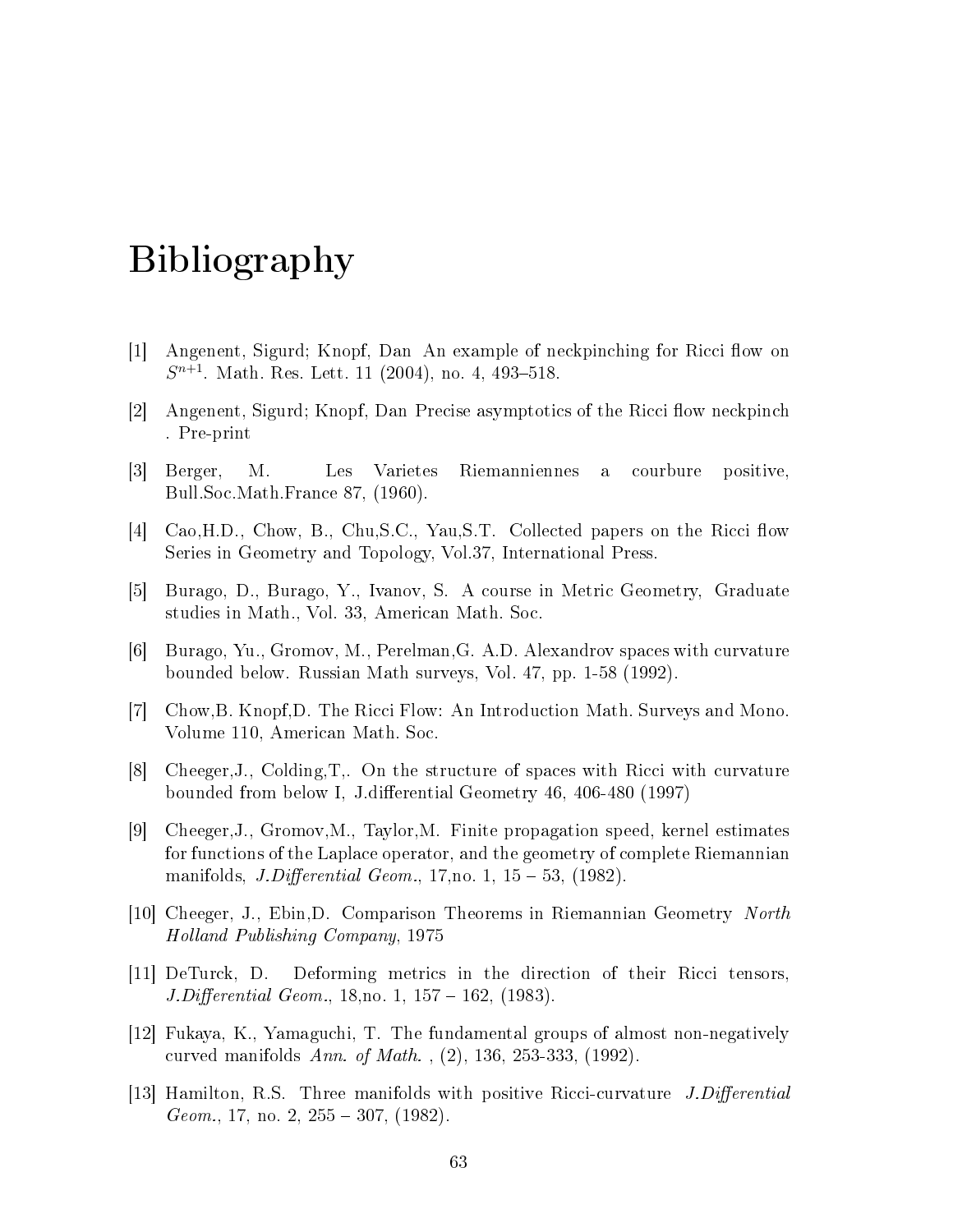- <span id="page-69-0"></span>[14] Hamilton, R.S. Four manifolds with positive curvature operator J. Differential  $Geom 24$  no. 2,  $153 - 179$ ,  $(1986)$ .
- <span id="page-69-10"></span>[15] Hamilton, R.S. Eternal solutions to the Ricci flow, *Journal of Diff. Geom.*, 38, 1-11 (1993)
- <span id="page-69-11"></span>[16] Hamilton, R.S. The formation of singularities in the Ricci flow, *Collection*: Surveys in differential geometry, Vol. II (Cambridge, MA),  $7-136$ , (1995).
- <span id="page-69-7"></span>[17] Hamilton, R.S. A compactness property of the Ricci Flow American Journal of Mathematics, 117, 545–572, (1995)
- <span id="page-69-8"></span>[18] Hamilton, R.S. Non-Singular solutions of the Ricci Flow on Three-Manifolds *Comm. Anal. Geom.*, vol 7., no. 4, 695–729,  $(1999)$
- <span id="page-69-12"></span>[19] Hebey, E. Nonlinear Analysis on Manifolds: Sobolev Spaces and Inequalities Courant Lecture Notes in Mathematics, New York University, 1999
- [20] Hirsch, M.W. Differential Topology Springer, 1976.
- <span id="page-69-9"></span>[21] Ivey, T. Ricci solitons on compact three manifolds, Diff. Geom. Appl. 3,  $301-307$ (1993)
- <span id="page-69-2"></span>[22] Klingenberg, W. Contributions to Riemannian geometry in the large Ann.Math. 69, (1959)
- [23] Ladyzenskaja,O.A., Solonnikov, V.A., Uralceva, N.N. Linear and quasilinear equations of parabolic type, Transl.Amer.Math.Soc.,1986
- <span id="page-69-5"></span>[24] Perelman, G., The entropy formula for the Ricci flow and its geometric applications MarthArxiv link: math.DG/0211159
- <span id="page-69-6"></span> $[25]$  Perelman, G., Ricci flow with surgery on three manifolds MarthArxiv link: math.math.DG/0303109 Springer,1991.
- <span id="page-69-4"></span>[26] Peters, S. Konvergenz Riemannscher Mannigfaltigkeiten. Bonner Math. Schr. 169, (1986)
- [27] Peterson,P., Riemannian Geometry Springer,1991.
- <span id="page-69-1"></span>[28] Rauch, H.E. A contribution to differential geometry in the large Ann. Math.  $54, 38-55$  (1951)
- <span id="page-69-3"></span>[29] Simon, M., Deformation of  $C^0$  Riemannian metrics in the direction of their Ricci curvature, Comm. Anal. Geom., 10, no. 5, 1033-1074, (2002)
- [30] Simon, M., A class of Riemannian manifolds that pinch when evolved by Ricci flow. Manuscripta Math.  $101$  (2000), no. 1, 89–114.